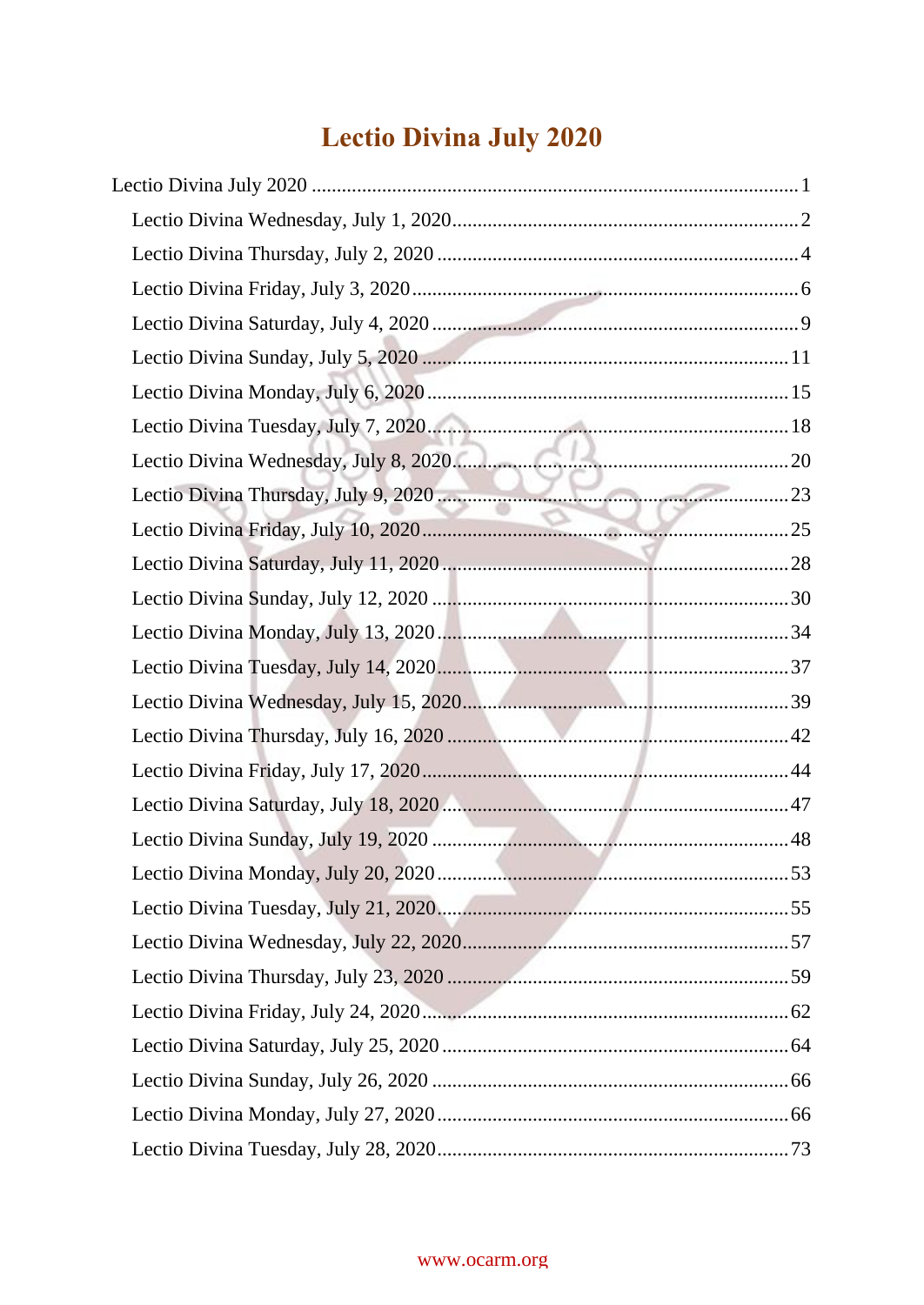## **Lectio Divina Wednesday, July 1, 2020**

#### <span id="page-1-0"></span>*Ordinary Time*

## **1. Ordinary Time**

Father, You call Your children to walk in the light of Christ. Free us from darkness and keep us in the radiance of Your truth. We ask this through our Lord Jesus Christ, Your Son, who lives and reigns with You and the Holy Spirit, one God, for ever and ever. Amen.

## **2) Gospel Reading - Matthew 8:28-34**

When Jesus came to the territory of the Gadarenes, two demoniacs who were coming from the tombs met him. They were so savage that no one could travel by that road. They cried out, "What have you to do with us, Son of God? Have you come here to torment us before the appointed time?" Some distance away a herd of many swine was feeding. The demons pleaded with him, "If you drive us out, send us into the herd of swine." And he said to them, "Go then!" They came out and entered the swine, and the whole herd rushed down the steep bank into the sea where they drowned. The swineherds ran away, and when they came to the town they reported everything, including what had happened to the demoniacs. Thereupon the whole town came out to meet Jesus, and when they saw him they begged him to leave their district.

## **3) Reflection**

• Today's Gospel stresses the power of Jesus over the devil. In our text, the devil and the power of evil is associated with three things: 1) the cemetery, the place of the dead. The death which kills life! 2) The pig, which was considered an impure animal. The impurity which separates from God! 3) The sea, which was considered the symbol of chaos before creation. The chaos which destroys nature. The Gospel of Mark, from which Matthew takes his information, associates the power of evil with a fourth element which is the word Legion (Mk 5:9), the name of the army of the Roman Empire. The Empire oppressed and exploited the people. Thus, it is understood that the victory of Jesus over the Devil had an enormous importance for the life of the communities of the years 70's, the time when Matthew wrote his Gospel. The communities lived oppressed and marginalized, because of the official ideology of the Roman Empire and of the Pharisees, which was renewed. The same significance and the same importance continue to be valid today.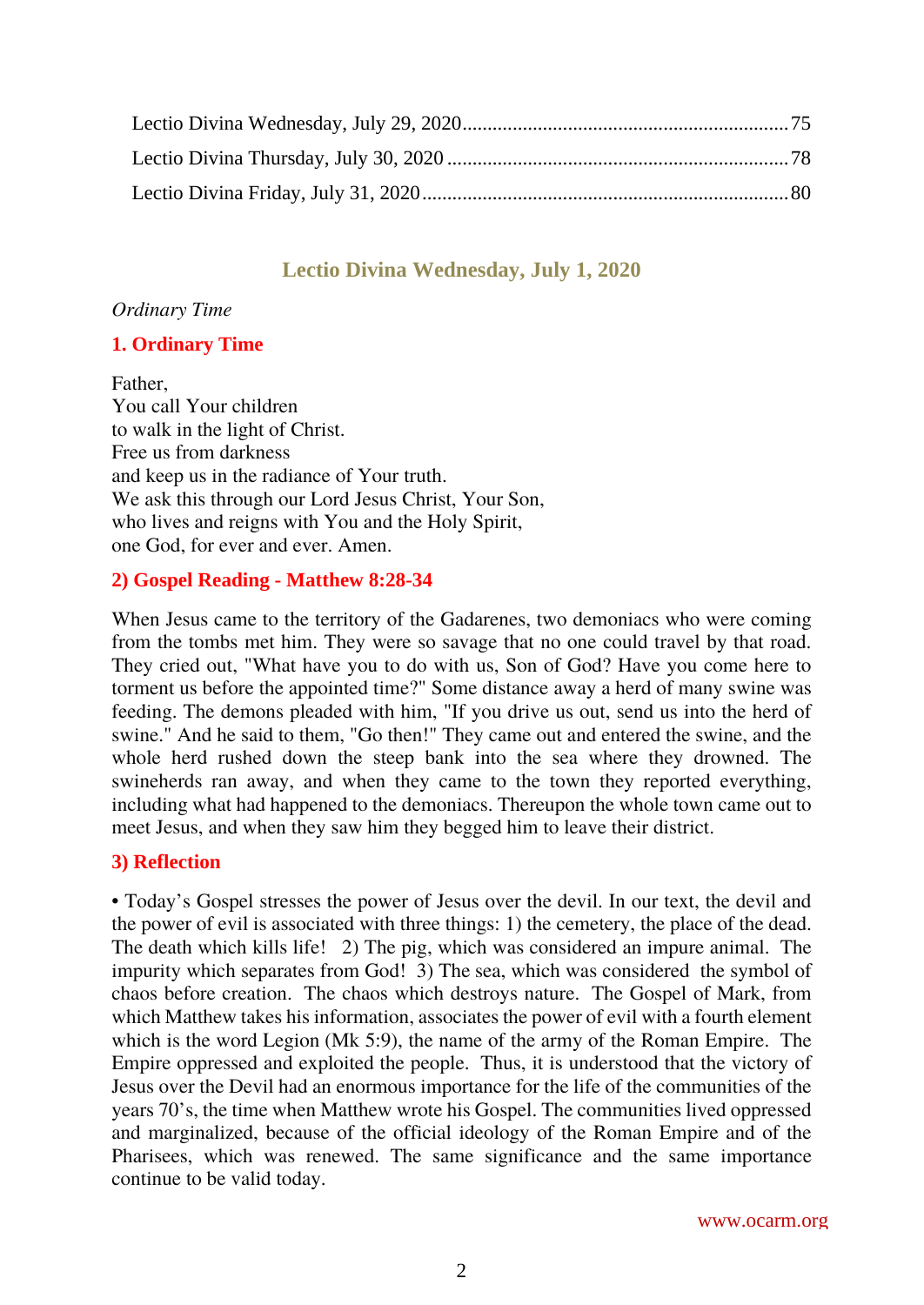• Matthew 8:28: The force of evil oppresses, ill-treats and alienates people. This first verse describes the situation of the people before the coming of Jesus. In describing the behavior of the two demoniacs, the Evangelist associates the force of evil with the cemetery and with death. It is a deadly power, without a goal, without direction, without control and a destructive power, which causes everyone to fear. It deprives people of their conscience, self-control, and autonomy.

• Matthew 8:29: Before the simple presence of Jesus the force of evil breaks up and disintegrates. Here is described the first contact between Jesus and the two possessed men. We see that there is total disproportion. The power, that at first seemed to be so strong, melts and disintegrates before Jesus. They shouted, "What do you want with us, Son of God? Have you come to torture us before the time?" They become aware that they are losing their power.

• Matthew 8:30-32: The power of evil is impure and has no autonomy, nor consistency. The Devil does not have power over his movements. It only gets the power to enter into the pigs with the permission of Jesus! Once they entered into the pigs, the whole herd charged down the cliff into the sea and perished in the water. In the opinion of the people, the pig was a symbol of impurity, which prevented the human being from relating with God and from feeling accepted by Him. The sea was the symbol of the existing chaos before creation and which, according to the belief of that time, continued to threaten life. This episode of the pigs which threw themselves into the sea is strange and difficult to understand. But the message is very clear: before Jesus, the power of evil has no autonomy, no consistency. Anyone who believes in Jesus has already conquered the power of evil and should not fear!

• Matthew 8:33-34: The reaction of the people of that place. The herdsmen of the pigs went to the city and told the story to the people, and they all set out to meet Jesus. Mark says that they saw the "possessed" man sitting down, dressed and in his right mind" (Mk 5:15). But the pigs were still gone! This is why they asked Jesus to leave their neighborhood. For them, the pigs were more important than the person who recovered his senses.

• The expulsion of the demons. At the time of Jesus, the words Devil or Satan were used to indicate the power of evil which drew persons away from the right path. For example, when Peter tried to divert Jesus from His mission, he was Satan for Jesus (Mk 8:33). Other times, those same words were used to indicate the political power of the Roman Empire which oppressed and exploited people. For example, in the Apocalypse, the Roman Empire is identified with "Devil or Satan" (Rev 12:9). While at other times, people used the same words to designate evils and illnesses. They spoke of devil, dumb spirit, deaf spirit, impure or unclean spirit, etc. There was great fear! In the time of Matthew, in the second half of the first century, the fear of demons increased. Some religions from the East taught worship of spirits. They taught that some of our mistaken gestures could irritate the spirits, and these, out of revenge, could prevent us from having access to God and deprive us of divine benefits. For this reason, through rites and writings, intense prayer and complicated ceremonies, people sought to appease these spirits or demons in such a way that they would not cause harm to life. These religions, instead of liberating people, nourished fear and anguish. Now, one of the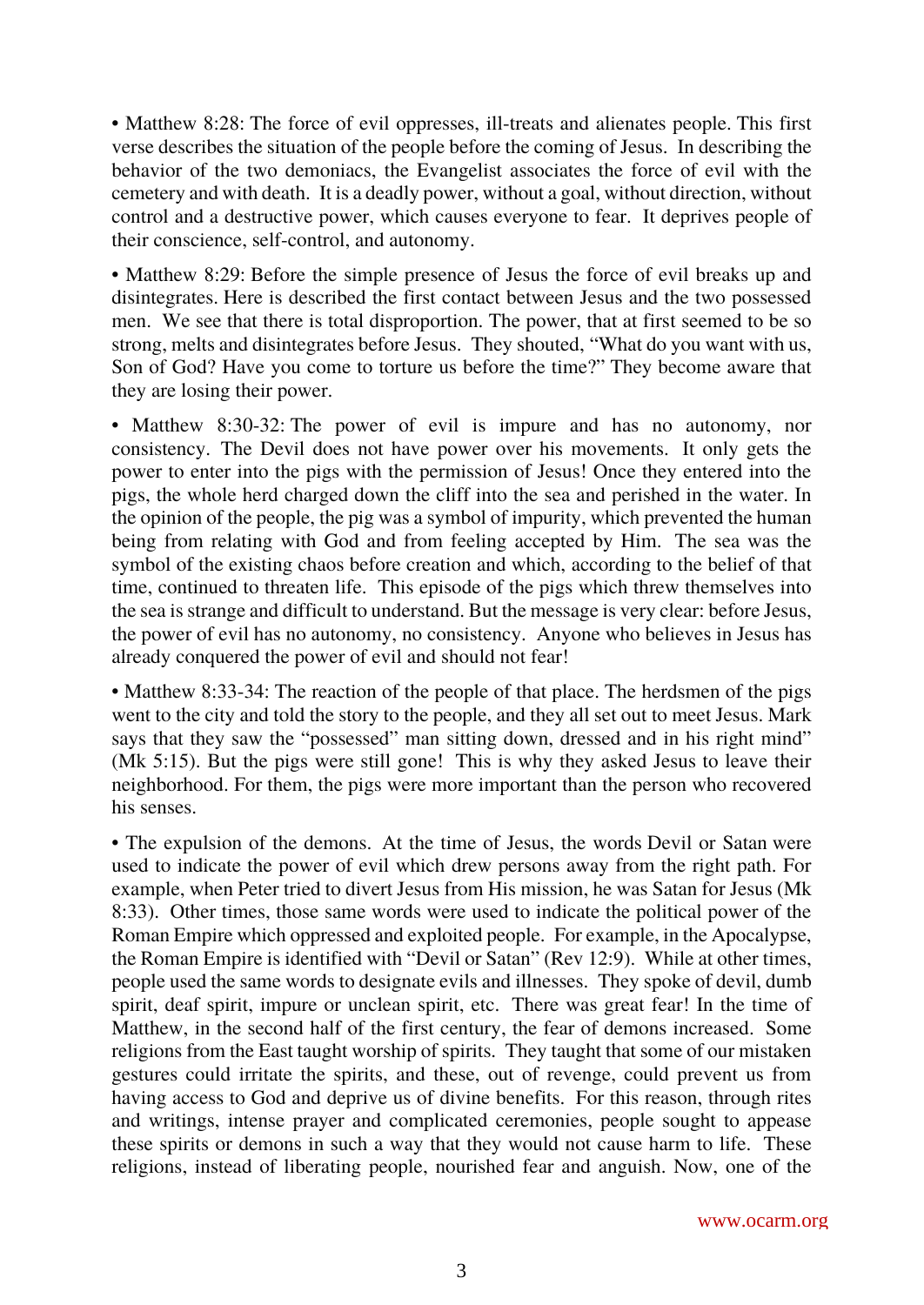objectives of the Good News of Jesus was to help people to liberate themselves from this fear. The coming of the Kingdom of God meant the coming of a stronger power. Jesus is "the strongest man" who can conquer Satan, the power of evil, snatching away from its hands a humanity imprisoned by fear (cf. Mk 3:27). For this reason the Gospels insist on the victory of Jesus over the power of evil, over the devil, over Satan, over sin and over death. The Gospels encourage communities to overcome this fear of the devil! Today, who can say "I am completely free?" Nobody! Then, if I am not totally free, there is some part of me which is possessed by other powers. How can these forces be cast away? The message of today's Gospel continues to be valid for us.

#### **4) Personal questions**

• What oppresses and ill-treats people today? Why is it that so much is said about casting out the Devil today? Is it good to insist so much on the Devil?

• How is the meaning of a statement different when we use the term "evil" or "evil forces" versus "Evil One" or Satan or the Devil? How does modern society try to downplay the existence of Satan? Is this important?

• Who can say that he/she is completely free or liberated? Nobody! And then, we are all somewhat possessed by other forces which occupy some space within us. What can we do to expel this power from within us and from society?

• What is freedom? What is free-will? What is choice? If I go along with the crowd, am I free? Have I freely decided or have I acquiesced? Others, including Satan, cannot force us, but we can "go along". We may not say "yes", but did we really say "no" to evil today?

## **5) Concluding Prayer**

Yahweh is tenderness and pity, slow to anger, full of faithful love. Yahweh is generous to all; His tenderness embraces all His creatures. (Ps 145:8-9)

## **Lectio Divina Thursday, July 2, 2020**

#### <span id="page-3-0"></span>*Ordinary Time*

#### **1) Opening prayer**

Father, You call your children to walk in the light of Christ. Free us from darkness and keep us in the radiance of Your truth. We ask this through our Lord Jesus Christ, Your Son, who lives and reigns with You and the Holy Spirit, one God, for ever and ever. Amen.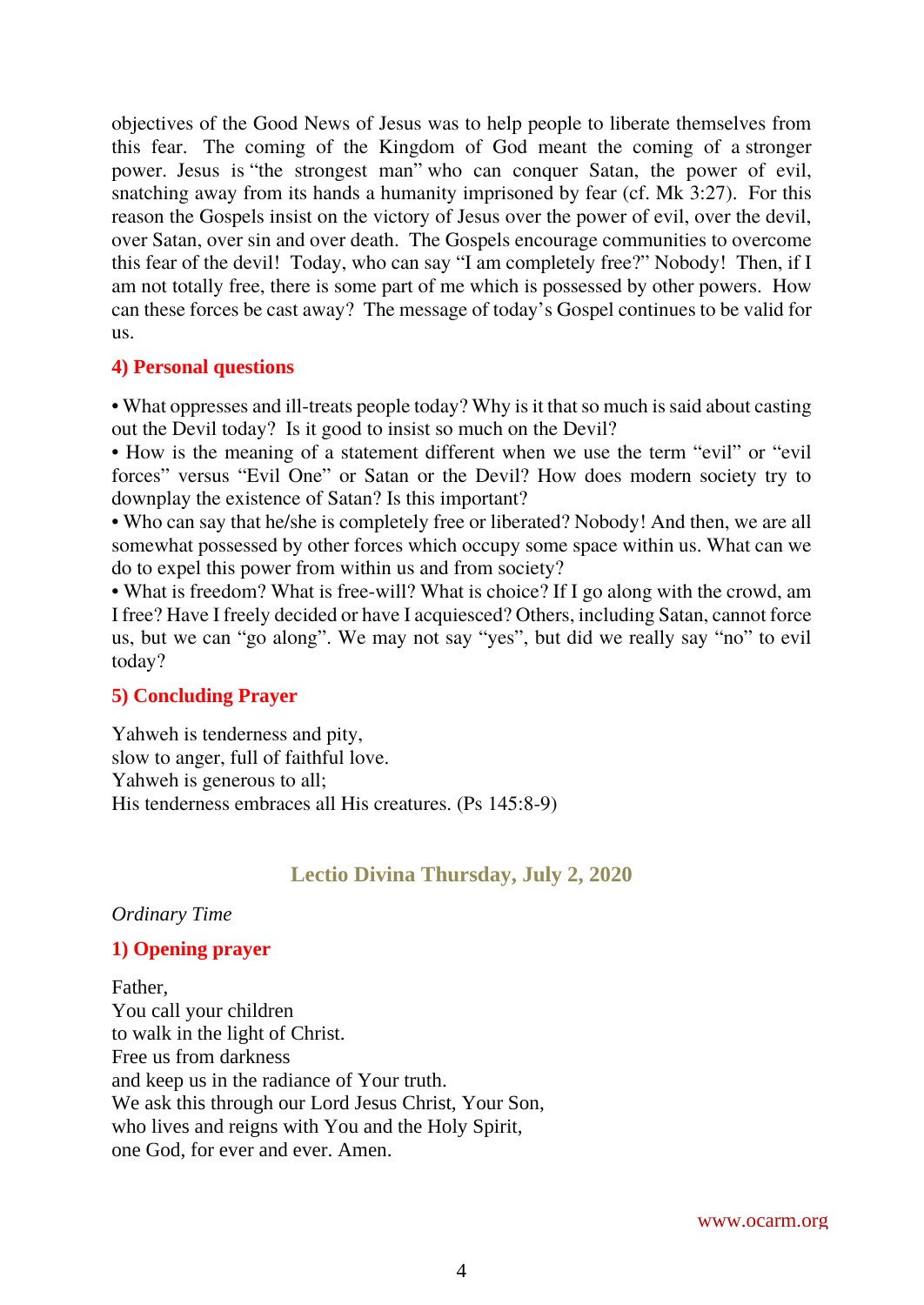## **2) Gospel Reading - Matthew 9:1-8**

After entering a boat, Jesus made the crossing, and came into his own town. And there people brought to him a paralytic lying on a stretcher. When Jesus saw their faith, he said to the paralytic, "Courage, child, your sins are forgiven." At that, some of the scribes said to themselves, "This man is blaspheming." Jesus knew what they were thinking, and said, "Why do you harbor evil thoughts? Which is easier, to say, 'Your sins are forgiven,' or to say, 'Rise and walk'? But that you may know that the Son of Man has authority on earth to forgive sins"– he then said to the paralytic, "Rise, pick up your stretcher, and go home." He rose and went home. When the crowds saw this they were struck with awe and glorified God who had given such authority to men.

#### **3) Reflection**

• The extraordinary authority of Jesus. To the reader, Jesus appears as a person invested with extraordinary authority by means of words and actions (Mt 9:6-8). The authoritative word of Jesus strikes evil at its root: in the case of the paralytic man, on sin that affects the man in his liberty and obstructs his living: "Your sins are forgiven" (v. 5); "Rise, pick up your bed and go home" (v. 6). Truly all the forms of paralysis of the heart and mind to which we are subject are canceled by the authority of Jesus (9:6), because during His life on earth He met all these forms. The authoritative and effective word of Jesus awakens paralyzed humanity (9:5-7) and gives it the gift of walking (9:6) in a renewed faith

• The encounter with the paralytic. After the storm and a visit to the country of the Gadarenes, Jesus returns to Capernaum, His city. And as He was on His way, He met the paralytic. The healing did not take place in a house, but along the road. Therefore, along the road that leads to Capernaum they brought Him a paralytic man. Jesus addresses him, calling him "My son," a gesture of attention that soon becomes a gesture of salvation: "your sins are forgiven you" (v. 2) The forgiveness of sins which Jesus pronounces on the part of God to the paralytic refers to the bond between sickness, failure and sin. This is the first time that the evangelist attributes this particular divine power to Jesus in an explicit way. For the Jews, a person's illness was considered a punishment because of sins committed. The physical illness was always considered a consequence of one's own or one's parents' moral evil (Jn 9:2). Jesus restores to man the condition of salvation freeing him from illness as well as from sin.

• For some of those who were present, for the scribes, the words of Jesus which announced forgiveness of sins was a true and proper blasphemy. According to them, Jesus was arrogant because God alone can forgive sins. They did not manifest openly such a judgment of Jesus but expressed it by murmuring among themselves. Jesus, who penetrates their hearts, sees their considerations and reproves them because of their unbelief. The expression of Jesus "To prove to you that the Son of man has authority on earth to forgive sins..." (v. 6) He is going to indicate that not only God can forgive sins, but with Jesus, also man.

• The crowd, in contrast to the scribes, is seized by fear before the cure of the paralytic and glorifies God. The crowd is struck by the power to forgive sins manifested in the healing. People exult because God has granted such power to the Son of Man. Is it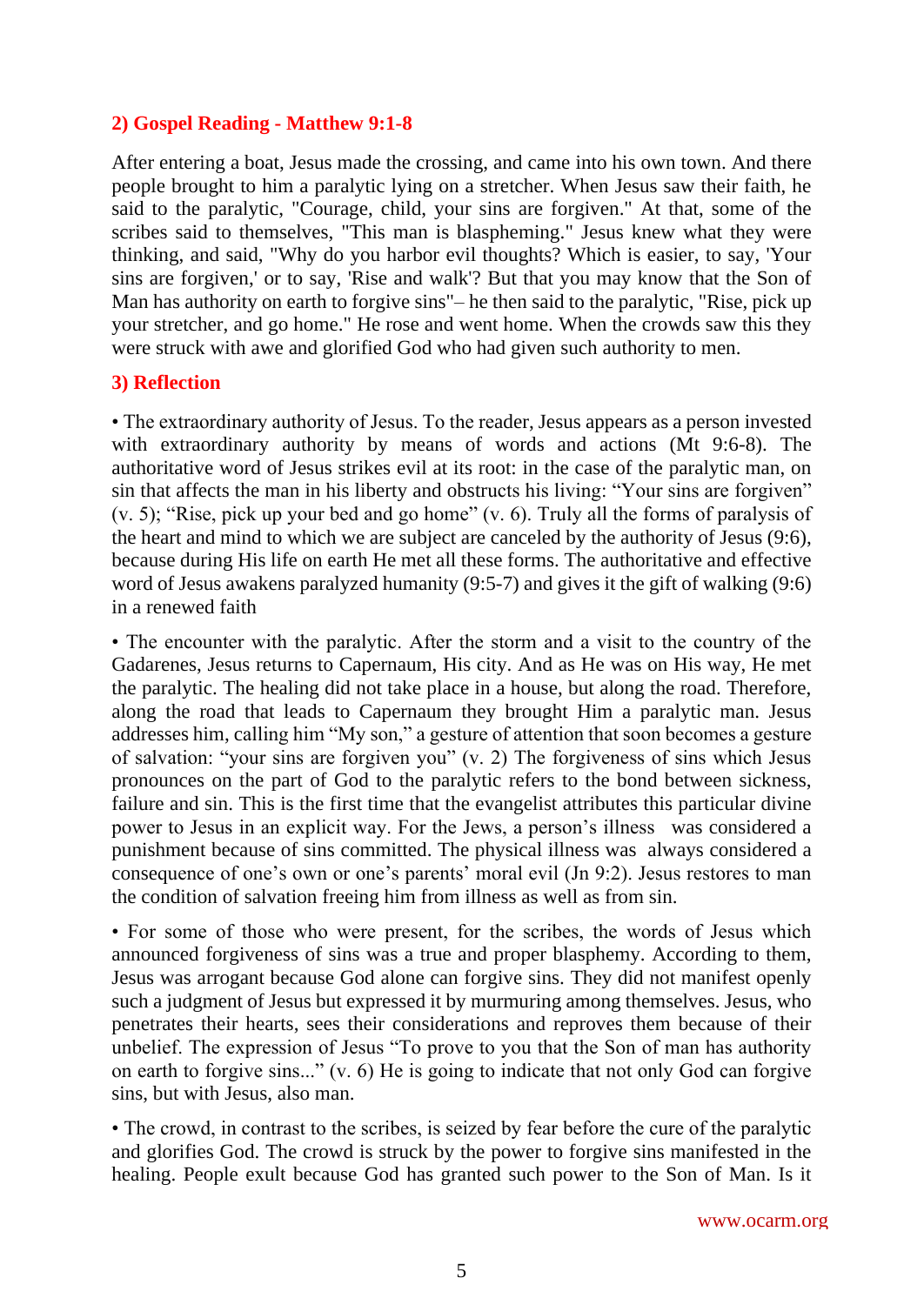possible to attribute this to the ecclesial community where forgiveness of sins was granted by order of Jesus? Matthew has presented this episode on forgiveness of sins with the intention of applying it to fraternal relationships within the ecclesial community. In it the practice to forgive sins, by delegation of Jesus, was already in force; a practice which was not shared in the Synagogue. The theme of forgiveness of sins is repeated also in Mt 18 and, at the end of Matthew's Gospel it is affirmed that this is rooted in the death of Jesus on the Cross (26:28). But in our context the forgiveness of sins is linked with the demand of mercy present in the episode which follows, the call of Matthew: "…mercy is what pleases Me, not sacrifice. And indeed, I came to call not the righteous but sinners" (Mt 9:13). Such words of Jesus mean to say that He has made visible the forgiveness of God, above all, in His relationships with the Publicans or tax collectors, and sinners, in sitting at table with them.

• This account takes up again the problem of sin and the forgiveness which should be given. It is a story that should occupy a privileged place in the preaching of our ecclesial communities.

#### **4) Personal questions**

• Are you convinced that Jesus, called the friend of sinners, does not despise your weaknesses and your resistance, but He understands and offers you the necessary help to live a life in harmony with God and with the brothers and sisters?

• When you have the experience of betraying or refusing friendship with God do you have recourse to the Sacrament of Reconciliation that reconciles you with the Father and with the Church and makes you a new creature by the force of the Holy Spirit?

#### **5) Concluding Prayer**

The precepts of Yahweh are honest, joy for the heart; the commandment of Yahweh is pure, light for the eyes. (Ps 19:8)

#### **Lectio Divina Friday, July 3, 2020**

<span id="page-5-0"></span>*Ordinary Time*

#### **1) Opening prayer**

Father, You call your children to walk in the light of Christ. Free us from darkness and keep us in the radiance of Your truth. We ask this through our Lord Jesus Christ, Your Son, who lives and reigns with You and the Holy Spirit, one God, for ever and ever. Amen.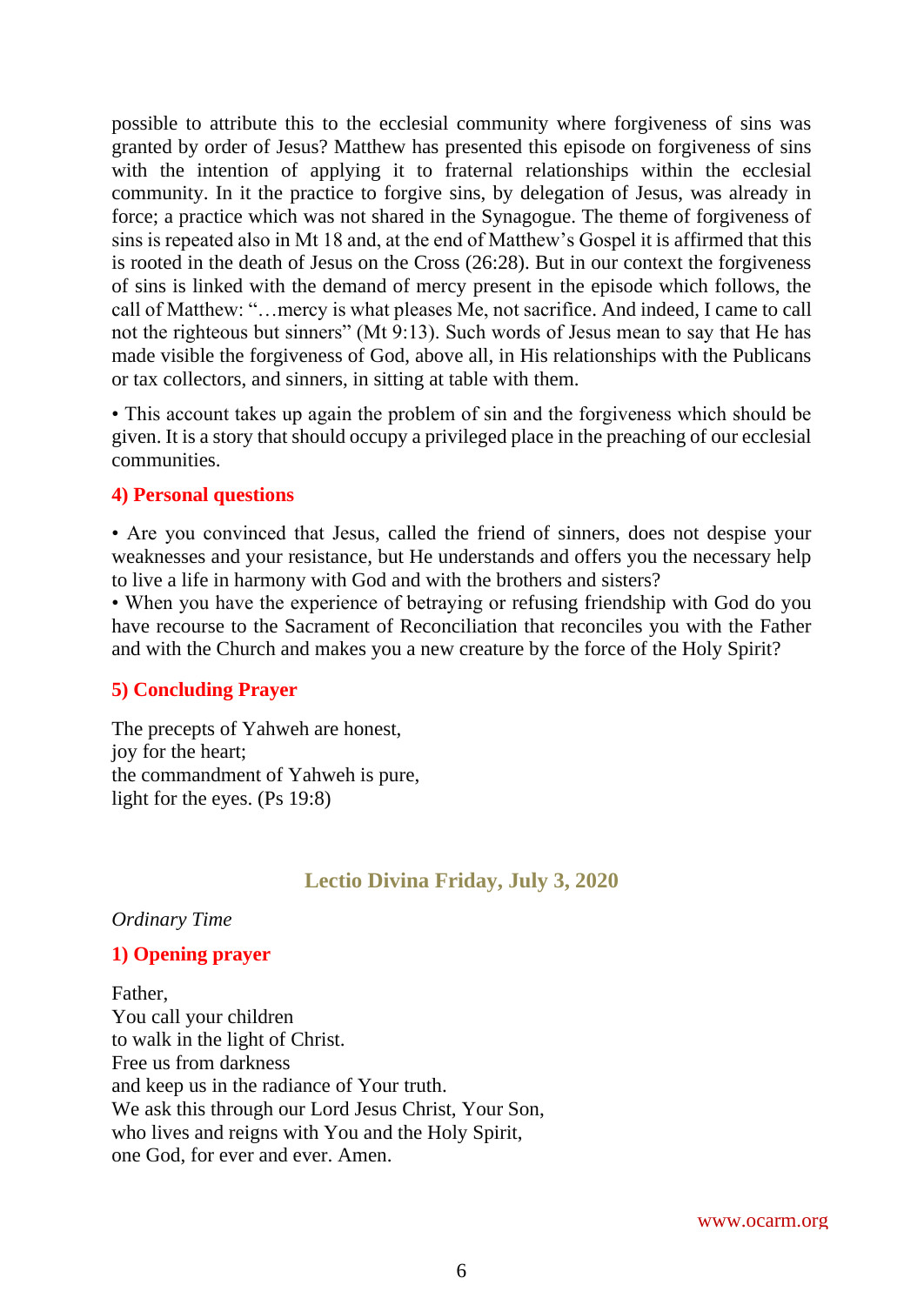## **2) Gospel Reading - John 20:24-29**

Thomas, called Didymus, one of the Twelve, was not with them when Jesus came. So the other disciples said to him, "We have seen the Lord." But Thomas said to them, "Unless I see the mark of the nails in his hands and put my finger into the nail marks and put my hand into his side, I will not believe." Now a week later his disciples were again inside and Thomas was with them. Jesus came, although the doors were locked, and stood in their midst and said, "Peace be with you." Then he said to Thomas, "Put your finger here and see my hands, and bring your hand and put it into my side, and do not be unbelieving, but believe." Thomas answered and said to him, "My Lord and my God!" Jesus said to him, "Have you come to believe because you have seen me? Blessed are those who have not seen and have believed."

## **3) Reflection**

• Today is the Feast of Saint Thomas, and the Gospel speaks to us about the encounter of Jesus with Thomas, the apostle who wanted to see in order to believe. For this reason many call him "Doubting Thomas."

The message of the Gospel today is much more profound and timely than it might initially appear. Let us look deeper into it:

• John 20:24-25: The doubt of Thomas. Thomas, one of the twelve, was not present when Jesus appeared to the disciples the week before. He did not believe in the witness of the others who said, "We have seen the Lord." He gives some conditions: "Unless I can see the holes that the nails made in His hands and can put my finger into the holes they made, and unless I can put my hand into His side, I refuse to believe." Thomas is very demanding. In order to believe he wants to see! He does not want a miracle in order to believe. No! He wants to see the signs on the hands, on the feet and on the side! He does not believe in the glorious Jesus, separated from the human Jesus who suffered on the Cross. When John writes, at the end of the first century, there were some people who did not accept the coming of the Son of God in the flesh (2Jn 7; 1 Jn 4:2-3). They were the Gnostics, who despised matter and the body. John presents this concern of Thomas to criticize the Gnostics: "To see in order to believe." Thomas' doubt also makes us see the difficulty of believing in the Resurrection!

• John 20:26-27: Do not be unbelieving but believe. The text says "six days later." That means that Thomas was capable of maintaining his opinion for a whole week against the witness of the other apostles. Stubborn! Thank God, for us! Thus, six days later, during the community meeting, they once again had the profound experience of the presence of the risen Lord in their midst. The closed doors could not prevent the presence of Jesus in the midst of those who believe in him. Today, it is also like this. When we are meeting, even when we are meeting with the doors closed, Jesus is in our midst. The first word of Jesus is, and will always be, "Peace be with you!" What impresses us is the kindness of Jesus. He does not criticize, nor does He judge the disbelief of Thomas, but He accepts the challenge and says, "Thomas, put your finger in the hole of My hands!" Jesus confirms the conviction of Thomas and of the communities, that the glorious Risen One is the tortured crucified One! The Jesus who is in the community is not a glorious Jesus who has nothing in common with our life.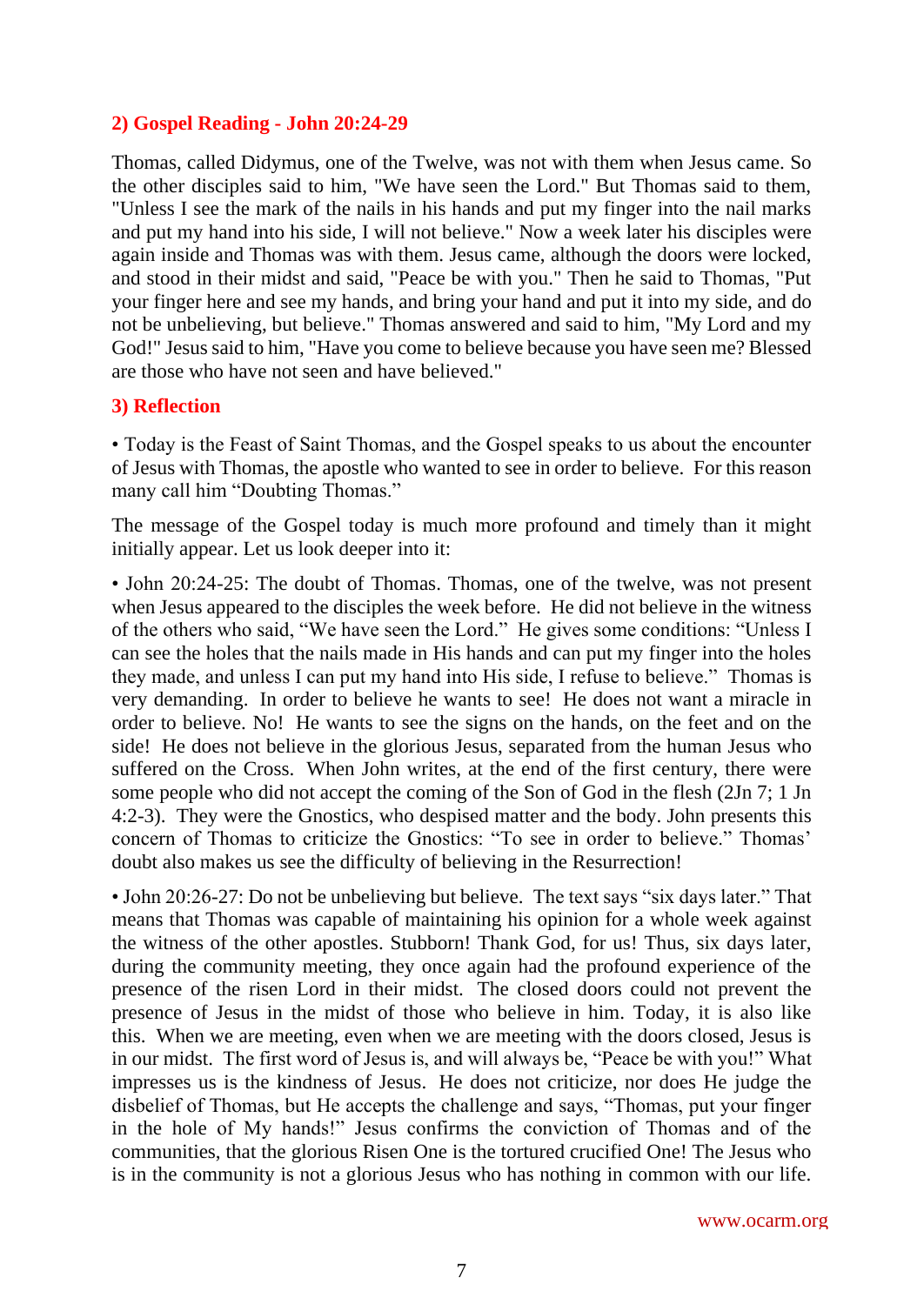He is the same Jesus who lived on this earth and on His body He bears the signs of His Passion. The signs of the Passion are found today in the sufferings of people, in hunger, in the signs of torture and injustice. Jesus becomes present in our midst in the people who react, who struggle for life and who do not allow themselves to be disheartened. Thomas believes in this Christ and so do we!

• John 20:28-29: Blessed are those who have not seen and yet believe. Together with Thomas we say: "My Lord and my God!" This gift of Thomas is the ideal attitude of faith. And Jesus concludes with a final message: "You believe because you can see Me. Blessed are those who have not seen and yet believe!" With this phrase, Jesus declares blessed all of us who find ourselves in the same condition: without having seen, we believe that Jesus, who is in our midst, is the same One who died crucified!

The mandate: "As the Father sent Me so I am sending you!" From this Jesus, who was crucified and rose from the dead, we receive the mission, the same one which He has received from the Father (Jn 20:21). Here, in the second appearance, Jesus repeats, "Peace be with you!" This repetition stresses the importance of peace. Making peace is part of the mission. Peace means much more than the absence of war. It means to build a harmonious human life together in which people can be themselves, having everything necessary to live, living happily together in peace. This was the mission of Jesus and is also our own mission. Jesus breathed and said, "Receive the Holy Spirit" (Jn 20:22), and with the help of the Holy Spirit we will be able to fulfill the mission which He has entrusted to us. Then Jesus communicates the power to forgive sins: "If you forgive anyone's sins, they are forgiven; if you retain anyone's sins, they are retained!" The central point of the mission of peace is reconciliation, the effort of trying to overcome barriers which separate us. This power of reconciling and of forgiving is given to the community (Jn 20:23; Mt 18:18). In the Gospel of Matthew, this power is also given to Peter (Mt 16:19). Here we can see that a community without forgiveness and without reconciliation is not a Christian community. In one word, our mission is that of "forming community" according to the example of the community of the Father, of the Son, and of the Holy Spirit.

## **4) Personal questions**

• In society today, the divergence and the tensions of race, social class, religion, gender and culture are enormous and they continue to grow every day. How can the mission of reconciliation be carried out today?

• In your community and in your family is there some mustard seed, the sign of a reconciled society?

## **For further study**

Saint Thomas traveled east to India and converted many in the states of Kerala and Tamil Nadu to Christianity in the first century. The history of the Church in India is very diverse, with many rifts. However, one of these communities of "Saint Thomas Christians" (Nasrani) is the Syro-Malabar Church, one of several Eastern Churches which are in full communion with Rome.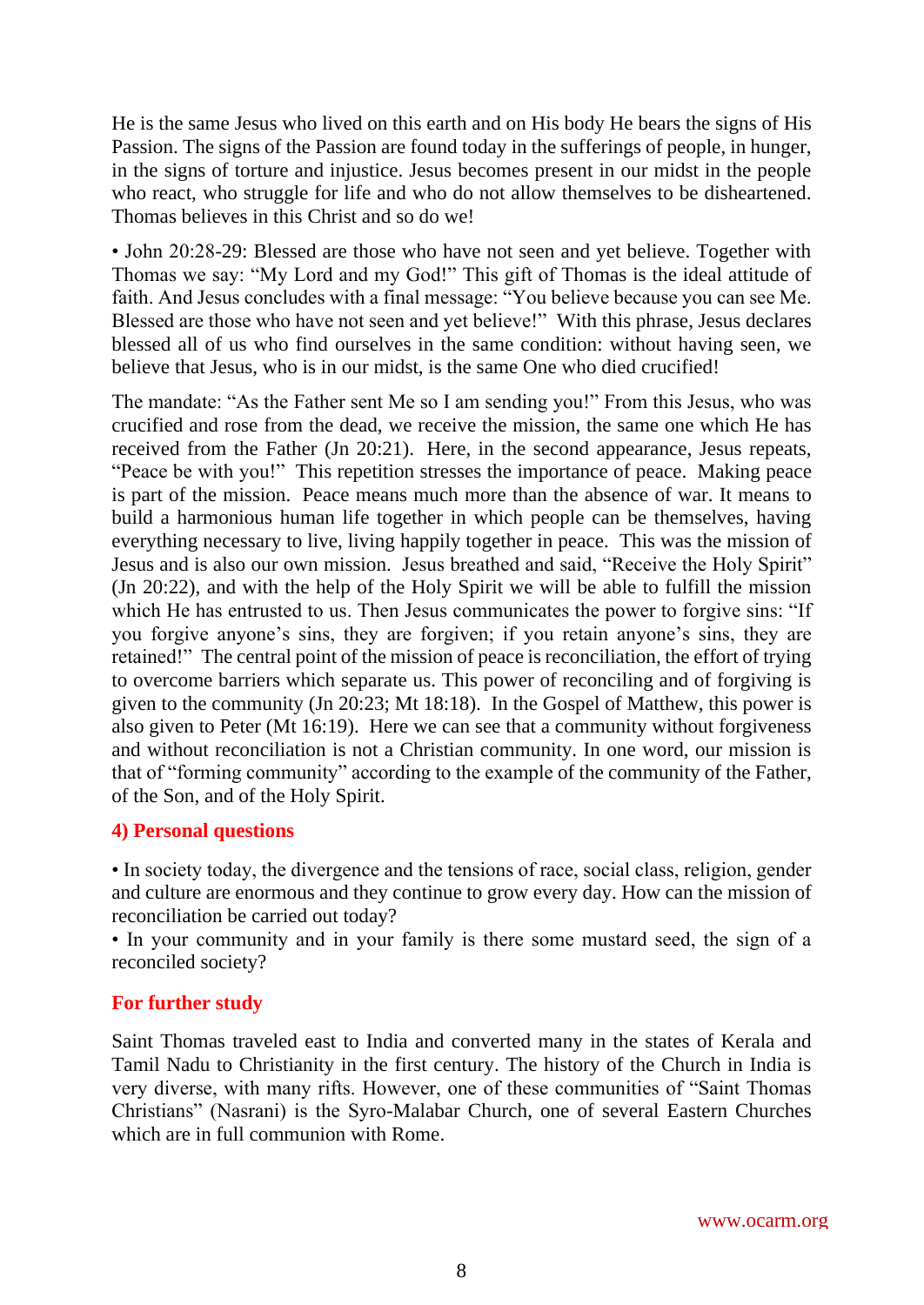Take some time to look at the history of some of these Eastern Churches this week. In addition to the various Roman Rites, there are several other Rites used throughout these Churches. These historical traditions are preserved within the Vatican through the Congregation for the Oriental Churches.

#### **5) Concluding Prayer**

Praise Yahweh, all nations, extol Him, all peoples, for His faithful love is strong and His constancy never-ending. (Ps 117)

## **Lectio Divina Saturday, July 4, 2020**

## <span id="page-8-0"></span>*Ordinary Time*

## **1) Opening prayer**

Father, You call Your children to walk in the light of Christ. Free us from darkness and keep us in the radiance of Your truth. We ask this through our Lord Jesus Christ, Your Son, who lives and reigns with You and the Holy Spirit, one God, for ever and ever. Amen.

## **2) Gospel Reading - Matthew 9:14-17**

The disciples of John approached Jesus and said, "Why do we and the Pharisees fast much, but your disciples do not fast?" Jesus answered them, "Can the wedding guests mourn as long as the bridegroom is with them? The days will come when the bridegroom is taken away from them, and then they will fast. No one patches an old cloak with a piece of unshrunken cloth, for its fullness pulls away from the cloak and the tear gets worse. People do not put new wine into old wineskins. Otherwise the skins burst, the wine spills out, and the skins are ruined. Rather, they pour new wine into fresh wineskins, and both are preserved."

## **3) Reflection**

• Matthew 9:14: *The question of John's disciples concerning the practice of fasting.* Fasting is quite an ancient usage, practiced by almost all religions. Jesus Himself practiced it for forty days (Mt 4:2). But He does not insist that the disciples do the same thing. He leaves them free. Because of this, the disciples of John the Baptist and of the Pharisees, who were obliged to fast, want to know why Jesus does not insist on fasting:"*Why is it that we and the Pharisees fast, but Your disciples do not?"*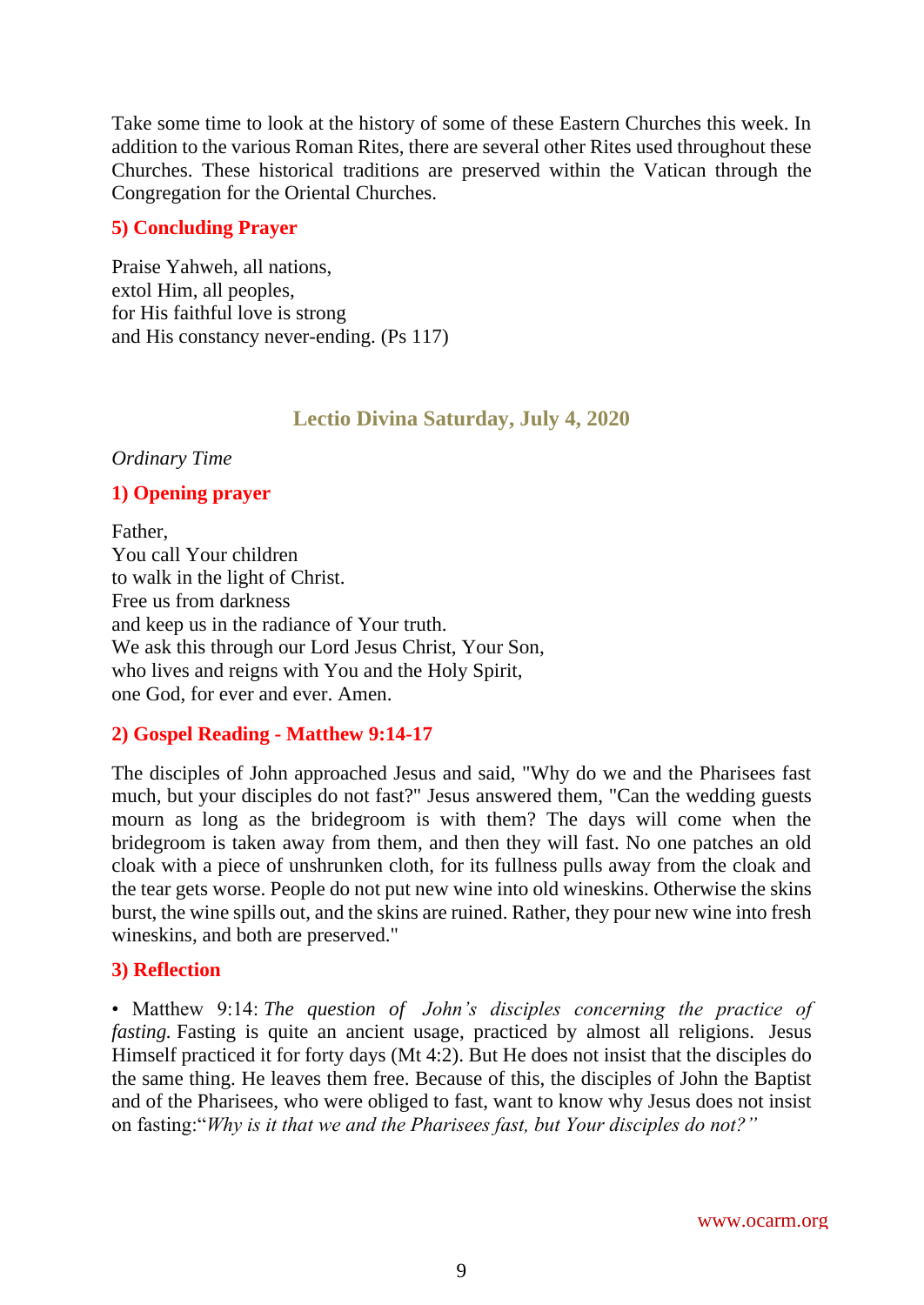• Matthew 9:15: *Jesus' answer.* Jesus answers with a comparison in the form of a question: *"Surely the bridegroom's attendants cannot mourn as long as the bridegroom is still with them?"* Jesus associates fasting with mourning, and He considers Himself the bridegroom. When the bridegroom is with His friends, that is, during the wedding feast, they have no need to fast. When Jesus is with them, with His disciples, it is a feast, the wedding feast. Therefore, they should not fast. But one day the bridegroom will go away. It will be a day of mourning. Then, if they want, they can fast. Jesus refers to His death. He knows and feels that if He continues on this way of liberation, the authorities will want to kill Him.

• Matthew 9:16-17: *New wine in new wineskins!* In these two verses, the Gospel of Matthew gives two separate sayings of Jesus on the patch of new cloth on an old cloak and on the new wine in new skins. These words throw light on the discussions and the conflicts of Jesus with religious authority of the time. A patch of new cloth is not put on an old cloak, because when it is washed, the new piece of cloth shrinks and pulls on the old cloak and tears it and the tear becomes bigger. Nobody puts new wine in old skins, because when the new wine ferments, it tears the old skins. New wine in new skins! The religion defended by the religious authority was like a piece of old cloth, like an old wineskin. Both the disciples of John and the Pharisees tried to renew the religion. In reality, they barely put some patches, and because of this, they ran the risk of compromising and harming both the new and the old uses. The new wine which Jesus brings to us tears the old skins. It is necessary to know how to separate things. Most probably, Matthew presents these words of Jesus to orientate the communities in the years of the 80's. There was a group of Jewish Christians who wanted to replace the newness of Jesus with the Judaism of the time before His coming. Jesus is not against what is "old." He does not want what is old to be imposed on that which is *new*. Similarly, Vatican II cannot be reread with the mentality before the Council, as some try to do today.

#### **4) Personal questions**

• What are the conflicts around religious practices which make many people suffer today and are a reason for heated discussions and polemics? What is the image of God which is behind all these preconceptions, these norms, and these prohibitions?

• How is this saying of Jesus to be understood: *"Nobody puts a piece of new cloth on an old cloak?* What is the message which we can draw from all of this for your community today?

## **5) Concluding Prayer**

I am listening. What is God's message? Yahweh's message is peace for His people, for His faithful, if only they renounce their folly. (Ps 85:8)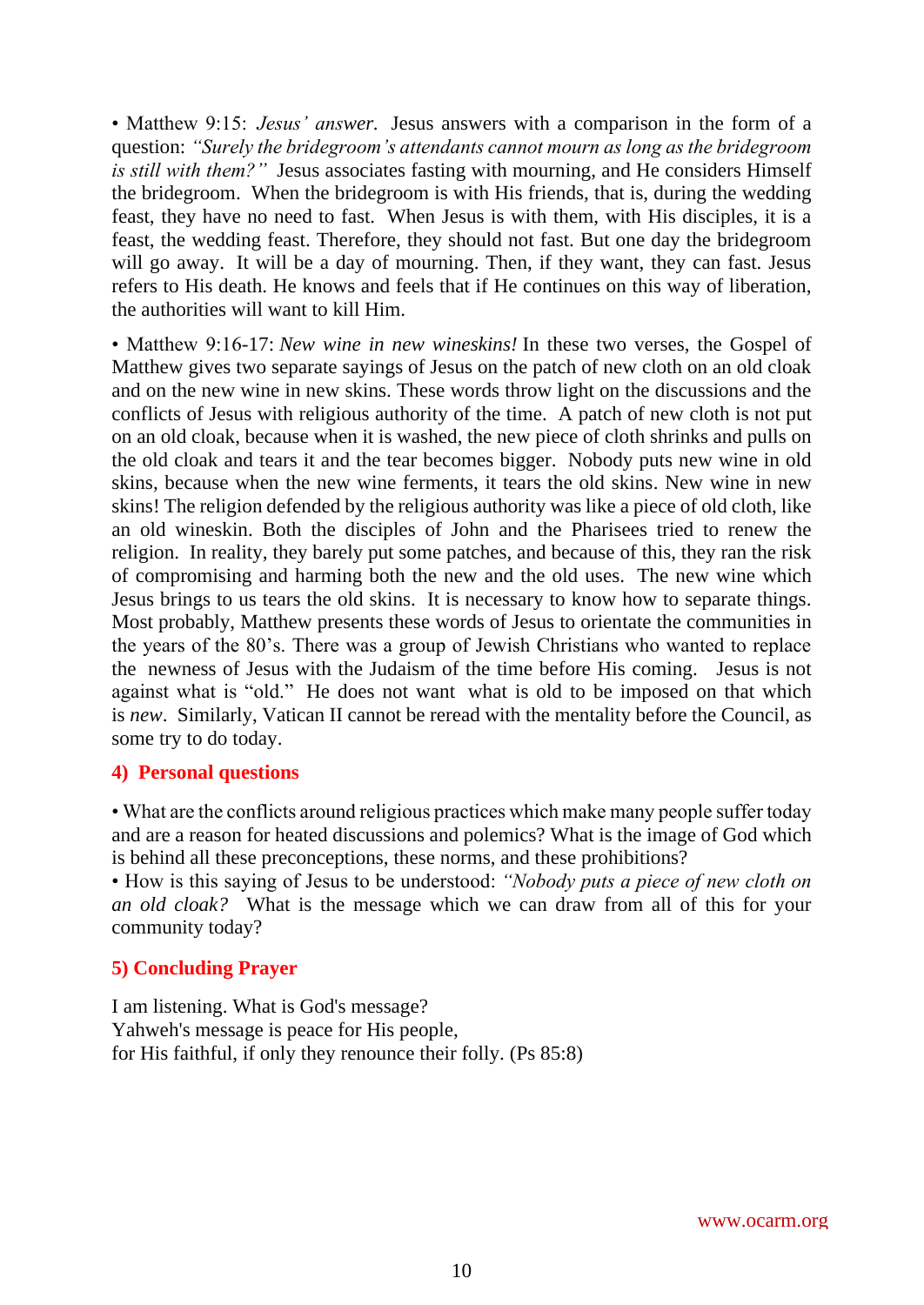# **Lectio Divina Sunday, July 5, 2020**

<span id="page-10-0"></span>*The Good News of the Reign of God revealed to little ones The Gospel reflects and explains what is happening today Matthew 11: 25-30*

## **1. Opening prayer**

Lord Jesus, send Your Spirit to help us to read the Scriptures with the same mind that you read them to the disciples on the way to Emmaus. In the light of the Word, written in the Bible, You helped them to discover the presence of God in the disturbing events of Your sentence and death. Thus, the cross that seemed to be the end of all hope became for them the source of life and of resurrection.

Create silence in us so that we may listen to Your voice in Creation and in the Scriptures, in events and in people, above all in the poor and suffering. May Your word guide us so that we too, like the two disciples on the way to Emmaus, may experience the force of Your resurrection and witness to others that You are alive in our midst as source of fraternity, justice and peace. We ask this of You, Jesus, son of Mary, who revealed the Father to us and sent us Your Spirit. Amen.

## **2. Reading**

#### **a) A key to guide the reading:**

When Jesus realized that the little ones understood the good news of the Reign, He was very happy. Spontaneously He turned to the Father with a prayer of thanksgiving and extended a generous invitation to all those suffering and oppressed by the burden of life. The text reveals Jesus' kindness in welcoming little ones and His goodness in offering Himself to the poor as the source of rest and peace.

#### **b) A division of the text to help with the reading:**

Mt 11:25-26: Prayer of thanks to the Father Mt 11:27: Jesus presents Himself as the way which leads to the Father Mt 11:28-30: An invitation to all who suffer and are oppressed

#### **c) The text:**

**25-26:** At that time Jesus exclaimed, 'I bless You, Father, Lord of heaven and of earth, for hiding these things from the learned and the clever and revealing them to little children. Yes, Father, for that is what it pleased You to do.

**27:** Everything has been entrusted to Me by my Father; and no one knows the Son except the Father, just as no one knows the Father except the Son and those to whom the Son chooses to reveal Him.

**28-30:** 'Come to Me, all you who labor and are overburdened, and I will give you rest. Shoulder My yoke and learn from Me, for I am gentle and humble in heart, and you will find rest for your souls. Yes, My yoke is easy and my burden light.'

## **3. A moment of prayerful silence**

so that the Word of God may enter into us and enlighten our life.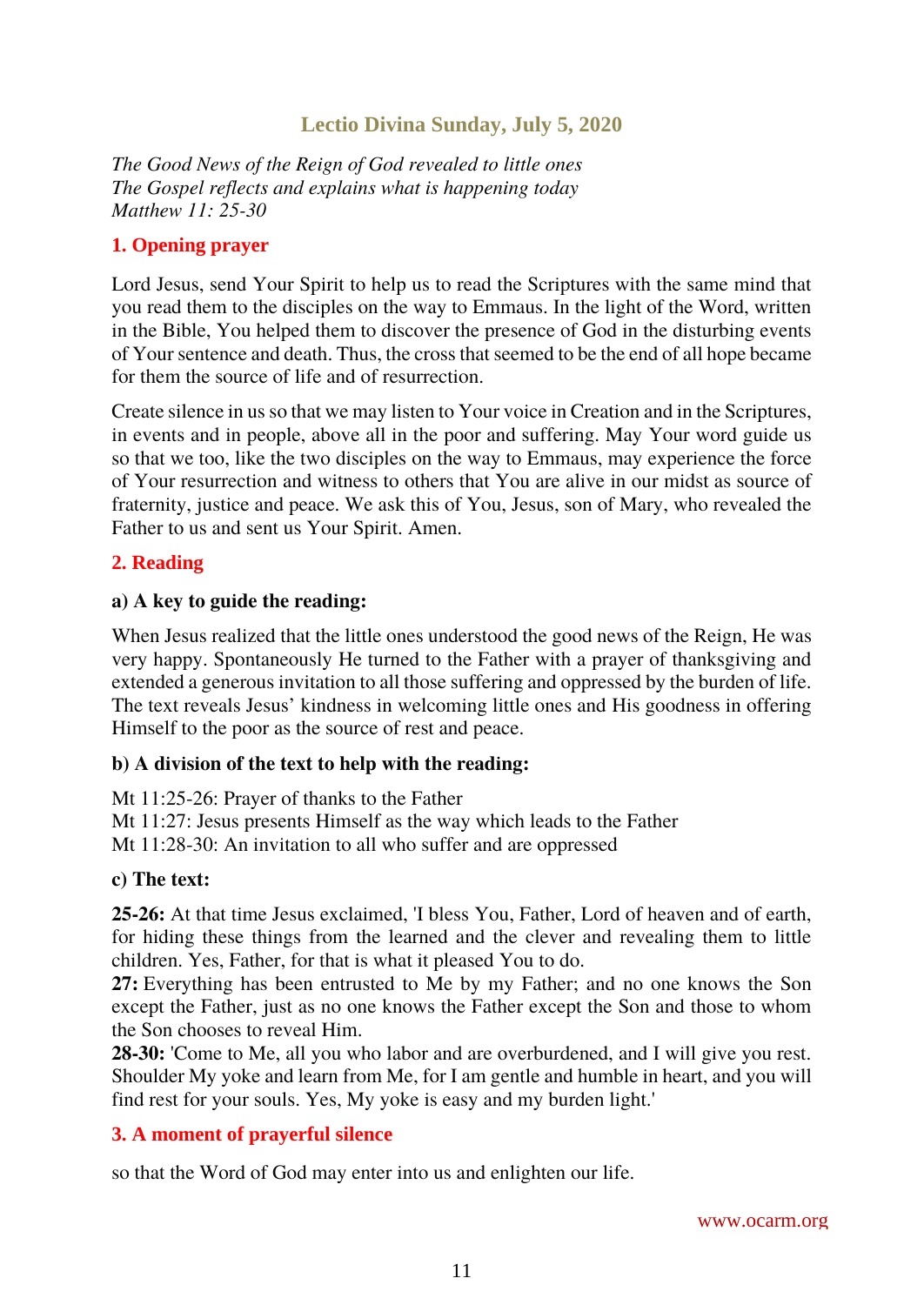## **4. Some questions**

to help us in our personal reflection.

a) Which part of the text caught my attention most and pleased me most?

b) In the first part (25-27), Jesus turns to the Father. What image of the Father does Jesus reveal in His prayer? What is it that urges Him to praise the Father? What image do I have of God? When and how do I praise the Father?

c) To whom does Jesus turn in the second part (28-30)? What was the greatest burden carried by the people in those days? What burden is most burdensome today?

d) Which burden comforts me?

e) How can Jesus' words help our community to be a place of rest in our lives?

f) Jesus presents Himself as the one who reveals the Father and as the way to Him. Who is Jesus for me?

## **5. A key to the reading**

for those who wish to go deeper into the text.

## **a) The literary context of Jesus' words: chapters 10-12 of Matthew's Gospel.**

\* In Matthew's Gospel, the discourse on the *Mission* takes up the whole of chapter 10. In the narrative after chapters 11 and 12, where we find a description of how Jesus fulfills the *Mission*, Jesus has to face incomprehension and resistance. John the Baptist, who looked at Jesus with an eye to the past, could not understand Him (Mt 11:1-15). The people, who looked at Jesus with and eye to self-interest, were incapable of understanding Him (Mt 11:16-19). The big cities around the lake that had heard the preaching and seen the miracles will not open themselves to His message (Mt 11:20- 24). The scribes and doctors, who judged everything according to their knowledge, were not capable of understanding Jesus' words (Mt 11: 25). Not even do his relatives understand Him (Mt 12: 46-50). Only the *little ones* understand Him and accept the good news of the Reign (Mt 11: 25-30). The others look for sacrifices, but Jesus wants mercy (Mt 1:8). This resistance to Jesus leads the Pharisees to want to kill Him (Mt 12:9-14). They call him Beelzebub (Mt 12:22-32). But Jesus does not retreat; He goes on with His mission of Servant as described in the prophet Isaiah (Isa 42: 1-4) and cited in its entirety by Matthew (12:15-21).

\* Thus the context in chapters 10-12 suggests that the acceptance of the good news by the *little ones* is the fulfillment of the prophet Isaiah. Jesus is the awaited Messiah, but He is not what the majority expected Him to be. He is not the glorious nationalist Messiah, nor is He a strict judge, nor a powerful king Messiah. He is the humble Messiah, the servant who "will not break the crushed reed, nor put out the smoldering wick" (Mt 12: 20). He will fight on until justice and right prevail in the world (Mt 12: 18, 20-21). The acceptance of the Reign by the little ones is the light that shines (Mt 5: 14) and the salt which flavors (Mt 5:13) and the mustard seed which (when fully grown) will provide room for the birds of the air to nest there among its branches (Mt 13:31-32).

## **b) A brief comment on Jesus' words:**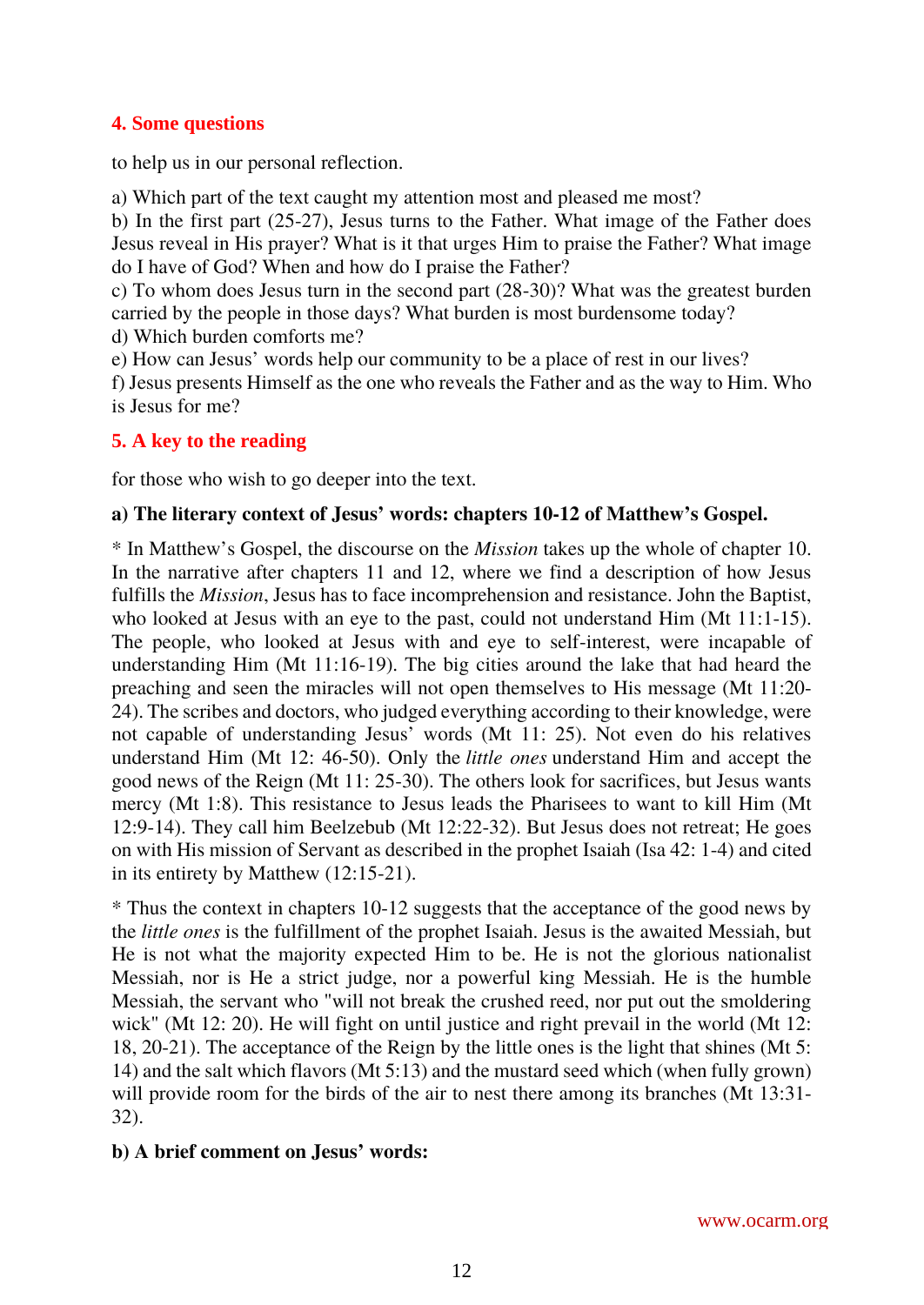\* Matthew 11: 25-26: *Only the little ones can understand and accept the good news of the Reign.*

Jesus experiences a great joy when the *little ones* welcome the message of the Reign, and, spontaneously, He transforms His joy into a prayer of jubilation and thanksgiving to the Father: *I bless You, Father of heaven and of earth, for hiding these things from the learned and the clever and revealing them to mere children. Yes, Father, for that is what it pleased You to do.* The learned, the doctors of that time, had created a series of laws concerning legal purity, which they then imposed on the people in the name of God (Mt 15:1-9). They thought that God demanded every single observance, so that the people might acquire peace. But the law of love, revealed by Jesus, said otherwise. In fact, what matters is not what we do for God, but rather what God, in His great love, does for us. The *little ones* heard this good news and rejoiced. The learned and the doctors could not understand this teaching. Today, as then, Jesus is teaching many things to the poor and to the *little ones*. The learned and intelligent would do well to learn at the feet of these *little ones*.

Jesus prayed much! He prayed with His disciples, He prayed with the people, He prayed alone. He spent whole nights in prayer. He managed to express His message in one prayer that contains seven concerns, namely, the *Our Father*. Sometimes, as in this case, the Gospels tell us the content of Jesus' prayer (Mt 11: 25-26; 26: 39; Jn 11: 41-42; 17:1-26). At other times, they tell us that Jesus prayed the Psalms (Mt 26:30; 27: 46). In most cases, however, they just say that Jesus prayed. Today, everywhere prayer groups are increasing.

In Matthew's Gospel, the term *little ones* (elakistoi, mikroi, nepioi) sometimes refers to children and sometimes to a group of people excluded from society. It is not easy to distinguish. Sometimes, that which one Gospel calls *little ones*, another Gospel calls *children*. Also, it is not easy to distinguish between what comes from the time of Jesus and what is from the time of the communities for whom the Gospels were written. But even so, what is clear is the context of exclusion that prevailed then and the image of Jesus that the early communities had of Him as a person who welcomed the *little ones*.

#### \* Matthew 11: 27: *The origin of the new Law: the Son who knows the Father*

Jesus, as Son, knows the Father and knows what the Father wanted when, in times gone by, He had called Abraham and Sarah to form a people or when He entrusted the Law to Moses to form a covenant. The experience of God as Father helped Jesus to perceive in a new manner the things that God had said in the past. It helped Him to recognize errors and limitations, where the good news of God was imprisoned by the dominant ideology. His intimacy with the Father gave Him a new criterion that placed Him in direct contact with the author of the Bible. Jesus did not move from the letter to the source, but from the source to the letter. He sought the meaning at its origin. To understand the meaning of a letter, it is important to study the words it contains. But Jesus' friendship with the author of the letter helped Him to uncover a deeper dimension in those words, which study alone could not reveal.

#### \* Matthew 11: 28-30

Jesus invites *all* those who are weary and promises them rest. The people of that time lived wearily, under the double burden of levies and the observances demanded by the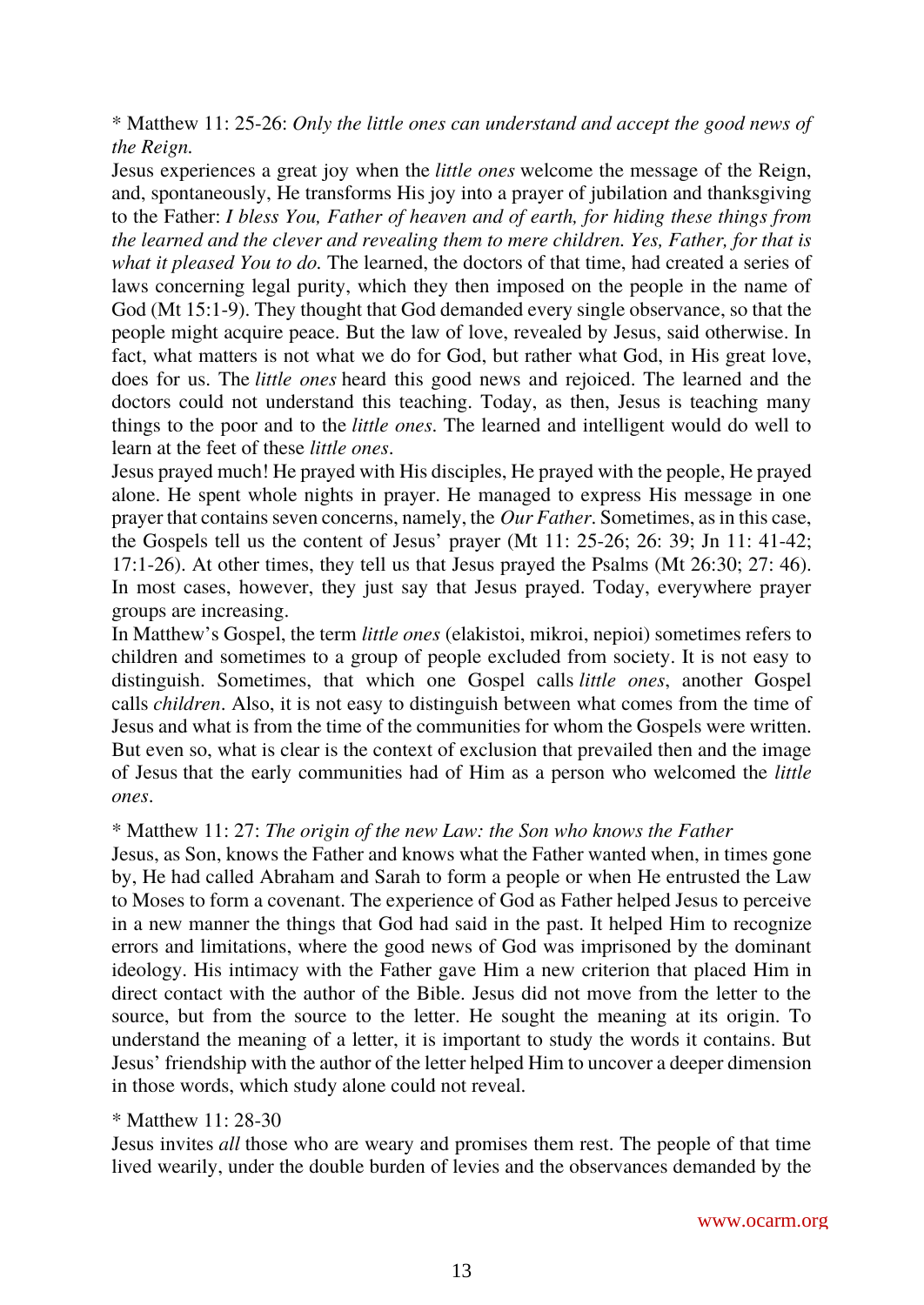laws of purity. And Jesus says, *Shoulder My yoke and learn from Me, for I am gentle and humble in heart, and you will find rest for your souls. Yes, My yoke is easy and My burden light.* Through the prophet Jeremiah, God had invited the people to examine the past in order to discover the right way that could give them rest for their souls (Jer 6:16). This right way now appears in Jesus. Jesus offers rest for souls. He is the way (Jn 14:6). *Learn from Me, for I am gentle and humble in heart.* Like Moses, Jesus was gentle and humble (Num 12:3). Many times this phrase has been manipulated to bring people into submission, meekness and passivity. Jesus wants to say the opposite. He asks that people, in order to understand the things of the Reign, not give so much importance to the "learned and doctors", that is, to the official teachers of religion of the time, and that they trust more in the *little ones*. Those oppressed must begin to learn from Jesus that He is "gentle and humble in heart".

Often, in the Bible the word *humble* is synonymous with *humbled*. Jesus, unlike the scribes who flaunted their knowledge, identified Himself with the humble and humbled people. He, our Master, knew from experience what was in the hearts of people and how much people suffered in their daily lives.

## **c) Light on Jesus' attitude:**

\* Jesus' style in proclaiming the good news of the Reign

In His manner of proclaiming the good news of the Reign, Jesus reveals a great passion for the Father and for the humiliated people. Unlike the doctors of His time, Jesus proclaims the good news of God wherever He meets people who will listen to Him: in *synagogues* during the celebration of the Word (Mt 4:23); in the *homes* of friends (Mt 13:36); when walking along the *streets* with His disciples (Mt 12:1-8); at the seashore, at the edge of the *beach*, sitting in a boat (Mt 13:1-3); on the *mountain*, where He proclaims the beatitudes (Mt 5:1); in the *squares* of villages and cities, where people bring their sick (Mt 14:34-36); even in the *temple in Jerusalem*, at the time of pilgrimages (Mt 26: 55)! In Jesus, *everything* is the revelation of that which animates His inner being! He not only proclaims the good news of the Reign, He is living proof of the Reign. In Him we see what happens when someone allows God to *reign* and take possession of his/her life.

\* The Divine Wisdom's invitation to all who seek it

Jesus invites all those who suffer under the burden of life to find rest and comfort in Him (Mt 11:25-30). This invitation echoes the beautiful words of Isaiah who comforted the weary people in exile (Isa 55:1-3). This invitation stands in correlation to Divine Wisdom, which calls people to itself (Sir 24:18-19), saying that "her ways are delightful ways, her paths all lead to contentment" (Prov 3:17). Again, Wisdom says, "Wisdom brings up her own sons, and cares for those who seek her. Whoever loves her loves life, those who wait on her early will be filled with happiness" (Sir 4: 11-12). This invitation reveals a very important feminine aspect of God: the gentleness and welcome that comforts, revitalizes the person and makes him/her feel well. Jesus is the comfort that God gives to a weary people!

## **6. Psalm 132**

#### **The prayer of the little ones**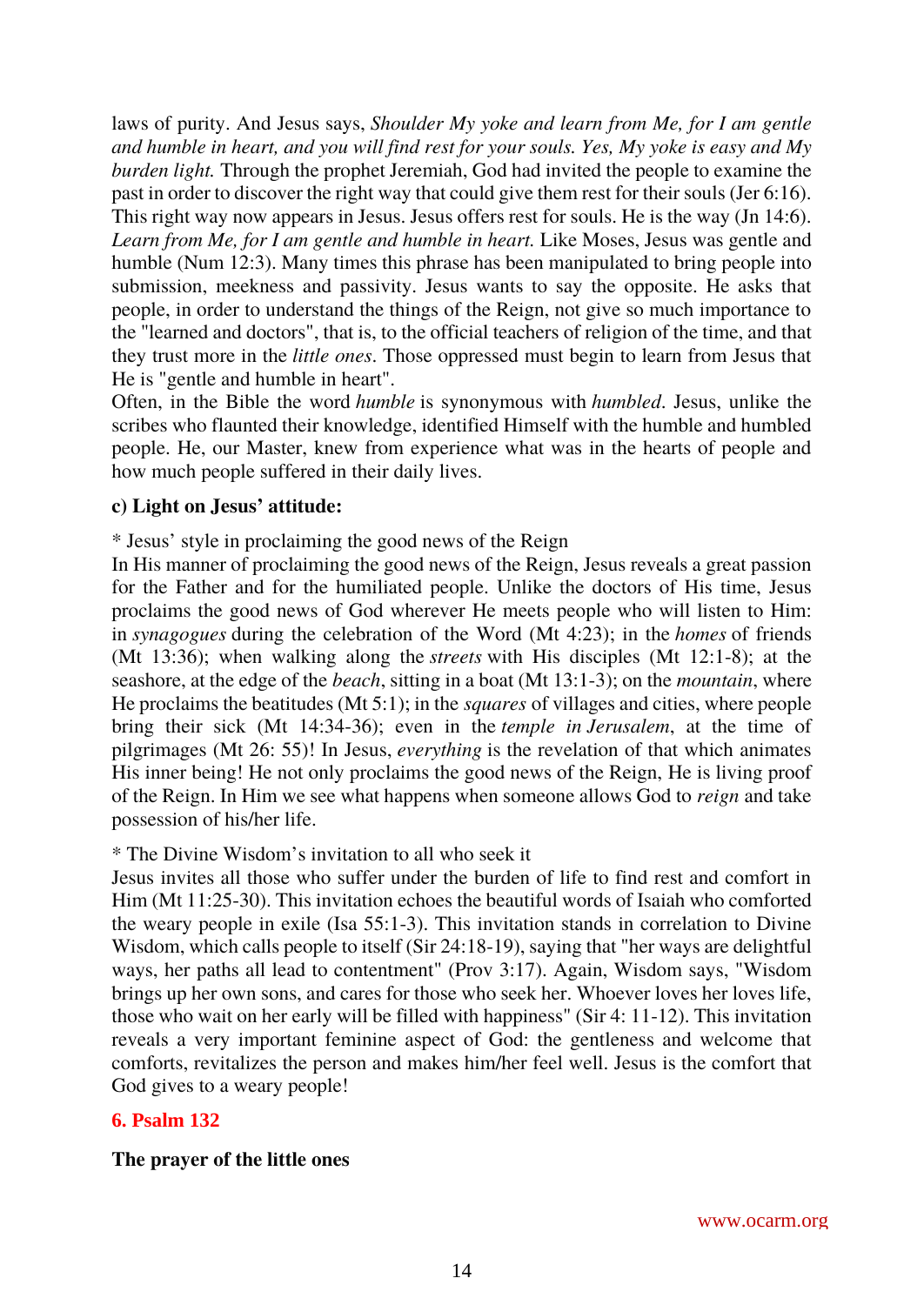O Lord, my heart is not lifted up, my eyes are not raised too high; I do not occupy myself with things too great and too marvelous for me.

But I have calmed and quieted my soul, like a child quieted at its mother's breast; like a child that is quieted is my soul. O Israel, hope in the Lord this time forth and for evermore.

#### **7. Final Prayer**

Lord Jesus, we thank You for the word that has enabled us to understand better the will of the Father. May Your Spirit enlighten our actions and grant us the strength to practice what Your Word has revealed to us. May we, like Mary, Your mother, not only listen to but also practice the Word. You who live and reign with the Father in the unity of the Holy Spirit forever and ever. Amen.

#### **Lectio Divina Monday, July 6, 2020**

#### <span id="page-14-0"></span>*Ordinary Time*

#### **1) Opening prayer**

Father, through the obedience of Jesus, Your servant and Your Son, You raised a fallen world. Free us from sin and bring us the joy that lasts for ever. We ask this through our Lord Jesus Christ, Your Son, who lives and reigns with You and the Holy Spirit, one God, for ever and ever. Amen.

#### **2) Gospel Reading - Matthew 9:18-26**

While Jesus was speaking, an official came forward, knelt down before him, and said, "My daughter has just died. But come, lay your hand on her, and she will live." Jesus rose and followed him, and so did his disciples. A woman suffering hemorrhages for twelve years came up behind him and touched the tassel on his cloak. She said to herself, "If only I can touch his cloak, I shall be cured." Jesus turned around and saw her, and said, "Courage, daughter! Your faith has saved you." And from that hour the woman was cured. When Jesus arrived at the official's house and saw the flute players and the crowd who were making a commotion, he said, "Go away! The girl is not dead but sleeping." And they ridiculed him. When the crowd was put out, he came and took her by the hand, and the little girl arose. And news of this spread throughout all that land.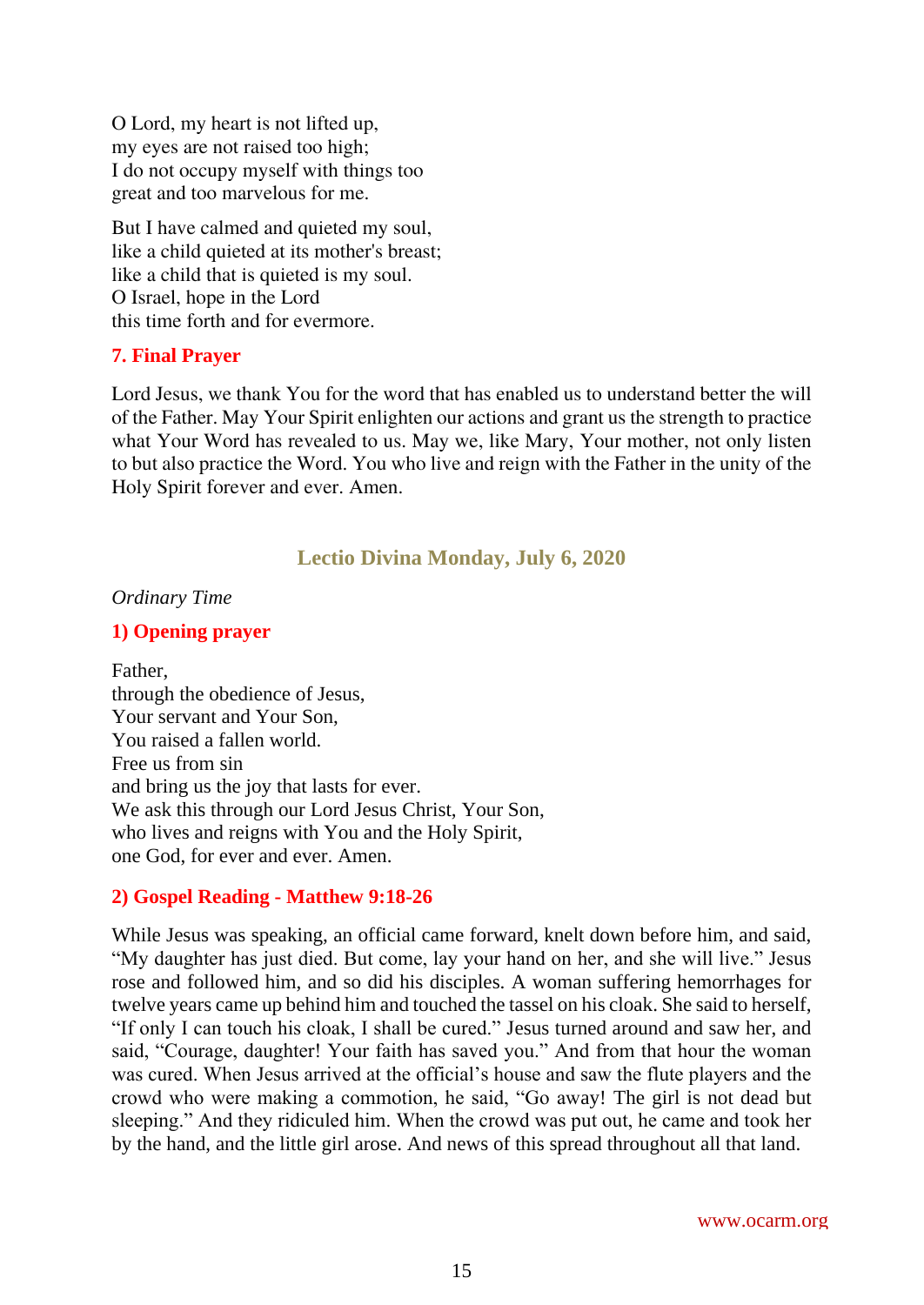#### **3) Reflection**

• Today's Gospel leads us to meditate on two miracles of Jesus. The first one was in favor of a woman considered unclean because of an irregular hemorrhage which had lasted for more than twelve years; the second one in favor of a girl who had just died. According to the mentality of that time, the person who touched blood or a corpse or dead body was considered unclean and whoever touched that person became unclean. Blood and death were factors of exclusion! This is why those two women were marginalized people, excluded from participation in the community. Whoever touched them became unclean, and therefore, would not be able to participate in the community and could not relate with God. In order to be admitted to participate fully in the community, it was necessary to go through the rite of purification prescribed by the norms of the law. Now, curing the impurity of the woman through faith, Jesus opens a new path toward God which does not depend anymore on the rites of purification, controlled by the priests. In resurrecting the girl, Jesus conquers the power of death and opens a new horizon on life.

• Matthew 9:18-19: The death of the little girl. When Jesus was still speaking, an official of the place came to intercede for his daughter who has just died. He asks Jesus to go to impose His hands on her so that "she will live." The official thinks that Jesus has the power to make his daughter rise from the dead. This is a sign of much faith in Jesus on the part of the little girl's father. Jesus rises and goes with him, taking only His disciples. This is the starting point of both episodes which follow: the cure of the woman who had been suffering for the past twelve years from a hemorrhage, and the resurrection of the little girl. The Gospel of Mark presents both of these episodes, but with many details: the official was called Jairus, and he was the president of the Synagogue. The little girl was not dead as yet, and she was twelve years old, etc. (Mk 5:21-43). Matthew gives a briefer version of Mark's lively narration.

• Matthew 9:20-21: The situation of the woman. While they were on the way to the official's house, a woman who had been suffering for twelve years because of an irregular hemorrhage got close to Jesus seeking to be cured. Twelve years with a hemorrhage! This is why she was marginalized, excluded, because as we have said, at that time blood rendered the person impure. Mark says that the woman had spent all she had with doctors, but instead of improving her situation had become worse (Mk 5:25- 26) But she had heard some speak about Jesus (Mk 5:27). This is why a new hope sprang up in her. She told herself, "If I can just touch His clothes, I shall be saved." The catechism of that time said: "If I touch His clothes I will remain impure." The woman thinks exactly the contrary! This was a sign of great courage! It was a sign also that women were not in agreement with everything that the religious authority taught. The teaching of the Pharisees and of the scribes did not succeed in controlling the thinking of the people. Thank God! The woman got close to Jesus from behind. She touched the end of His cloak and she was cured.

• Matthew 9:22. The word of Jesus which enlightens. Jesus turns and seeing the woman declares: "Courage, My daughter, your faith has saved you." A brief utterance, but which makes us see three very important points: (1) In saying "My daughter", Jesus accepts the woman in the new community which has formed around Him. She was no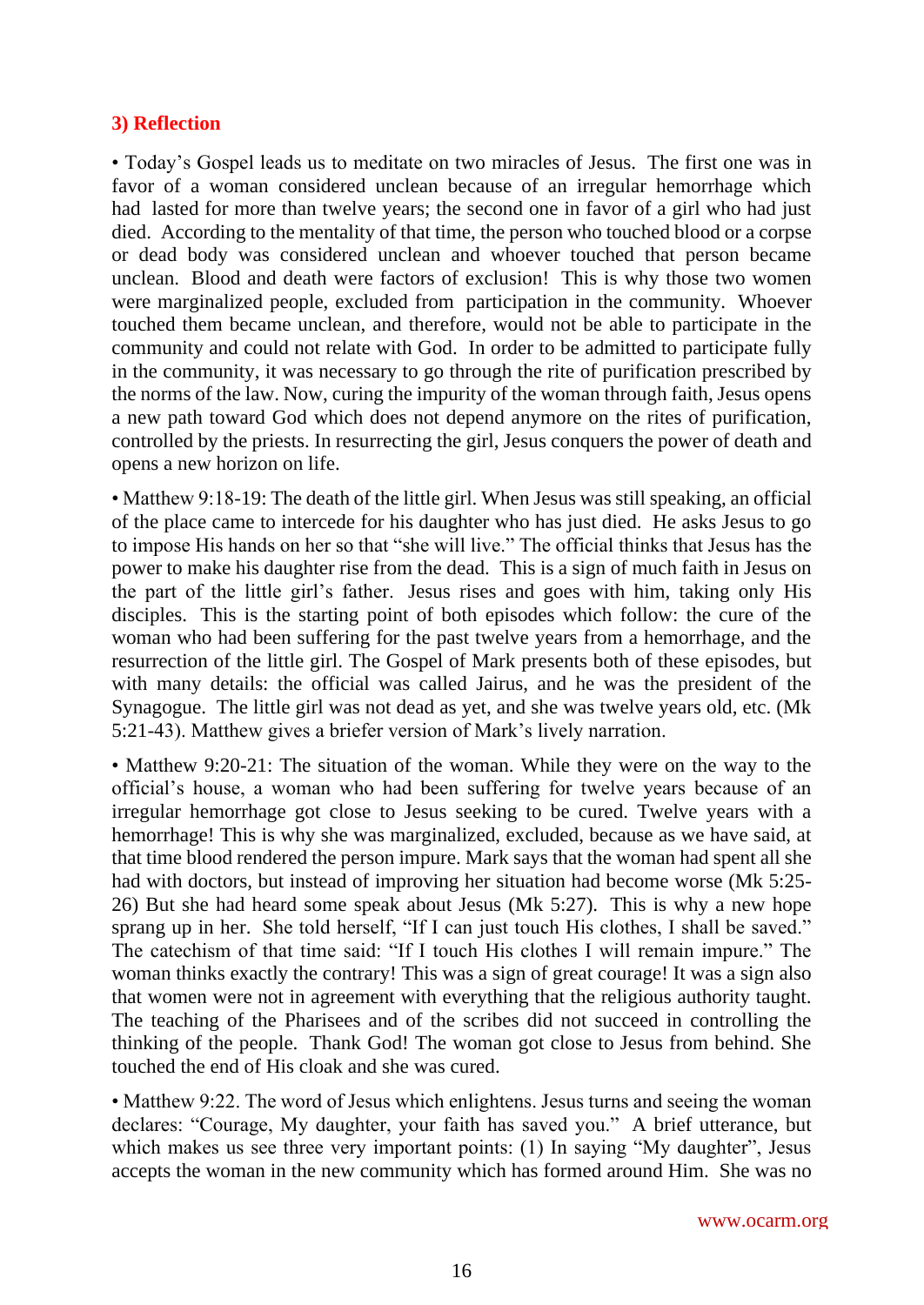longer excluded. (2) What she expected and believed takes place in fact: she was cured. This proves that the catechism of the religious authority was not correct and that in Jesus was opened a new path which gave people the possibility of obtaining the purity which the law demanded and also to enter into contact with God. (3) Jesus recognizes that without the faith of this woman, He would not have been able to work the miracle. The cure was not a magic rite, but an act of faith.

• Matthew 9:23-24: In the house of the official. After that Jesus goes to the house of the official. Seeing the agitation of those who were mourning because of the death of the little girl, He asks everybody to get out of the room. And He says: "The little girl is not dead, she is sleeping!" People laugh, because they know how to distinguish when a person sleeps or when she is dead. Death was for them a barrier that nobody could go beyond. It is the laughter of Abraham and of Sarah, that is, of those who do not believe that nothing is impossible for God (Gen 17:17; 18:12-14; Lk 1:27). The words of Jesus still have a very deep significance. The situation of the communities at the time of Matthew seemed to be in a situation of death, even though they heard said, "It is not death, you are asleep! Wake up!"

• Matthew 9:25-26: The resurrection of the little girl. Jesus does not attach any importance to the people's laughter . He waits for everyone to get out of the house. Then He enters, takes the little girl by the hand, and she gets up. Mark keeps the words of Jesus, "Talita kúmi!" which mean, "Little girl, I tell you to get up!" (Mk 5:41). The news spread throughout that region. The people believed that Jesus is the Lord of life who overcomes death.

## **4) Personal questions**

• Today, what are the categories of people who feel excluded from participating in the Christian community? What are the factors which cause the exclusion of so many people and render life difficult for them in the family and in society?

• "The little girl is not dead. She sleeps!" She is not dead! You are sleeping! Wake up! This is the message of today's Gospel. What does it tell me? Am I one of those who laugh?

• Have I suffered ridicule from others in society for having Faith? If not, why not? Trusting in God goes against many modern beliefs. Should I expect this reaction?

# **5) Concluding Prayer**

I shall praise You to the heights, God my King, I shall bless Your name for ever and ever. Day after day I shall bless You, I shall praise Your name for ever and ever. (Ps 145:1-2)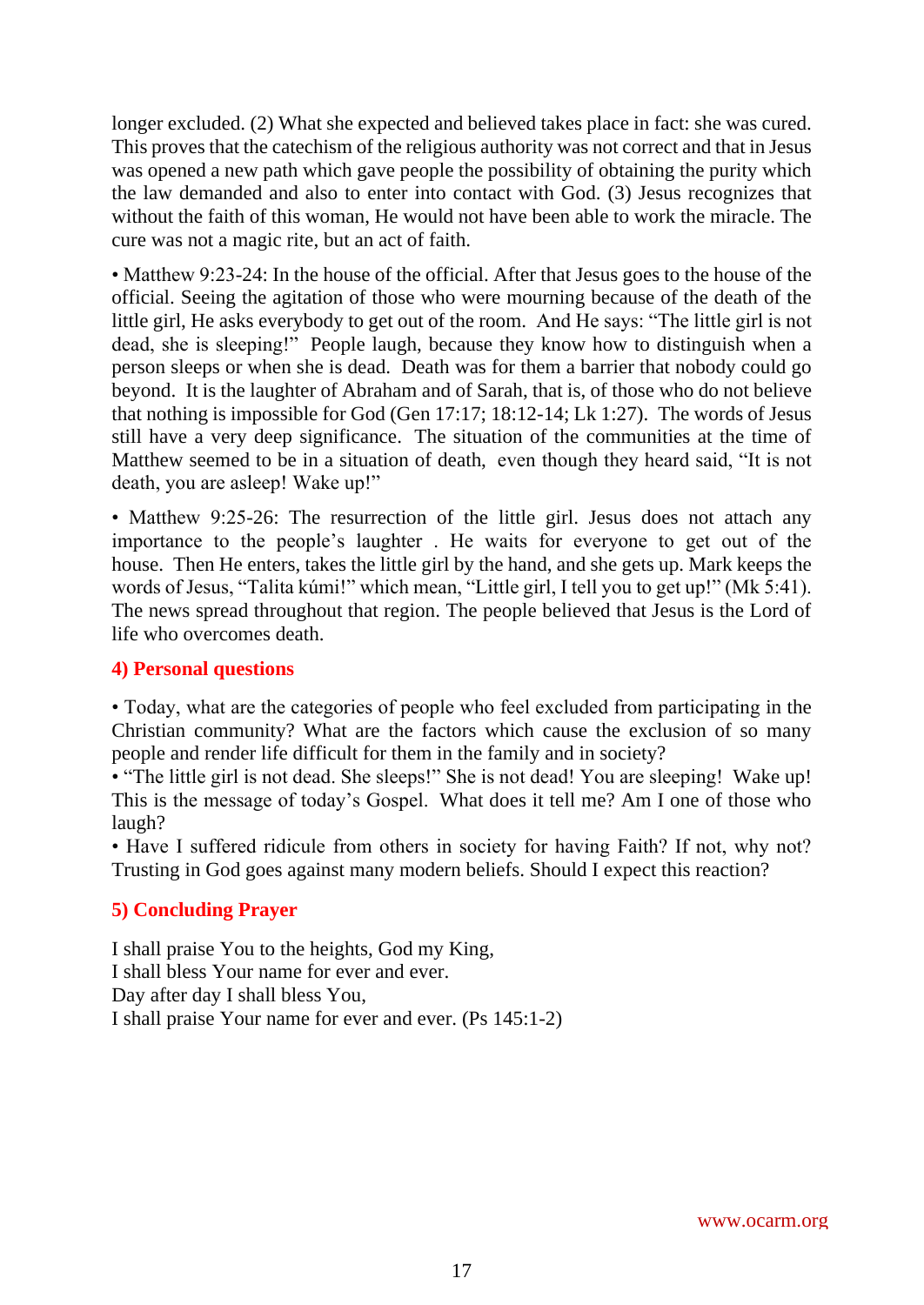# **Lectio Divina Tuesday, July 7, 2020**

#### <span id="page-17-0"></span>*Ordinary Time*

#### **1) Opening prayer**

Father, through the obedience of Jesus, Your servant and Your Son, You raised a fallen world. Free us from sin and bring us the joy that lasts for ever. We ask this through our Lord Jesus Christ, Your Son, who lives and reigns with You and the Holy Spirit, one God, for ever and ever. Amen.

#### **2) Gospel Reading - Matthew 9:32-38**

A demoniac who could not speak was brought to Jesus, and when the demon was driven out the mute man spoke. The crowds were amazed and said, "Nothing like this has ever been seen in Israel." But the Pharisees said, "He drives out demons by the prince of demons." Jesus went around to all the towns and villages, teaching in their synagogues, proclaiming the Gospel of the Kingdom, and curing every disease and illness. At the sight of the crowds, his heart was moved with pity for them because they were troubled and abandoned, like sheep without a shepherd. Then he said to his disciples, "The harvest is abundant but the laborers are few; so ask the master of the harvest to send out laborers for his harvest."

#### **3) Reflection**

• Today's Gospel presents two facts: (1) the cure of a possessed mute person (Mt 9:32- 34) and (2) a summary of the activity of Jesus (Mt 9:35-38). These two episodes end the narrative part of chapters 8 and 9 of the Gospel of Matthew, in which the Evangelist seeks to indicate how Jesus put into practice the teachings given in the Sermon on the Mount (Mt 5 and 7). In chapter 10, the meditation which begins in the Gospel of tomorrow, we see the second great discourse of Jesus: The Discourse of the Mission (Mt 10:1-42).

• Matthew 9:32-33a: The cure of a mute person. In just one verse Matthew describes the arrival of the possessed person before Jesus, the expulsion of the demon and the attitude of Jesus. The illnesses were many and social security non-existent. The illnesses were not only deficiencies of the body: deafness, blindness, paralysis, leprosy and so many other sicknesses. In fact, these illnesses were nothing else than a manifestation of a much deeper and vast evil which undermined the health of people, and that is the total abandonment and the depressing and inhumane state in which they were obliged to live. The activity and the cures of Jesus were directed not only against physical sickness, but also and above all against this greater evil of material and spiritual abandonment, in which people were obliged to live the few years of life. Then, in addition to the economic exploitation which stole half of the family stipend, the official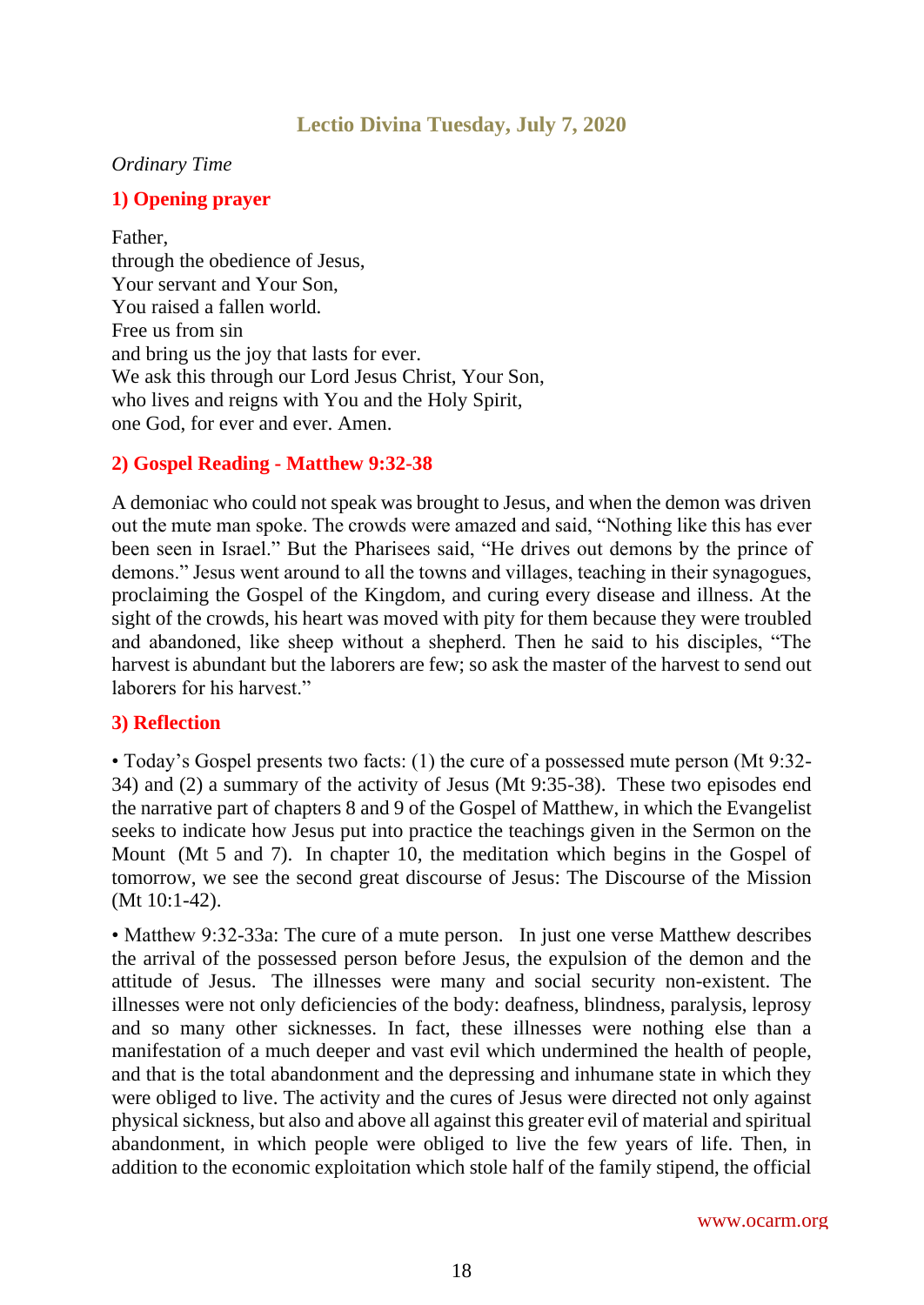religion of that time, instead of helping people to find strength in God, to resist and have hope, taught that sickness was a punishment from God for sin. This increased in them the sentiment of exclusion and condemnation. Jesus did quite the contrary. The acceptance of Jesus, full of tenderness, and the cure of the sick, form part of the effort to knit together human relationships among people and to re-establish community and fraternal living in the villages of Galilee, His land.

Matthew 9:33b-34: The twofold interpretation of the cure of the mute man. Before the cure of the possessed mute man, the reaction of the people is one of admiration and of gratitude: "Nothing like this has ever been seen in Israel!" The reaction of the Pharisee is one of mistrust and malice: "It is through the prince of devils that He drives out devils!" They were not able to deny the facts which cause admiration in the people, the only way which the Pharisees find to neutralize the influence of Jesus before the people is to attribute the expulsion to the power of the evil one. Mark presents an extensive argument of Jesus to demonstrate the lack of coherence and the malice of the interpretation given by the Pharisees (Mk 3:22-27). Matthew does not present any response by Jesus to the interpretation of the Pharisees, because when malice is evident, truth shines by itself.

• Matthew 9:35: Tireless, Jesus goes through the villages. The description of the tireless activity of Jesus is beautiful in which emerges the double concern to which we referred: the acceptance full of tenderness and the cure of the sick: "Jesus went through all the towns, teaching in their synagogues, preaching the Gospel of the Kingdom and curing all kinds of diseases and all kinds of illness." In the previous chapters, Matthew had already referred several times to this itinerant activity of Jesus in the villages and towns of Galilee (Mt 4:23-24; 8:16).

• Matthew 9:36: The compassion of Jesus. "Seeing the crowds He felt sorry for them because they were harassed and dejected, like sheep without a shepherd." Those who should be shepherds were not shepherds; they did not take care of the flock. Jesus tries to be the shepherd (Jn 10:11-14). In this, Matthew sees the realization of the prophecy of the Servant of Yahweh, who took upon Himself our sickness, and bore our infirmities" (Mt 8:17 and Isa 53:4). As it was for Jesus, the great concern of the Servant was "to find a word of comfort for those who were discouraged." (Isa 50:4). Jesus shows the same compassion toward the abandoned crowd on the occasion of the multiplication of the loaves: they are like sheep without a shepherd (Mt 15:32). The Gospel of Matthew has a constant concern in revealing to the converted Jews of the communities of Galilee and of Syria that Jesus is the Messiah announced by the prophets. For this reason, frequently, he shows that in Jesus' activity the prophecies are fulfilled (cf. Mt 1:23; 2:5,15,17, 23; 3:3; 4:14-16, etc.).

• Matthew 9:37-38: The harvest is rich, but the laborers are few. Jesus transmits to the disciples the concern and the compassion which are within Him, and in paraphrase: "The harvest is rich, but the laborers are few! Therefore, pray to the Lord of the harvest to send out laborers for His harvest!"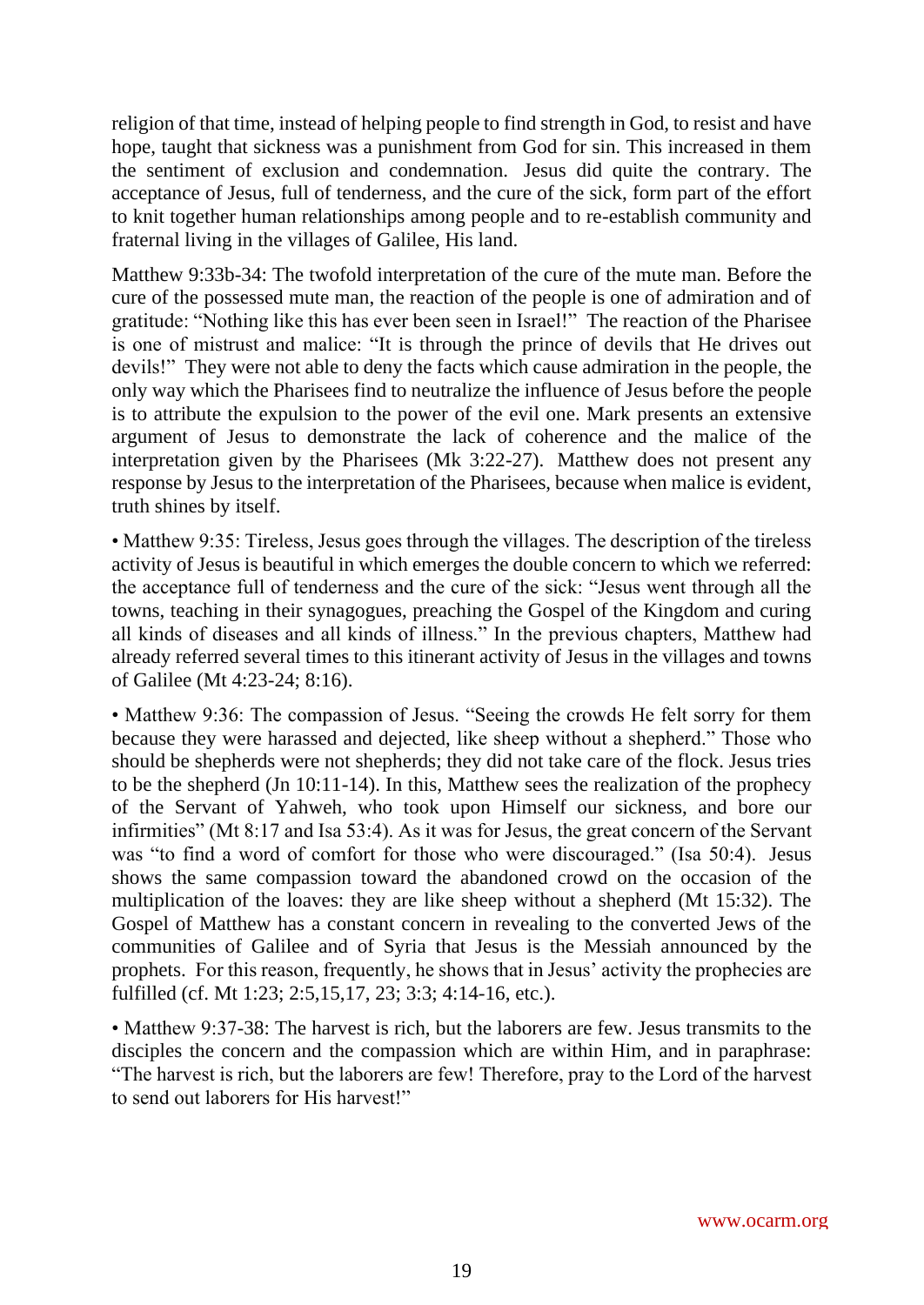#### **4) Personal questions**

• Compassion for the tired and hungry crowds. In the history of humanity, there have never been so many tired and hungry people as today. Television transmits the facts, but does not offer any response. Do we, Christians, have the same compassion of Jesus and communicate it to others?

• The goodness of Jesus toward the poor disturbed the Pharisees. They have recourse to malice to neutralize the discomfort caused by Jesus. Are there many good attitudes in the people who disturb me? How do I interpret them: with pleasant admiration as the crowds or with malice as the Pharisees?

## **5) Concluding Prayer**

Sing to Him, make music for Him, recount all His wonders! Glory in His holy name, let the hearts that seek Yahweh rejoice! (Ps 105:2-3)

## **Lectio Divina Wednesday, July 8, 2020**

<span id="page-19-0"></span>*Ordinary Time*

## **1) Opening prayer**

Father, through the obedience of Jesus, Your servant and Your Son, You raised a fallen world. Free us from sin and bring us the joy that lasts for ever. We ask this through our Lord Jesus Christ, Your Son, who lives and reigns with You and the Holy Spirit, one God, for ever and ever. Amen.

## **2) Gospel Reading - Matthew 10:1-7**

Jesus summoned his Twelve disciples and gave them authority over unclean spirits to drive them out and to cure every disease and every illness. The names of the Twelve Apostles are these: first, Simon called Peter, and his brother Andrew; James, the son of Zebedee, and his brother John; Philip and Bartholomew, Thomas and Matthew the tax collector; James, the son of Alphaeus, and Thaddeus; Simon the Cananean, and Judas Iscariot who betrayed Jesus. Jesus sent out these Twelve after instructing them thus, "Do not go into pagan territory or enter a Samaritan town. Go rather to the lost sheep of the house of Israel. As you go, make this proclamation: 'The Kingdom of heaven is at hand."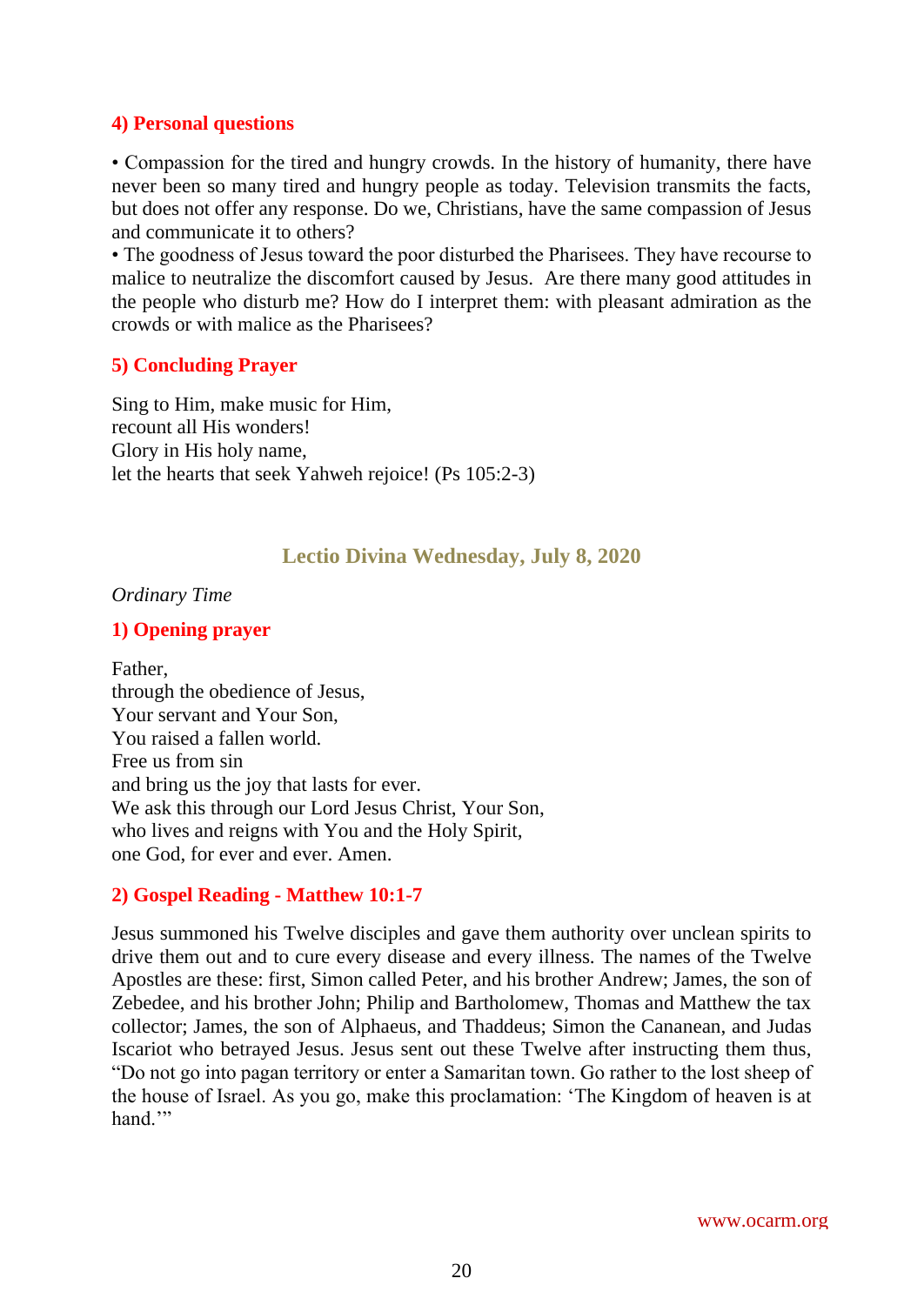# **3) Reflection**

• The second great Discourse: The Discourse of the Mission begins in chapter 10 of the Gospel of Matthew. Matthew organizes his Gospel as a new edition of the Law of God or like a new "Pentateuch" with its five books. For this reason his Gospel presents five great discourses or teachings of Jesus followed by a narrative part, in which he describes the way in which Jesus puts into practice what He had taught in the discourses. The following is the outline:

Introduction: the birth and preparation of the Messiah (Mt 1 to 4)

a) Sermon on the Mount: the entrance door into the Kingdom (Mt 5 to 7) Narrative Mt 8 and 9 b) Discourse on the Mission: how to proclaim and spread the Kingdom (Mt 10) Narrative Mt 11 and 12 c) Discourse on the Parables: The mystery of the Kingdom present in life (Mt 13) Narrative Mt 14 to 17

d) Discourse on the Community: the new way of living together in the Kingdom (Mt 18)

Narrative 19 to 23

e) Discourse on the future coming of the Kingdom: the utopia which sustains hope (Mt 24 and 25)

## **Conclusion: Passion, death and Resurrection (Mt 26 to 28)**

• Today's Gospel presents to us the beginning of the Discourse on the Mission in which the accent is placed on three aspects: (a) the call of the disciples  $(Mt 10:1)$ ; (b) the list of the names of the twelve Apostles who will be the recipients of the Discourse on the Mission (Mt 10:2-4); (c) the sending out of the twelve (Mt 10:5-7).

• Matthew 10:1: The call of the twelve disciples. Matthew had already spoken about the call of the disciples (Mt 4:18-22; 9:9). Here, at the beginning of the Discourse on the Mission, he presents a summary: "He summoned His twelve disciples, and gave them authority over unclean spirits with power to drive them out and to cure all kinds of diseases and all kinds of illness." The task, or the mission, of the disciple is to follow Jesus, the Master, forming community with Him and carrying out the same mission of Jesus: to drive out unclean spirits, to cure all sorts of diseases and all sorts of illness. In Mark's Gospel they receive the same two-fold mission, formulated with other words: Jesus constituted the group of twelve to remain with Him and to send them out to preach and cast out devils" (Mk 3:14-15). 1) To be with Him, that is to form a community, in which Jesus is the center. 2)To preach and to be able to cast out devils, that is, to announce the Good News and to conquer the force of evil which destroys the life of the people and alienates people. Luke says that Jesus prayed the whole night, and the following day He called the disciples. He prayed to God so as to know whom to choose (Lk 6:12-13).

• Matthew 10:2-4: The list of the names of the Twelve Apostles. A good number of these names come from the Old Testament. For example, Simon is the name of one of the sons of the Patriarch Jacob (Gen 29:33). James is the same as Jacob (Gen 25:26).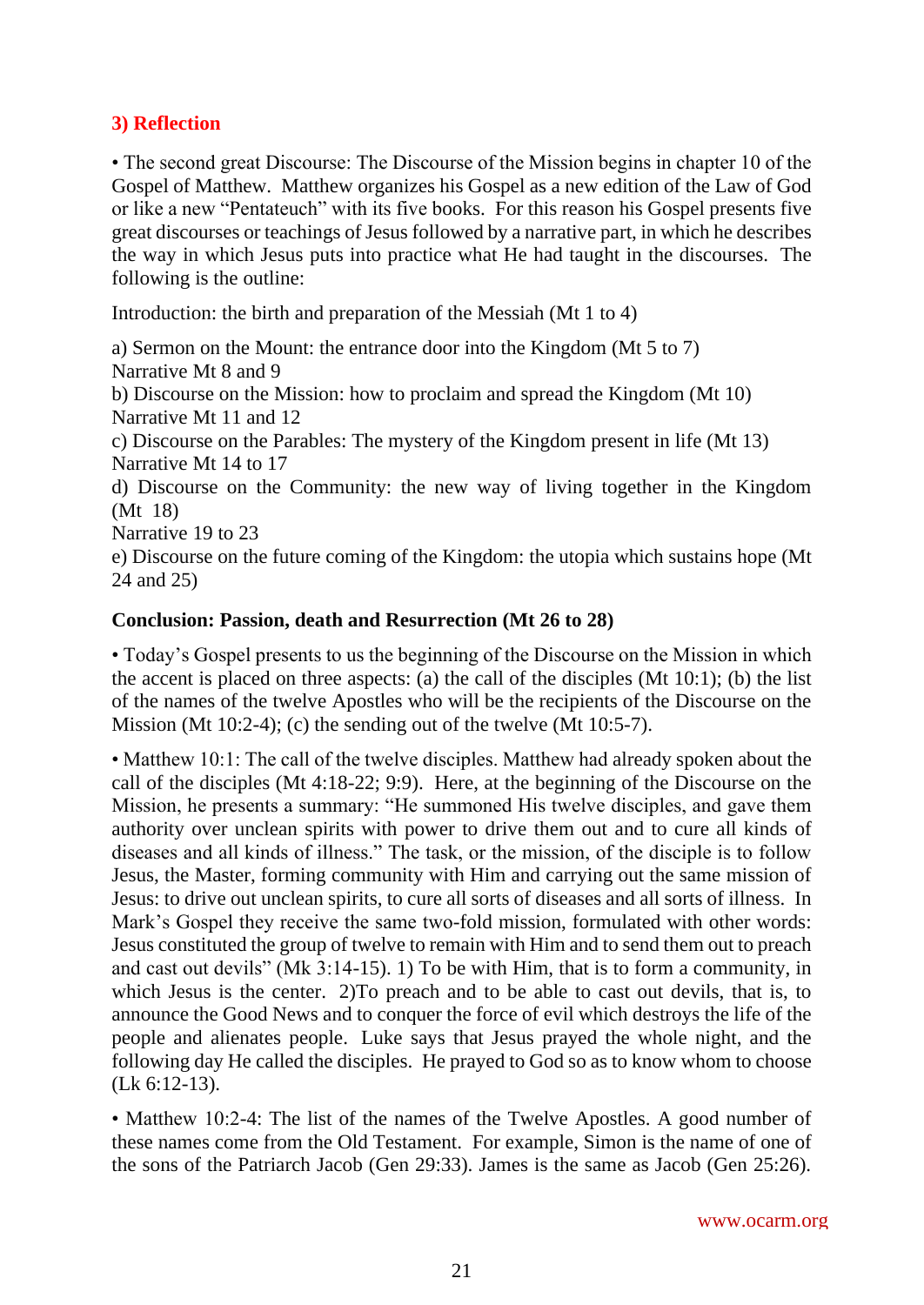Judas is the name of another son of Jacob (Gen 35:23). Matthew also had the name of Levi (Mk 2:14), who was another son of Jacob (Gen 35:23). Of the Twelve Apostles seven have a name which comes from the time of the Patriarchs. Two are called Simon; two are called James; two are called Judas; one Levi! Only one has a Greek name: Philip. This reveals the people's desire to start history again from the beginning! Perhaps it is good to think about the names which are given today to children when they are born, because each one of us is called by God by his/her name.

• Matthew 10:5-7: The sending out or the mission of the twelve apostles to the lost sheep of Israel. After having given the list of the names of the twelve, Jesus sends them out with the following command: "Do not make your way to gentile territory, and do not enter any Samaritan town. Go instead to the lost sheep of the house of Israel. And as you go, proclaim that the Kingdom of Heaven is close at hand." In this one command there is a three-fold insistence on showing that the preference of the mission is for the house of Israel: (1) Do not go among the gentiles, (2) do not enter into the towns of the Samaritans, (3) rather go to the lost sheep of Israel. Here appears a response to the doubt of the first Christians concerning opening up to pagans. Paul, who strongly affirmed the openness to the gentiles, agrees in saying that the Good News of Jesus should first be announced to the Jews and then to the gentiles (Rm 9:1-11, 36; cf. Acts 1:8; 11:3; 13:46; 15:1, 5, 23-29). But then, in the same Gospel of Matthew, in the conversation of Jesus with the Canaanite woman, openness to the gentiles will occur (Mt 15:21-29).

• The sending out of the Apostles to all peoples. After the Resurrection of Jesus, there are several episodes on the sending out of the Apostles not only to the Jews, but to all peoples. In Matthew: "Go and make disciples of all nations, baptizing them in the name of the Father, and of the Son and of the Holy Spirit and teaching them to observe everything which I have commanded. And I will be with you until the end of time" (Mt 28:19-20). In Mark: "Go to the entire world, proclaim the Good News to all creatures. Those who will believe and will be baptized will be saved; those who will not believe will be condemned" (Mk 16:15). In Luke: "So it is written that the Christ would suffer and on the third day rise from the dead, and that in His name, repentance for the forgiveness of sins would be preached to all nations, beginning from Jerusalem. You are witnesses to this" (Lk 24:46-48; Acts 1:8) John summarizes all in one sentence: "As the Father has sent Me, so I also send you!" (Jn 20:21).

## **4) Personal questions**

• Have you ever thought about the meaning of your name? Have you asked your parents why they gave you the name that you have? Do you like your name?

• How has your name influenced who you have become and how your life was formed? • Jesus calls the disciples. His call has a two-fold purpose: to form a community and to go on mission. How do I live this two-fold purpose in my life?

## **5) Concluding Prayer**

Seek Yahweh and His strength, tirelessly seek His presence! Remember the marvels He has done, His wonders, the judgments He has spoken. (Ps 105:4-5)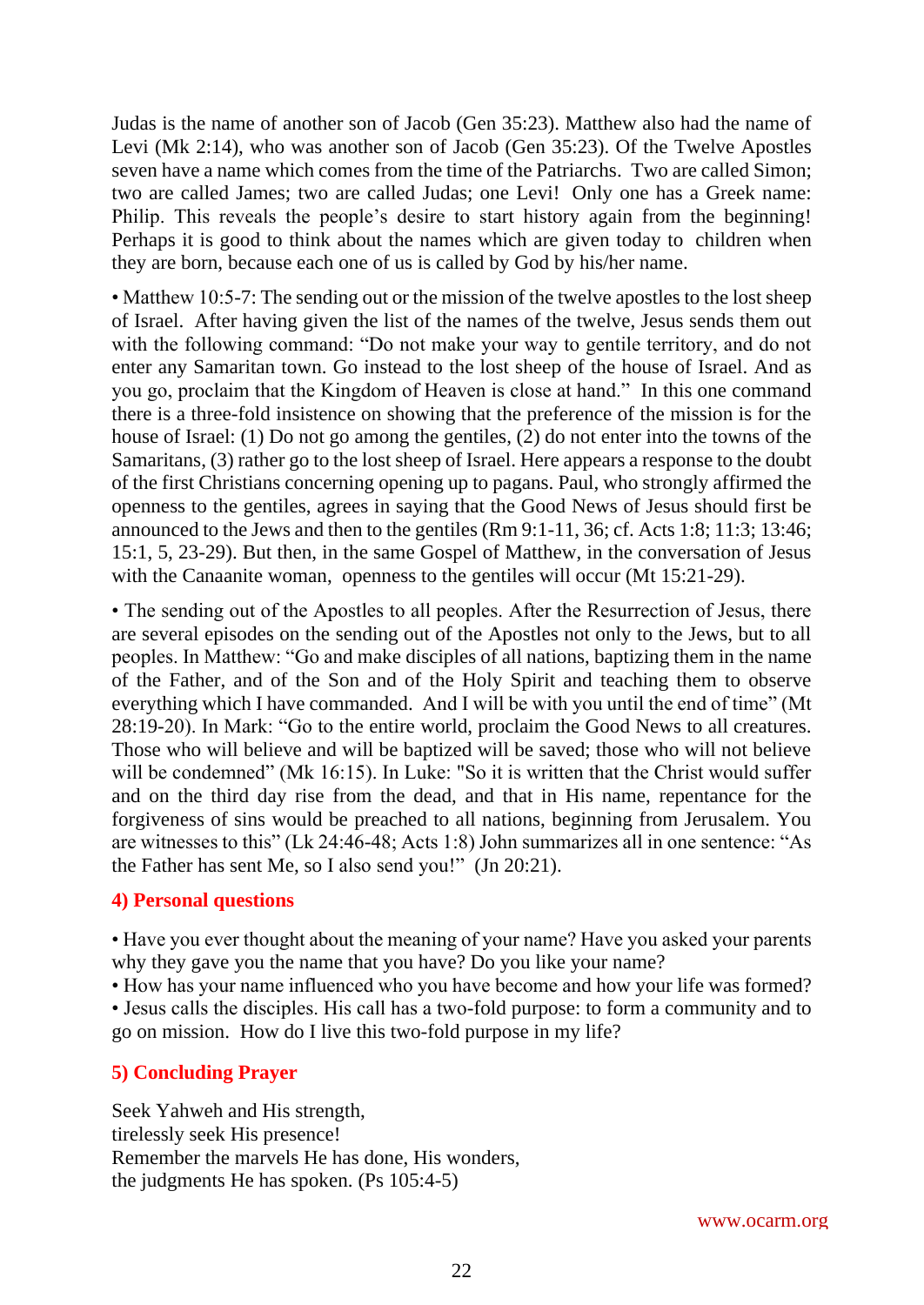## **Lectio Divina Thursday, July 9, 2020**

#### <span id="page-22-0"></span>*Ordinary Time*

#### **1) Opening prayer**

Father, through the obedience of Jesus, Your servant and Your Son, You raised a fallen world. Free us from sin and bring us the joy that lasts for ever. We ask this through our Lord Jesus Christ, Your Son, who lives and reigns with You and the Holy Spirit, one God, for ever and ever. Amen.

#### **2) Gospel Reading - Matthew 10:7-15**

Jesus said to his Apostles: "As you go, make this proclamation: 'The Kingdom of heaven is at hand.' Cure the sick, raise the dead, cleanse the lepers, drive out demons. Without cost you have received; without cost you are to give. Do not take gold or silver or copper for your belts; no sack for the journey, or a second tunic, or sandals, or walking stick. The laborer deserves his keep. Whatever town or village you enter, look for a worthy person in it, and stay there until you leave. As you enter a house, wish it peace. If the house is worthy, let your peace come upon it; if not, let your peace return to you. Whoever will not receive you or listen to your words, go outside that house or town and shake the dust from your feet. Amen, I say to you, it will be more tolerable for the land of Sodom and Gomorrah on the day of judgment than for that town."

#### **3) Reflection**

• The Gospel today presents the second part of the sending out of the disciples. Yesterday we saw that Jesus insists on directing them first toward the lost sheep of Israel. Today, we see concrete instructions to carry out the mission.

• Matthew 10:7: *The objective of the mission: to reveal the presence of the Kingdom. "Go and announce the Kingdom of Heaven is close at hand."* The principal objective is that of announcing that the Kingdom is close at hand. This is the novelty which Christ brings to us. For the other Jews there was still a long time before the coming of the Kingdom. It would have come only after they had done their own part. The coming of the Kingdom depended, according to them, on their effort. For the *Pharisees,* for example, the Kingdom would be attained only after the perfect observance of the Law. For the *Essenes*, when the country would have purified itself. But Jesus thinks in a different way. He has a different way of reading the facts of life. He says that the hour has already arrived (Mk 1:15). When He says that the Kingdom is close at hand or that the Kingdom is already among us, in our midst, He does not mean to say that the Kingdom is just arriving at that moment, but that it is *already there*, independently of the effort made by the people. What they all expected was already present among the people, gratuitously, but the people did not know it, nor perceive it (cf. Lk 17:21). Jesus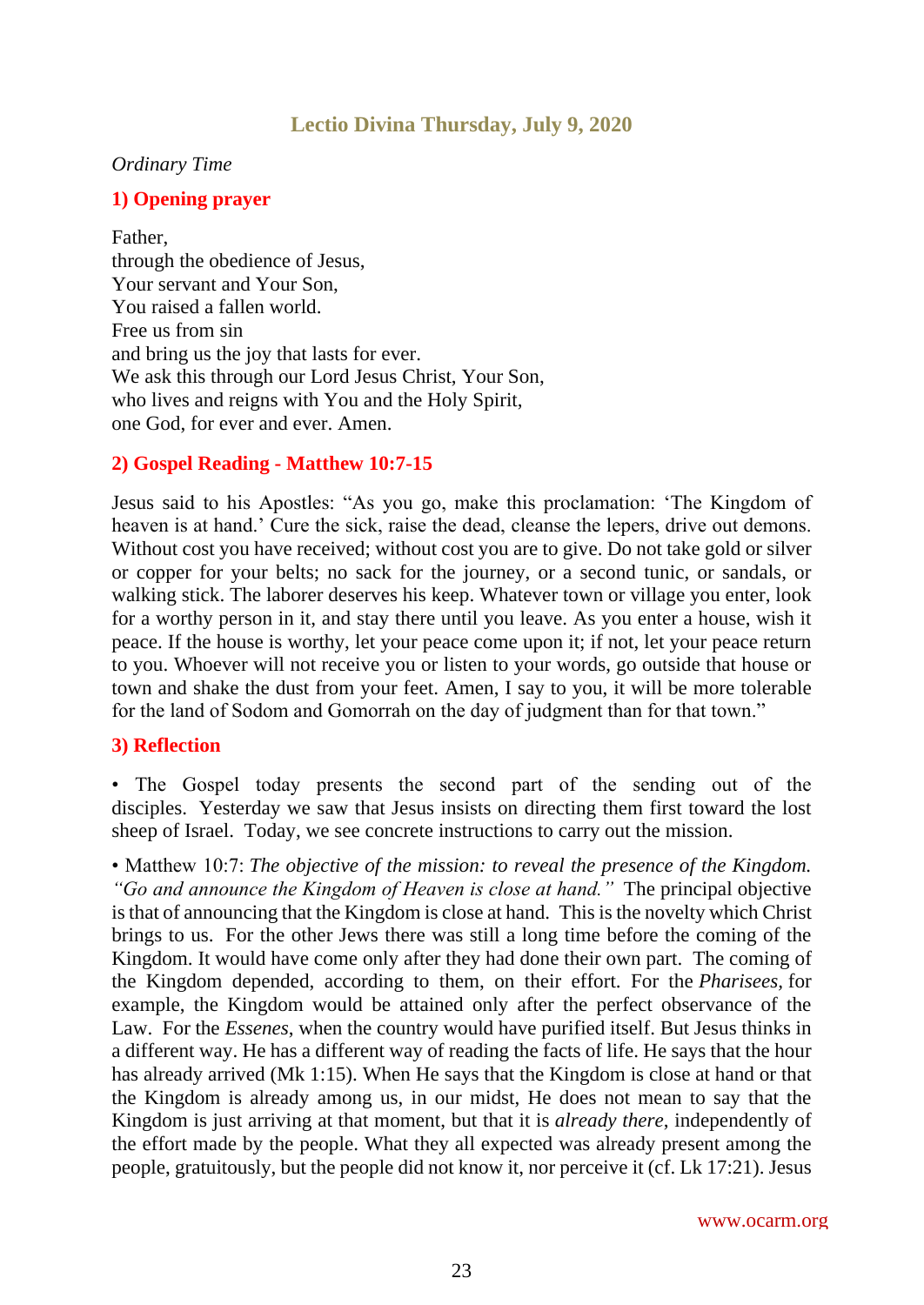is aware of this, because He sees reality with different eyes. He reveals and announces to the poor of His land this hidden presence of the Kingdom in our midst (Lk 4:18). It is the mustard seed which will receive the rain of His word and the warmth of His love.

• Matthew 10:8: *The signs of the presence of the Kingdom: accept the excluded.* How should the presence of the Kingdom be announced? Only through words and discourses? No! The signs of the presence of the Kingdom are above all concrete gestures or acts, done gratuitously: "*Cure the sick, raise the dead, cleanse the lepers, cast out the devils. You received without charge; give without charge."* This means that the disciples should accept within the community those who have been excluded. This practice of solidarity both criticizes religion and society which exclude and proposes concrete solutions.

• Matthew 10:9-10: *Do not take anything for the journey. Unlike* other missionaries, the disciples of Jesus should not take anything: *"Provide yourselves with no gold or silver, not even with coppers for your purses, with no haversack for the journey or a spare tunic or footwear or a staff, for the laborer deserves his keep."* This means that they have to trust in the hospitality of the people. The disciples who go without anything, taking only peace (Mk 10:13), show that they trust the people. It shows a trust in grace from God to act in people and to provide for them. It is certain that they will be welcomed, that they will be able to participate in the life and the work of the people of the place and that they will be able to survive with what they will receive in exchange, because the laborer *deserves his keep.* This means that the disciples should trust in sharing. It is also another way of respecting the poor, by not taking from them, and of contrasting the Good News with the laws of the time that demanded payment and tax for so many things. The social structure of the day was built on taking. Jesus builds a structure and community built on giving freely. By means of this practice they criticize the laws of exclusion and recover the ancient values of community life.

• Matthew 10:11-13: *To share peace in the community*. The disciples should not go from house to house, but should seek people of peace and remain in that house. That is, they should practice stability. Thus, through that new practice, they criticize the culture of accumulation which characterized the politics of the Roman Empire, and they announced a new model of living together. Once all these requirements were respected, the disciples could cry out: *The Kingdom of God has arrived!* To announce the Kingdom does not mean, in the first place, to teach truths and doctrine, but lead toward a new fraternal manner of living and of sharing starting from the Good News which Jesus has brought to us: God and Father and Mother of all men and women.

• Matthew 10:14-15: *The severity of the menace*. How is such a severe menace to be understood? Jesus has brought us something completely new. He has come to rescue the community values of the past: hospitality, sharing, communion around the table, acceptance of the excluded. That explains the severity toward those who reject the message, because they do not reject something new, but their own past, their own culture and wisdom! The objective of the pedagogy of Jesus is to dig out from the memory, to recover the wisdom of the people, to reconstruct the community, to renew the Covenant, to rebuild life.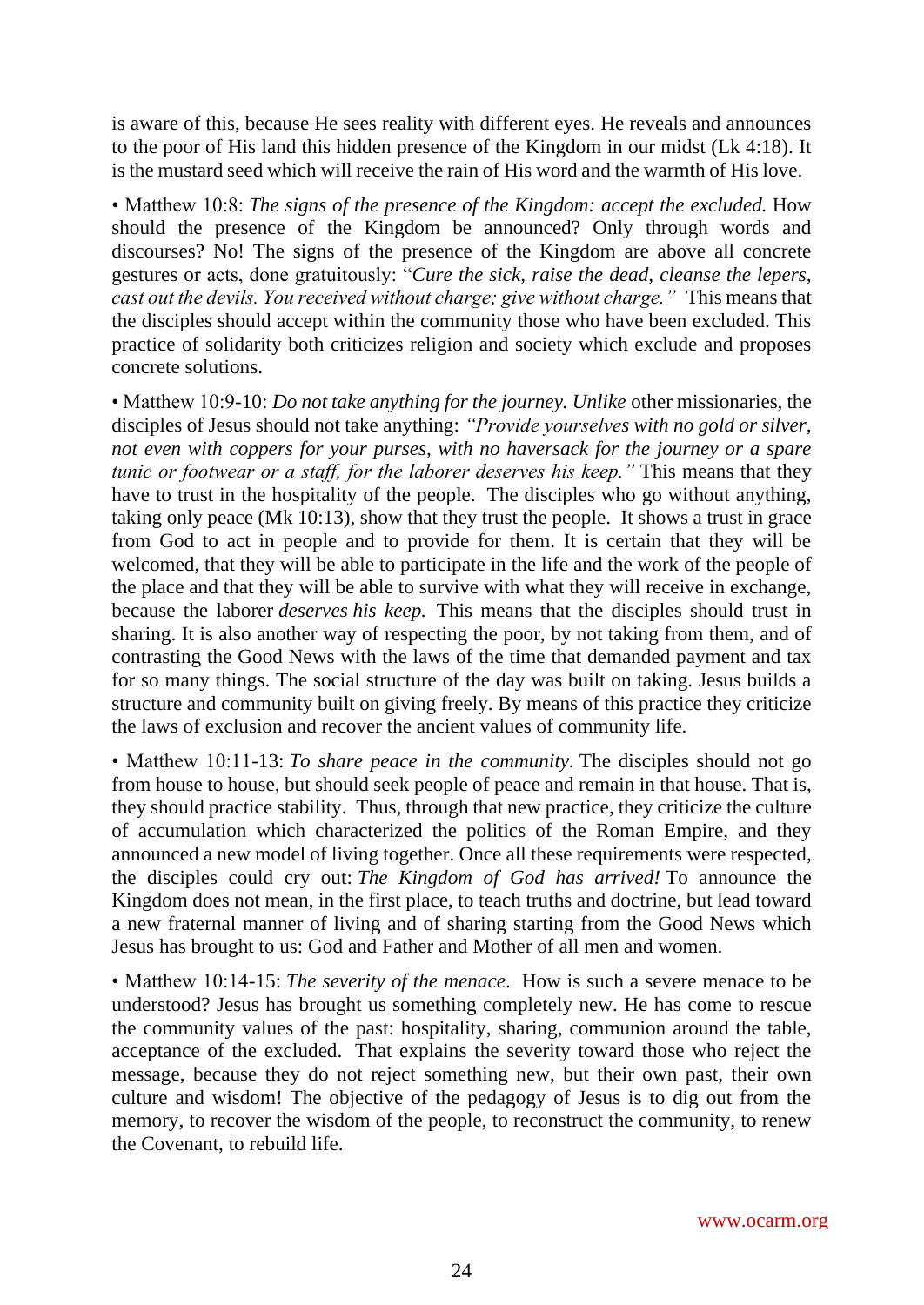## **4) Personal questions**

• Today, how can we put into practice the recommendation not to take anything for the journey when going to a mission?

• Jesus orders His disciples to look for people of peace, so as to be able to remain in their house. Today, who would be a person of peace to whom to address oneself in the announcement of the Good News?

• Why would stability, as in not going from house to house while staying in a town, be important?

## **For further study**

Most, if not all, monastic traditions include a vow of stability  $-$  to stay in one place. Take some time to read the ancient rules which guide our various communities, such as the Rule of St Benedict, St Albert, St Bruno, and so on. The authors of these rules often explain why a particular rule is made, and from where in the Gospel it is inspired. This can give insight into these instructions of Jesus and a historical perspective on the development of Christianity through the Middle Ages.

# **5) Concluding Prayer**

God Sabaoth, come back, we pray, look down from heaven and see, visit this vine; protect what Your own hand has planted. (Ps 80:14-15)

# **Lectio Divina Friday, July 10, 2020**

#### <span id="page-24-0"></span>*Ordinary Time*

## **1) Opening prayer**

Father, through the obedience of Jesus, Your servant and Your Son, You raised a fallen world. Free us from sin and bring us the joy that lasts for ever. We ask this through our Lord Jesus Christ, Your Son, who lives and reigns with You and the Holy Spirit, one God, for ever and ever. Amen.

## **2) Gospel Reading - Matthew 10:16-23**

Jesus said to his Apostles: "Behold, I am sending you like sheep in the midst of wolves; so be shrewd as serpents and simple as doves. But beware of men, for they will hand you over to courts and scourge you in their synagogues, and you will be led before governors and kings for my sake as a witness before them and the pagans. When they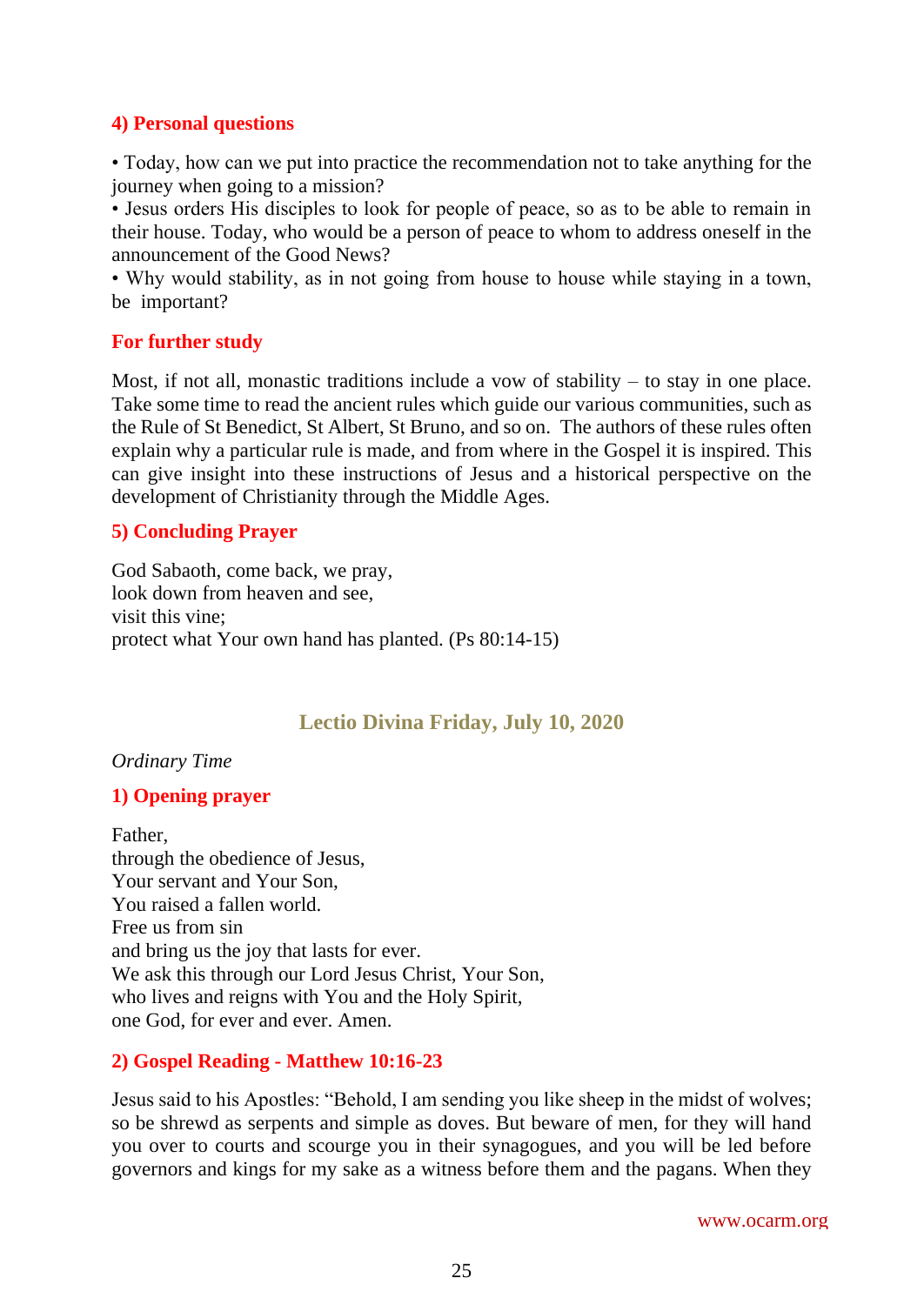hand you over, do not worry about how you are to speak or what you are to say. You will be given at that moment what you are to say. For it will not be you who speak but the Spirit of your Father speaking through you. Brother will hand over brother to death, and the father his child; children will rise up against parents and have them put to death. You will be hated by all because of my name, but whoever endures to the end will be saved. When they persecute you in one town, flee to another. Amen, I say to you, you will not finish the towns of Israel before the Son of Man comes."

## **3) Reflection**

• To the community of His disciples, called and gathered together around Him and invested with His same authority as collaborators, Jesus entrusts them with directives in view of their future mission.

• Matthew 10:16-19: Danger and trust in God. Jesus introduces this part of His discourse with two metaphors: sheep in the midst of wolves; prudent as serpents, simple as doves. The first one serves to show the difficult and dangerous context to which the disciples are sent. On the one hand, the dangerous situation is made evident; on the other, the expression "I send you" expresses protection. Also regarding the astuteness of the serpent and the simplicity of the dove Jesus seems to put together two attitudes: trust in God, and prolonged and attentive reflection on the way in which we should relate with others.

Jesus, then, following this, gives an order that seems at first sight filled with mistrust: "Beware of men...", but, in reality, it means to be attentive to possible persecutions, hostility, and denouncement. The expression "will deliver you" does not only refer to the accusation in the tribunal, but above all, it has a theological value: the disciples who are following Jesus can experience the same experience of the Master of "being delivered into the hands of men" (17:22). The disciples must be strong and resist in order "to give witness." The fact of being delivered to the tribunal should become a witness for the Jews and for the pagans. It bears the possibility of being able to draw them to the person and the cause of Jesus and, therefore, to the knowledge of the Gospel. This positive implication is important as a result of witnessing, characterized by credible and fascinating faith.

• Matthew 10:20: the divine help. So that all this may take place in the mission-witness of the disciples it is essential to have the help that comes from God. That is to say, we should not trust our own security and resources, but the disciples, in critical, dangerous, and aggressive situations, found help and solidarity in God for their lives. The Spirit of the Father is also promised for their mission (v.20). He is the one who acts in them when they are committed to their mission of evangelization and of witnessing. The Spirit will speak through them.

• Matthew 10:21-22: Threat-consolation. Once again the announcement of threat is repeated in the expression "will be delivered": Brother will betray brother, a father against his son, the sons against the parents. It is a question of a true and great disorder in social relationships, the breaking up of the family. Persons who are bound by the most intimate family relationships – such as parents, children, brothers and sisters – will fall in the misfortune of mutually hating and eliminating one another. In what sense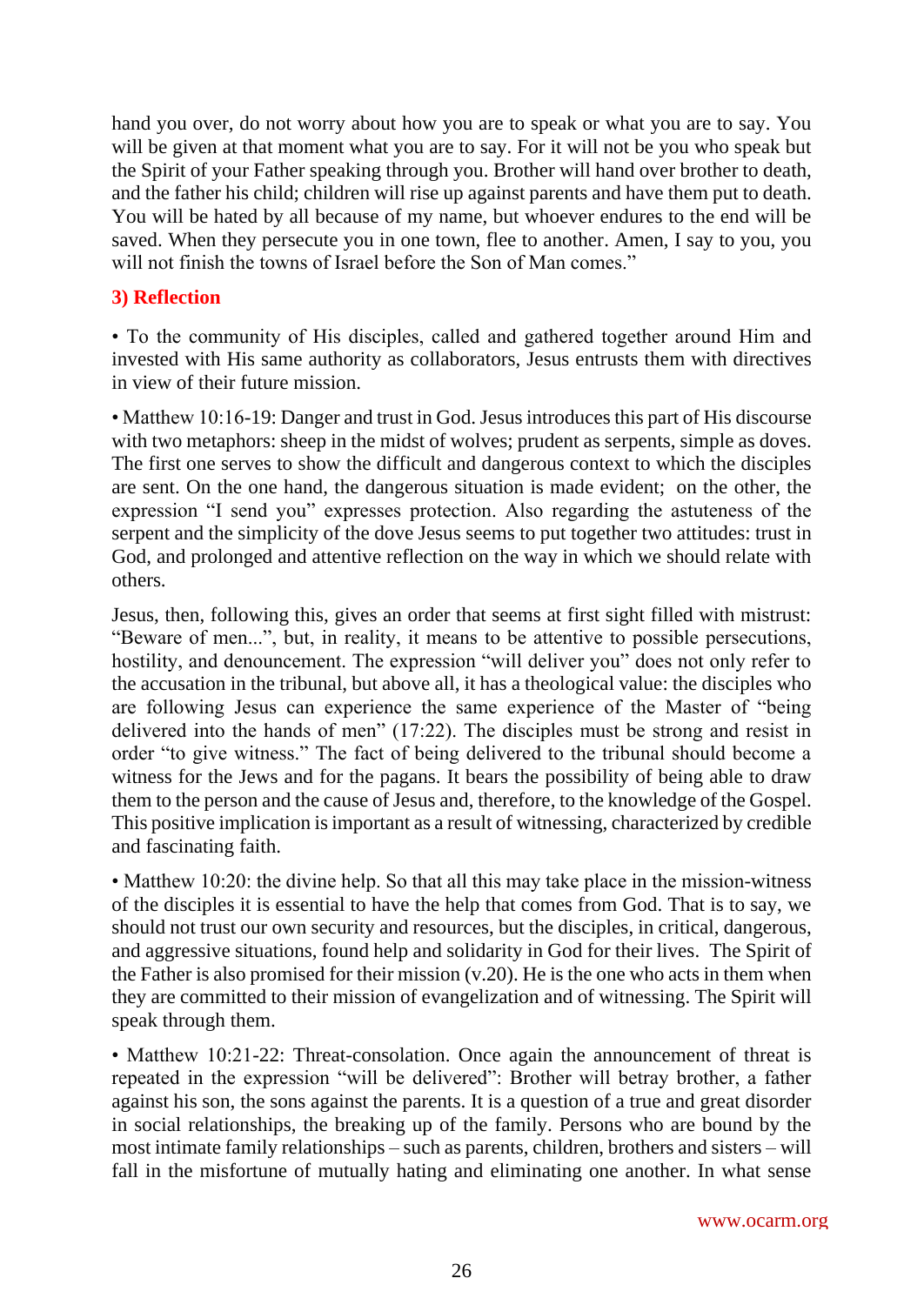does such a division of the family have to do with witness on behalf of Jesus? Such breaking up of the family relationships could be caused by the diverse attitudes that are taken within the family, regarding Jesus. The expression "you will be hated" seems to indicate the theme of the hostile rejection on the part of the contemporaries and of those He sent. This phrasing can also apply to the larger community, using the sense of the word "brother" as we have done earlier. The community of Israel will find one against another as those following the Good News will be persecuted and rejected by those remaining in the old law. The strong sense of Jesus' words find a comparison in another part of the New Testament: "Blessed are you if you are insulted for the sake of Christ's name, because the Spirit of glory, the Spirit of God, rests upon you. No one of you should suffer as a murderer or thief or evil doer or as a spy. But if one suffers as a Christian, do not blush, because of this name, rather give glory to God." The promise of consolation follows the threat (v.3). The greatest consolation for the disciples will be that of "being saved," of being able to live the experience of the Savior, that is to say, to participate in His victories.

## **4) Personal questions**

• What do these pronouncements of Jesus teach us today for understanding the mission of the Christian?

• Do you know how to trust in divine help when you experience conflicts, persecutions and trials?

• In what ways have you been persecuted? Was it for standing with Jesus or was I in the wrong? Did I find strength at any of these times, or did I fold?

• Has the Spirit spoken through you to others?

## **For further study**

In all the day-to-day interactions with others, in business, the market, in school, and in community and family, it is often difficult to discern whether persecutions that day were for His name or our own views and wants, and whether the Spirit did the talking or our own pride did. St Ignatius of Loyola, founder of the Jesuits, wrote the *Spiritual Exercises* to help one discern the action of the Spirit in one's Life. The theologian Hans Urs von Balthasar points out that the Exercises direct one to choosing God's choice in life, a self-abandonment to God, which is ultimately what today's Gospel says to do. There are many books on St Ignatius' Spiritual Exercises, besides his original work, which explain what and how. Take time to read one or more and perhaps practice them.

## **5) Concluding Prayer**

Give me back the joy of Your salvation, sustain in me a generous spirit. Lord, open my lips, and my mouth will speak out Your praise. (Ps 51:12,15)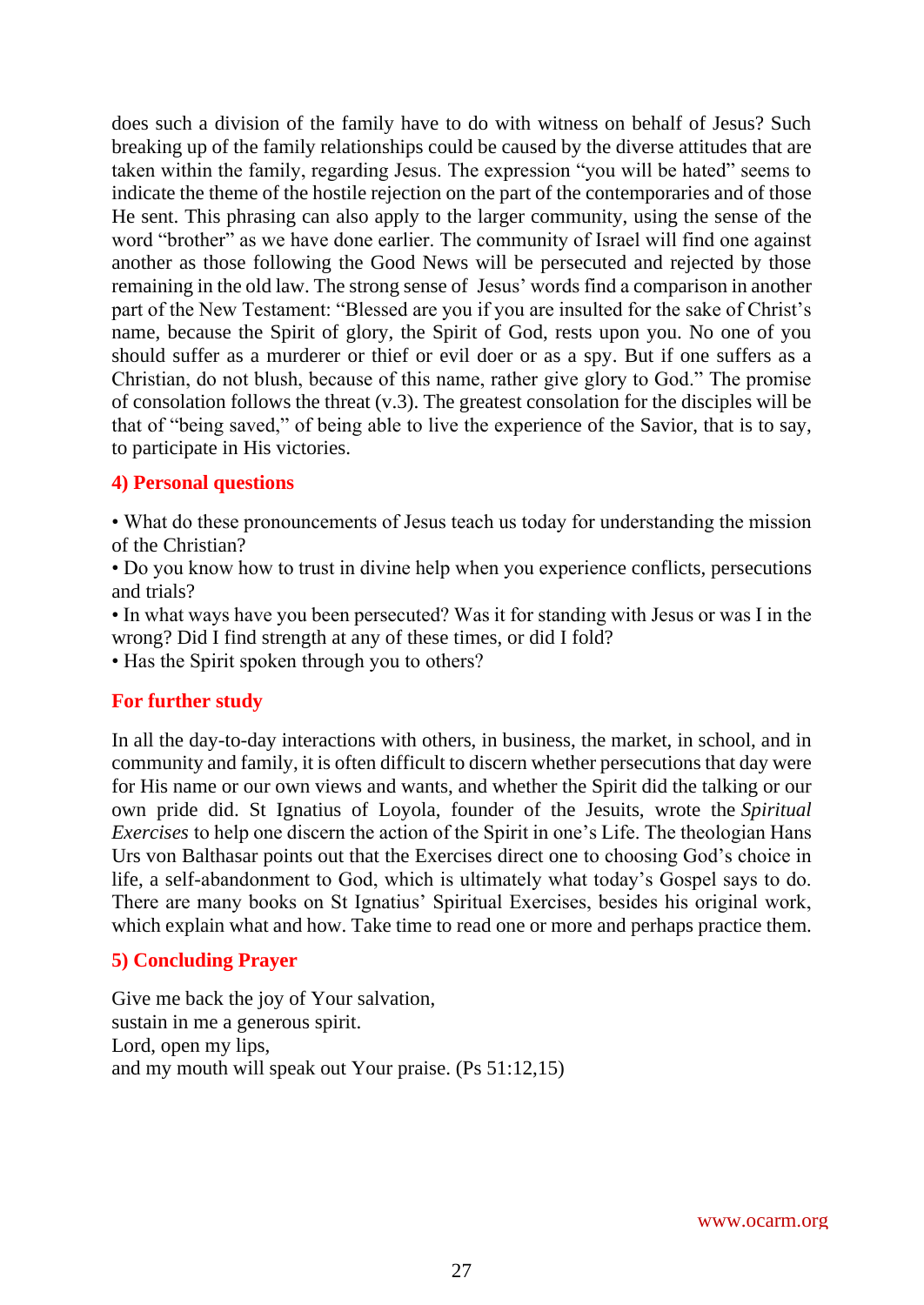# **Lectio Divina Saturday, July 11, 2020**

#### <span id="page-27-0"></span>*Ordinary Time*

#### **1) Opening prayer**

Father, through the obedience of Jesus, Your servant and Your Son, You raised a fallen world. Free us from sin and bring us the joy that lasts for ever. We ask this through our Lord Jesus Christ, Your Son, who lives and reigns with You and the Holy Spirit, one God, for ever and ever. Amen.

#### **2) Gospel Reading - Matthew 10:24-33**

Jesus said to his Apostles: "No disciple is above his teacher, no slave above his master. It is enough for the disciple that he become like his teacher, for the slave that he become like his master. If they have called the master of the house Beelzebul, how much more those of his household! "Therefore do not be afraid of them. Nothing is concealed that will not be revealed, nor secret that will not be known. What I say to you in the darkness, speak in the light; what you hear whispered, proclaim on the housetops. And do not be afraid of those who kill the body but cannot kill the soul; rather, be afraid of the one who can destroy both soul and body in Gehenna. Are not two sparrows sold for a small coin? Yet not one of them falls to the ground without your Father's knowledge. Even all the hairs of your head are counted. So do not be afraid; you are worth more than many sparrows. Everyone who acknowledges me before others I will acknowledge before my heavenly Father. But whoever denies me before others, I will deny before my heavenly Father."

## **3) Reflection**

• Today's Gospel presents to us various instructions of Jesus on the behavior that the disciples have to adopt in the exercise of their mission. What strikes most in these instructions are two warnings: (a) the frequency with which Jesus refers to the persecutions and suffering which they will have to bear; (b) the insistence repeated three times to the disciples not to be afraid.

• Matthew 10:24-25: Persecutions and sufferings which mark the life of the disciples. These two verses constitute the final part of a warning of Jesus to the disciples concerning persecutions. The disciples should know that, because of being disciples of Jesus, they will be persecuted (Mt 10:17-23). But this should not be a reason for worry, because a disciple should imitate the life of the Master and share the trials with Him. This is part of discipleship. "A disciple is not greater than the teacher or a servant greater than his master; it is sufficient for the disciple to grow to be like his teacher and the servant like his master." If they called Jesus Beelzebul, how much more will they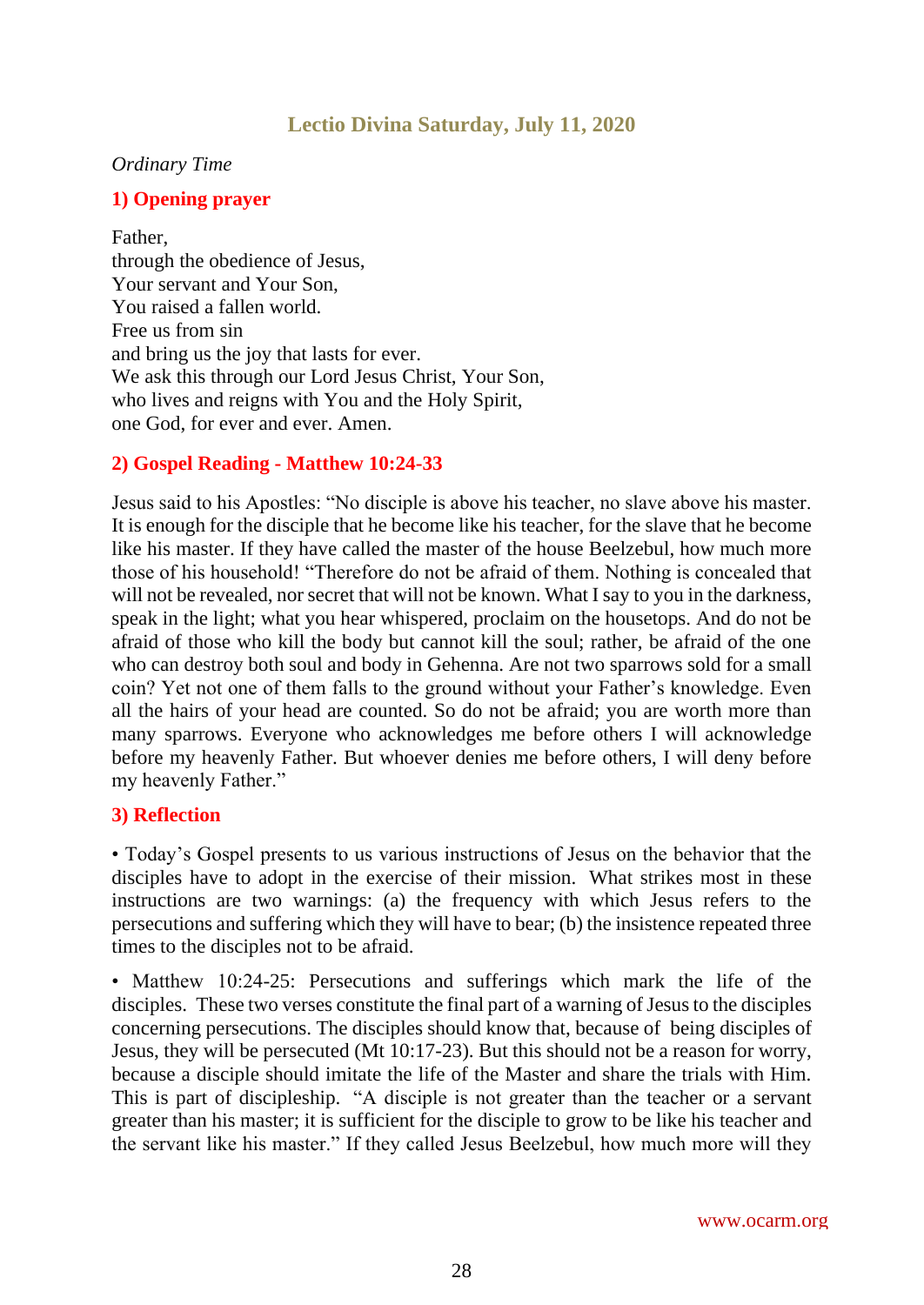insult His disciples? In other words, the disciple of Jesus should be worried if, in his life, there are no persecutions.

• Matthew 10:26-27: Do not be afraid to tell the truth. The disciples should not be afraid to be persecuted. Those who persecute them pervert the meaning of the facts and spread calumnies which change truth into lies. But no matter how great the lie, the truth will triumph at the end and will make the lie crumble down. This is why we should not be afraid to proclaim truth, the things which Jesus has taught. Every day, the means of communication pervert the meaning of things and the people who proclaim the truth are considered as criminals; they make our system appear as just and it perverts the meaning of human life.

• Matthew 10:28: Do not be afraid of those who kill the body. The disciples should not be afraid of those who kill the body, who torture, who strike and cause suffering. Those who torture can kill the body, but they cannot kill liberty and the spirit in the body. They should be afraid, yes, that the fear of suffering may lead them to hide or to deny the truth, and that this will lead them to offend God, because anyone who draws away from God will be lost forever.

• Matthew 10:29-31: Do not be afraid, but trust in Divine Providence. The disciples should not fear anything, because they are in God's hands. Jesus tells them to look at the birds of the air. Two sparrows are sold for a penny, but not one of them will fall to the ground without the Father knowing. Every hair on your head has been counted. Luke says that not one hair falls without our Father wanting it (Lk 21:18). And so many hairs fall from our heads! Because of this "Do not be afraid. You are worth more than many sparrows." This is the lesson which Jesus draws from the contemplation of nature.

• Matthew 10:32-33: Do not be afraid to be the witnesses of Jesus. At the end Jesus summarizes everything in this sentence: "If anyone declares himself for Me in the presence of human beings, I will declare Myself for him in the presence of My Father in heaven; 33: the one who instead will disown Me in the presence of human beings, I will disown him in the presence of My Father in heaven." Knowing that we are in God's hands and that God is with us, at every moment, we have the necessary courage and the peace to render witness and to be disciples of Jesus.

## **4) Personal questions**

• What are you afraid of? Why?

• Have you ever been persecuted because of your commitment to announce the Good News of God which Jesus announced to us?

• Persecution is not comfortable. There can be many small persecutions throughout a day. Do you ever deny Jesus in little things to make your life more comfortable and not make trouble? How is this important?

# **5) Concluding Prayer**

Your decrees stand firm, unshakable; holiness is the beauty of Your house, Yahweh, for all time to come. (Ps 93:5)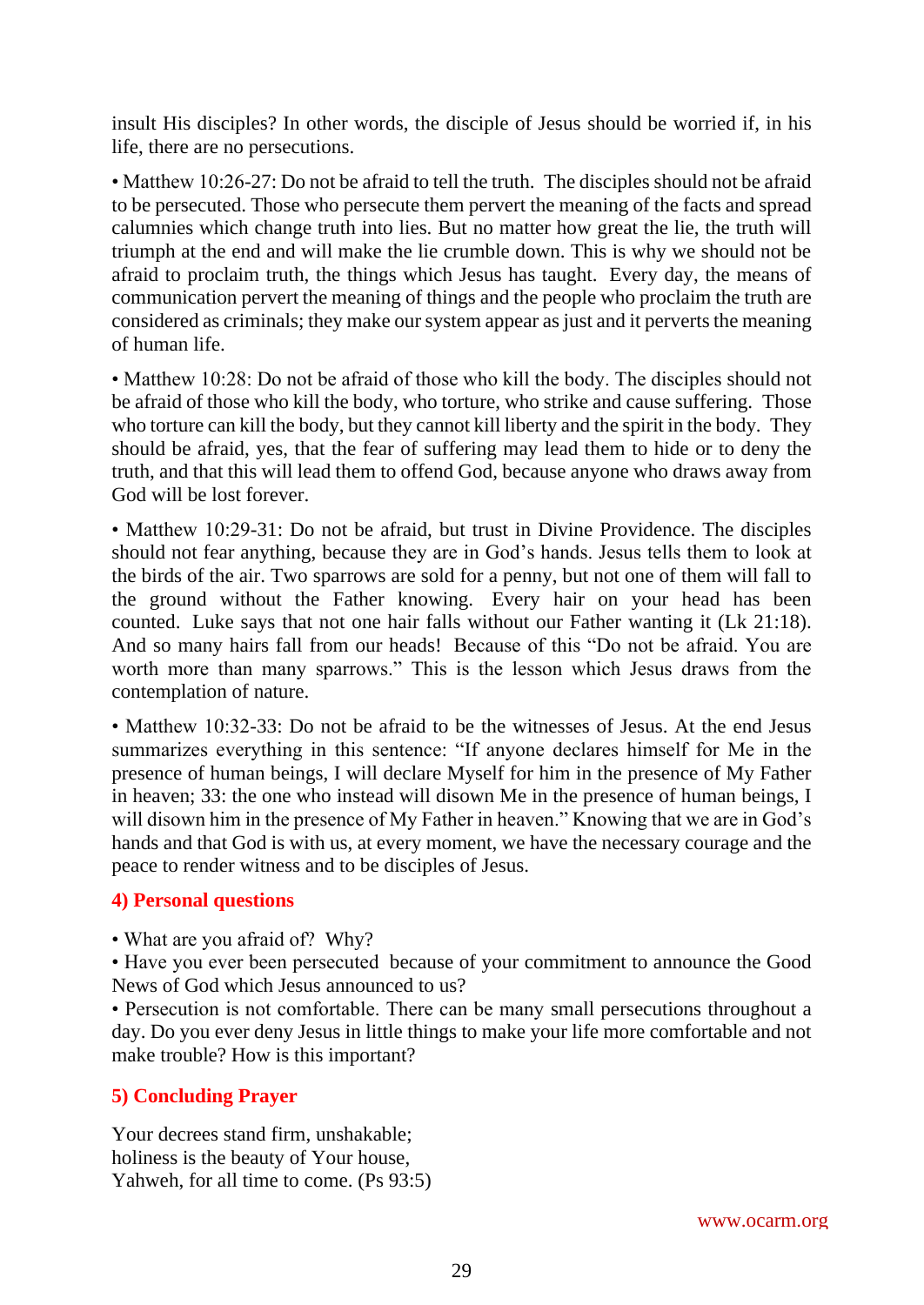# **Lectio Divina Sunday, July 12, 2020**

<span id="page-29-0"></span>*The parable of the seed Matthew 13:1-23*

## **1. Opening prayer**

Prayer is also the willingness to listen; it is the suitable time for meeting with God. Today, the Sunday of the 'sower', we would like to open our hearts to listen to the word of Jesus, using the words of St. John Chrysostom that we too may become docile and willing listeners of the saving Word:

«*Grant, Lord, that I may listen attentively and remember constantly Your teaching, that I may put it into practice forcefully and courageously, despising riches and avoiding the worries of a worldly life… Grant me Your strength and that I may meditate on Your words putting down deep roots and purifying me of all worldly perils*» (St. John Chrysostom, A Commentary on the Gospel according to Matthew 44:3-4).

# **2. Reading**

## **a) the context:**

Matthew places the parable of the seed along with the events of the preceding chapters 11 and 12 where he mentions the kingdom of God that suffers violence. The theme of our parable, as also of the whole of the discourse in parables in chapter 13, is the kingdom of God.

The "house" whence Jesus leaves is the house where he lived in Caperrnaum and where He is once more with His disciples (v.1: *That same day, Jesus left the house*) and His leaving is connected with the going out of the sower (v.3: *a sower went out to sow*). His "leaving" has as its physical or concrete berth the shore of the lake (v.1: H*e got into a boat and sat there)*; this moment recalls the time when Jesus called His disciples (4:18), but, the sea is a place of passage to the pagan peoples. Thus, it represents the border between Israel and the pagan world. The background of the discourse in parables is, then, the lake of Genesareth, called a "sea" according to the people. His leaving attracts the crowds. And while Jesus is sitting by the shore of the sea, He is surprised by the crowds coming to Him, and is obliged to get into a boat. This boat becomes the chair of His teaching. Jesus turns to His listeners and "told them many things in parables," that is, in a manner different from teaching or proclaiming.

# **b) The Text:**

1 That same day, Jesus left the house and sat by the lakeside, 2 but such large crowds gathered round Him that he got into a boat and sat there. The people all stood on the shore, 3 and He told them many things in parables. He said, 'Listen, a sower went out to sow. 4 As he sowed, some seeds fell on the edge of the path, and the birds came and ate them up. 5 Others fell on patches of rock where they found little soil and sprang up at once, because there was no depth of earth; 6 but as soon as the sun came up they were scorched and, not having any roots, they withered away. 7 Others fell among thorns, and the thorns grew up and choked them. 8 Others fell on rich soil and produced their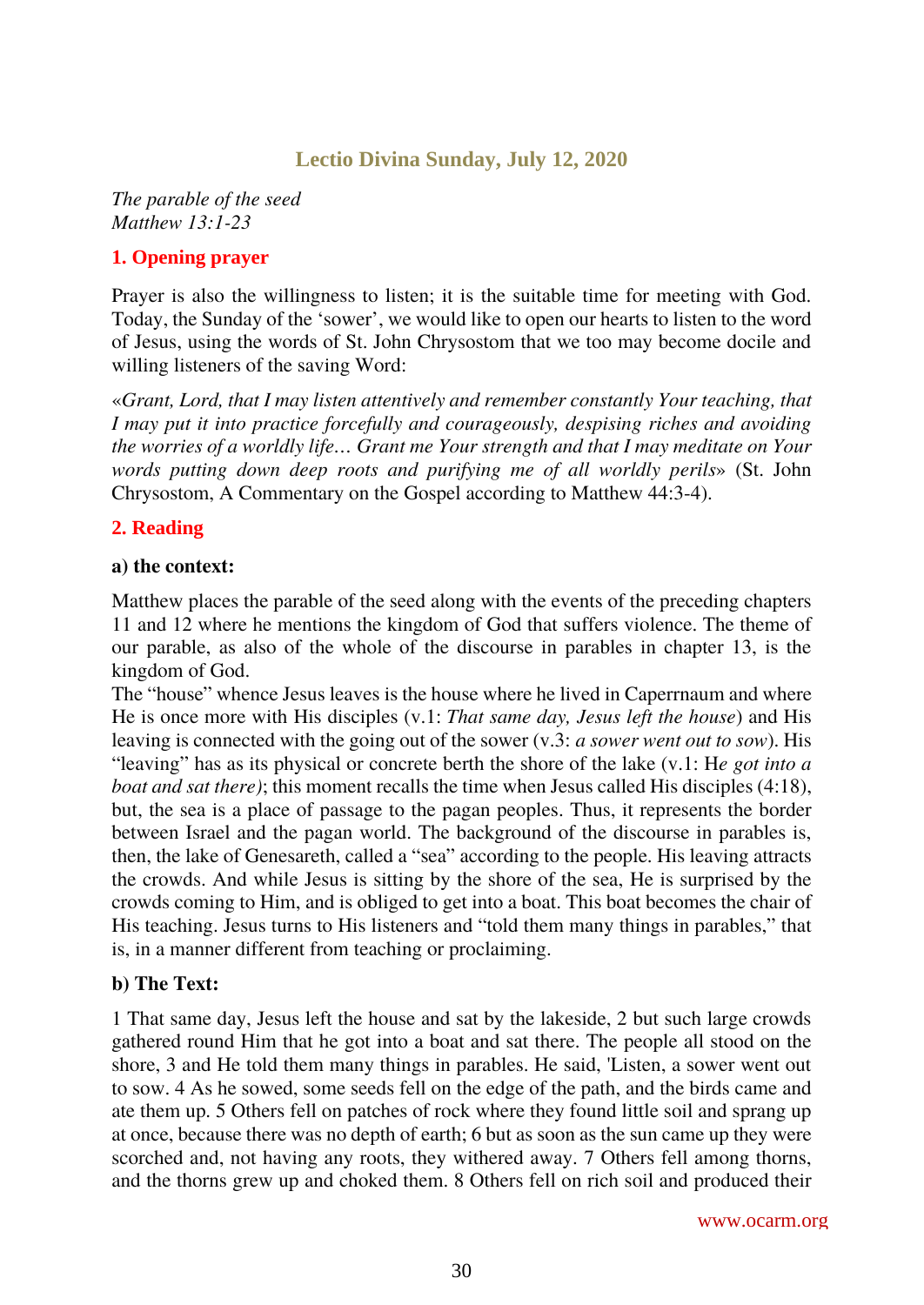crop, some a hundredfold, some sixty, some thirty. 9 Anyone who has ears should listen!'

10 Then the disciples went up to Him and asked, 'Why do You talk to them in parables?' 11 In answer, He said, 'Because to you is granted to understand the mysteries of the kingdom of Heaven, but to them it is not granted. 12 Anyone who has will be given more and will have more than enough; but anyone who has not will be deprived even of what he has. 13 The reason I talk to them in parables is that they look without seeing and listen without hearing or understanding. 14 So in their case what was spoken by the prophet Isaiah is being fulfilled: Listen and listen, but never understand! Look and look, but never perceive! 15 This people's heart has grown hard, their ears dulled, they have shut



their eyes tight to avoid using their eyes to see, their ears to hear, their heart to understand, changing their ways and being healed by Me. 16 'But blessed are your eyes because they see, your ears because they hear! 17 In truth I tell you, many prophets and upright people longed to see what you see, and never saw it; to hear what you hear, and never heard it.'

18 So pay attention to the parable of the sower. 19 When anyone hears the word of the kingdom without understanding, the Evil One comes and carries off what was sown in his heart: this is the seed sown on the edge of the path. 20 The seed sown on patches of rock is someone who hears the word and welcomes it at once with joy. 21 But such a person has no root deep down and does not last; should some trial come, or some persecution on account of the word, at once he falls away. 22 The seed sown in thorns is someone who hears the word, but the worry of the world and the lure of riches choke the word and so it produces nothing. 23 And the seed sown in rich soil is someone who hears the word and understands it; this is the one who yields a harvest and produces now a hundredfold, now sixty, now thirty.'

#### **3. A moment of prayerful silence**

In our busy way of acting, which leads to exterior concerns, we feel the need to stop and calm down in silence… at such a time we become receptive of the fire of the Word…

#### **4. Interpreting the text**

#### **a) The action of the sower:**

The parable speaks of a sower, not of a peasant, and his activity is marked by the contrast between the loss of the seeds (13:4-7) and the abundant fruit (13:8). Furthermore, we need to note the difference between the wealth of the description of those who lose the seeds and the concise form of the abundant fruit. But the number of failed and disappointing experiences represented by the various forms of loss of seeds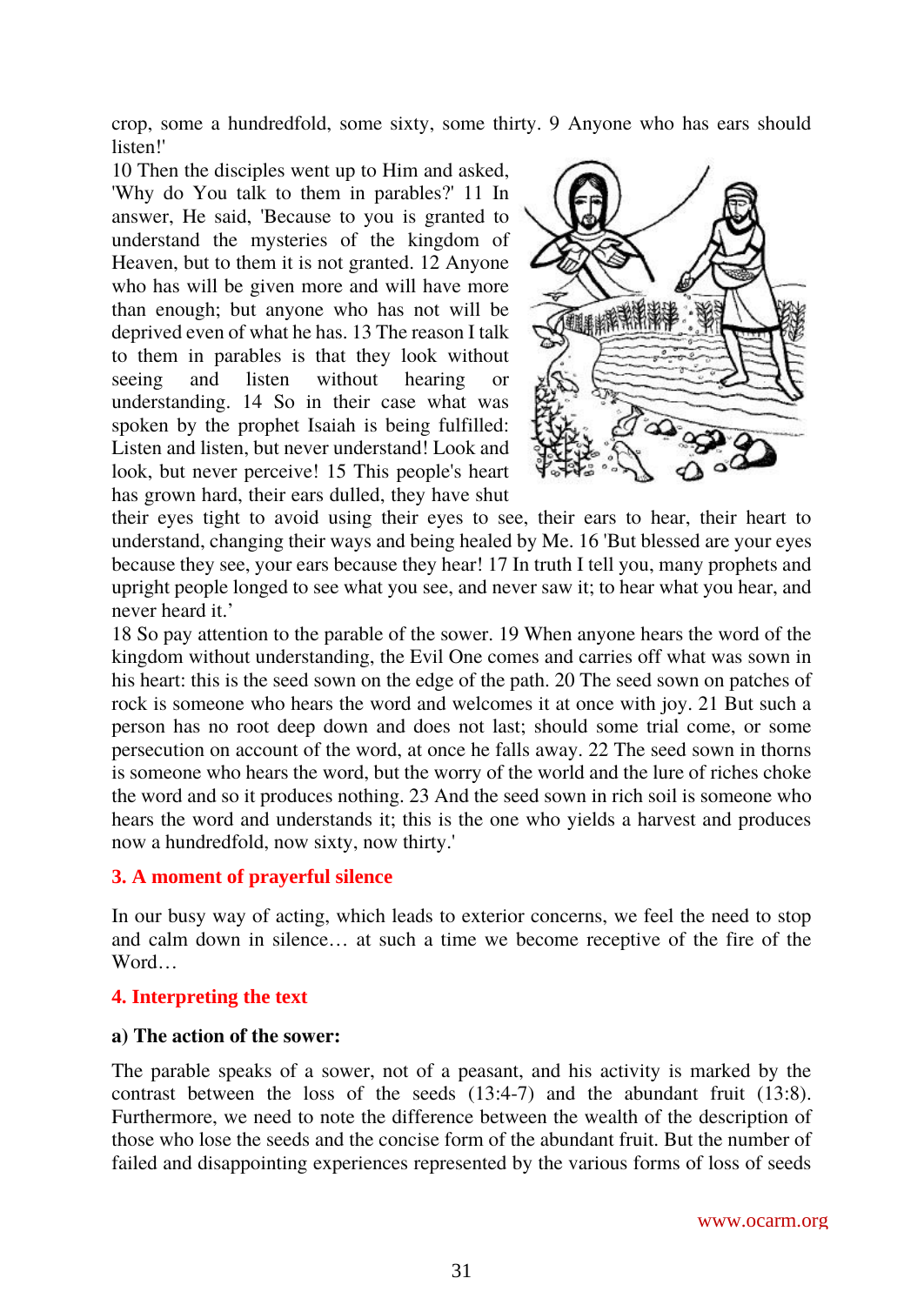(*on the edge of the path…on patches of rock*... *among thorns*...) is contrasted with the great harvest that makes us forget the negative experiences of the losses. Again, in the parable there is the time difference between the initial phase of the sowing and the end phase which coincides with the fruit of the harvest. If in the various attempts at sowing there is no fruit, such lack brings to mind the Kingdom of God at the time of the great harvest. Jesus, the sower, sows the word of the kingdom (13:19) which makes present the lordship of God over the world, over people and that bears the final fruit. The parable has such persuasive force as to bring the listener to trust in the works of Jesus, which, while marked by failure or disappointment, will finally succeed.

## **b) Apart, Jesus communicates to the disciples the reason for speaking in parables (13:10-17):**

After telling the parable and before His explanation (13:18-23) the disciples go up to Jesus (the verb "to go up to" expresses the intimate relationship with Jesus) and put an explicit question to Him, they cannot see why Jesus speaks to the crowds in parables (v.10: *Why do You talk to them in parables?*). The reply to their question is in v.13: «...*The reason I talk to them in parables is that they look without seeing and listen without hearing or understanding*». It is as if to say that the crowds neither perceive nor understand. Jesus does not mean to force them to understand. Indeed until now Jesus has spoken and acted clearly, but the crowds have not understood; but, as the time has come for Him to go on revealing His message in all its radical nature – namely understanding – He has recourse to the language of parables, which although more obscure may stimulate the crowds to think more, to reflect on the obstacles that prevent their understanding of the teachings of Jesus. This seems like a repetition of the times of Isaiah, when the people were closed to the message of God (Isa 6:9-10), and as such a situation of refusal foreseen by biblical tradition repeats itself in the crowds that "seelisten" but do not understand.

Compared to the crowd, the disciples hold a privileged position (13:11). Jesus shows this in the first part of His reply when He distinguishes between those included and those excluded from knowing the kingdom. The knowledge of the mysteries of God – that is God's plan – is possible through the intervention of God and not through one's own human efforts. The disciples are presented as those who understand Jesus' parable not because they are more intelligent, but because it is He himself who explains His words to them.

The lack of understanding on the part of the crowds is the cause of His speaking in parables: they do not understand Jesus, thus they show clearly their obstinate incomprehension or better their inability to discern. The disciples, on the other hand, are declared blessed because they can *see and listen*.

## **c) The explanation of the parable (13:18-23):**

After Jesus expressed His reasons for speaking in parables, he showed the fate of the word of the Kingdom in each of His listeners. Although there are four kinds of soil listed, there are only two types of listeners compared: those who listen to the Word and do not understand it (13:19) and those who listen to the Word and understand (13: 23). It is interesting to note that Matthew, in contrast to Mark, tells the story in the singular. It is the personal commitment that is the benchmark of real listening and true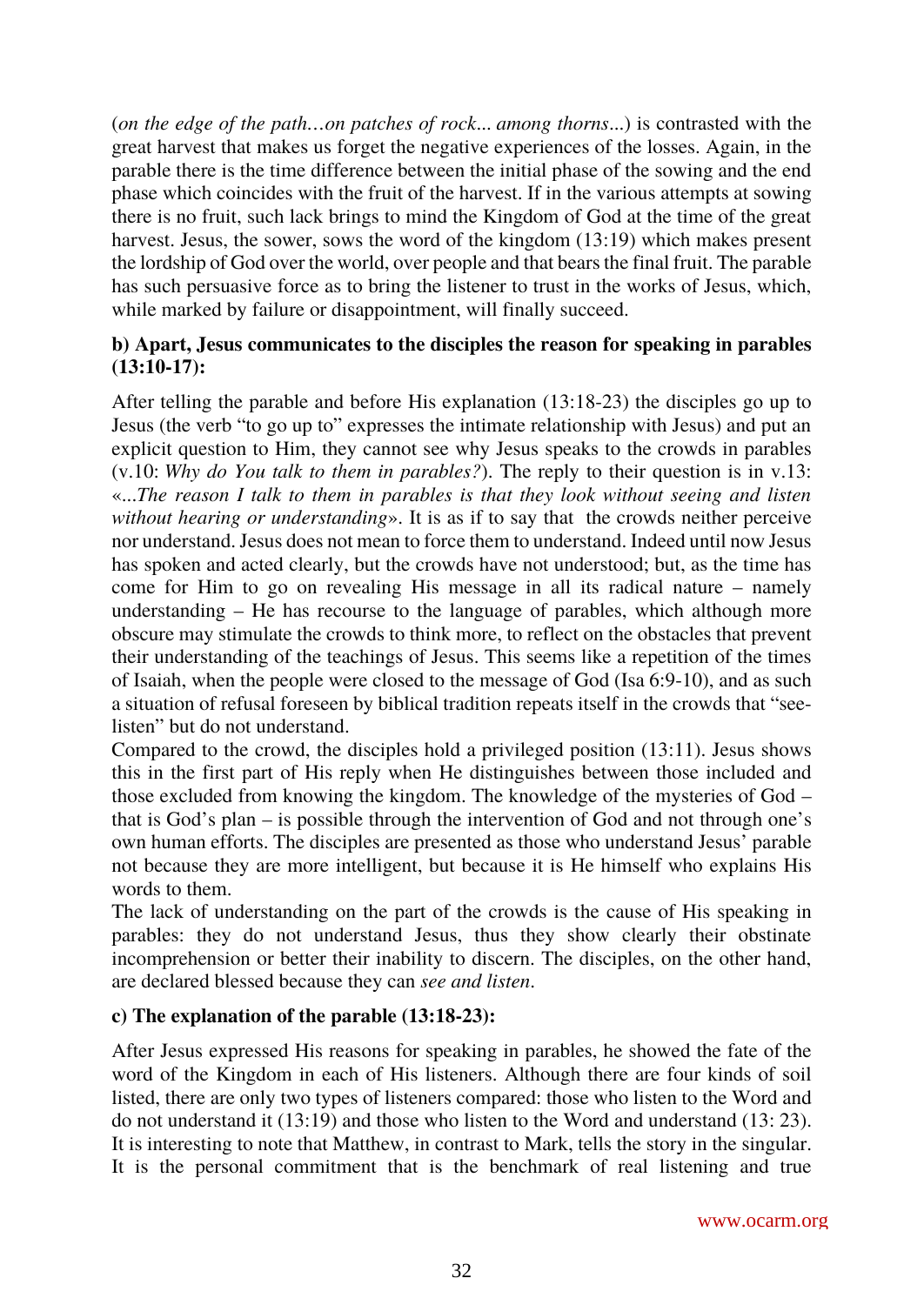understanding. The first category of listeners shows that they listen to the Word (19), but do not understand it. Understanding the Word here is not to be understood on the intellectual level but on the wisdom level. It is necessary to enter into its deep and saving meaning. In the second (13: 20-21) the Word is heard and welcomed with joy. Such a welcome (lack of roots) becomes unstable when the initial enthusiasm wears out, perhaps because of experiences of suffering and persecution inevitable in every journey of faithful listening to God.

The third possibility evokes material preoccupations that can choke the Word (13: 22). Finally the positive result: the seed lost in the threefold soil is compensated by the fruitful result. Briefly, the parable brings out three aspects of the act of active and persevering faith: listening, understanding and bearing fruit.

#### **5. Meditation for ecclesial practice**

- What can the parable say to the Church of today? Which soil does our ecclesial community represent? On the personal level, what interior availability and understanding do we manifest in our listening to the Word?

- Is it not true that the dangers Jesus pointed out to His disciples concerning the welcoming of the Word are relevant to us, too, for instance, fickleness before difficulties, negligence, anxiety for the future, daily worries?

- The disciples were capable of asking Jesus, of questioning Him about their worries and difficulties. On your journey of faith to the Word of God, to whom do you address your questions? The replies that Jesus communicates to us in our intimate and personal relationship with Him depend on the sort of question we ask.

- The figure of the sower recalls that of the Church in its commitment to evangelization: to know how to communicate in a new way the person of Jesus and the values of the Gospel. The Church has to stand out for the authoritative character of its teaching, for its outspokenness and for the force of its actions. Today we need to be confident, eager and tireless evangelizers. Every ecclesial community is urged by the parable of the sower not to be selective of persons or social contexts for the proclamation of the Gospel; we must have a broad vision and dedicate ourselves, even in what seem to be impossible situations, to communicating the Gospel. Every pastoral action of evangelization experiences a first moment of ephemeral enthusiasm, which, however, may be followed by a cold reaction and opposition. Pastoral attempts are comparable to the threefold attempt of the sower. In the end they are rewarded by the threefold harvest. It is certain that the word of Jesus buds and bears fruit in hearts open to His action, but we must not cease from shaking our sluggishness, our indecision and the hardness of hearing of many believers.

#### **6. Psalm 65 (64)**

You visit the earth and make it fruitful, You fill it with riches; the river of God brims over with water, You provide the grain. To that end You water its furrows abundantly, level its ridges,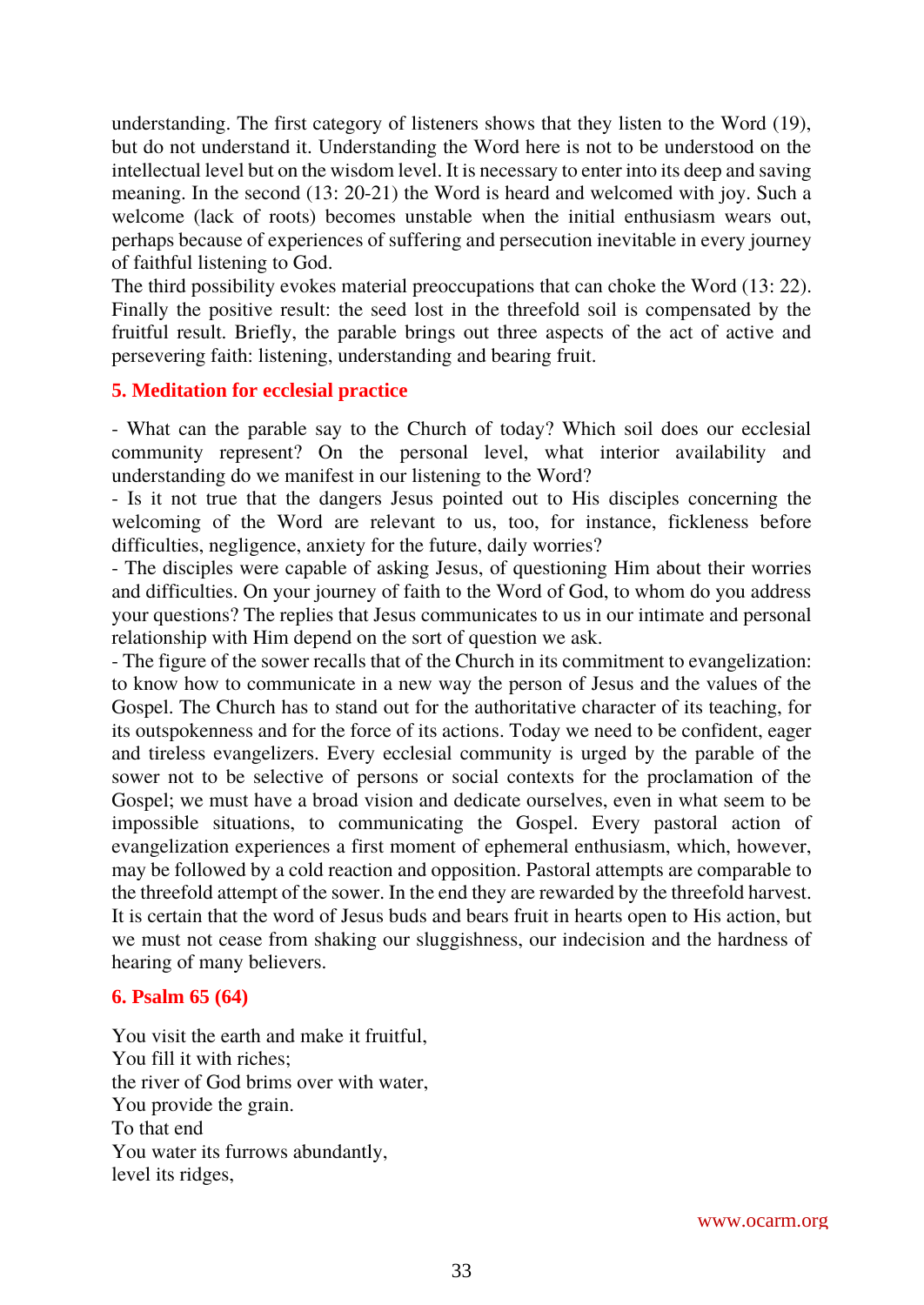soften it with showers and bless its shoots. You crown the year with Your generosity, richness seeps from Your tracks, the pastures of the desert grow moist, the hillsides are wrapped in joy, the meadows are covered with flocks, the valleys clothed with wheat; they shout and sing for joy.

#### **7. Closing prayer**

Lord, Your parable of the sower concerns each one of us, the ways of our lives, the hardness of daily life, the difficulties and the moments of softness that are part of our interior scene. We are all, from time to time, sometimes path, rocks and thorns; but also good, fertile soil. Deliver us from the temptation of negative forces that try to eliminate the force of Your Word. Strengthen our will when passing and changing emotions render the seduction of Your Word less efficacious. Help us to keep the joy that our meeting with Your Word creates in our hearts. Strengthen our hearts so that in times of tribulation we may not feel defenseless and thus exposed to discouragement. Grant us the strength to stand up to the obstacles we place to Your Word when the worries of the world come or when we are deceived by the mirage of money, seduced by pleasure or by the vanity of appearances. Make us good soil, welcoming persons, capable of rendering our service to Your Word. Amen!

#### **Lectio Divina Monday, July 13, 2020**

#### <span id="page-33-0"></span>*Ordinary Time*

#### **1) Opening prayer**

God our Father, Your light of truth guides us to the way of Christ. May all who follow Him reject what is contrary to the gospel. We ask this through our Lord Jesus Christ, Your Son, who lives and reigns with You and the Holy Spirit, one God, for ever and ever. Amen.

#### **2) Gospel Reading - Matthew 10:34-11:1**

Jesus said to his Apostles: "Do not think that I have come to bring peace upon the earth. I have come to bring not peace but the sword. For I have come to set a man against his father, a daughter against her mother, and a daughter-in-law against her mother-in-law; and one's enemies will be those of his household. "Whoever loves father or mother more than me is not worthy of me, and whoever loves son or daughter more than me is not worthy of me; and whoever does not take up his cross and follow after me is not worthy of me. Whoever finds his life will lose it, and whoever loses his life for my sake will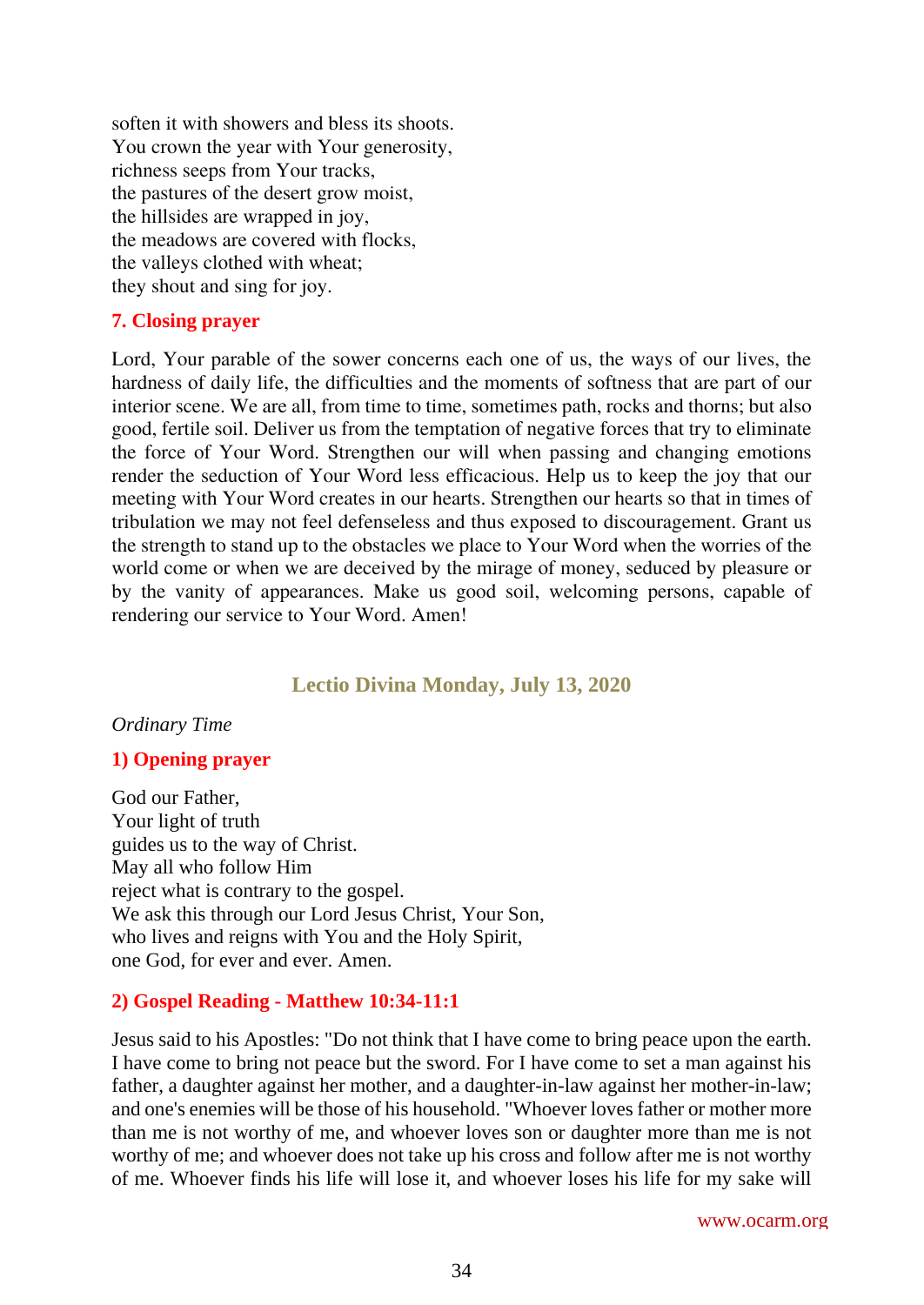find it. "Whoever receives you receives me, and whoever receives me receives the one who sent me. Whoever receives a prophet because he is a prophet will receive a prophet's reward, and whoever receives a righteous man because he is righteous will receive a righteous man's reward. And whoever gives only a cup of cold water to one of these little ones to drink because he is a disciple– amen, I say to you, he will surely not lose his reward." When Jesus finished giving these commands to his Twelve disciples, he went away from that place to teach and to preach in their towns.

## **3) Reflection**

• In May of last year, the V Conference of Latin American Bishops, which was held in Aparecida in the north of Brazil, wrote a very important document on the theme: "Disciples and Missionaries of Jesus Christ, so that our peoples may have life". The discourse of the mission of chapter 10 of the Gospel of Matthew offers much light in helping to carry out the mission as disciples and missionaries of Jesus Christ. The Gospel today presents to us the last part of this discourse of the mission.

• Matthew 10:34-36: I have not come to bring peace to the earth but the sword. Jesus always speaks of peace (Mt 5:9; Mk 9:50; Lk 1:79; 10:5; 19:38; 24:36; Jn 14:27; 16:33; 20:21, 26). How can we understand the statement in today's Gospel which seems to say the contrary: "Do not think that I have come to bring peace on earth; no, I have not come to bring peace but the sword." This affirmation does not mean that Jesus was in favor of division and the sword. No! Jesus wants neither the sword (Jn 18:11) nor division. He wants the union of all in truth (cf. Jn 17:17-23). At that time, the announcement of the truth that He, Jesus of Nazareth, was the Messiah became a reason of great division among the Jews. In the same family or community, some were in favor and others were radically contrary. In this sense the Good News of Jesus was truly a source of division, a "sign of contradiction" (Lk 2:34) or, as Jesus said, He was bringing the sword. In this way the other warning is understood: "I have come to set son against father, daughter against mother, daughter-in-law against mother-in-law; a person's enemies will be the members of his own household". In fact, that was what was happening in the families and in the communities: much division, much discussion, the consequence of the announcement of the Good News among the Jews of that time, because some accepted while others rejected. Today the same thing happens. Many times, when the Church renews itself, the appeal to the Good News becomes a 'sign of contradiction' and of division. People who for years have lived comfortably in their routine of Christian life do not want to allow themselves to be bothered by the 'innovations' of Vatican Council II. Disturbed by the changes, they used all their intelligence to find arguments in defense of their opinions and to condemn the changes, considering them contrary to what they thought was the true faith.

• Matthew 10:37: No one who prefers father or mother to Me is worthy of Me. Luke gives this same statement, but much more demanding. Literally he says, "If anyone comes to Me and does not hate his father and mother, his sons and brothers, his sisters, and even his own life, he cannot be My disciple" (Lk 14:26). How can this affirmation of Jesus be combined with the other one in which He says to observe the fourth commandment: love and honor father and mother? (Mk 7:10-12; Mt 19:19). (The Greek word used in Luke is *μισέω*, which has slightly different meaning than how *hate* is used in English. It's usage means "to love less", to denounce (comparatively) between the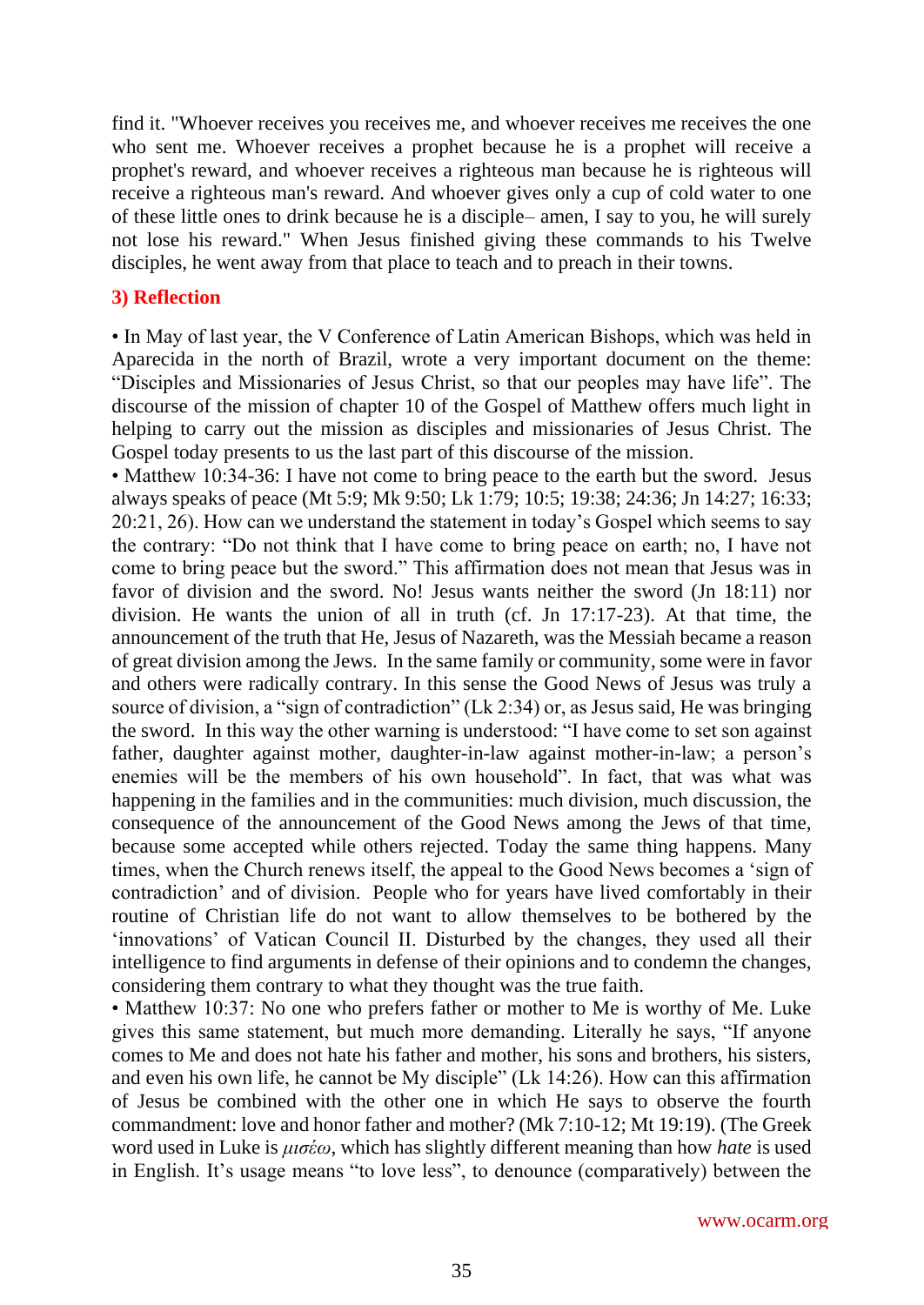two. It does not carry the animosity we commonly associate with hate.) However, two observations: (1) The fundamental criterion on which Jesus insists always is this one: the Good News of God should be the supreme value of our life. In our life there can be no greater value. (2) The economic and social situation at the time of Jesus was such that the families were obliged to close themselves up in themselves. They no longer had the conditions to respect the obligations of human community living together as, for example, sharing, hospitality, invitation to a meal, and the acceptance of the excluded. This individualistic closing up in self, caused by the national and international situation, produced distortion: (1) It made life in community impossible (2) It limited the commandment "honor father and mother" exclusively to the small family nucleus and no longer to the larger family of the community (3) It prevented the full manifestation of the Good News of God, because if God is Father/Mother we are brothers and sisters of one another. And this truth should be expressed in the life of the community. A living and fraternal community is the mirror of the face of God. Living together without community is a mirror which disfigures the face of God. In this context, the request of Jesus, "to hate father and mother" means that the disciples should overcome the individualistic closing up of the small family on itself, and extend it to the community dimension, preferring to communal love to limiting it to familial love. Jesus Himself put into practice what He taught others. His family wanted to call Him to close Himself up in self. When they told Him, "Look, Your mother and Your brothers are outside and they are looking for You", He answered: "Who is My mother, and who are My brothers?" Looking at the people around Him He said: "Behold, My mother and My brothers. Anyone who does the will of God is My brother, My sister and My mother" (Mk 3:32-35). He extends the family! This was and continues to be, even today for the small family, the only way to be able to keep and transmit the values which He believes.

• Matthew 10:38-39: The demands of the mission of the disciples. In these two verses, Jesus gives important and demanding advice: (a) To take up the cross and follow Jesus: Anyone who does not take his cross and follow in My footsteps is not worthy of Me. In order to perceive all the significance and importance of this first advice, keep in mind the witness of Saint Paul: "But as for me, it is not of the question that I should boast at all, except of the cross of our Lord Jesus Christ, through whom the world has been crucified to me and I to the world" (Gal 6:14). To carry the cross presupposes, even now, a radical drawing away from the sinful system which reigns in the world. (b) To have the courage to give one's life: "Anyone who finds his life will lose it; anyone who loses his life for My sake will find it". Only the one who in life has been capable of giving himself totally to others will feel fulfilled. This second piece of advice confirms the deepest human experience; the source of life is in the gift of life. In giving one receives. "If the grain of wheat does not die …" (Jn 12, 24).

• Matthew 10:40: The identification of the disciple with Jesus and with God Himself. This human experience of contribution and of the gift received has a clarification, a deepening: "Anyone who welcomes you welcomes Me: and anyone who welcomes Me welcomes the One who sent Me." In the total gift of self, the disciple identifies himself with Jesus; there the encounter with God takes place, and God allows Himself to be found by the one who seeks Him.

• Matthew 10:41-42: The reward of the prophet, of the just and of the disciple. The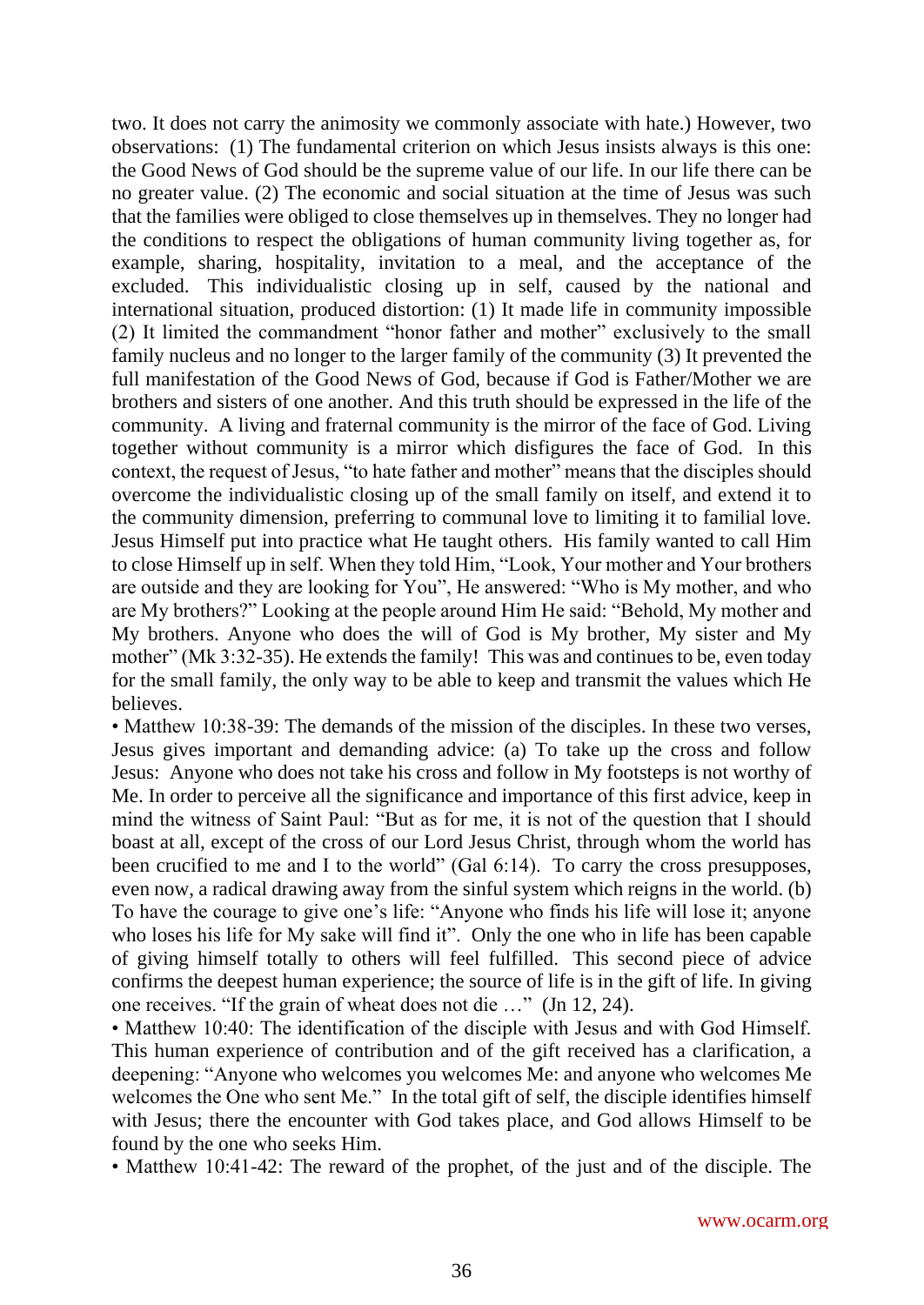discourse of the Mission ends with one sentence on reward: "Anyone who welcomes a prophet because he is a prophet will have a prophet's reward; and anyone who welcomes an upright person because he is upright will have the reward of an upright person. If anyone gives so much as a cup of cold water to one of these little ones, because he is a disciple, then in truth I tell you, he will most certainly not go without reward". In this statement the sequence is very meaningful: the prophet is recognized because of his mission as one sent by God. The upright person is recognized by his behavior, by his perfect way of observing the law of God. The disciple is recognized by no quality or mission, but simply by his social condition of being least among the people. The Kingdom is not made of great things. It is like a very big house which is constructed with small bricks. Anyone who despises the brick will have great difficulty in constructing the house. Even a glass of water serves as a brick for the construction of the Kingdom.

• Matthew 11:1: The end of the discourse of the mission. When Jesus had finished instructing His twelve disciples He moved from there to teach and preach in their towns. Now Jesus leaves to put into practice what He has taught. We will see this in chapters 11 and 12 of the Gospel of Matthew.

#### **4) Personal questions**

• To lose life in order to gain life. Have you had some experience of having felt rewarded for an act of donation or gratuity for others?

• He who welcomes you welcomes Me, and who welcomes Me, welcomes the One who sent Me. Stop and think about what Jesus says here: He and God Himself identify themselves with you.

#### **5) Concluding Prayer**

How blessed are those who live in Your house; they shall praise You continually. Blessed those who find their strength in You, whose hearts are set on pilgrimage. (Ps 84:4-5)

## **Lectio Divina Tuesday, July 14, 2020**

*Ordinary Time*

## **1) Opening prayer**

God our Father, Your light of truth guides us to the way of Christ. May all who follow Him reject what is contrary to the gospel. We ask this through our Lord Jesus Christ, Your Son, who lives and reigns with You and the Holy Spirit, one God, for ever and ever. Amen.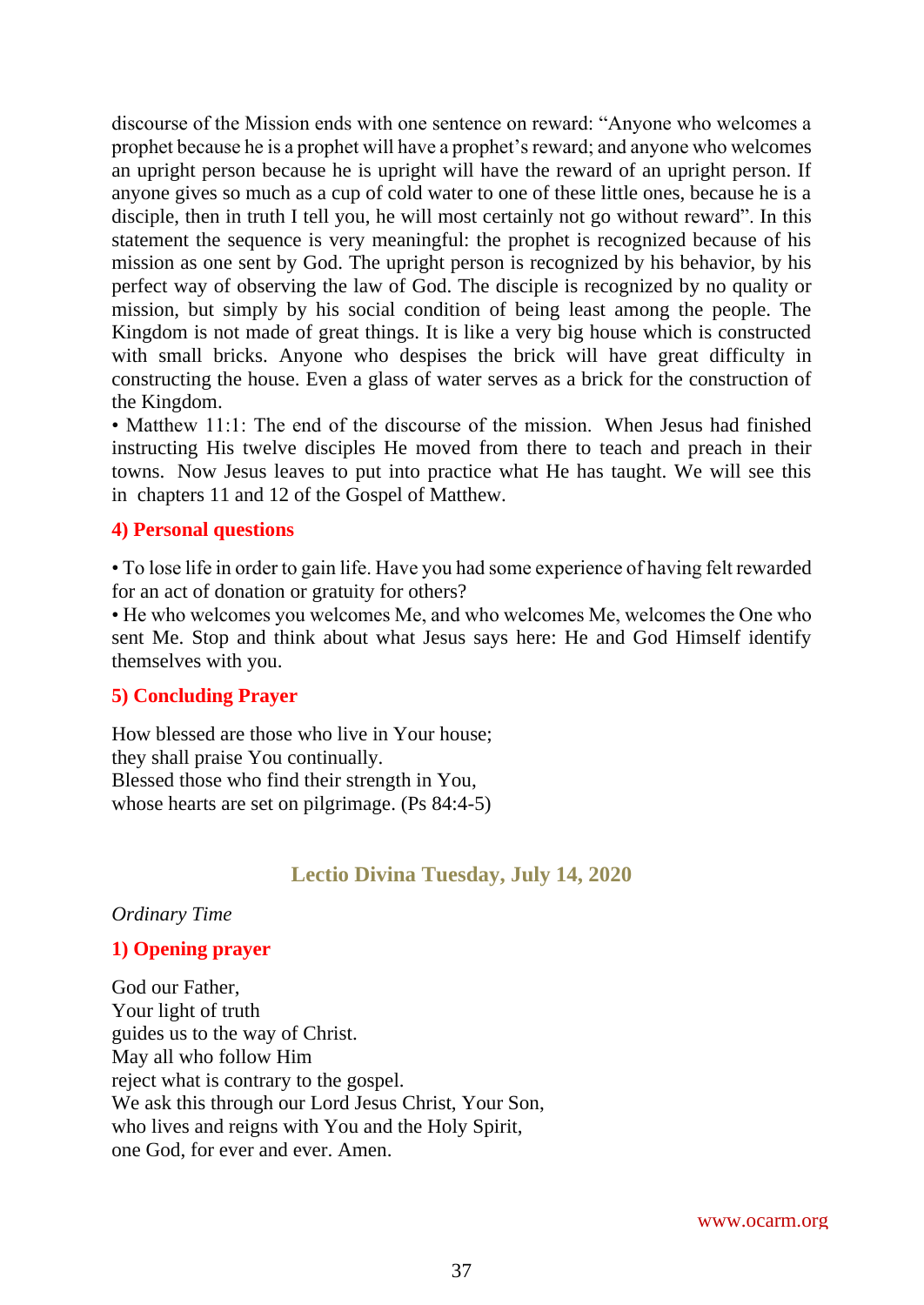## **2) Gospel Reading - Matthew 11:20-24**

Jesus began to reproach the towns where most of his mighty deeds had been done, since they had not repented. "Woe to you, Chorazin! Woe to you, Bethsaida! For if the mighty deeds done in your midst had been done in Tyre and Sidon, they would long ago have repented in sackcloth and ashes. But I tell you, it will be more tolerable for Tyre and Sidon on the day of judgment than for you. And as for you, Capernaum: Will you be exalted to heaven? You will go down to the nether world. For if the mighty deeds done in your midst had been done in Sodom, it would have remained until this day. But I tell you, it will be more tolerable for the land of Sodom on the day of judgment than for you."

#### **3) Reflection**

• The Discourse on the Mission occupies chapter 10. Chapters 11 and 12 describe the mission which Jesus carried out and how He did it. The two chapters mention how the people either adhered to Him, doubted the evangelizing action of Jesus, or rejected it. John the Baptist, who looked at Jesus with the eyes of the past, does not succeed in understanding Him (Mt 11:1-15). The people, who looked at Jesus out of interest, were not capable of understanding Him (Mt 11:16-19). The great cities around the lake, which listened to the preaching of Jesus and saw His miracles, did not want to open themselves up to His message (this is the text of today's Gospel) (Mt 11:20-24). The wise and the doctors, who appreciated everything according to their own science, were not able to understand the preaching of Jesus (Mt 11:25). The Pharisees, who trusted only in the observance of the law, criticized Jesus (Mt 12:1-8) and decided to kill Him (Mt 12:9-14). They said that Jesus acted in the name of Beelzebul (Mt 12:22-37). They wanted a proof in order to be able to believe in Him (Mt 12:38-45). Not even His relatives supported Him (Mt 12:46-50). Only the little ones and the simple people understood and accepted the Good News of the Kingdom (Mt 11:25-30). They followed Him (Mt 12:15-16) and saw in Him the Servant announced by Isaiah (Mt 12:17-21).

• This way of describing the missionary activity of Jesus was a clear warning for the disciples who together with Jesus and walked through Galilee. They could not expect a reward or praise for being missionaries of Jesus. This warning is also valid for us who today read and meditate on this discourse on the mission, because the Gospels were written for all times. They invite us to confront the attitude that we have with Jesus with the attitude of the people who appear in the Gospel and to ask ourselves if we are like John the Baptist (Mt 11:1-15), like the people who were interested (Mt 11:16-19), like the unbelieving cities (Mt 11:20-24), like the doctors who thought they knew everything and understood nothing (Mt 11:25), like the Pharisees who only knew how to criticize (Mt 12:1-45) or like the simple people who went seeking for Jesus (Mt 12:15) and who, with their wisdom, knew how to understand and accept the message of the Kingdom (Mt 11:25-30).

• Matthew 11:20: The word against the cities which did not receive Him. The space in which Jesus moved during those three years of His missionary life was small; only a few square kilometers along the Sea of Galilee around the cities of Capernaum,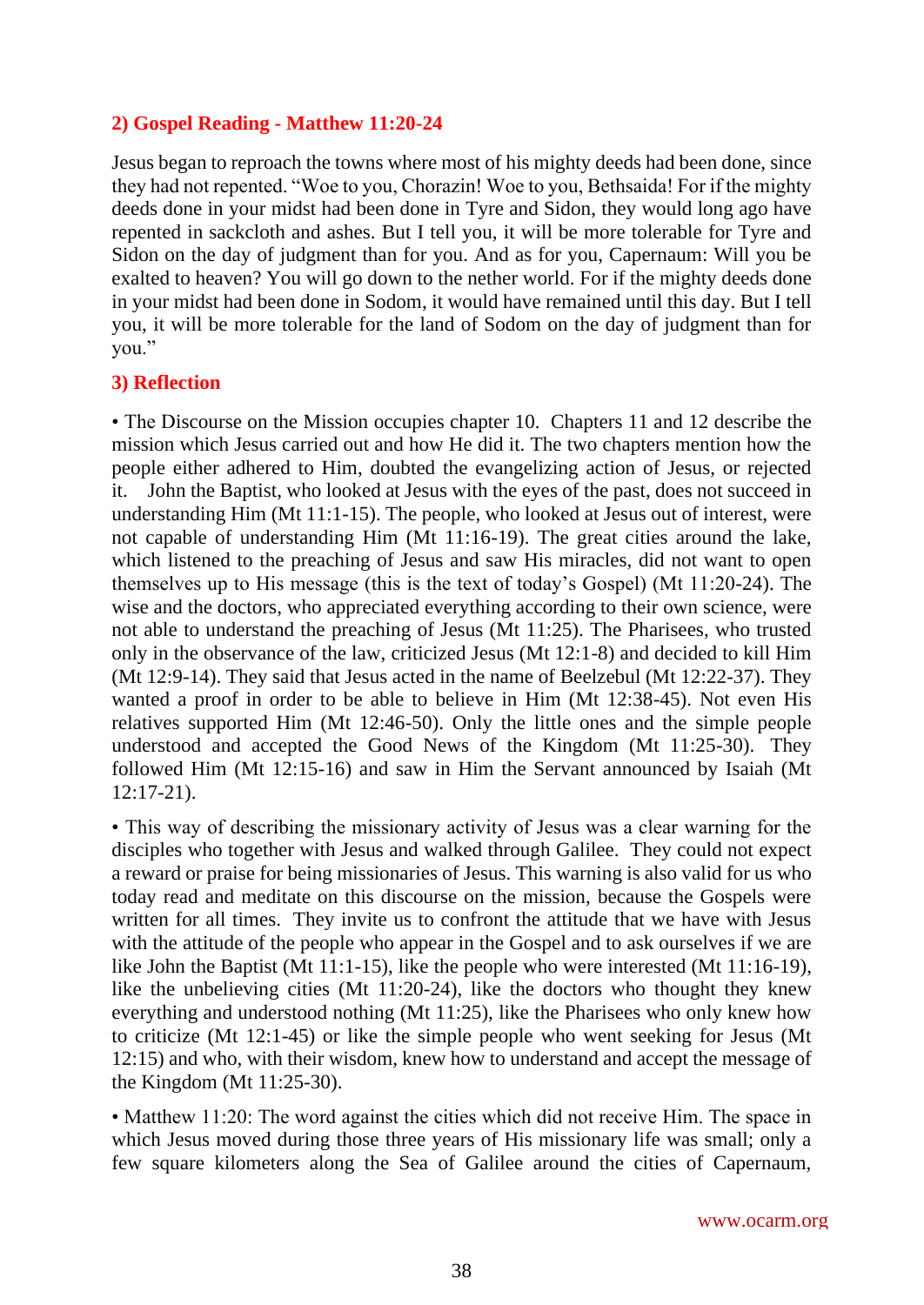Bethsaida and Chorazin. Only that! So it was in this very limited space where Jesus made the majority of His discourses and worked His miracles. He came to save the whole of humanity, and almost did not get out of the limited space of His land. Tragically, Jesus had to become aware that the people of those cities did not want to accept the message of the Kingdom and were not converted. The cities become more rigid in their beliefs, traditions and customs and did not accept the invitation of Jesus to change their life.

• Matthew 11:21-24: Chorazin, Bethsaida and Capernaum are worse than Tyre and Sidon. In the past, Tyre and Sidon, inflexible enemies of Israel, ill treated the People of God. Because of this they were cursed by the prophets. (Is 23:1; Jer 25:22; 47:4; Ezek 26:3; 27:2; 28:2; Joel 4:4; Am 1:10). And now Jesus says that these cities, symbols of all evil, would have already been converted if in them had been worked all the miracles which were worked in Chorazin and Bethsaida. The city of Sodom, the symbol of the worst perversion, was destroyed by the anger of God (Gen 18:16 to 19:29). And now Jesus says that Sodom would exist today, because it would have been converted if it had seen the miracles that Jesus worked in Capernaum. Today we still live this same paradox. Many of us who are Catholics since we were children, have many solid and firm convictions, so much so that we stop reaching for perfection of charity. And in some places, Christianity, instead of being a source of change and of conversion, becomes the refuge of the most reactionary forces of the politics of the country.

## **4) Personal questions**

• How do I place myself before the Good News of Jesus: like John the Baptist, like the interested people, like the doctors, like the Pharisees or like the simple and poor people? • Does my city, or my country, deserve the warning of Jesus against Capernaum, Chorazin and Bethsaida?

• If someone, a Christian, already follows Jesus, how does this passage apply? What is the message for them?

## **5) Concluding Prayer**

Great is Yahweh and most worthy of praise in the city of our God, the holy mountain, towering in beauty, the joy of the whole world. (Ps 48:1-2)

# **Lectio Divina Wednesday, July 15, 2020**

*Ordinary Time*

## **1) Opening prayer**

God our Father, Your light of truth guides us to the way of Christ. May all who follow Him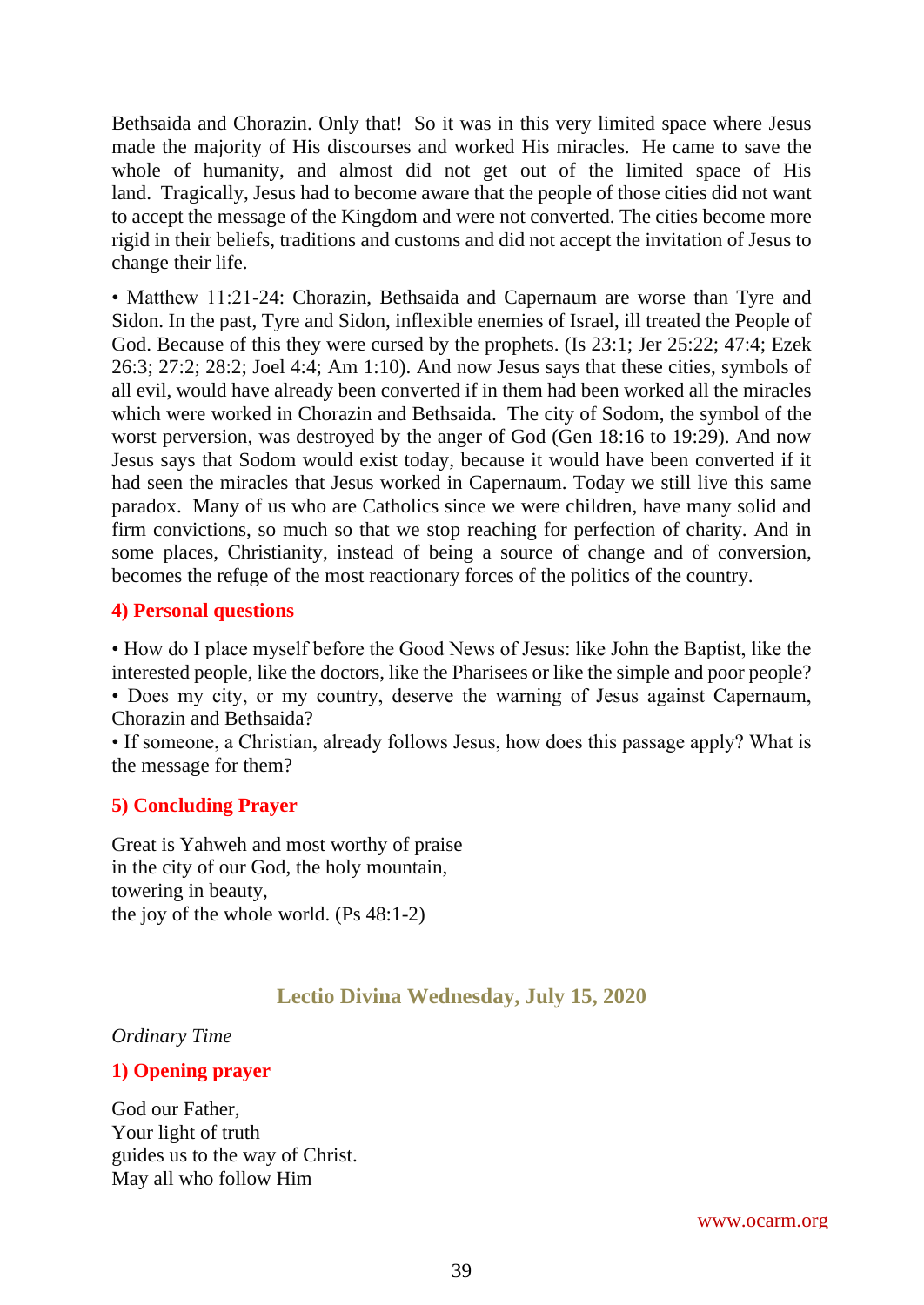reject what is contrary to the Gospel. We ask this through our Lord Jesus Christ, Your Son, who lives and reigns with You and the Holy Spirit, one God, for ever and ever. Amen.

# **2) Gospel Reading - Matthew 11:25-27**

At that time Jesus exclaimed: "I give praise to you, Father, Lord of heaven and earth, for although you have hidden these things from the wise and the learned you have revealed them to the childlike. Yes, Father, such has been your gracious will. All things have been handed over to me by my Father. No one knows the Son except the Father, and no one knows the Father except the Son and anyone to whom the Son wishes to reveal him."

#### **3) Reflection**

• Context. The liturgical passage of Mt 11:25-27 represents a turning point in the Gospel of Matthew: Jesus is asked the first questions regarding the coming of the Kingdom of Heaven. The first one to ask the first questions on the identity of Jesus is John the Baptist, who through his disciples asks Him a concrete question: "Are You the one who is to come, or are we to expect someone else?" (11:3). Instead, the Pharisees, together with the scribes, address words of reproach and judgment to Jesus: "Look, Your disciples are doing something that is forbidden on the Sabbath" (12:2). Up until now in chapters 1 to 10, the coming of the Kingdom of Heaven in the person of Jesus did not seem to find any obstacles, but beginning with chapter 11, we find some concrete difficulties. Or rather many begin to take a stand with regard to Jesus: sometimes He is "the object of scandal," of fall (11:6); "this generation," in the sense of this human descent, does not have an attitude of acceptance regarding the Kingdom that is to arrive; the cities along the lake are not converted (11:20); concerning the behavior of Jesus a true and proper controversy springs up (chapter 12), and thus they begin to think how to put Him to death (12:14). This is the climate of mistrust and of protest into which Matthew inserts this passage.

Now the moment has arrived in which to question oneself about the activity of Jesus: how to interpret the "works of Christ" (11:2,19)? How can these thaumaturgic actions be explained (11:20,21,23)? Such questions concern the crucial question of Messiahship of Jesus, and judge not only "this generation" but also the cities around the lake which have not converted as the Kingdom of Heaven gets closer in the person of Jesus.

• To become small. The most efficacious way to carry out this conversion is to become "small." Jesus communicates this strategy of "smallness" in a prayer of thanksgiving (11:27) which has a wonderful parallel in the witness rendered to the Father on the occasion of the Baptism (11:27). Experts love to call this prayer a "hymn of rejoicing, exultation." The rhythm of the prayer of Jesus begins with a confession: "I praise You," "I confess to You." Such expressions of introduction render Jesus' words quite solemn. The prayer of praise that Jesus recites presents the characteristics of an answer addressed to the reader. Jesus addresses Himself to God with the expression "Lord of Heaven and earth," that is, to God as creator and guardian of the world. In Judaism, instead, it was the custom to address God with the invocation "Lord of the world," but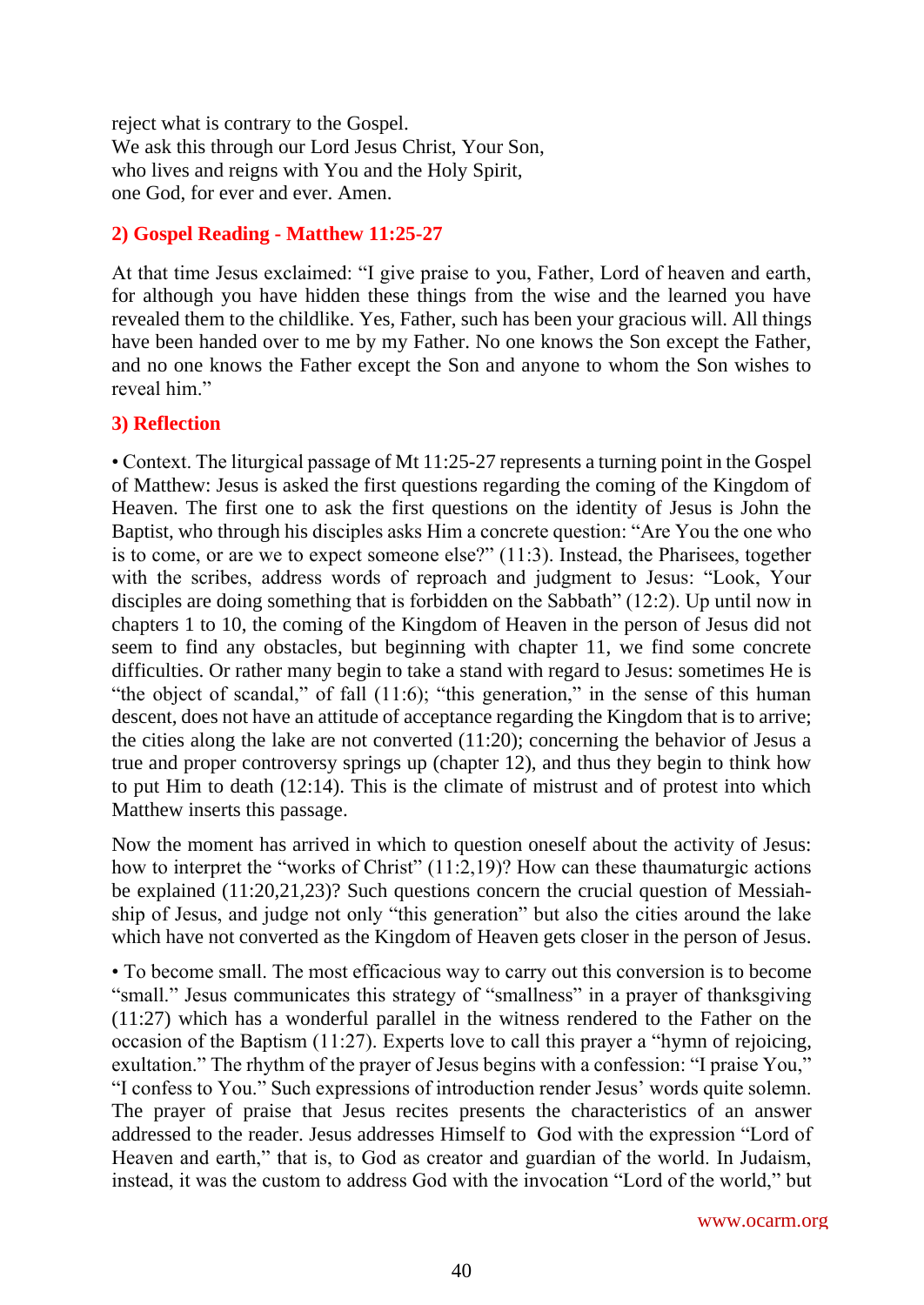they did not add the term "Father," a distinctive characteristic of the prayer of Jesus. The reason for the praise and the disclosing of God: because You have hidden..., revealed. The hiding referred to the "wise and intelligent" concerns of the scribes and the Pharisees, completely closed up and hostile to the coming of the Kingdom (3:7 ff; 7:29; 9:3,11, 34). The revelation is to the little ones, the Greek term says "infants," those who cannot speak as yet. Thus, Jesus indicates the privileged audience of the proclamation of the Kingdom of Heaven as those who are not experts of the Law and are not instructed.

What are "these things" that are hidden or revealed? The content of this revelation or hiding is Jesus, the Son of God, the one who reveals the Father. It is evident for the reader that the revelation of God is linked indissolubly to the person of Jesus, to His Word, to His Messianic actions. He is the one who allows the revelation of God and not the Law or the premonitory events of the end of time.

• The revelation of God from the Father to the Son. In the last part of the discourse Jesus makes a presentation of self as the one to whom every thing has been communicated by the Father. In the context of the coming of the Kingdom, Jesus has the role and the mission to reveal the Heavenly Father in everything. In such a role He receives the totality of power, of knowledge and of the authority to judge. In order to confirm this role, which is so committed, Jesus appeals to the witness of the Father, the only One who possesses a real knowledge of Jesus: "Nobody knows the Son but the Father," and vice-versa "and nobody knows the Father but the Son." The witness of the Father is irreplaceable so that the unique dignity of Jesus as Son may be understood by His disciples. Besides, the uniqueness of Jesus is affirmed in the revelation of the Father; the Gospel of John had already affirmed this: "No one has ever seen God; it is the only Son, who is close to the Father's heart, who has made Him known" (1:18). To summarize, the Evangelist makes his readers understand that the revelation of the Father takes place through the Son. Even more: the Son reveals the Father to whom He wants.

## **4) Personal questions**

• In your prayer do you feel the need to express all your gratitude to the Father for the gifts that He has given you in life? Does it happen to you to confess publicly, to exult in the Lord because of the wonderful works that He accomplishes in the world; in the Church, and in your life?

• In your search for God do you rely on your wisdom and intelligence or do you allow yourself to be guided by the wisdom of God? How attentive are you to your relationship with Jesus? Do you listen to His word? Do you assume His sentiments in order to discover His physiognomy of Son of the Heavenly Father?

## **5) Concluding Prayer**

My lips shall proclaim Your saving justice, Your saving power all day long. God, You have taught me from boyhood, and I am still proclaiming Your marvels. (Ps 71:15,17)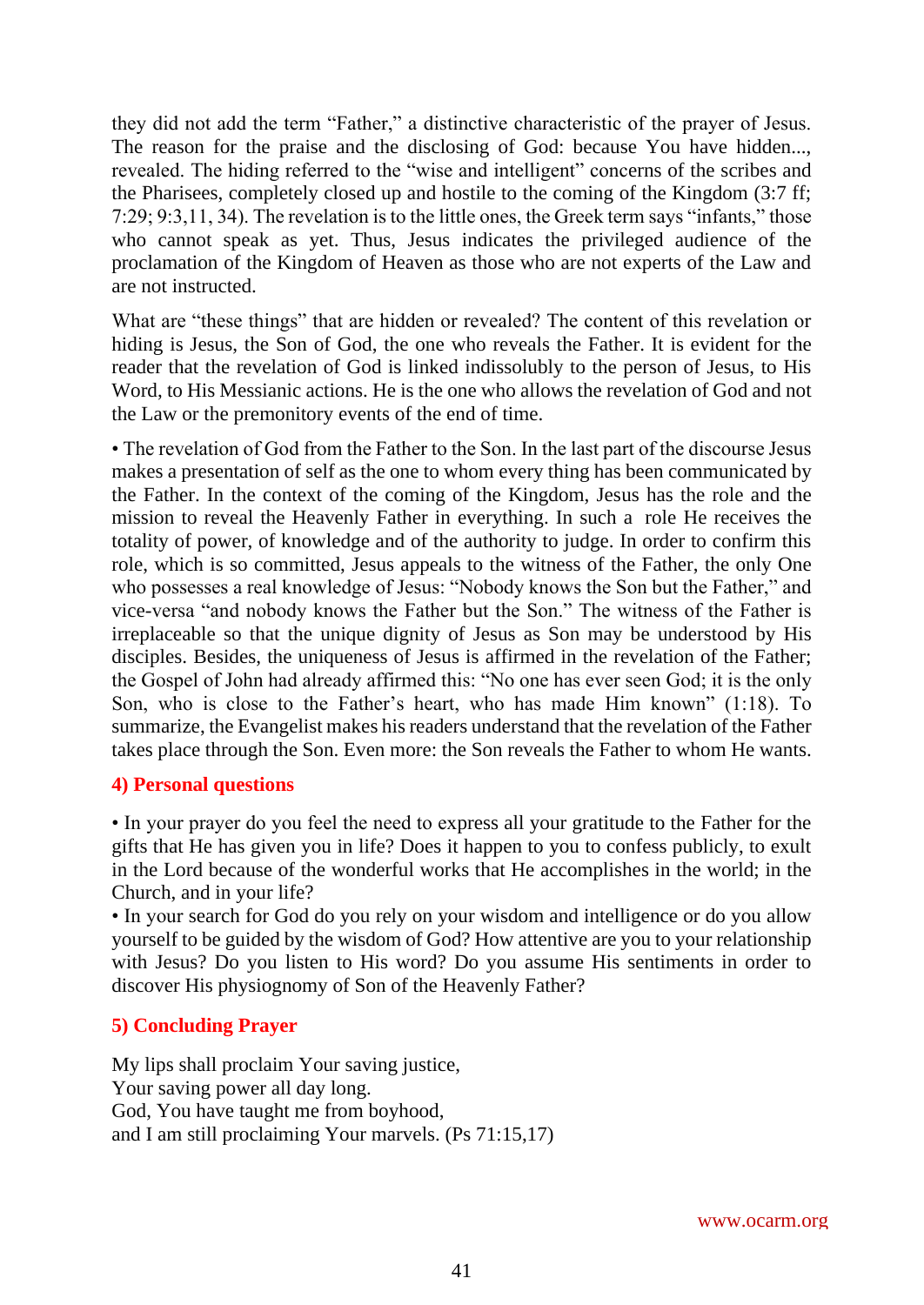# **Lectio Divina Thursday, July 16, 2020**

*Ordinary Time*

## **1) Opening prayer**

God our Father, Your light of truth guides us to the way of Christ. May all who follow Him reject what is contrary to the Gospel. We ask this through our Lord Jesus Christ, Your Son, who lives and reigns with You and the Holy Spirit, one God, for ever and ever. Amen.

## **2) Gospel Reading - Matthew 11:28-30**

Jesus said: "Come to me, all you who labor and are burdened, and I will give you rest. Take my yoke upon you and learn from me, for I am meek and humble of heart; and you will find rest for yourselves. For my yoke is easy, and my burden light."

## **3) Reflection**

• The Gospel today is composed of only three verses (Mt 11:28-30) which form part of a brief literary unit, one of the most beautiful ones, in which Jesus thanks the Father for having revealed the wisdom of the Kingdom to the little children and because He has hidden it from the doctors and the wise (Mt 11:25-30). In the brief commentary which follows we will include the entire literary unit.

• Matthew 11:25-26: *Only the little children accept and understand the Good News of the Kingdom. Jesus recit*es a prayer: "*I thank You Father, Lord of Heaven and of earth, for hiding these things from the learned and the clever and revealing them to little children."* The wise, the doctors of that time, have created a system of laws which they imposed on the people in the name of God (Mt 23:3-4). They thought that God demanded this observance from the people. But the law of love, which Jesus has revealed to us, said the contrary. What is important in order to be saved is not what we do for God, but what God, in His great love, does for us! God wants mercy and not sacrifice (Mt 9:13). The simple and poor people understood Jesus' way of speaking and rejoiced. The wise said that Jesus was in error. They could not come to understand His teaching. *"Yes, I praise you!* He praised the Father that the little children understand the message of the Kingdom despite it being hidden from the wise and the learned! If they want to understand it they have to become the pupils of the little children! This way of thinking and of teaching makes people feel uncomfortable.

• Matthew 11:27: *The origin of the new Law: the Son knows the Father.* What the Father has to tell us He has given to Jesus, and Jesus reveals it to the little children, so that they may be open to His message. Jesus, the Son, knows the Father. He knows what the Father wanted to communicate to us, when many centuries ago He gave His Law to Moses. Today, Jesus is teaching many things to the poor and to the little children and, through them, to all His Church.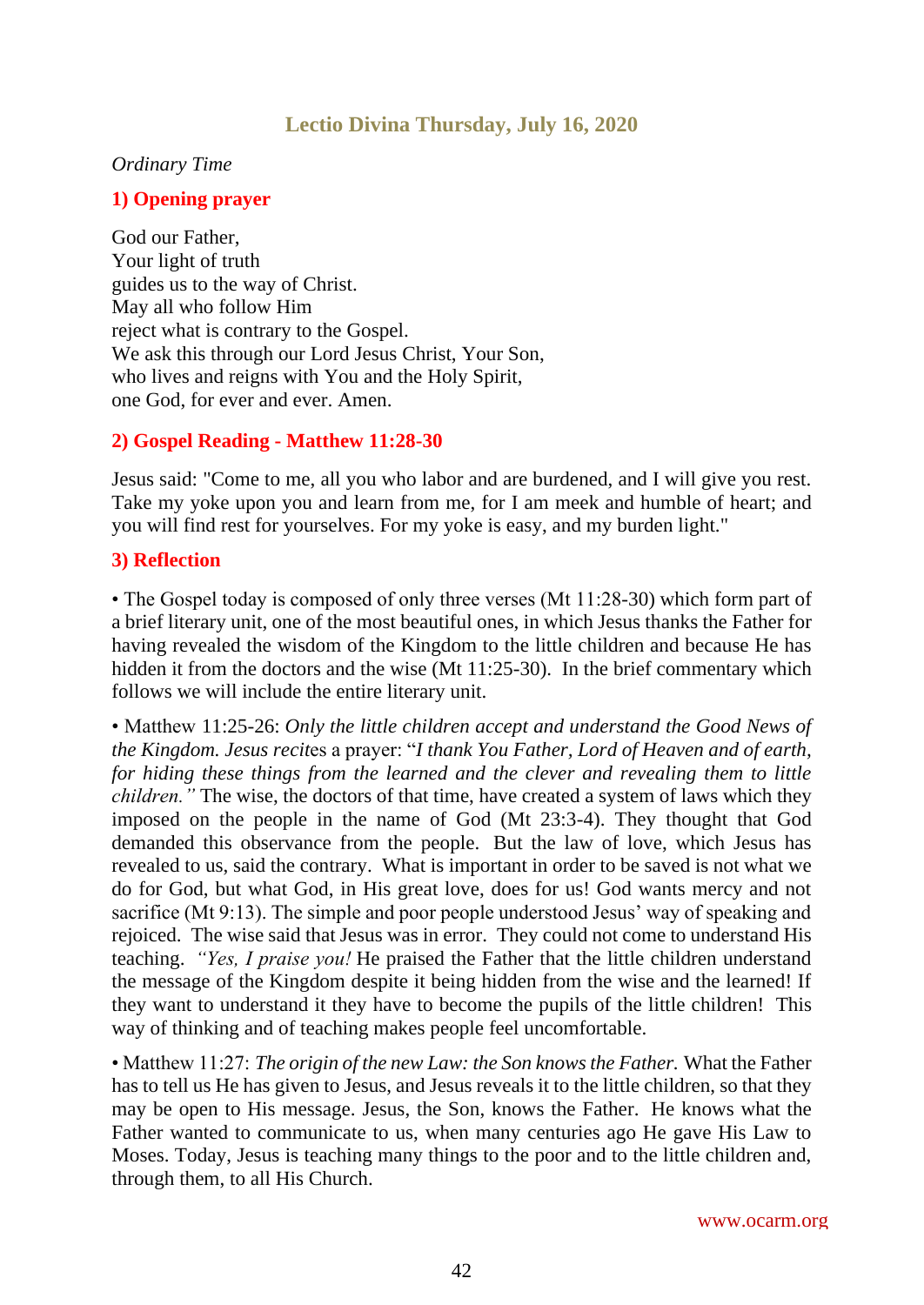• Matthew 11:28-30: *The invitation of Jesus which is still valid today.* Jesus invites all those who are tired to go to Him, and He promises them rest. In our communities today, we should be the continuation of this invitation which Jesus addresses to people who were tired and oppressed by the weight of the observance asked by the laws of purity. He says, *"Learn from Me for I am meek and humble of heart."* Many times, this saying has been manipulated, to ask people for submission, meekness and passivity. Jesus wants to say the opposite. He asks people not to listen to *"the wise and learned,*" the professors of religion of that time, and to begin to learn from Him, from Jesus, a man who came from Galilee, without higher instruction, who says He is "*meek and humble of heart."* Jesus does not do as the scribes, who exalt themselves because of their science, but He places Himself at the side of the people who are exploited and humiliated. Jesus, the new Master, knows by experience what takes place in the heart of the people who suffer. He has lived this well and has known it during the thirty years of His life in Nazareth.

• *How Jesus puts into practice what He taught in the Discourse on the Mission.* Jesus has a passion: to announce the Good News of the Kingdom. He had a passion for the Father and for the people of His country who are poor and abandoned. There, where Jesus found people who listened to Him, Jesus announced the Good News, in any place: In the *synagogues*during the celebration of the Word (Mt 4:23), in the *houses* of friends (Mt 13:36); walking along the way with the disciples (Mt 12:1-8); along the *shore of the sea,* sitting in the boat (Mt 13:3); on the Mount from where He proclaims the Beatitudes (Mt 5:1); in the *squares and in the cities,* where people would bring the sick to Him (Mt 14:34-36). Also in the *Temple of Jerusalem,* during the pilgrimage (Mt 26:55)! In Jesus everything is revelation of everything which He bore inside Himself! He not only announced the Good News of the Kingdom; He Himself was and continues to be a living sign of the *Kingdom.* In Him we see clearly what happens when a human being allows God to reign in his life. Today's Gospel reveals the tenderness with which Jesus welcomes the little children. He wanted them to find rest and peace. And because of this choice of His for the little children and the excluded, He was criticized and persecuted. He suffered very much! The same thing happens today. When a community tries to open itself to be a place of welcome and consolation for the little children and the excluded of today who are the foreigners and the migrants, many people do not agree and criticize.

## **4) Personal questions**

- Have you ever experienced the rest promised by Jesus?
- How can the words of Jesus help our community to be a place of rest for our life?

• How can one be meek and humble while at the same time striving for promotion or advancement at work or in the community?

• To follow Jesus requires radical change. How can this be an easy yoke or a light burden?

# **5) Concluding Prayer**

In You is the source of life, by Your light we see the light.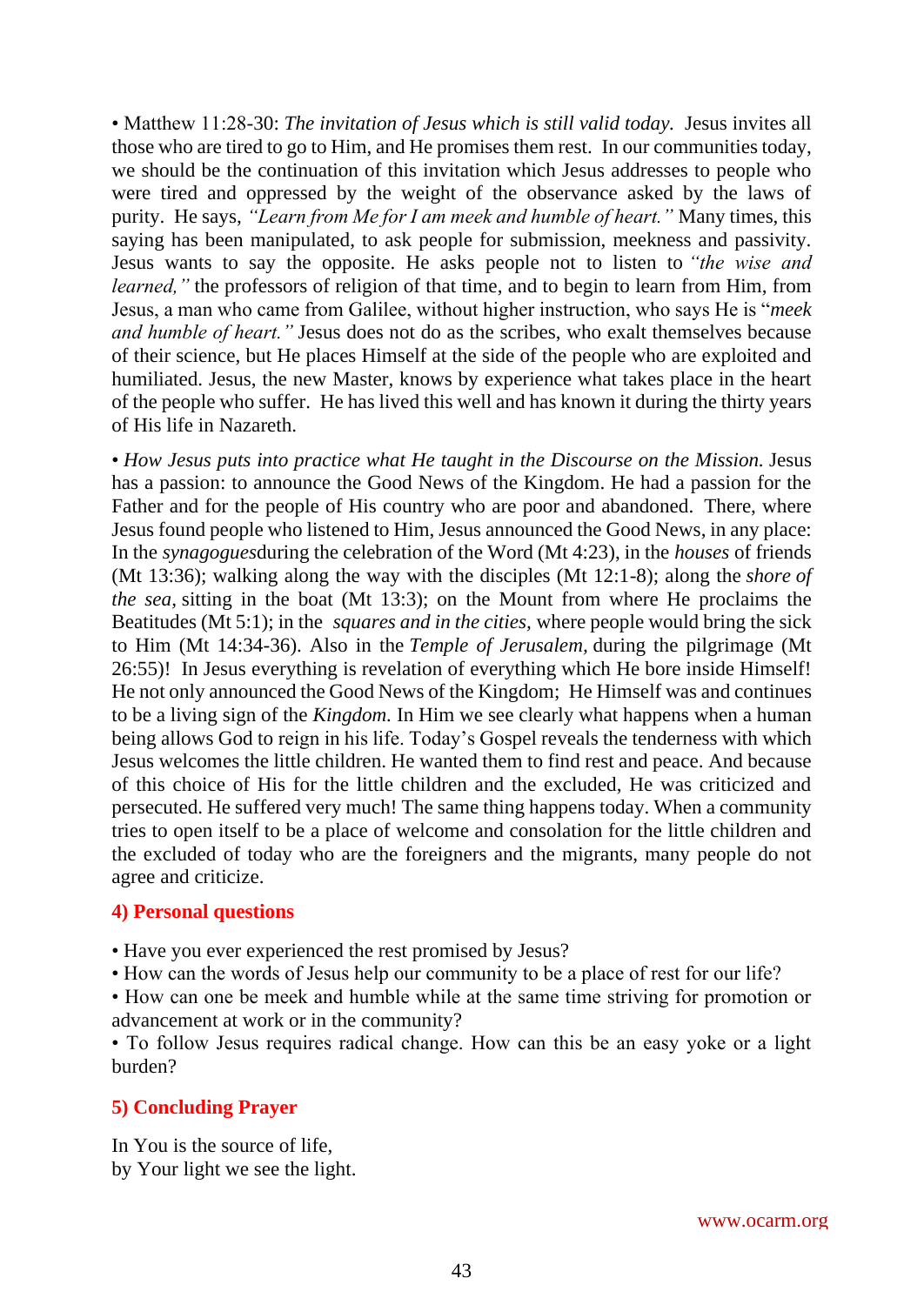Continue Your faithful love to those who acknowledge You, and Your saving justice to the honest of heart. (Ps 36:9-10)

## **Lectio Divina Friday, July 17, 2020**

*Ordinary Time*

#### **1) Opening prayer**

God our Father, Your light of truth guides us to the way of Christ. May all who follow Him reject what is contrary to the Gospel. We ask this through our Lord Jesus Christ, Your Son, who lives and reigns with You and the Holy Spirit, one God, for ever and ever. Amen.

## **2) Gospel Reading - Matthew 12:1-8**

Jesus was going through a field of grain on the sabbath. His disciples were hungry and began to pick the heads of grain and eat them. When the Pharisees saw this, they said to him, "See, your disciples are doing what is unlawful to do on the sabbath." He said to the them, "Have you not read what David did when he and his companions were hungry, how he went into the house of God and ate the bread of offering, which neither he nor his companions but only the priests could lawfully eat? Or have you not read in the law that on the sabbath the priests serving in the temple violate the sabbath and are innocent? I say to you, something greater than the temple is here. If you knew what this meant, I desire mercy, not sacrifice, you would not have condemned these innocent men. For the Son of Man is Lord of the sabbath."

#### **3) Reflection**

• In today's Gospel we see that there are many conflicts between Jesus and the religious authority of that time. They are conflicts regarding the religious practices of that time: fasting, purity, observance of the Sabbath, etc. In our day, they would be conflicts regarding, for example, matrimony between divorced persons, friendship with prostitutes, acceptance of homosexuals, communion without being married by the Church, Sunday mass obligation, fasting on Good Friday. The conflicts were many: at home, in school, in work, in the community, in the Church, in personal life, in society. They were conflicts regarding growth, relationship, age, mentality. So many of them! To live life without conflicts is impossible! Conflict is part of life and starts at birth. We are born with birth pangs. Conflicts are not accidents along the way, but form part of the journey, of the process of conversion. What strikes us is the way in which Jesus faces the conflicts. In the discussion with His enemies, He was not trying to show them that He was right, but wished to make the experience which He, Jesus, had of God, Father and Mother, prevail. The image of God which others had was that of a severe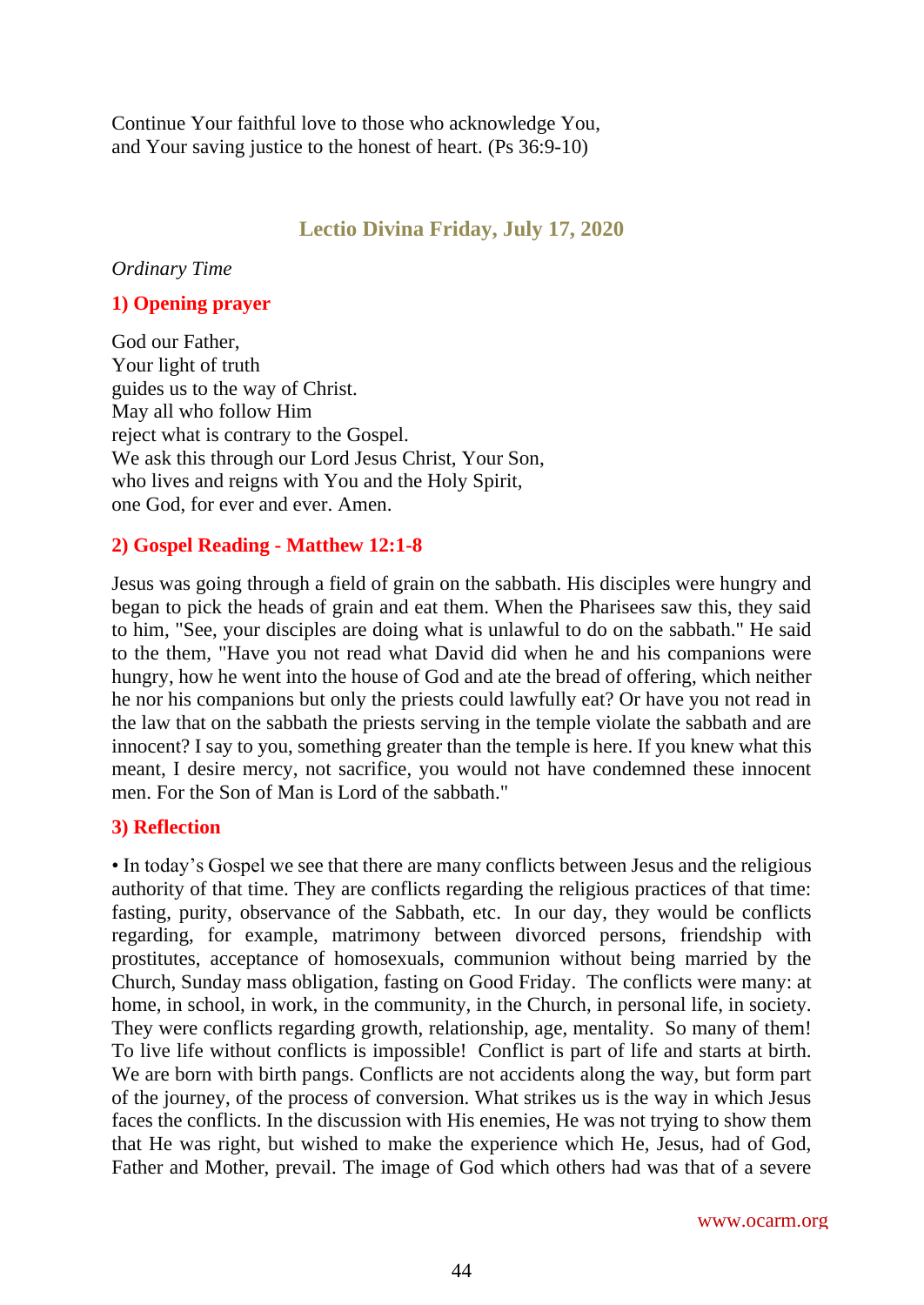Judge who only threatened and condemned. Jesus tries to have mercy prevail, since the objective of the Law is the practice of Love.

• Matthew 12:1-2: *To pick grain on the Sabbath day and the criticism of the Pharisees.* On a Sabbath day, the disciples went through the fields and they picked grain to eat them. They were hungry. The Pharisees arrived and invoke the Bible to say that the disciples were transgressing the law of the Sabbath (cf. Ex 20:8-11). Jesus also uses the Bible and responds invoking three examples taken from Scripture: (1) that of David, (2) that of the legislation on work of the priests in the temple and (3) from the action of the Prophet Hosea, that is, He quotes a historical book, a legislative book and a prophetic book.

• Matthew 12:3-4: *The example of David*. Jesus recalls that David himself did something which was forbidden by the Law, because he took the sacred bread of the temple and gave it to the soldiers to eat, because they were hungry (1 Sam 21:2-7). No Pharisee had the courage to criticize King David!

• Matthew 12:5-6: *The example of the priests.* Accused by the religious authority, Jesus argues beginning from what they themselves, the religious authority, do on the Sabbath day. On the Sabbath day, in the Temple of Jerusalem, the priests worked very much more than the other days of the week, because they had to sacrifice the animals for the sacrifices; they had to clean, sweep, carry burdens, kill the animals, etc. Yet nobody said that this was against the Law. They thought of it as normal! The Law itself obliged them to do all this (Num 28:9-10).

• Matthew 12:7: *The example of the prophets.* Jesus quotes a verse from the prophet Hosea: *I want mercy and not sacrifice.* The word mercy means to have the heart (cor) in the misery (*miseri)* of others, that is, the merciful person has to be very close to the suffering of the people, has to identify himself/herself with them. The word sacrifice means to have (*ficio)* a thing consecrated *(sacri),* that is, that the one who offers a sacrifice separates the sacrificed object from profane use and places it at a distance from the daily life of the people. If the Pharisees had had this way of looking at the life of the prophet Hosea, they would have known that the most pleasing sacrifice for God is not that the consecrated persons lives far away from reality, but that he/she places his/her consecrated heart totally in the service of the brothers and sisters in order to relieve them from their misery. They would not have considered guilty those who in reality were innocent.

• Matthew 12:8: *The Son of Man is the master of the Sabbath*. Jesus ends with this statement: *The Son of Man is the master of the Sabbath!* Jesus Himself is the criterion for interpretation of the Law of God. Jesus knows the *Tanakh* (the Hebrew bible) by heart and invokes it to indicate that the arguments of the others had no foundation. At that time, there were no printed bibles as we have today. In every community there was only one copy written by hand, which remained in the synagogue. If Jesus knew the bible so well, it means that during the thirty years of His life in Nazareth, He had participated intensely in the life of the community, where Scripture was read every Saturday. The new experience of God the Father made Jesus discover God's intention in decreeing the laws of the Old Testament. Having lived thirty years in Nazareth and feeling as His own the oppression and exclusion of so many brothers and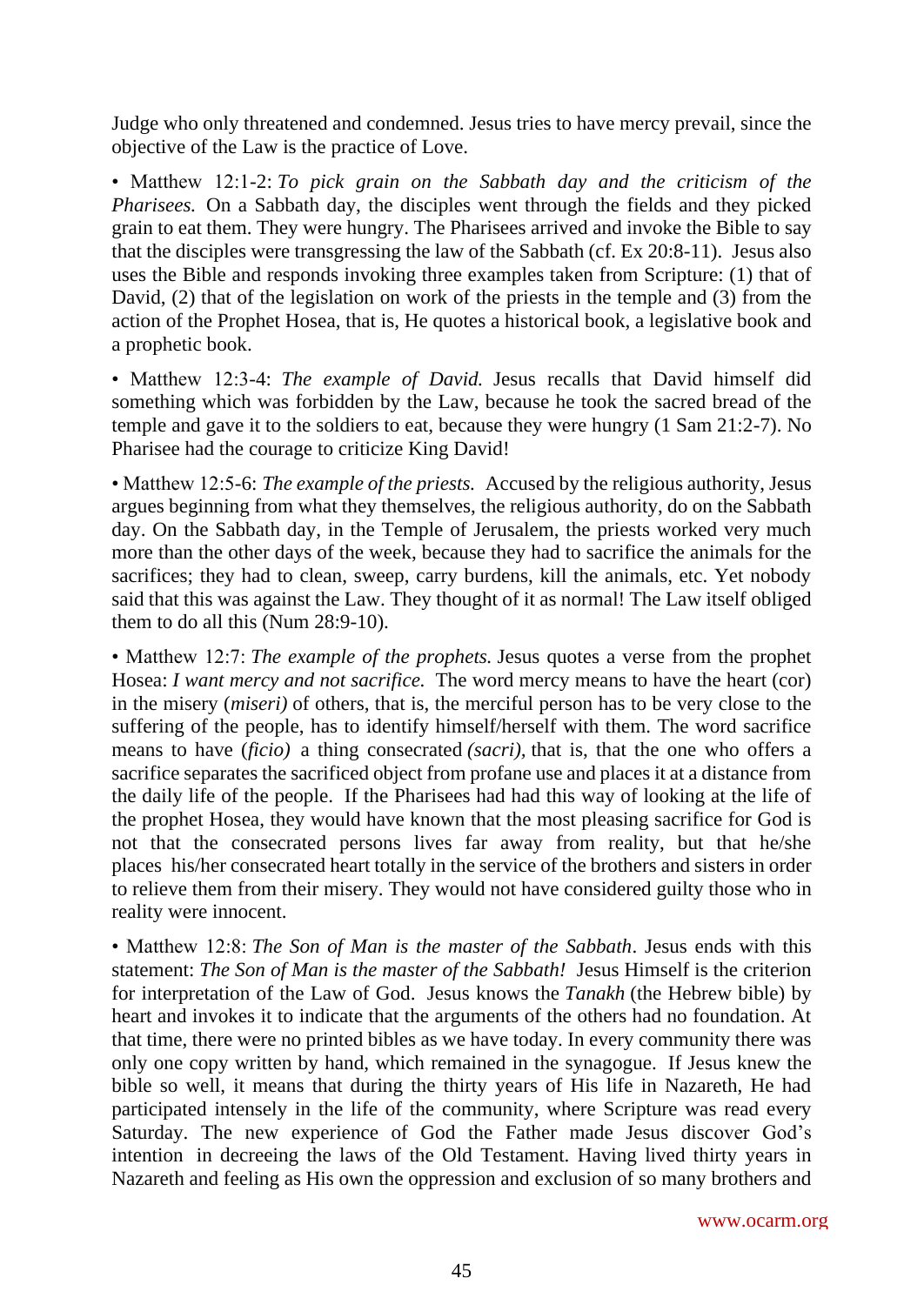sisters, in the name of the law, Jesus must have perceived that this could not be the meaning of the law. If God is Father, then He accepts all as sons and daughters. If God is Father, then we should be brothers and sisters among ourselves. Jesus lived this and prayed for this, from the beginning until the end. The law should be at the service of life and of fraternity. "The human being is not made for the Sabbath, but the Sabbath for the human being" (Mk 2:27). Because of His great fidelity to this message, Jesus was condemned to death. He disturbed the system, and the system defended itself, using its force against Jesus, because He wished that the Law be placed at the service of life, and not vice-versa. We need to know the bible in depth and to participate deeply in the community, as Jesus did.

#### **4) Personal questions**

• What type of conflicts do you find in the family, in society, in the Church? What are the conflicts which concern religious practices which cause suffering to people nowadays and which are a cause of discussion and polemics? What is the image of God behind all these preconceptions, behind all these norms and prohibitions?

• What has conflict taught you during all these years? What is the message which you draw from all this for our communities today?

## **For further study**

To know the bible in depth can be difficult. Various passages may seem to contradict each other, unless put into a broader context where all of a particular reference can be put together in one place. This is one way people use bible quotations to distort their real meaning. The Vatican has tools online to help. The bible is online in searchable form in an approved version at [http://www.vatican.va/archive/ENG0839/\\_INDEX.HTM](http://www.vatican.va/archive/ENG0839/_INDEX.HTM) along with a concordance which lists and links every word in the bible in an index at [http://www.vatican.va/archive/ENG0839/\\_FA.HTM](http://www.vatican.va/archive/ENG0839/_FA.HTM) and allows a user to collect similar words and ideas in one place to help discern their real meaning. Look at these online and see if they can help you learn the bible to a greater depth and understanding.

## **5) Concluding Prayer**

Lord, I muse on You in the watches of the night, for You have always been my help; in the shadow of Your wings I rejoice; my heart clings to You, Your right hand supports me. (Ps 63:6-8)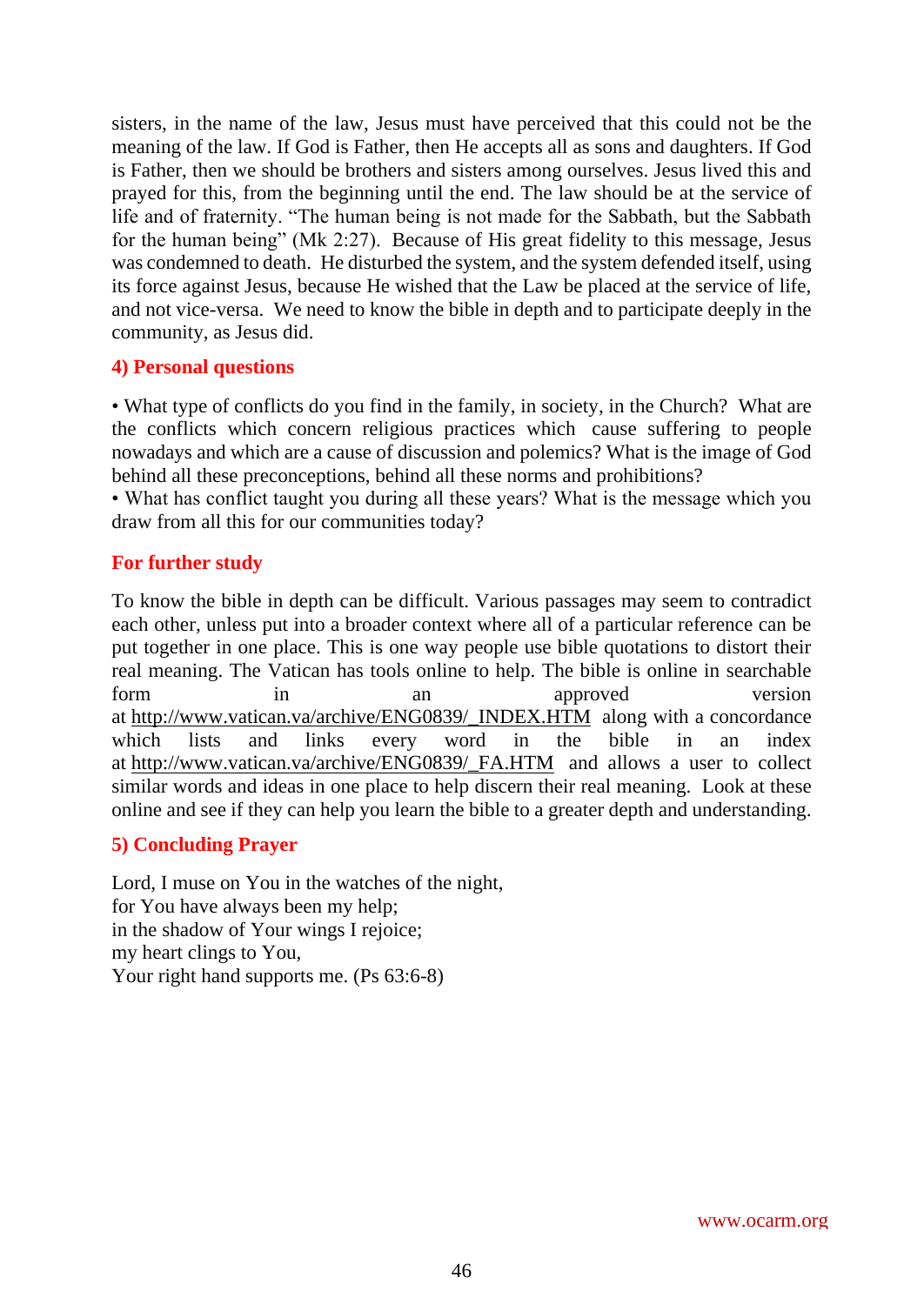# **Lectio Divina Saturday, July 18, 2020**

#### *Ordinary Time*

#### **1) Opening prayer**

God our Father, Your light of truth guides us to the way of Christ. May all who follow Him reject what is contrary to the Gospel. We ask this through our Lord Jesus Christ, Your Son, who lives and reigns with You and the Holy Spirit, one God, for ever and ever. Amen.

#### **2) Gospel Reading - Matthew 12:14-21**

The Pharisees went out and took counsel against Jesus to put him to death. When Jesus realized this, he withdrew from that place. Many people followed him, and he cured them all, but he warned them not to make him known. This was to fulfill what had been spoken through Isaiah the prophet: Behold, my servant whom I have chosen, my beloved in whom I delight; I shall place my Spirit upon him, and he will proclaim justice to the Gentiles. He will not contend or cry out, nor will anyone hear his voice in the streets. A bruised reed he will not break, a smoldering wick he will not quench, until he brings justice to victory. And in his name the Gentiles will hope.

#### **3) Reflection**

• The Gospel today has two parts: (a) describes the various reactions of the Pharisees and of the people who listen to the preaching of Jesus; and (b) describes what Matthew sees in these reactions: the fulfillment of the prophecy of the Servant of Yahweh, announced by Isaiah.

• Matthew 12:14: The reaction of the Pharisees: they decide to kill Jesus. This verse is the conclusion of the previous episode, in which Jesus challenges the malice of the Pharisees, by curing the man who had a withered hand (Mt 12:9-14). The reaction of the Pharisees was to hold a Council meeting against Jesus. Thus, they come to the breaking of the relationship between the religious authority and Jesus. In Mark, this episode is much more explicit and provocative (Mk 3:1-6). He says that the decision to kill Jesus was not only that of the Pharisees, but also of the Herodians (Mk 3:6). Altar and throne joined together against Jesus.

• Matthew 12:15-16: The reaction of the people: to follow Jesus. When Jesus learned the decision of the Pharisees, He went away from the place where He was. People follow Him. Even knowing that the religious authority has decided to kill Jesus, the people do not go away from Jesus, but rather they follow Him. Many followed Him and He cured them all, but warned them not to make Him known. People know how to discern. Jesus asks them not to spread the news, not to say what He is doing. A great contrast! On the one side, the conflict of life and death, between Jesus and the religious authority, and on the other the movement of the people who were desirous of encountering Jesus! They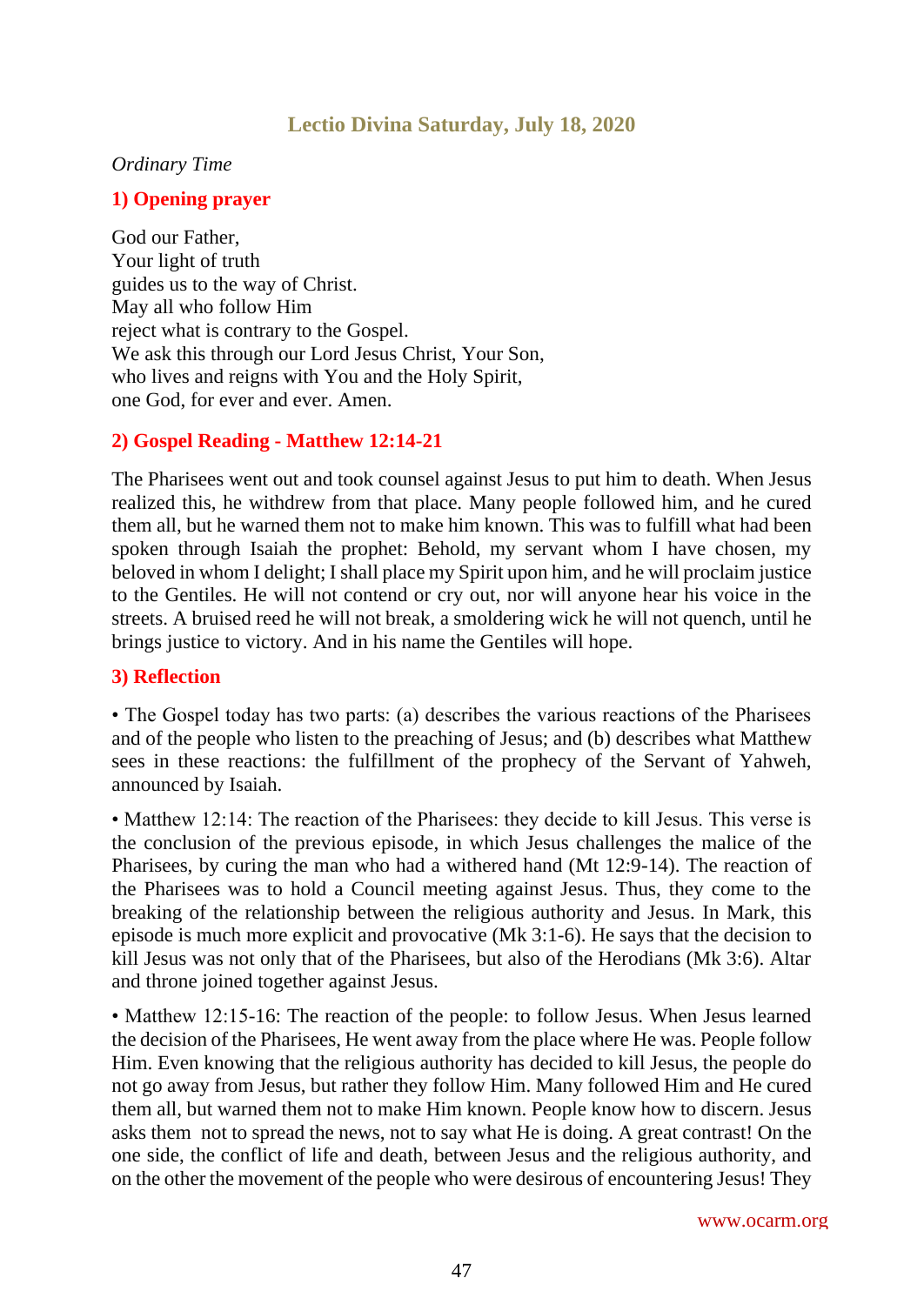were, above all, the marginalized and the excluded who presented themselves to Jesus with their illness and their infirmities. They, who were not accepted in society or in the religious field, were accepted by Jesus.

• Matthew 12:17: The concern of Matthew: Jesus is our Messiah. This reaction, different from that of the Pharisees and of the people, moved Matthew to see here the realization of the prophecy of the Suffering Servant. On the one hand, the Servant was persecuted by the authority which insulted Him and spat on His face, but He does not turn back. He presents His face hard as a rock, knowing that He will not be disappointed (Is 50:5- 7). On the other hand, the Servant is sought and expected by the people. The crowd coming from far is waiting for His teaching (Is 42:4). This is exactly what is happening to Jesus.

• Matthew 12:18-21: Jesus fulfills the prophecy of the Servant. Matthew presents the entire first Canticle of the Servant. Read the text slowly, thinking of Jesus and the poor who today are excluded:

"Look! My Servant whom I have chosen;

My beloved in whom My soul delights,

I will send My Spirit upon Him, and He will proclaim justice to the nations;

He will not brawl or cry out; His voice is not heard in the streets,

He will not break a bruised reed, or snuff the faltering wick.

Until he has made justice victorious; in him the nations will put their hope."

## **4) Personal questions**

• Do you know of any case in which the religious authority, in the name of religion, decided to persecute and kill people who, like Jesus, did good to people?

• In our community are we servants of God for the people? What do we lack?

## **5) Concluding Prayer**

How precious, God, is Your faithful love. So the children of Adam take refuge in the shadow of Your wings. They feast on the bounty of Your house, You let them drink from Your delicious streams. (Ps 36:7-8)

# **Lectio Divina Sunday, July 19, 2020**

*The mysterious growth of the Reign God's patience Matthew 13: 24-43*

# **1. Opening prayer**

Spirit of Truth, sent by Jesus to guide us to the whole truth, enlighten our minds so that we may understand the Scriptures. You who overshadowed Mary and made her fruitful ground where the Word of God could germinate, purify our hearts from all obstacles to the Word. Help us to learn like her to listen with good and pure hearts to the Word that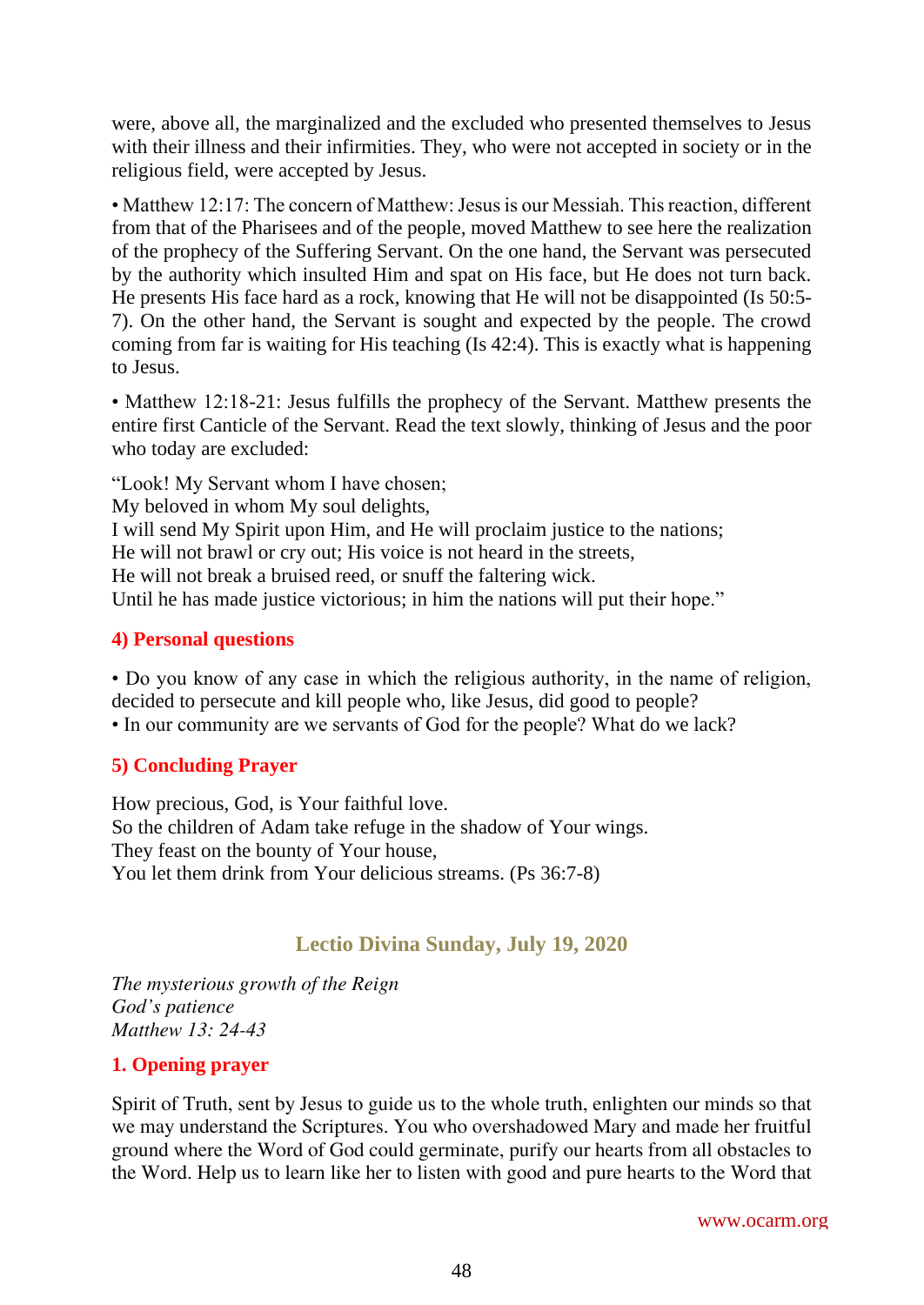God speaks to us in life and in Scripture, so that we may observe the Word and produce good fruit through our perseverance.

# **2. Reading**

#### **a) Division of the text:**

The text is made up of three parables, a break, and the explanation of the first parable. The three parables of the darnel and the wheat (13: 24-30), the mustard seed (13: 31- 32) and the leaven (13:33), have the same purpose. They wish to correct the expectations of Jesus' contemporaries who thought that the Reign of God would come with vehemence and immediately eliminate whatever was contrary to it. Through these parables, Jesus wishes to explain to His listeners that He did not come to restore the Reign by force, but to inaugurate a new era gradually, in the day-to-day history, in a way often unobserved. And yet His work has an inherent strength, dynamism and a transforming power that gradually changes history from inside according to God's plan…if one has eyes to see!

In 13:10-17, between the parable of the sower and its explanation, the evangelist inserts a dialogue between Jesus and His disciples where the Master explains to them why it is that He speaks to the crowds only in parables. Here too, between the parables and the explanation, the evangelist inserts a brief comment on the reason why Jesus speaks in parables (13: 34-35).

Then follows the explanation of the parable of the darnel and the wheat (13: 36-43). What is striking in this explanation is that, while many of the details of the parable are interpreted, not a single reference is made to the core of the parable, that is, the dialogue between the owner and his servants concerning the darnel that grew together with the wheat. Many scholars deduce that the explanation of the parable is not from Jesus, but from the evangelist who changes the original sense of the parable. While Jesus meant to correct the messianic impatience of his contemporaries, Matthew addresses lukewarm Christians and exhorts them, almost threatens them, with God's judgement. However, the parable and the explanation are part of the canonical text and, therefore, both should be considered because both contain the Word of God addressed to us today.

## **b) The text:**

**24-30:** He put another parable before them, 'The kingdom of Heaven may be compared to a man who sowed good seed in his field. While everybody was asleep his enemy came, sowed darnel all among the wheat, and made off. When the new wheat sprouted and ripened, then the darnel appeared as well. The owner's laborers went to him and said, "Sir, was it not good seed that you sowed in your field? If so, where does the darnel come from?" He said to them, "Some enemy has done this." And the laborers said, "Do you want us to go and weed it out?" But he said, "No, because when you weed out the darnel you might pull up the wheat with it. Let them both grow till the harvest; and at harvest time I shall say to the reapers: First collect the darnel and tie it in bundles to be burnt, then gather the wheat into my barn." '

**31-32:** He put another parable before them, 'The kingdom of Heaven is like a mustard seed which a man took and sowed in his field. It is the smallest of all the seeds, but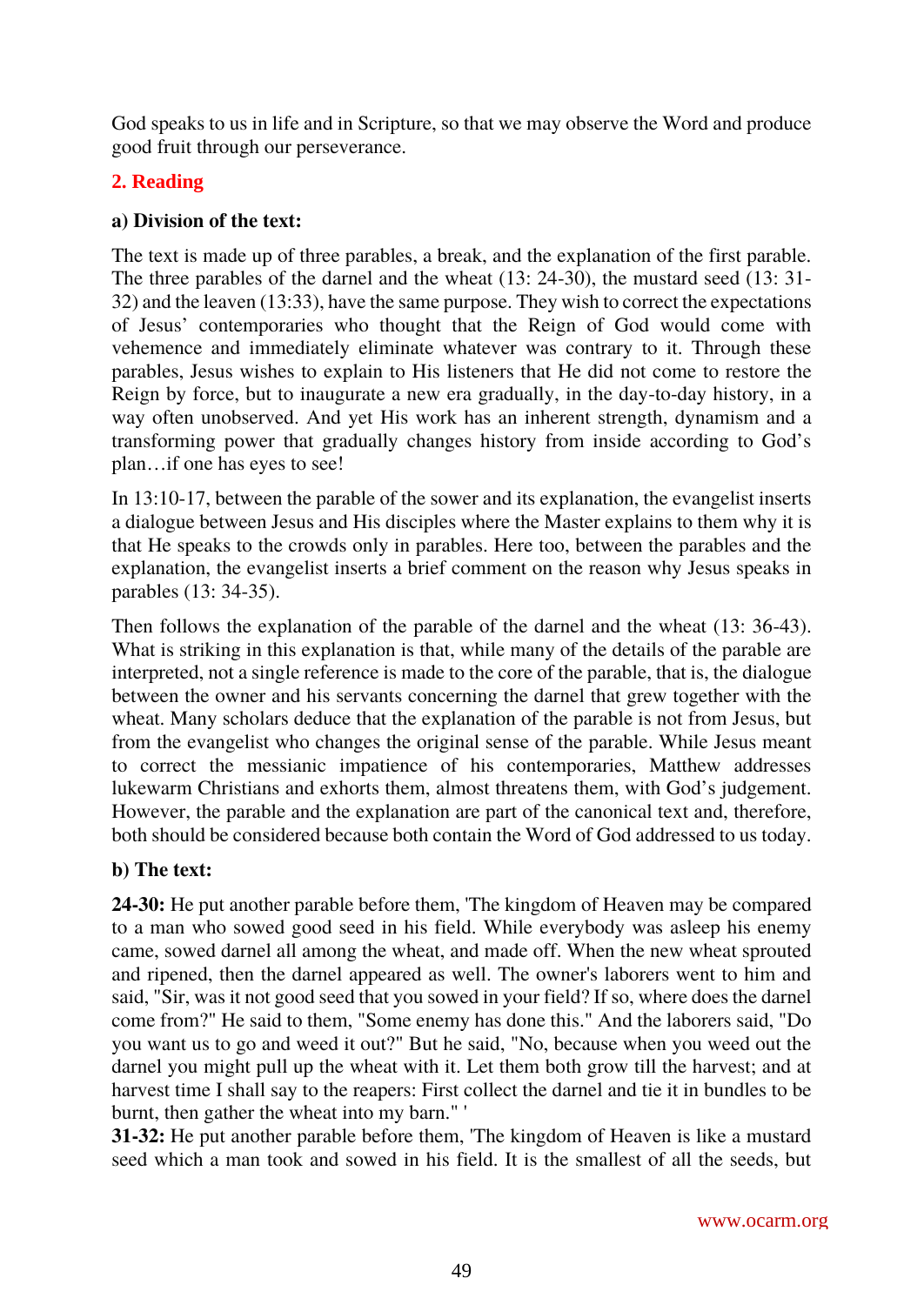when it has grown it is the biggest of shrubs and becomes a tree, so that the birds of the air can come and shelter in its branches.'

**33:** He told them another parable, 'The kingdom of Heaven is like the yeast a woman took and mixed in with three measures of flour till it was leavened all through.'

**34-35:** In all this Jesus spoke to the crowds in parables; indeed, He would never speak to them except in parables. This was to fulfill what was spoken by the prophet: I will speak to you in parables, unfold what has been hidden since the foundation of the world. **36-43:** Then, leaving the crowds, He went to the house; and His disciples came to Him and said, 'Explain to us the parable about the darnel in the field.' He said in reply, 'The sower of the good seed is the Son of man. The field is the world; the good seed is the subjects of the kingdom; the darnel, the subjects of the Evil One; the enemy who sowed it, the devil; the harvest is the end of the world; the reapers are the angels. Well then, just as the darnel is gathered up and burnt in the fire, so it will be at the end of time. The Son of man will send his angels and they will gather out of His kingdom all causes of falling and all who do evil, and throw them into the blazing furnace, where there will be weeping and grinding of teeth. Then the upright will shine like the sun in the kingdom of their Father. Anyone who has ears should listen!

## **3. A moment of prayerful silence**

so that the Word of God may enter into us and enlighten our life.

#### **4. Some questions**

to help us in our personal reflection.

a) What is your reaction towards the evil that you see in the world and in yourself? Is it the reaction of the servants or that of the owner?

b) What are the signs of the presence of the Reign that you can see in the world and in your life?

c) What image of God appears from these three parables? Is this your image of God?

## **5. A key to the reading**

for those who wish to go deeper into the text.

## **a) The Reign of God:**

In the two compendia that Matthew offers us on the ministry of Jesus, he presents Him preaching the Gospel or the good news of the Reign and healing (4:23; 9:35). The expression "Reign of Heaven" appears 32 times in Matthew. It is the same as the "Reign of God", found only once in Matthew, whereas it is the more usual expression found in the rest of the New Testament. As a matter of respect, the Jews avoid not only the use of the Name of God as revealed to Moses (see Ex 3:13-15), but also the word "God" which is substituted by various expressions such as "Heaven" or "The heavens". Matthew, the most Jewish of the Gospels, conforms to this practice.

The expression is not found in the Old Testament, where, however, we often find the idea of the royalty of God over Israel and over the universe and the verbal equivalent of the New Testament's "God reigns". In fact, the Reign of God, as presented also in the New Testament, is above all the action of God who rules and the new situation as a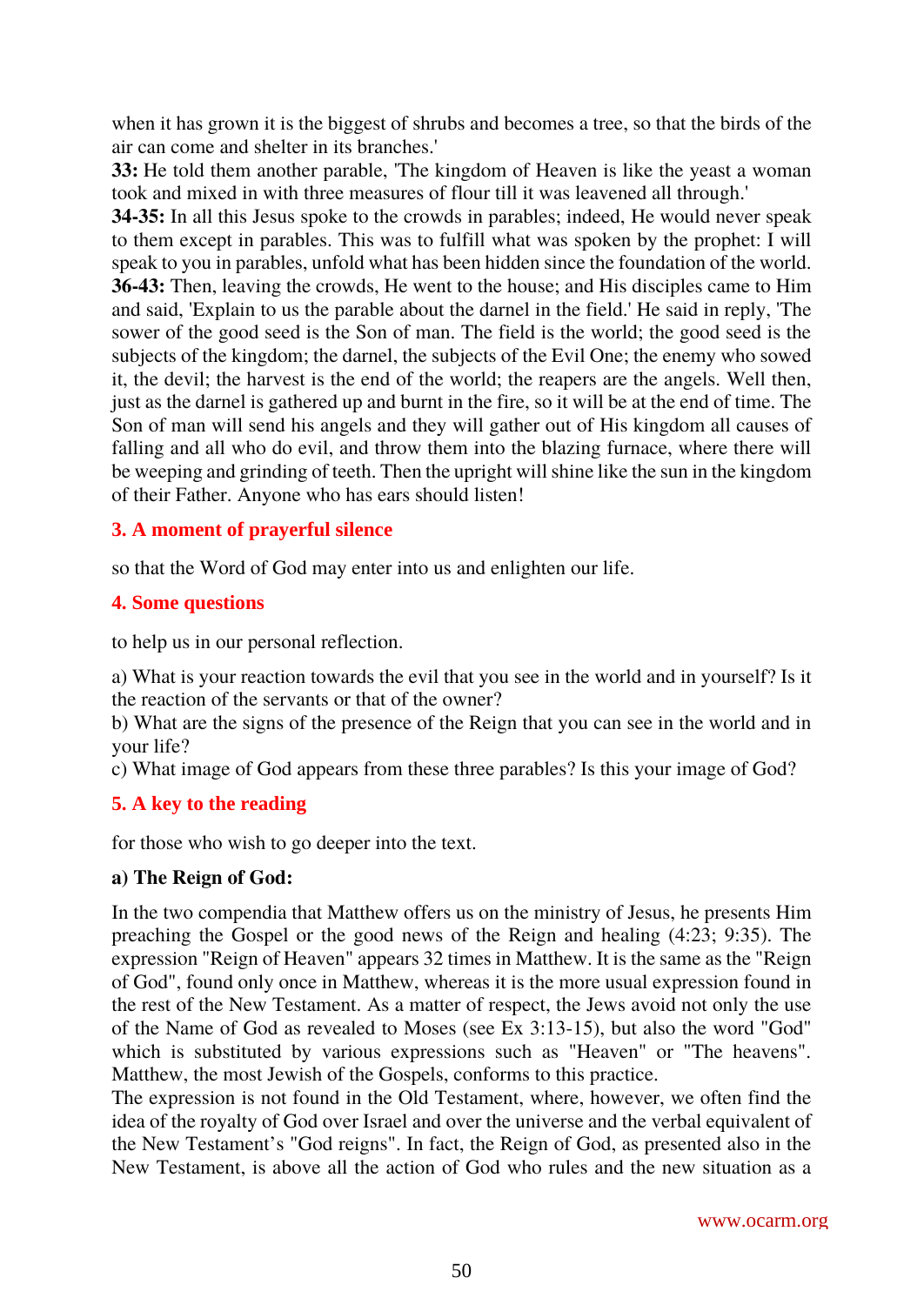consequence of His ruling. God has always been ruler, but because of sin, Israel and the whole of humanity avoid His royalty and create a situation opposed to His original plan. The Reign of God will be established when everything will be once more subjected to His dominion, that is, when humanity will accept His sovereignty and thus realize His plan.

Jesus proclaimed the coming of this new era (see for example Mt 3: 2). Somehow the reality of God's Reign is made present and anticipated in Him and in the community He founded. But the Church is not yet the Reign. The Reign grows mysteriously and gradually until it reaches its fulfillment at the end of time.

## **b) God's logic:**

The reality of the Reign and its growth, as described by Jesus, place us before the mystery of God whose thoughts are not our thoughts. We confuse royalty and force, and impositions, and triumphalism. We like things done on a grand scale. We see success as an undertaking praised and involving many people. However, these are temptations which seduce even the community, and instead of serving the Reign, the community finds itself opposing it. God, on His part, prefers to advance His plan through small, poor and insignificant things and while we are always in a hurry to complete our plans, God waits with great patience and forbearance.

## **6. Psalm 145**

## **Hymn to the Lord Ruler**

I will extol Thee, my God and King, and bless Thy name for ever and ever. Every day I will bless Thee, and praise Thy name for ever and ever.

Great is the Lord, and greatly to be praised, and His greatness is unsearchable. One generation shall laud Thy works to another, and shall declare Thy mighty acts. On the glorious splendor of Thy majesty, and on Thy wondrous works, I will meditate. Men shall proclaim the might of Thy terrible acts, and I will declare Thy greatness. They shall pour forth the fame of Thy abundant goodness, and shall sing aloud of Thy righteousness. The Lord is gracious and merciful, slow to anger and abounding in steadfast love. The Lord is good to all, and His compassion is over all that He has made.

All Thy works shall give thanks to Thee, O Lord, and all Thy saints shall bless Thee! They shall speak of the glory of Thy kingdom, and tell of Thy power,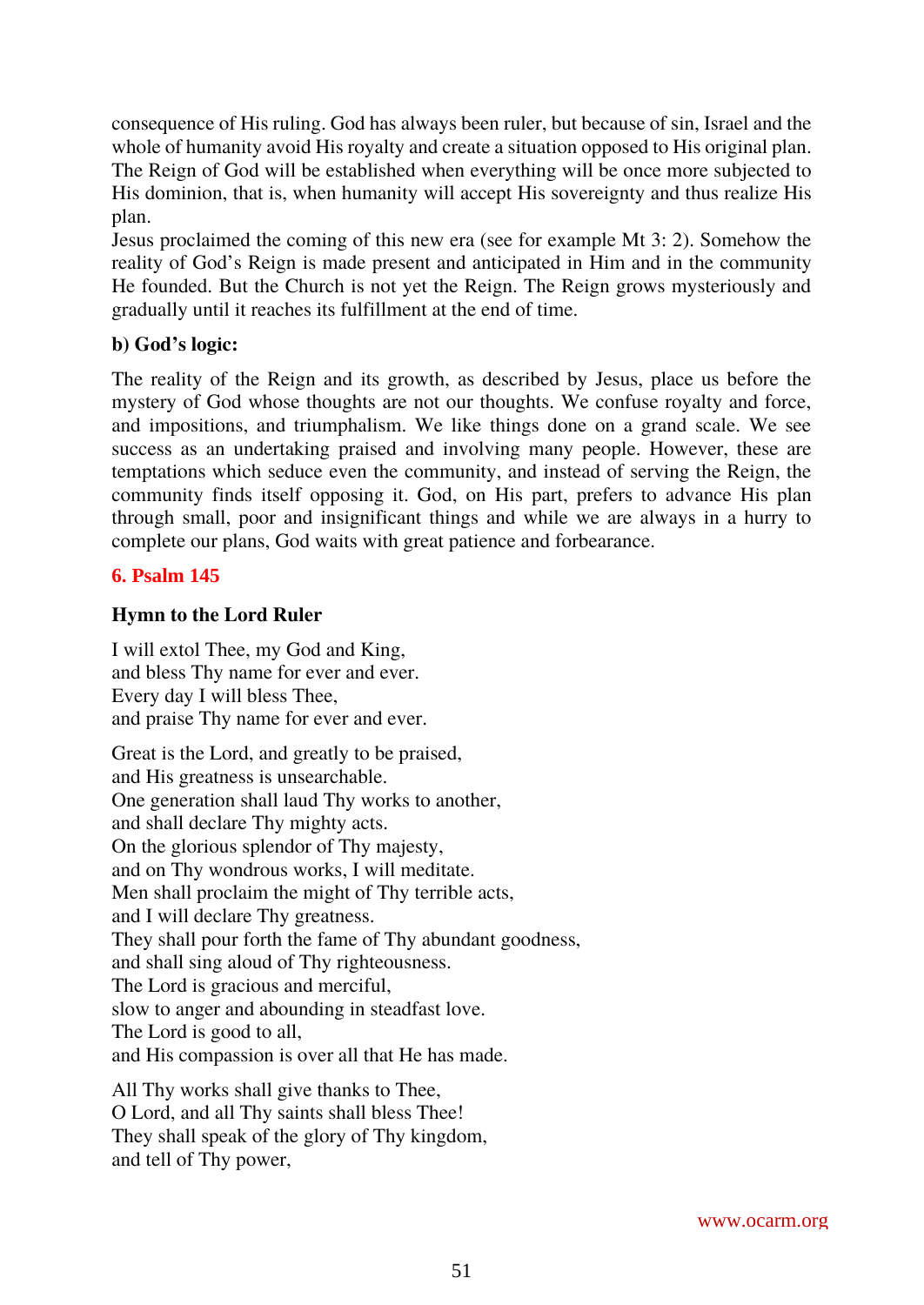to make known to the sons of men Thy mighty deeds, and the glorious splendor of Thy kingdom. Thy kingdom is an everlasting kingdom, and Thy dominion endures throughout all generations.

The Lord is faithful in all His words, and gracious in all His deeds. The Lord upholds all who are falling, and raises up all who are bowed down. The eyes of all look to Thee, and Thou givest them their food in due season. Thou openest Thy hand, Thou satisfiest the desire of every living thing.

The Lord is just in all His ways, and kind in all His doings. The Lord is near to all who call upon Him, to all who call upon Him in truth. He fulfills the desire of all who fear Him, He also hears their cry, and saves them. The Lord preserves all who love Him; but all the wicked He will destroy.

My mouth will speak the praise of the Lord, and let all flesh bless His holy name for ever and ever.

## **7. Closing prayer**

For Thou lovest all things that exist, and hast loathing for none of the things which Thou hast made, for Thou wouldst not have made anything if Thou hadst hated it. How would anything have endured if Thou hadst not willed it? Or how would anything not called forth by Thee have been preserved? Thou sparest all things, for they are Thine, O Lord who lovest the living. Therefore Thou dost correct little by little those who trespass, and dost remind and warn them of the things wherein they sin, that they may be freed from wickedness and put their trust in Thee, O Lord.

Thou art righteous and rulest all things righteously, deeming it alien to Thy power to condemn him who does not deserve to be punished. For Thy strength is the source of righteousness, and Thy sovereignty over all causes Thee to spare all. For Thou dost show Thy strength when men doubt the completeness of Thy power, and dost rebuke any insolence among those who know it. Thou who art sovereign in strength dost judge with mildness,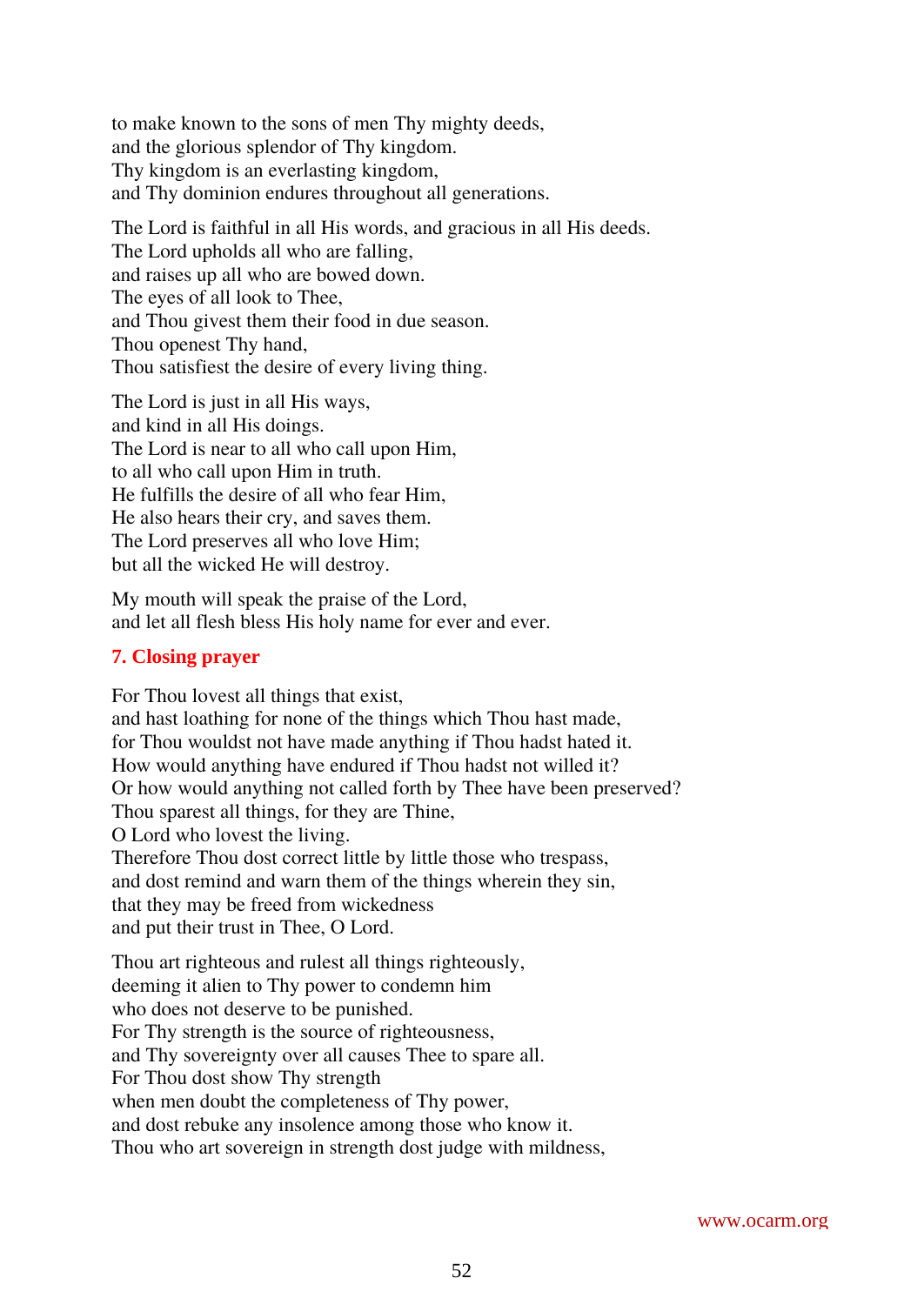and with great forbearance Thou dost govern us; for Thou hast power to act whenever Thou dost choose.

Wisdom 11: 24-12: 2, 15-18

# **Lectio Divina Monday, July 20, 2020**

#### *Ordinary Time*

## **1) Opening prayer**

Lord, be merciful to Your people. Fill us with Your gifts and make us always eager to serve You in faith, hope and love. You live and reign with the Father and the Holy Spirit, one God, for ever and ever. Amen.

## **2) Gospel Reading - Matthew 12:38-42**

Some of the scribes and Pharisees said to Jesus, "Teacher, we wish to see a sign from you." He said to them in reply, "An evil and unfaithful generation seeks a sign, but no sign will be given it except the sign of Jonah the prophet. Just as Jonah was in the belly of the whale three days and three nights, so will the Son of Man be in the heart of the earth three days and three nights. At the judgment, the men of Nineveh will arise with this generation and condemn it, because they repented at the preaching of Jonah; and there is something greater than Jonah here. At the judgment the queen of the south will arise with this generation and condemn it, because she came from the ends of the earth to hear the wisdom of Solomon; and there is something greater than Solomon here."

## **3) Reflection**

• Today's Gospel presents to us a discussion between Jesus and the religious authority of the time. This time, the doctors of the law and the Pharisees are those who ask Jesus for a sign. Jesus had given many signs: He had cured the leper (Mt 8:1-4), the servant of the centurion (Mt 8:5-13), Peter's mother-in-law (Mt 8:14-15), the sick and the possessed of the city (Mt 8:16), He had calmed down the storm (Mt 8:23-27), had cast out devils (Mt 8:28-34) and had worked many other miracles. The people seeing all these signs recognize in Jesus the Servant of Yahweh (Mt 8:17; 12:17-21). But the doctors and the Pharisees are not able to perceive the significance of so many signs which Jesus had given. They wanted something different.

• Matthew 12:38: The request for a sign made by the Pharisees and the doctors. The Pharisees arrived and said to Jesus, "Master, we should like to see a sign from You." They want Jesus to make a sign for them, a miracle, and thus they will be able to verify and examine if Jesus is or is not the one who is sent by God according to what they imagined and expected. They wanted to be sure. They wanted to submit Jesus to their own criteria in such a way as to be able to place Him into their own Messianic frame.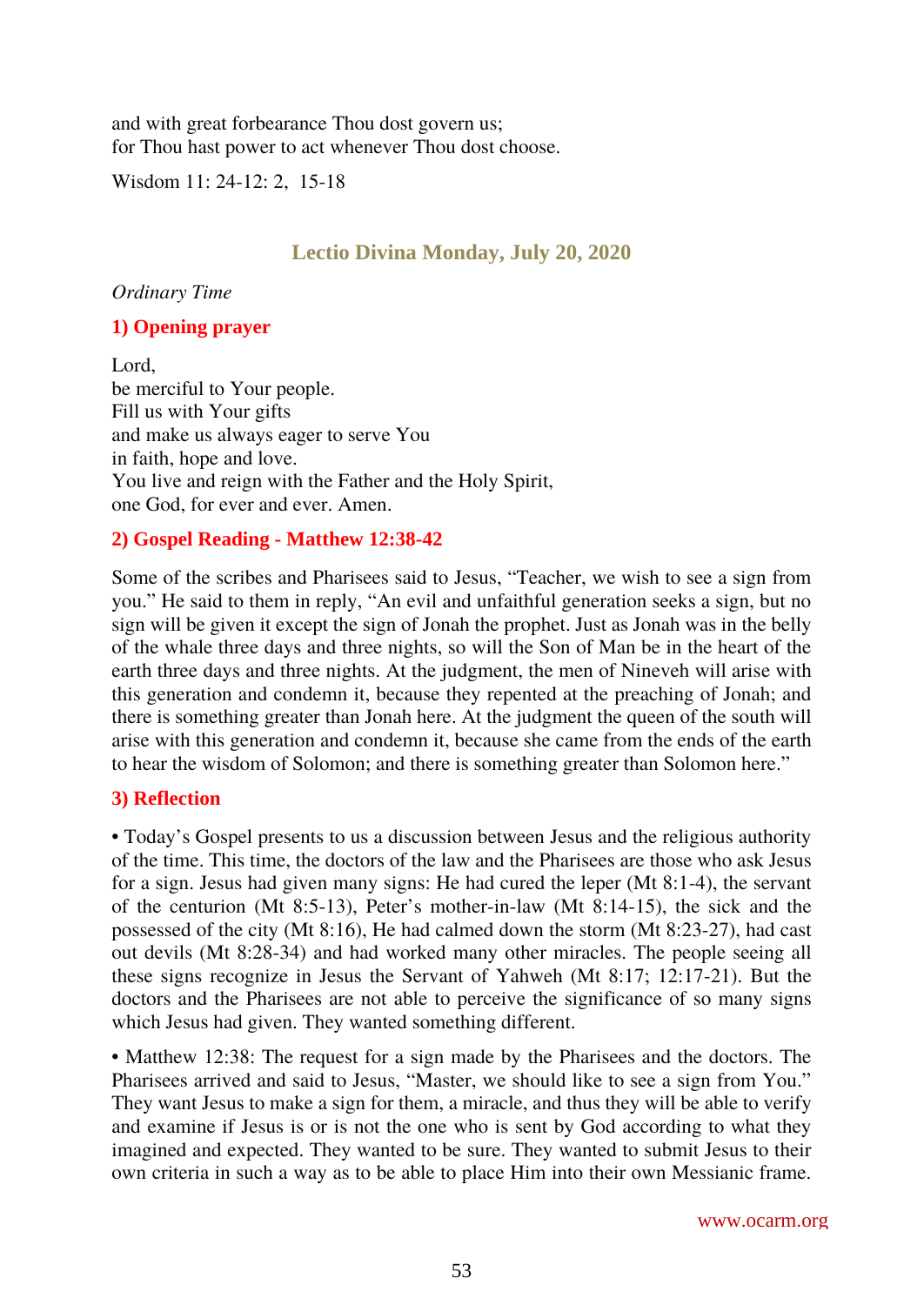There is no openness in them for a possible conversation. They had understood nothing of all that Jesus had done.

• Mathew 12:39: Jesus' response: the sign of Jonah. Jesus does not submit Himself to the request of the religious authority, because it is not sincere: "An evil and unfaithful generation that asks for a sign! The only sign that will be given them is the sign of the prophet Jonah." These words constitute a very strong judgment regarding the doctors and the Pharisees. They evoke the oracle of Hosea who denounced the people, accusing them of being an unfaithful and adulterous spouse (Hos 2:4). The Gospel of Mark says that Jesus, upon hearing the request of the Pharisees, sighed profoundly (Mk 8:12), probably out of indignation and of sadness before such a great blindness: because it is not worthwhile to place a beautiful picture before people who do not want to open their eyes. Anyone who closes his eyes cannot see! The only sign which will be given to them is the sign of Jonah.

• Matthew 12:41: There is something greater than Jonah here. Jesus looks toward the future: "For as Jonah remained in the belly of the sea monster for three days and three nights, so will the Son of Man be in the heart of the earth for three days and three nights." Therefore, the only sign will be Jesus' resurrection, which will be prolonged in the resurrection of His followers. This is the sign which will be given to the doctors and the Pharisees in the future. They will be placed before the fact that Jesus, condemned to death by them and to death on the cross, will be raised from the dead, and He will continue, in many ways, to raise those who believe in Him. For example, He will raise them in the witness of the apostles, "persons without instruction" who will have had the courage to face authority announcing the resurrection of Jesus (Acts 4:13). What converts is witness, not miracles: "On Judgment day the men of Nineveh will appear against this generation and they will be its condemnation, because when Jonah preached they repented." The people of Nineveh converted because of the witness of the preaching of Jonah, and they denounced the unbelief of the doctors and the Pharisees, because "Look, there is something greater than Jonah here."

• Matthew 12:42: There is something greater than Solomon here. The reference to the conversion of the people of Nineveh is associated and makes one recall the episode of the Queen of the South. "On Judgment Day the Queen of the South will appear against this generation and be its condemnation, because she came from the ends of the earth to hear the wisdom of Solomon and look, there is something greater than Solomon here!" This reminder of the episode of the Queen of the South, who recognizes the wisdom of Solomon, indicates how the Bible was used at that time. By association, the principal rule of interpretation was the following: "The Bible is explained through the Bible." Even now, this is one of the more important norms for the interpretation of the Bible, especially for the prayerful reading of the Word of God.

## **4) Personal questions**

• To be converted means to be completely changed morally, but also to change one's ideas and way of thinking. A moralist is one who changes behavior but keeps his way of thinking unaltered. Which one am I?

• In the on-going renewal of the Church today, am I a Pharisee who asks for a sign or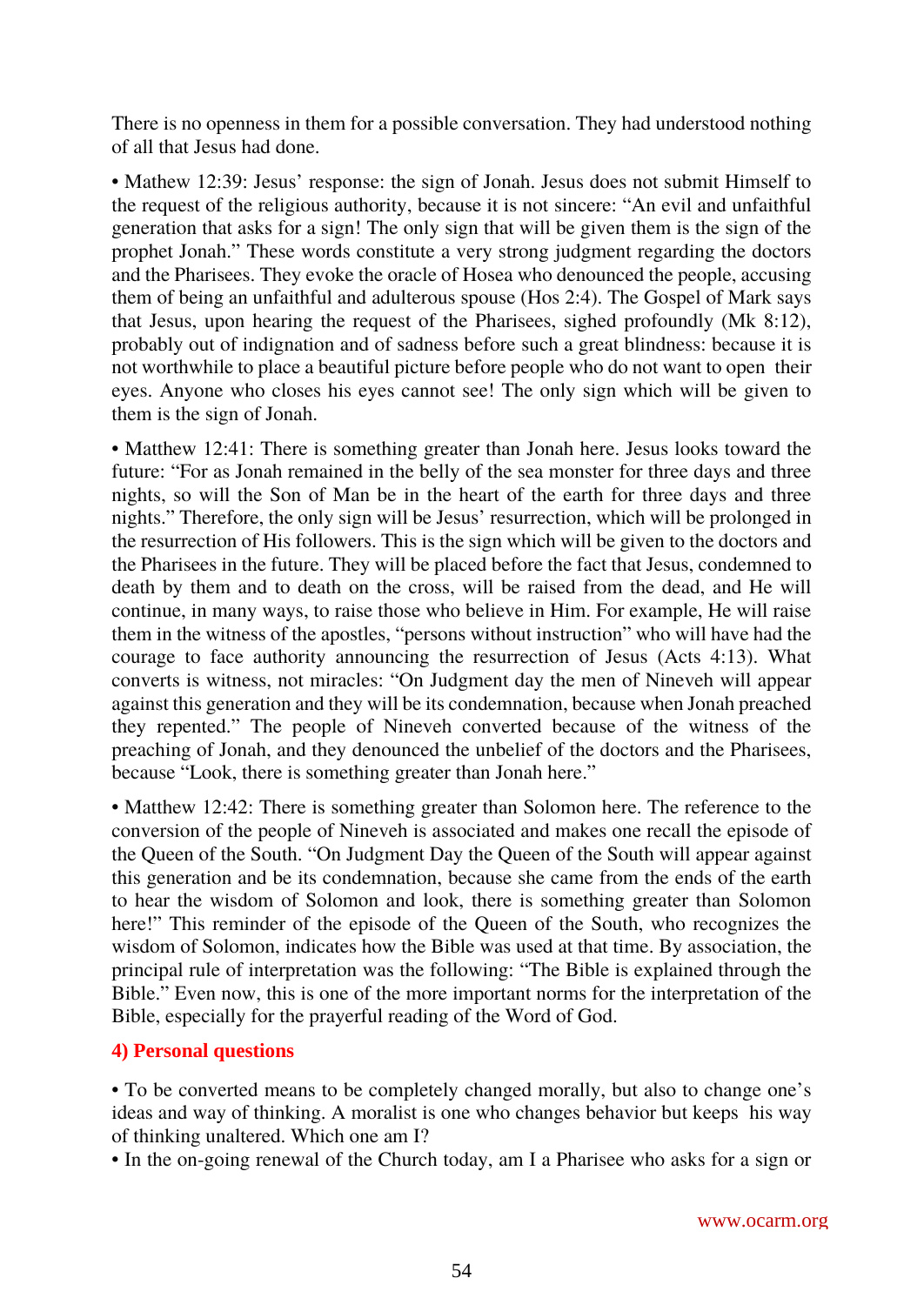am I like the people who recognize that this is the way wanted by God?

• Certain religions today see God in a different light and use it to justify killing and other injustices. Still others re-envision God and His Church as anything they want. In what ways can we discern the truth in terms of on-going renewal?

• Today, we use several types of analysis to interpret the bible, such as literary analysis, historical-criticism, contextual analysis, etc. How familiar are you with these methods and how do you feel they add to understanding the bible?

#### **For further study**

The encyclical of Pope Pius XII, Divino Afflante Spiritu, talks about methods of biblical interpretation in modern times and promotes biblical studies. Take time to read this to begin an exploration of the diverse ways we can learn from the bible. Papal documents are available at [www.vatican.va](http://www.vatican.va/)

#### **5) Concluding Prayer**

Better Your faithful love than life itself; my lips will praise You. Thus I will bless You all my life, in Your name lift up my hands. (Ps 63:3-4)

## **Lectio Divina Tuesday, July 21, 2020**

Ordinary Time

#### **1) Opening prayer**

Lord. be merciful to Your people. Fill us with Your gifts and make us always eager to serve You in faith, hope and love. You live and reign with the Father and the Holy Spirit, one God, for ever and ever. Amen.

## **2) Gospel Reading - Matthew 12:46-50**

While Jesus was speaking to the crowds, his mother and his brothers appeared outside, wishing to speak with him. Someone told him, "Your mother and your brothers are standing outside, asking to speak with you." But he said in reply to the one who told him, "Who is my mother? Who are my brothers?" And stretching out his hand toward his disciples, he said, "Here are my mother and my brothers. For whoever does the will of my heavenly Father is my brother, and sister, and mother."

#### **3) Reflection**

• The family of Jesus. The relatives reached the house where Jesus was. They have probably come from Nazareth. From there up to Capernaum there is a distance of forty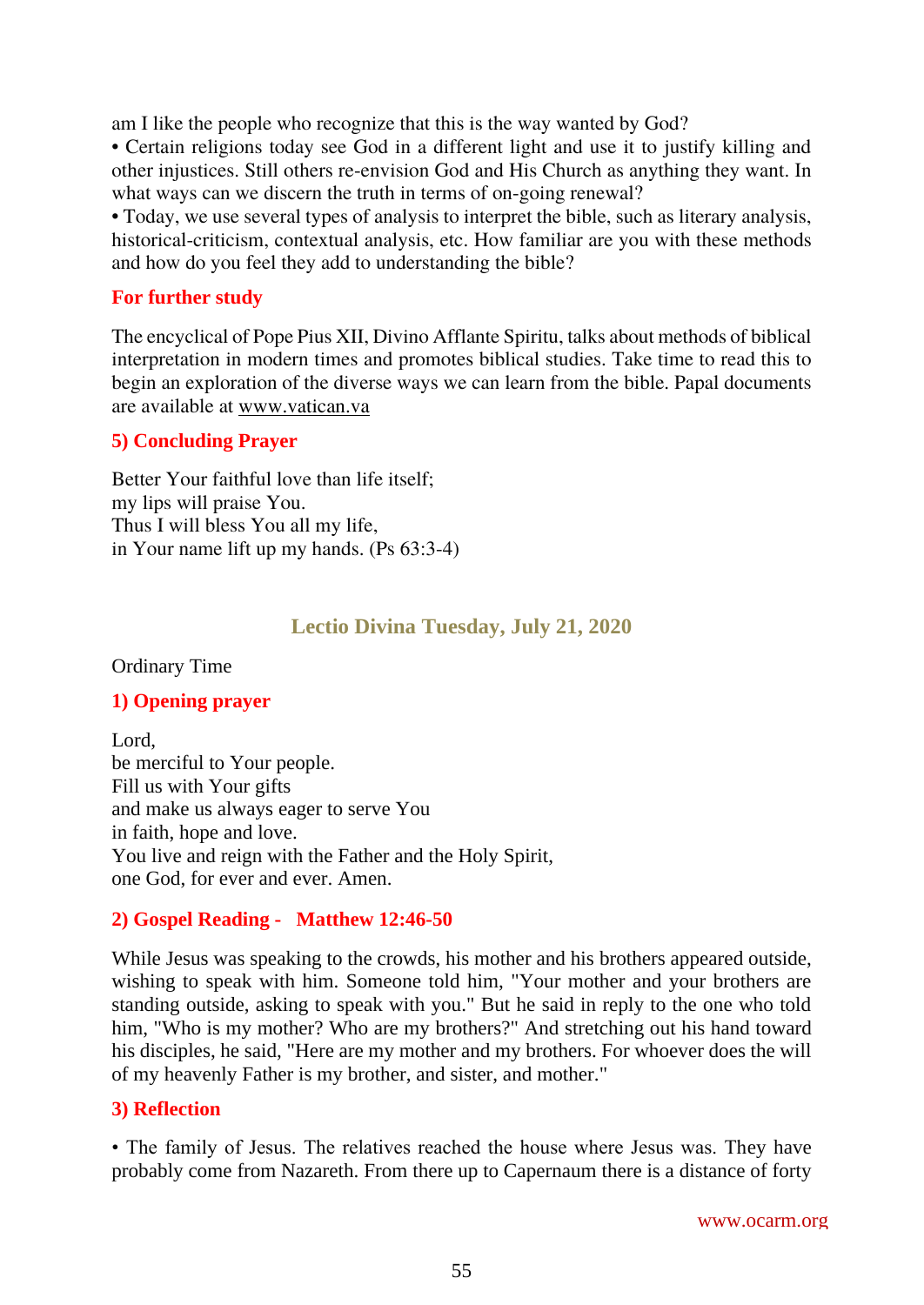kilometers. His mother also comes with them. They do not enter, but they send a messenger: "Your mother and Your brothers are standing outside, asking to speak with You." Jesus' reaction is clear: "Who is My mother? Who are My brothers?" And stretching out His hand toward His disciples, He said, "Here are My mother and My brothers. For whoever does the will of My heavenly Father is My brother, and sister, and mother." To understand the meaning of this response it is helpful to look at the situation of the family in the time of Jesus.

• In the old Israel, the clan, that is, the large family (the community), was the basis for social living together. It was the protection of families and of the people, the guarantee of possession of the land, the principal vehicle of the tradition, and the defense of identity. It was the concrete way on the part of the people of that time to incarnate the love of God and love toward neighbor. To defend the clan was the same as to defend the Covenant.

• In Galilee at the time of Jesus, because of the system established during the long periods of government of Herod the Great (37 BC to 4 BC) and of his son Herod Antipas (4 BC to 39 AD), the clan (the community) was becoming weaker. The taxes to be paid, both to the government and to the Temple, the debts which were increasing, the individualistic mentality of the Hellenistic ideology, the frequent threats of violent repression on the part of the Romans and the obligation to accept the soldiers and give them hospitality, the ever growing problem of survival, all this impelled the families to block things out and to think only of their own needs. This closing up was strengthened by the religion of the time. For example: one who gave his inheritance to the Temple could leave his parents without any help. This weakened the fourth commandment which was the backbone of the clan (Mk 7:8-13). Besides this, the observance of the norms of purity was a factor of marginalization for many people: women, children, Samaritans, foreigners, lepers, possessed people, tax collectors or publicans, the sick, the mutilated and paraplegics.

• Thus, concern with the problems of one's own family prevented the people from meeting in community. Now, in order that the Kingdom of God manifest itself in community living , the people had to overcome the narrow limits of the small family and open themselves again to the large family, to the community. Jesus gave the example. When His own family tried to take possession of Him, He reacted and extended the family: "Who is My mother? Who are My brothers?" And stretching out His hand toward His disciples, He said, "Here are My mother and My brothers. For whoever does the will of My heavenly Father is My brother, and sister, and mother." He created a community.

• Jesus asked the same thing of those who wanted to follow Him. Families could not close themselves off from the larger community. The excluded and the marginalized had to be accepted in life with others, and in this way feel accepted by God (Lk 14:12- 14). This was the way to attain the objective of the Law, which said "There must, then, be no poor among you" (Dt 15:4). Like the great Prophets of the past, Jesus tried to consolidate community life in the villages of Galilee. He restored the profound meaning of the clan, of the family, of the community, as an expression of the incarnation of the love toward God and toward neighbor.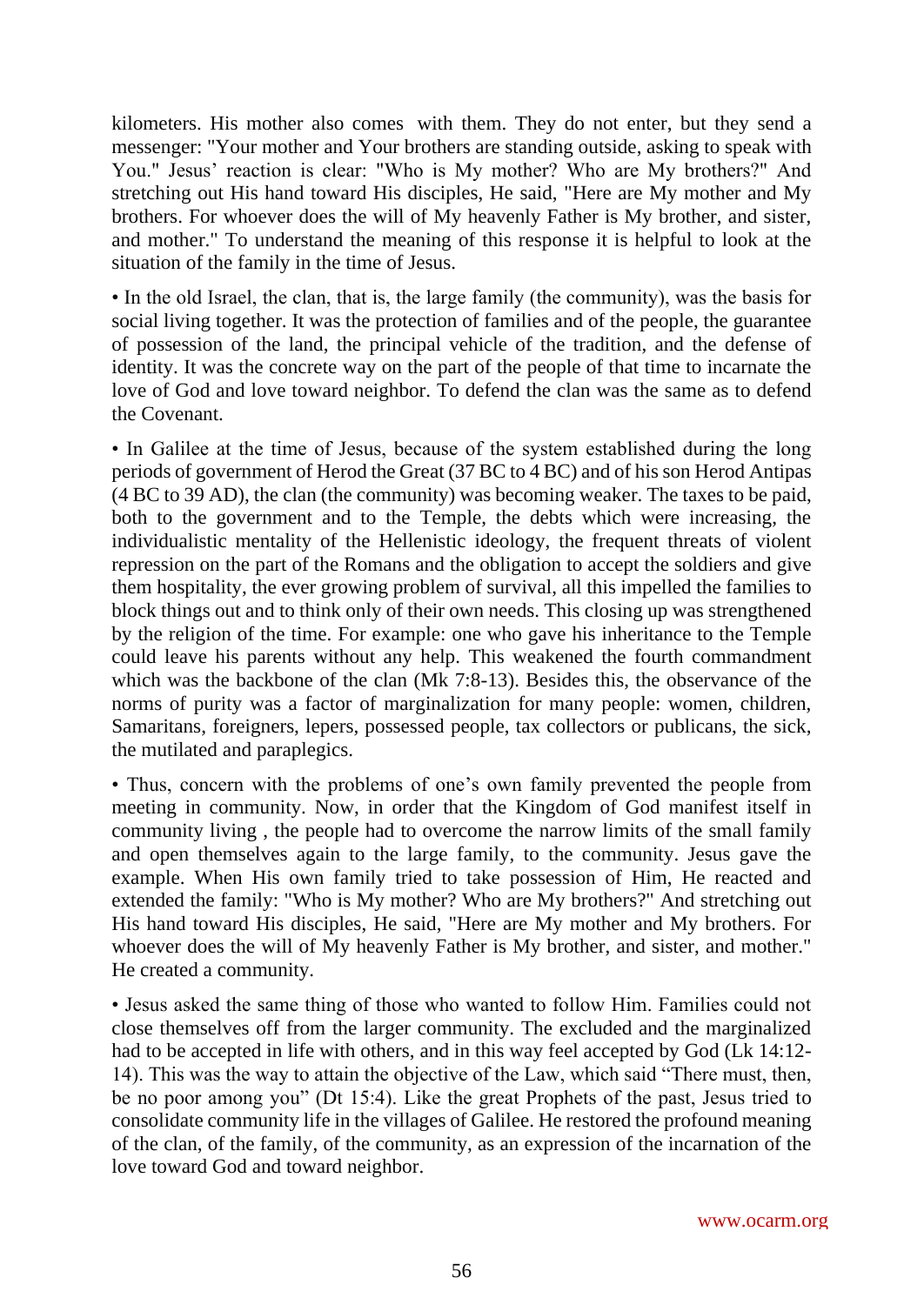## **4) Personal questions**

• To live faith in the community. What place and what influence does family and community have in my way of living my faith?

• Today, in large cities, overcrowding promotes individualism which is contrary to life in community. What am I doing to counteract this evil?

• There are many forms of community today, and some of these are dysfunctional. We have online communities, gangs (which are a form of community), lobbies, clubs, social and business societies, and so on. How do I bring the attitude of Jesus to these other communities I might be a member of?

• How broadly do I define what is my community? Why?

## **5) Concluding prayer**

I waited, I waited for Yahweh, then He stooped to me and heard my cry for help. He put a fresh song in my mouth, praise of our God. (Ps 40:1.3)

# **Lectio Divina Wednesday, July 22, 2020**

#### *Ordinary Time*

## **1) Opening prayer**

Lord, be merciful to Your people. Fill us with Your gifts and make us always eager to serve You in faith, hope and love. You live and reign with the Father and the Holy Spirit, one God, for ever and ever. Amen.

## **2) Gospel Reading - John 20:1-2,11-18**

On the first day of the week, Mary Magdalene came to the tomb early in the morning, while it was still dark, and saw the stone removed from the tomb. So she ran and went to Simon Peter and to the other disciple whom Jesus loved, and told them, "They have taken the Lord from the tomb, and we don't know where they put him." Mary stayed outside the tomb weeping. And as she wept, she bent over into the tomb and saw two angels in white sitting there, one at the head and one at the feet where the Body of Jesus had been. And they said to her, "Woman, why are you weeping?" She said to them, "They have taken my Lord, and I don't know where they laid him." When she had said this, she turned around and saw Jesus there, but did not know it was Jesus. Jesus said to her, "Woman, why are you weeping? Whom are you looking for?" She thought it was the gardener and said to him, "Sir, if you carried him away, tell me where you laid him, and I will take him." Jesus said to her, "Mary!" She turned and said to him in Hebrew,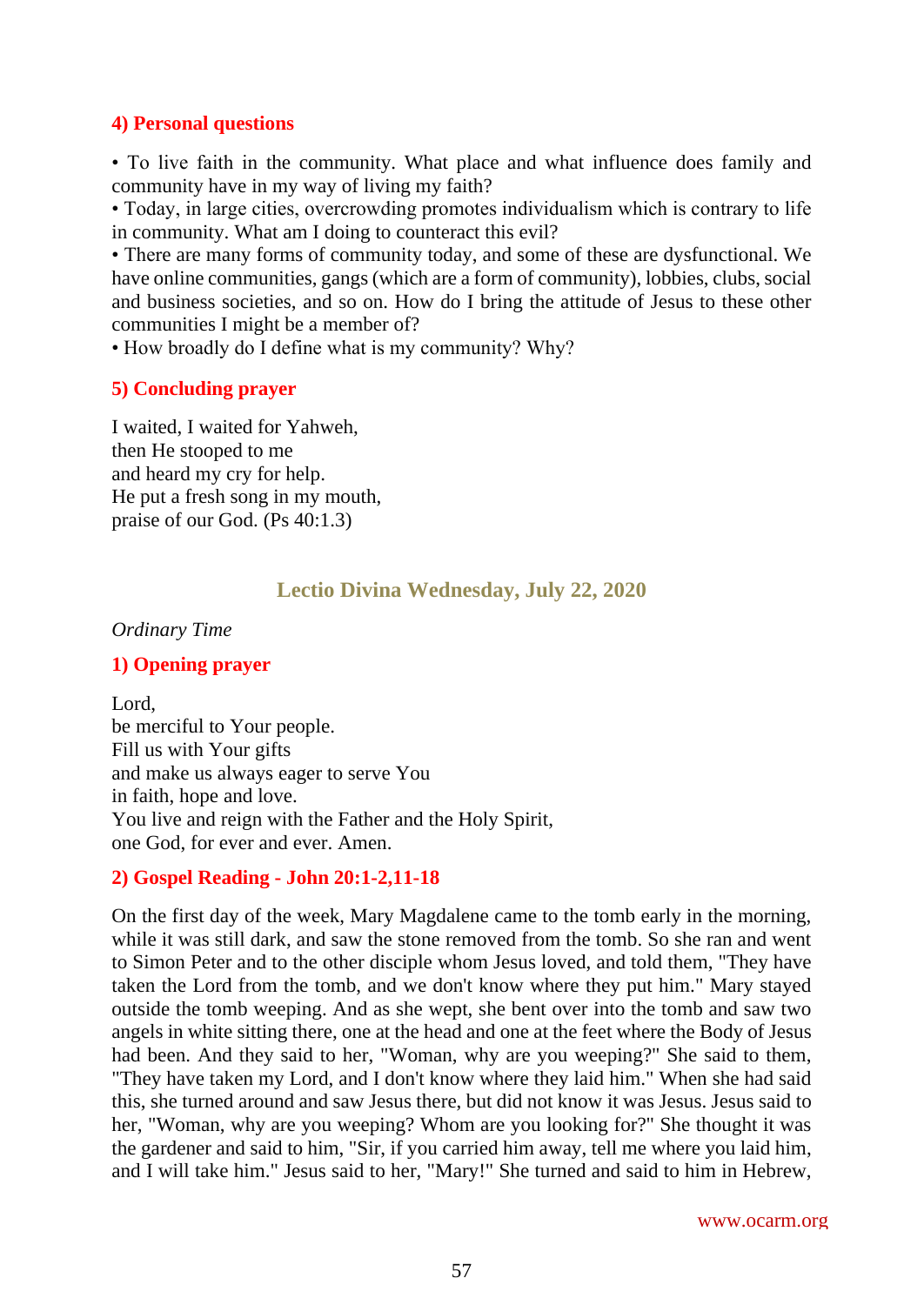"Rabbouni," which means Teacher. Jesus said to her, "Stop holding on to me, for I have not yet ascended to the Father. But go to my brothers and tell them, 'I am going to my Father and your Father, to my God and your God.'" Mary Magdalene went and announced to the disciples, "I have seen the Lord," and then reported what he told her.

## **3) Reflection**

• The Gospel today presents the appearance of Jesus to Mary Magdalene, whose feast we celebrate today. The death of Jesus, her great friend, makes her lose the sense of life, but she does not cease to look for Him. She goes to the tomb to encounter anew the One whom death had stolen. There are moments in life in which everything crumbles down. It seems that everything has come to an end. Death, disasters, pain, disillusionments, betrayals! There are so many things that can make us lose the earth under our feet and produce in us a profound crisis, but something different can also take place. Unexpectedly, the encounter with a friend can give us back the sense of life and make us discover that love is stronger than death and defeat. In the way in which the appearance of Jesus to Mary Magdalene is described we distinguish the stages followed, from the painful seeking for the dead friend to the encounter of the risen Lord. These are also the stages that we all follow, along our life, seeking God and in living out the Gospel. It is the process of death and of resurrection.

• John 20:1: Mary Magdalene goes to the tomb. There was a profound love between Jesus and Mary Magdalene. She was one of the few people who had the courage to remain with Jesus until the hour of His death on the Cross. After the obligatory rest of the Sabbath, she returned to the tomb, to be in the place where she had met the Beloved for the last time, but to her great surprise, the tomb was empty!

• John 20:11-13: Mary Magdalene weeps, but seeks. As she wept, she stooped to look inside, and saw two angels in white sitting where the body of Jesus had been, one at the head, the other at the feet. The angels asked, "Why are you weeping?" Her response: "They have taken my Lord away, and I do not know where they have put Him!" Mary Magdalene looks for the Jesus she had known, the same one with whom she had lived for three years.

• John 20:14-15: Mary Magdalene speaks with Jesus without recognizing Him; the disciples on the way to Emmaus saw Jesus, but they did not recognize Him (Lk 24:15- 16). The same thing happens to Mary Magdalene. She sees Jesus, but does not recognize Him. She thinks that He is the gardener. Jesus also asks, as the angels had done, "Why are you weeping?" And He adds, "Whom are you looking for?" Response: "If you have taken Him away, tell me where you have put Him, and I will go and remove Him!" She is still looking for the Jesus of the past, the same one of three days before. The image of the past prevents her from recognizing the living Jesus, who is standing in front of her.

• John 20:16: Mary Magdalene recognizes Jesus. Jesus pronounces the name "Mary!" (Miriam). This is the sign of recognition: the same voice, the same way of pronouncing the name. She answers "Master!" (Rabbouni). Jesus turns. The first impression is that death has been only a painful accident on the way, but that now everything has turned back as it was in the beginning. Mary embraces Jesus intensely. He was the same Jesus who had died on the cross, the same one whom she had known and loved. Here takes place what Jesus had said in the parable of the Good Shepherd: "He calls His by name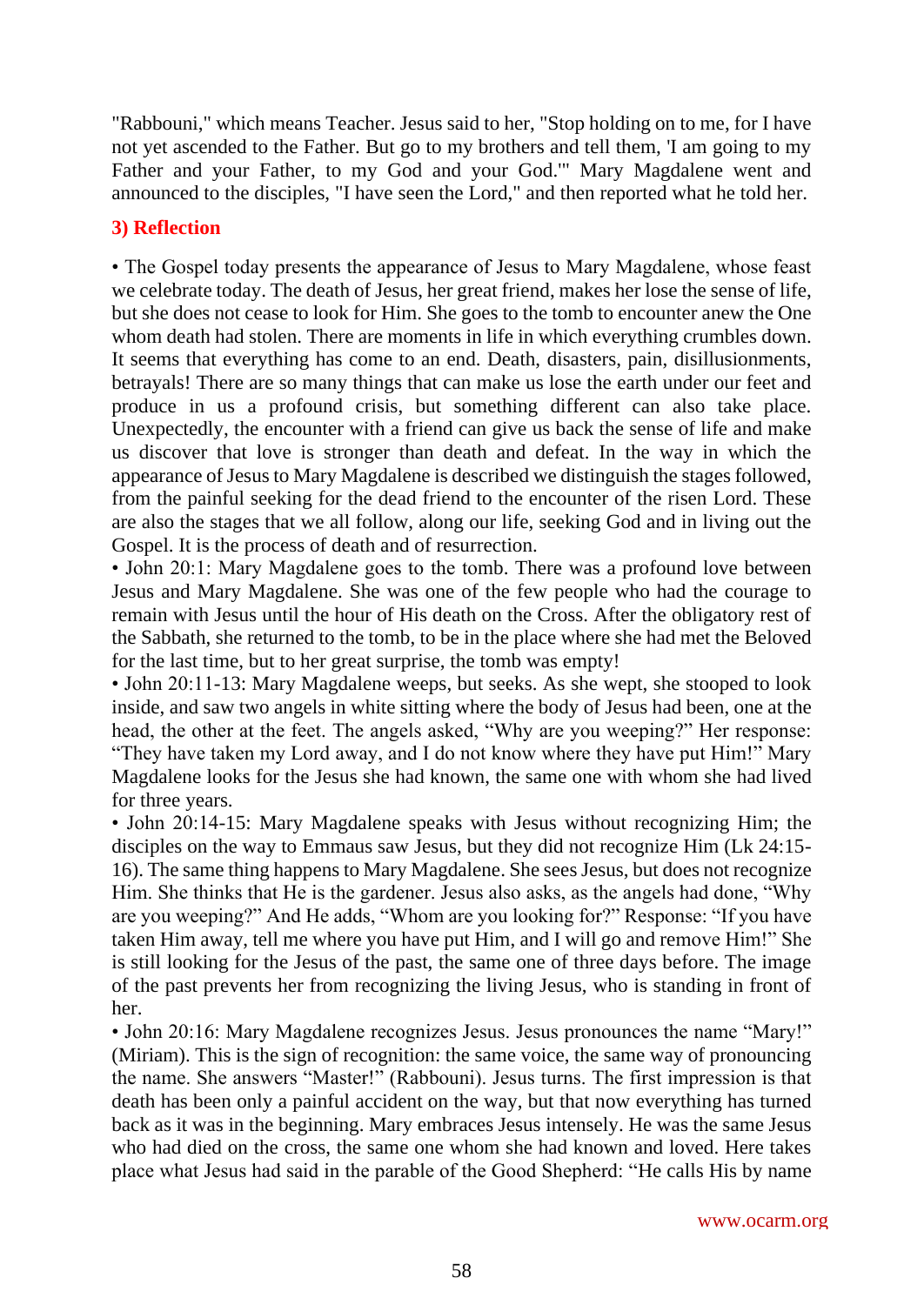and they know His voice". "I know My sheep and My sheep know Me!" (Jn 10:2,4,14). • John 20:17: Mary Magdalene receives the mission to announce the resurrection to the Apostles. In fact, it is the same Jesus, but the way of being with her is not the same. Jesus tells her, "Do not cling to Me because I have not yet ascended to the Father!" Jesus is going to be together with the Father. Mary Magdalene should not cling to Him, but rather, she has to assume her mission: "But go and find My brothers and tell them: I am ascending to My Father and your Father". He calls the disciples "My brothers". Ascending to the Father Jesus opens the way for us so that we can be close to God. "I want them to be with Me where I am" (Jn 17:24; 14:3).

• John 20:18: The dignity and the mission of Magdalene and of the women. Mary Magdalene is called the disciple of Jesus (Lk 8:1-2); witness of His crucifixion (Mk 15:40-41; Mt 27:55-56; Jn 19:25), of His burial (Mk 15:47; Lk 23:55; Mt 27:61), and of His resurrection (Mk 16:1-8; Mt 28:1-10; Jn 20:1,11-18). Now she receives the order, she is ordered to go to the Twelve and to announce to them that Jesus is alive. Without this Good News of the Resurrection, the seven lamps of the Sacraments would extinguish (Mt 28:10; Jn 20:17-18).

#### **4) Personal questions**

• Have you ever had an experience that has produced in you an impression of loss and of death? What has given you new life and the hope and joy of living?

• Mary Magdalene looked for Jesus in a certain way and found Him again in another way. How does this take place in our life today?

#### **5) Concluding Prayer**

God, You are my God, I pine for You; My heart thirsts for You, My body longs for You, As a land parched, dreary and waterless. (Ps 63:1)

## **Lectio Divina Thursday, July 23, 2020**

#### *Ordinary Time*

## **1) Opening prayer**

Lord, be merciful to Your people. Fill us with Your gifts and make us always eager to serve You in faith, hope and love. You live and reign with the Father and the Holy Spirit, one God, for ever and ever. Amen.

## **2) Gospel Reading - Matthew 13:10-17**

The disciples approached Jesus and said, "Why do you speak to the crowd in parables?" He said to them in reply, "Because knowledge of the mysteries of the Kingdom of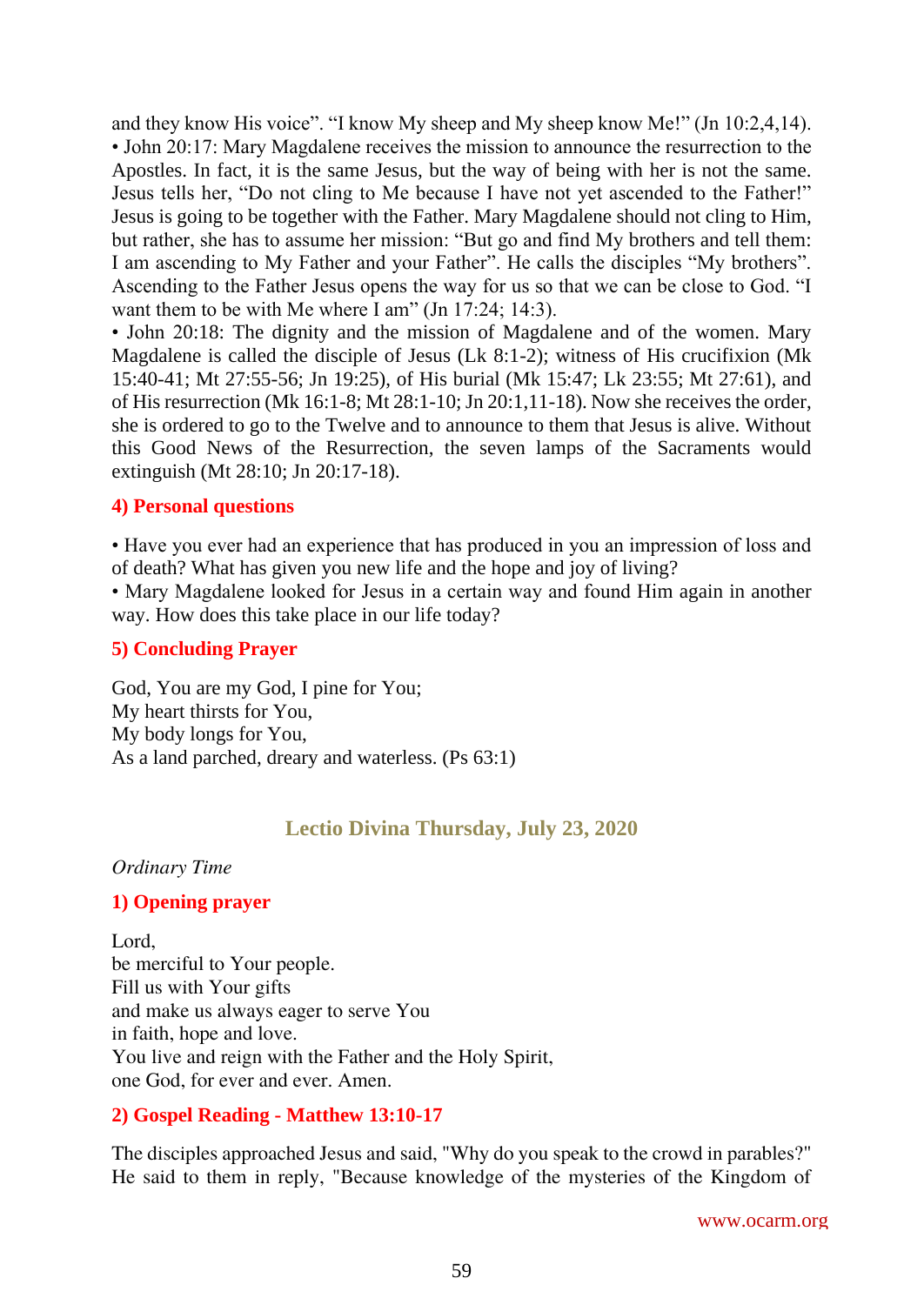heaven has been granted to you, but to them it has not been granted. To anyone who has, more will be given and he will grow rich; from anyone who has not, even what he has will be taken away. This is why I speak to them in parables, because they look but do not see and hear but do not listen or understand. Isaiah's prophecy is fulfilled in them, which says: You shall indeed hear but not understand, you shall indeed look but never see. Gross is the heart of this people, they will hardly hear with their ears, they have closed their eyes, lest they see with their eyes and hear with their ears and understand with their hearts and be converted and I heal them. "But blessed are your eyes, because they see, and your ears, because they hear. Amen, I say to you, many prophets and righteous people longed to see what you see but did not see it, and to hear what you hear but did not hear it."

#### **3) Reflection**

• Chapter 13 speaks to us about the discourse on the parables. Following the text of Mark (Mk 4:1-34), Matthew omits the parable of the seed which germinates alone (Mk 4:26-29), and he stops at the discussion of the reason for the parable (Mt 13:10-17), adding the parable of the wheat and the darnel (Mt 13:24-30), of the yeast (Mt 13:33), of the treasure (Mt 13:44), of the pearl (Mt 13:45-46) and of the dragnet (Mt 13:47-50). Together with the parable of the sower (Mt 13:4-11) and of the mustard seed (Mt 13:31- 32), there are seven parables in the Discourse on the Parables (Mt 13:1-50).

• Matthew 13:10: The question. In the Gospel of Mark, the disciples ask for an explanation of the parables (Mk 4:10). Here in Matthew, the perspective is different. They want to know why Jesus, when He speaks to the people, speaks only in parables: "Why do You talk to them in parables?" What is the reason for this difference?

• Matthew 13:11-13: "Because to you is granted to understand the mysteries of the kingdom of Heaven, but to them it is not granted. Anyone who has will be given more and will have more than enough; but anyone who has not will be deprived even of what he has. The reason I speak to them in parables is that they look without seeing and listen without hearing or understanding. Jesus answers: "Because to you is granted to understand the mysteries of the kingdom of Heaven. Anyone who has will be given more and will have more than enough; but anyone who has not will be deprived even of what he has." Why is it granted to the Apostles to know and not to others? Here is a comparison to help us understand. Two people listen to the mother who teaches: A person must not cut and sew." One of them is the daughter and the other is not. The daughter understands and the other one understands nothing. Why? Because in the mother's house the expression "cut and sew" means to slander. Thus, the mother's teaching helps the daughter to understand how to put love into practice, helping her so that what she already knows may grow, develop. Anyone who has will be given more. The other person understands nothing and loses even the little that she knew regarding love and slander. She remains confused and does not understand what love has to do with cutting and sewing! Anyone who has not will be deprived even of what he has. A parable reveals and hides at the same time! It reveals for "those who are inside," who accept Jesus as the Messiah Servant. It hides from those who insist on saying that the Messiah will be and should be a glorious King. These understand the image presented by the parable, but they do not understand the significance. The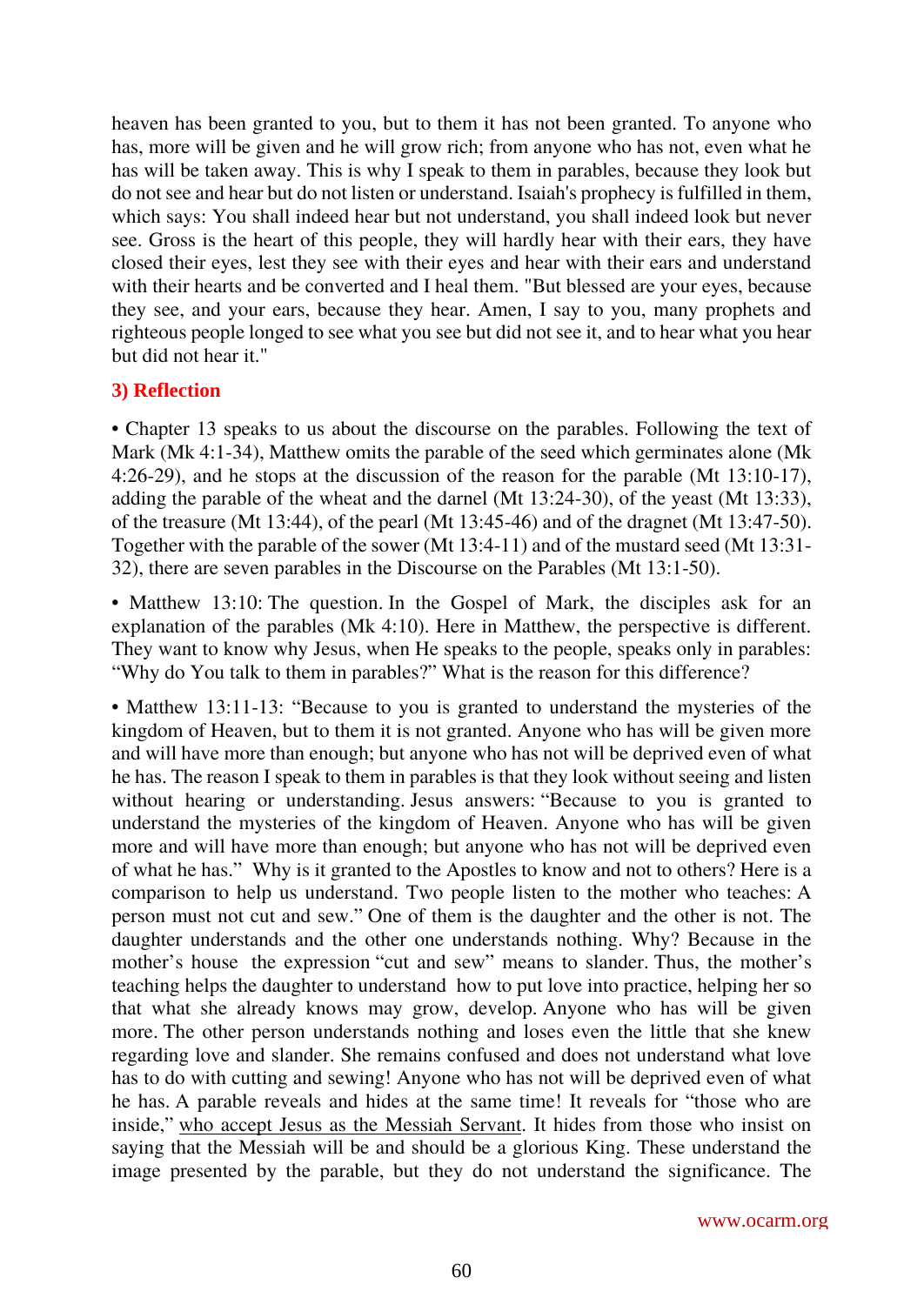disciples, instead, grow in what they already know concerning the Messiah. The others do not understand anything and lose even the little that they thought they knew about the Kingdom and the Messiah.

• Matthew 13:14-15: The fulfillment of the prophecy of Isaiah. Just as at another time (Mt 12:18-21), in this different reaction of the people and the Pharisees to the teaching of the parables, Matthew again sees here the fulfillment of Isaiah's prophecy. He even quotes at length the text of Isaiah which says, "Listen and listen, but never understand! Look and look, but never perceive! This people's heart has grown coarse, their ears dulled, they have shut their eyes tight to avoid using their eyes to see, their ears to hear, their heart to understand, changing their ways and being healed by Me."

• Matthew 13:16-17: "But blessed are your eyes because they see, your ears because they hear." All this explains the last sentence: "But blessed are your eyes because they see, your ears because they hear. In truth I tell you, many prophets and righteous people longed to see what you see and never saw it, to hear what you hear and never heard it!"

• The Parables: a new way of speaking to the people about God. People remained impressed by the way in which Jesus taught. "A new way of teaching! Given with authority! Different from that of the scribes!" (Mk 7:28). Jesus had a great capacity for finding very simple images to compare the things of God with the things of life which people knew and experienced in the daily struggle to survive. This presupposes two things: to be in touch with the things of the life of the people, and to be in touch with the things of God, of the Kingdom of God. In some parables there are things that happen and that seldom take place in life. For example, when has it ever happened that a shepherd, who has one hundred sheep, abandons the flock with 99 to go and look for the lost sheep? (Lk 15:4). Where have we ever seen a father who accepts with joy and a feast his son who had squandered all his goods, without saying a word of reproach to him? (Lk 15:20-24). When has it been seen that a Samaritan man is better than a Levite, than a priest? (Lk 10:29-37). The parable makes one think. It leads the person to enter into the story beginning from the experience of life. And through our experience it urges us to discover that God is present in our daily life. The parable is a participative form of teaching and educating. It does not change everything in one minute. It does not make one know; it makes one discover. The parable changes our perspective; it makes the person who listens a contemplative; it helps her to observe reality. This is the novelty of the teaching of the parables of Jesus, different from that of the doctors who taught that God manifests Himself only in the observance of the law. "The Kingdom is present in your midst" (Lk 17:21). But those who listened did not always understand.

## **4) Personal questions**

• Jesus says, "To you it has been granted to know the mysteries of the Kingdom." When I read the Gospels, am I like those who understand nothing or like those to whom it has been granted to know the Kingdom?

- What role does the Father's gratuitous grace have in understanding these parables?
- Which is the parable of Jesus with which I most identify ? Why?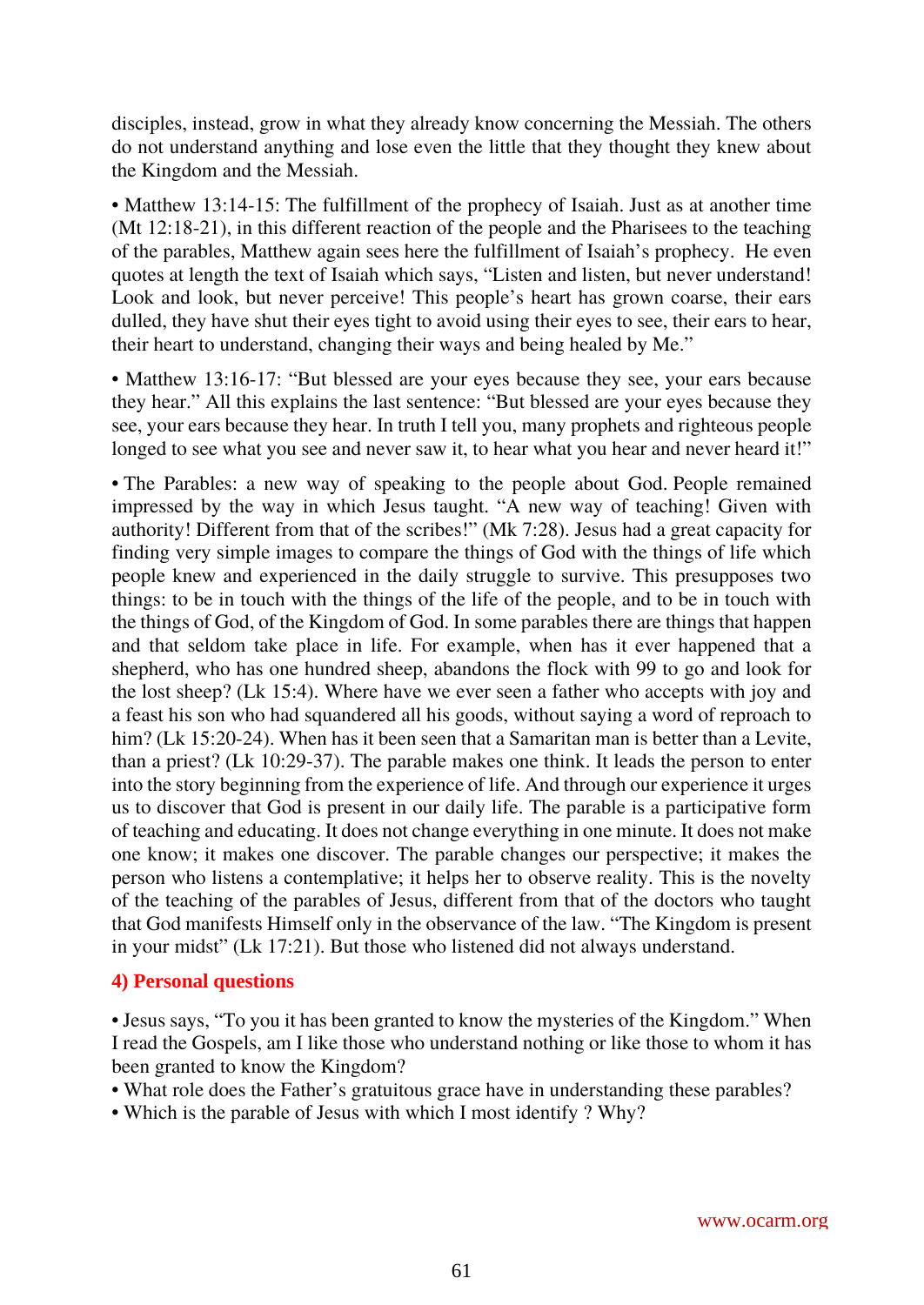## **5) Concluding Prayer**

Yahweh, Your faithful love is in the heavens; Your constancy reaches to the clouds; Your saving justice is like towering mountains, Your judgments like the mighty deep. (Ps 36:5-6)

## **Lectio Divina Friday, July 24, 2020**

#### *Ordinary Time*

#### **1) Opening prayer**

Lord, be merciful to Your people. Fill us with Your gifts and make us always eager to serve You in faith, hope and love. You live and reign with the Father and the Holy Spirit, one God, for ever and ever. Amen.

#### **2) Gospel Reading - Matthew 13:18-23**

Jesus said to his disciples: "Hear the parable of the sower. The seed sown on the path is the one who hears the word of the Kingdom without understanding it, and the Evil One comes and steals away what was sown in his heart. The seed sown on rocky ground is the one who hears the word and receives it at once with joy. But he has no root and lasts only for a time. When some tribulation or persecution comes because of the word, he immediately falls away. The seed sown among thorns is the one who hears the word, but then worldly anxiety and the lure of riches choke the word and it bears no fruit. But the seed sown on rich soil is the one who hears the word and understands it, who indeed bears fruit and yields a hundred or sixty or thirty fold."

## **3) Reflection**

• Context. Beginning with chapter 12, on the one side we see there is opposition among the religious leaders of Israel, the scribes and the Pharisees; on the other side, within the crowds who listen to Jesus and are amazed because of His marvelous actions, gradually, little by little, a group of disciples is being formed, with uncertain features, but who follow Jesus with perseverance. To twelve of these disciples Jesus has given the gift of His authority and His power. He has sent them as messengers of the Kingdom, giving them demanding and radical instructions (10:5-39). Now at the moment when controversy breaks out with His opponents, Jesus recognizes His true kinship, not in the lines of the flesh (mother, brothers), but in those who follow Him, listen to Him, and fulfill the will of the Father (12:46-50). This last account offers us the possibility to imagine that the audience to whom Jesus addressed His words is two-fold: on the one side, the disciples to whom He has given to know the mysteries of the Kingdom (13:11) and who have the ability to understand them (13:50) and, on the other side, the crowds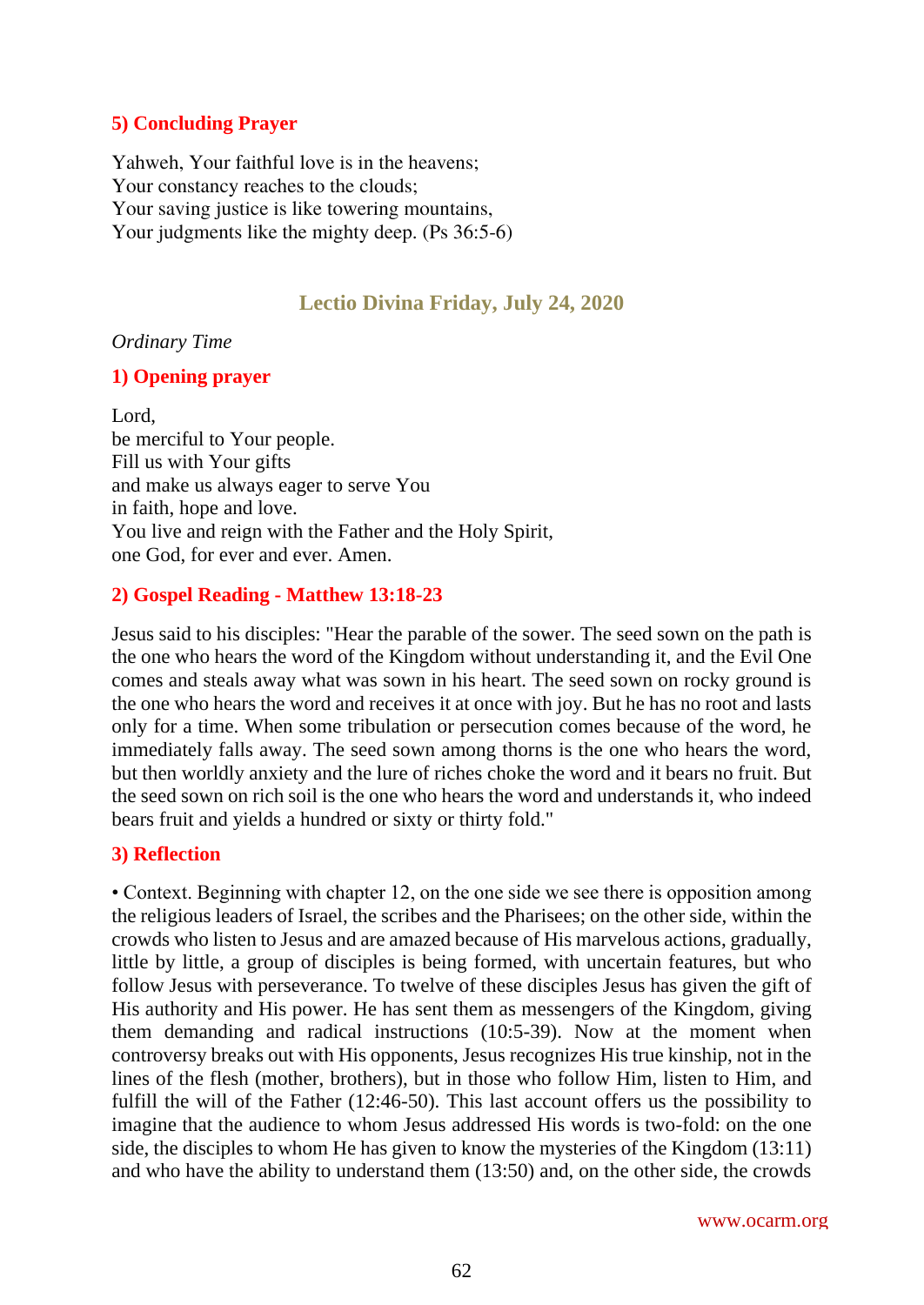who seem to be deprived of this deep understanding (13:11, 34-36). To the large crowds who gather to listen to Jesus is presented, above all, the parable of the sower. Jesus speaks about a seed that falls (or not!) on the earth. Its growth depends on the place where it falls; it is possible for it to be hindered so that it cannot bear fruit. This is what happens in the first three types of earth "along the road side" (the ground hardened by the passing of men and animals), "the rocky earth" (formed by rocks), "on the thorns" (it is the earth covered with thorns). Instead, the seed that falls on "good ground" bears excellent fruit, even if at different levels. The reader is directed to be more attentive to the yield of the grain than to the action of the sower. Besides, Matthew focuses the attention of the listener on the good earth and the fruit that this earth is capable of producing in an exceptional manner.

The first part of the parable ends with an admonition: "Anyone who has ears should listen" (v. 9); it is an appeal to the freedom of the listener. The word of Jesus may remain a "parable" for a crowd incapable of understanding, or it can reveal "the mysteries of the Kingdom of Heaven" for those who allow themselves to be upset or affected by its force. It is the acceptance of the Word of Jesus that distinguishes the disciples from the indeterminate crowds; the faith of the first ones reveals the blindness of the others and obliges them to look "beyond" the parable.

• To listen and to understand. It is always Jesus who leads the disciples on the right path for the understanding of the parable. In the future through the disciples, it is the Church to be guided in the understanding of the Word of Jesus. In the explanation of the parable the pair of verbs "to listen" and "to understand" appears in 13:33: That which has been sown in the good ground is the one who listens to the Word and understands it..." It is in the understanding that the true disciple is distinguished from the crowds, who listen to Jesus' words only occasionally.

• Hindrances to understanding. Jesus recalls, above all, the negative response to His preaching on the Kingdom of Heaven given by His contemporaries. Such a negative response is connected to the various impediments among them. The earth on the edge of the road is that transformed by pedestrians into a trodden road; it is totally negative: "Throw the seeds on the pavement of the street, everybody knows that it serves nothing: the necessary conditions for growth do not exist. And, then people go by, step over it, and ruin the seed. The seed should not be thrown just any place" (Carlos Mesters). Above all, there is the personal responsibility of the individual: to accept God's Word in one's own heart. If it falls on a "trodden" heart, which is obstinate because of its own convictions and indifferent, he sides with the evil one. Then the rocky earth: If the first impediment was constituted by an insensitive, indifferent heart, now the image of the seed that falls on the rocks, on stones, and among bushes indicates a heart immersed in a superficial and worldly life. Such life styles are energies that prevent the Word of God from bearing fruit. They begin to listen, but immediately it is blocked, not only by tribulations and trials that are unavoidable, but also because of the involvement of the heart in concerns and riches. It is a life that is not deep but superficial, worldly. It is similar to instability. The good earth is the heart that listens and understands the Word; this one bears fruit. Such fruit is the work of the Word in the heart that accepts it. It is a question of an active understanding that allows one to get involved by God's action present in the Word of Jesus. The understanding of His Word will continue to be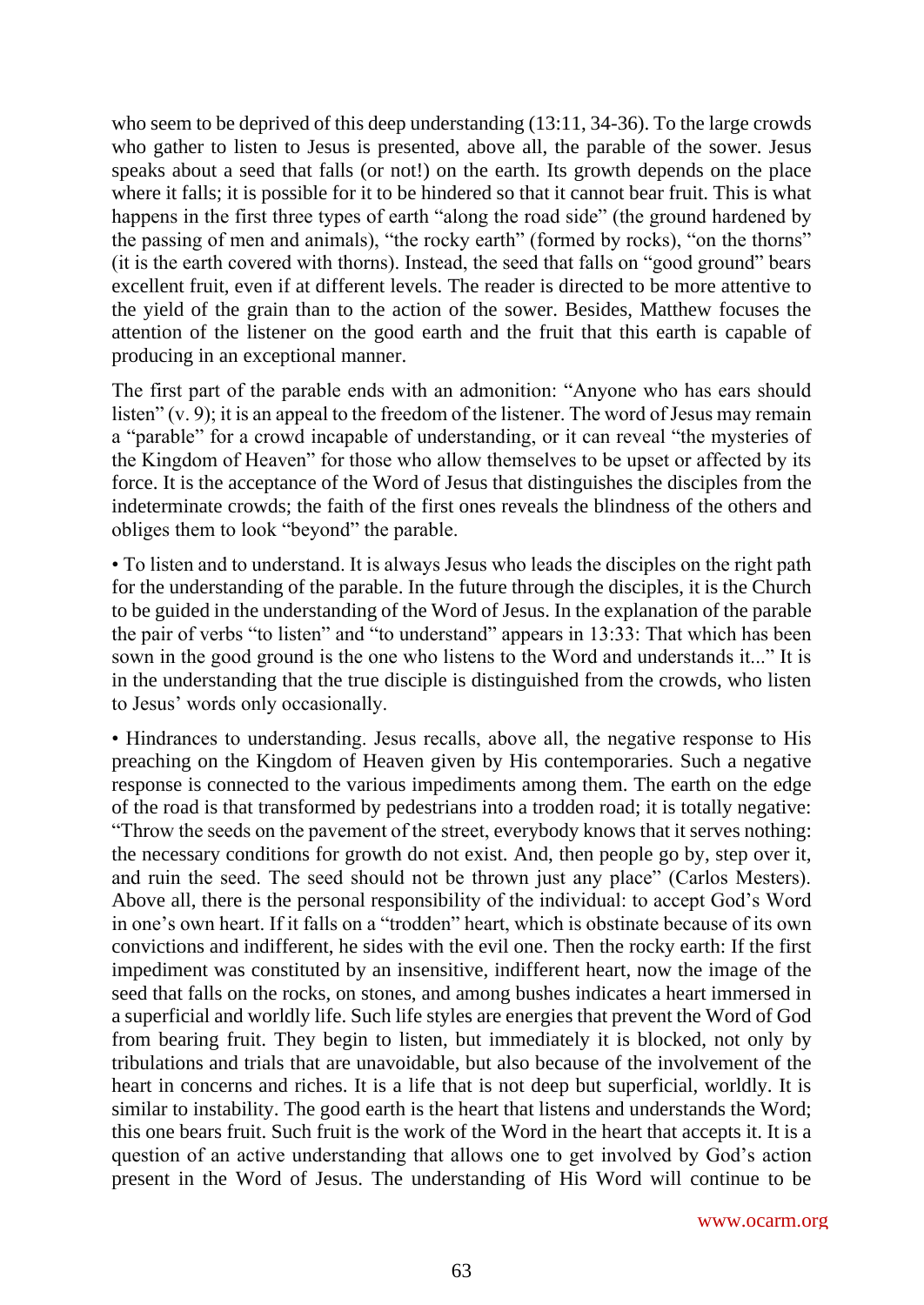inaccessible if we neglect the encounter with Him and, therefore, we do not allow it to overflow in us.

#### **4) Personal questions**

• Does listening lead to the deep understanding of God's Word or does it remain only an intellectual exercise?

• Are you a heart that accepts, that is available, docile to attain a full understanding of the Word?

• The crowds traveled far to hear Jesus. They invested time and effort, yet they are identified as having hard or rocky hearts. At some level, they came to say yes, but don't. Do we also come to say yes but don't really?

## **5) Concluding Prayer**

The Law of Yahweh is perfect, refreshment to the soul; The precepts of Yahweh are honest, light for the eyes. (Ps 19:7-8)

# **Lectio Divina Saturday, July 25, 2020**

Ordinary Time

#### **1) Opening prayer**

Lord, be merciful to Your people. Fill us with Your gifts and make us always eager to serve You in faith, hope and love. You live and reign with the Father and the Holy Spirit, one God, for ever and ever. Amen.

## **2) Gospel Reading - Matthew 20:20-28**

The mother of the sons of Zebedee approached Jesus with her sons and did him homage, wishing to ask him for something. He said to her, "What do you wish?" She answered him, "Command that these two sons of mine sit, one at your right and the other at your left, in your Kingdom." Jesus said in reply, "You do not know what you are asking. Can you drink the chalice that I am going to drink?" They said to him, "We can." He replied, "My chalice you will indeed drink, but to sit at my right and at my left, this is not mine to give but is for those for whom it has been prepared by my Father." When the ten heard this, they became indignant at the two brothers. But Jesus summoned them and said, "You know that the rulers of the Gentiles lord it over them, and the great ones make their authority over them felt. But it shall not be so among you. Rather, whoever wishes to be great among you shall be your servant; whoever wishes to be first among you shall be your slave. Just so, the Son of Man did not come to be served but to serve and to give his life as a ransom for many."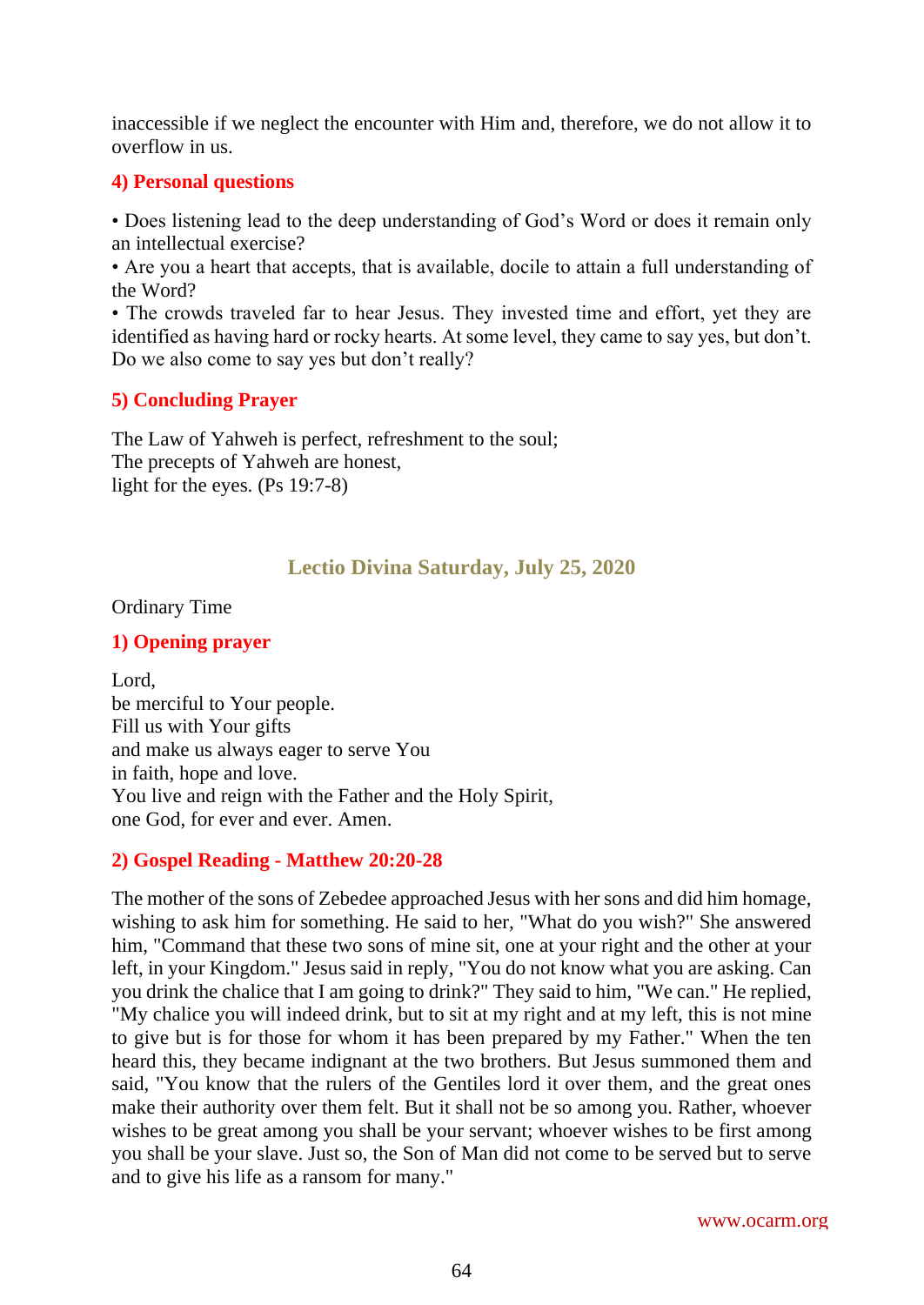## **3) Reflection**

• Jesus and the disciples are on the way to Jerusalem (Mt 20:17). Jesus knows that He will be killed (Mt 20:8). The Prophet Isaiah had already announced it (Is 50:4-6; 53:1-10). His death will not be the fruit of blind destiny or of a pre-established plan, but it will be the consequence of the commitment freely made of being faithful to the mission which He received from the Father together with the poor of the earth. Jesus had already said that the disciple has to follow the Master and carry his cross behind him (Mt 16:21,24). But the disciples did not understand what was happening (Mt 16:22-23; 17:23). Suffering and the cross did not correspond to the idea that they had of the Messiah.

• Matthew 20:20-21: The petition of the mother of the sons of Zebedee. The disciples do not only not understand, but they continue to think about their personal ambitions. The mother of the sons of Zebedee, the spokesperson for her sons John and James, gets close to Jesus to ask for a favor: "Promise that these two sons of mine may sit one at Your right hand and the other at Your left in Your Kingdom."

They had not understood Jesus' proposal. They were concerned only about their own interests. This shows clearly the tensions in the communities, both at the time of Jesus and of Matthew, as we also see in our own communities.

• Matthew 20:22-23: Jesus' response. Jesus reacts firmly. He responds to the sons and not to the mother: "You do not know what you are asking. Can you drink the cup that I am going to drink?" It is a question of the chalice of suffering. Jesus wants to know if they, instead of taking places of honor, are willing to give their own life up to death. Both reply, "We can!" This was a sincere response and Jesus confirms it: "You shall drink My cup." At the same time, it seems to be a hasty response, because a few days later, they abandon Jesus and leave Him alone in His hour of suffering (Mt 26:51). They do not have a strong critical conscience, and they are not even aware of their own personal reality. Jesus then completes the statement, saying, "But it is not Mine to grant that you sit at My right hand and My left, these seats belong to those to whom they have been allotted by My Father." What Jesus can offer is the chalice of the suffering of the cross.

• Matthew 20:24-27: "Among you this is not to happen." "When the other ten heard this, they were indignant with the two brothers." The request made by the mother in the name of her sons causes a heated discussion in the group. Jesus calls the disciples and speaks to them about the exercise of power: "The rulers of nations, you know, dominate over them and the great exercise their power over them. Among you this is not to happen: anyone who wants to become great among you must be your servant and anyone who wants to be first among you must be your slave." At that time, those who held power had no concern for the people. They acted according to their own interests (cf. Mk 14:3-12). The Roman Empire controlled the world, subduing it with the force of arms and, in this way, through taxes, customs, etc. succeeded in accumulating riches through repression and the abuse of power. Jesus had another response. He teaches against privileges and against rivalry. He overthrows the system and insists on the attitude of service, which is the remedy for personal ambition. The community has to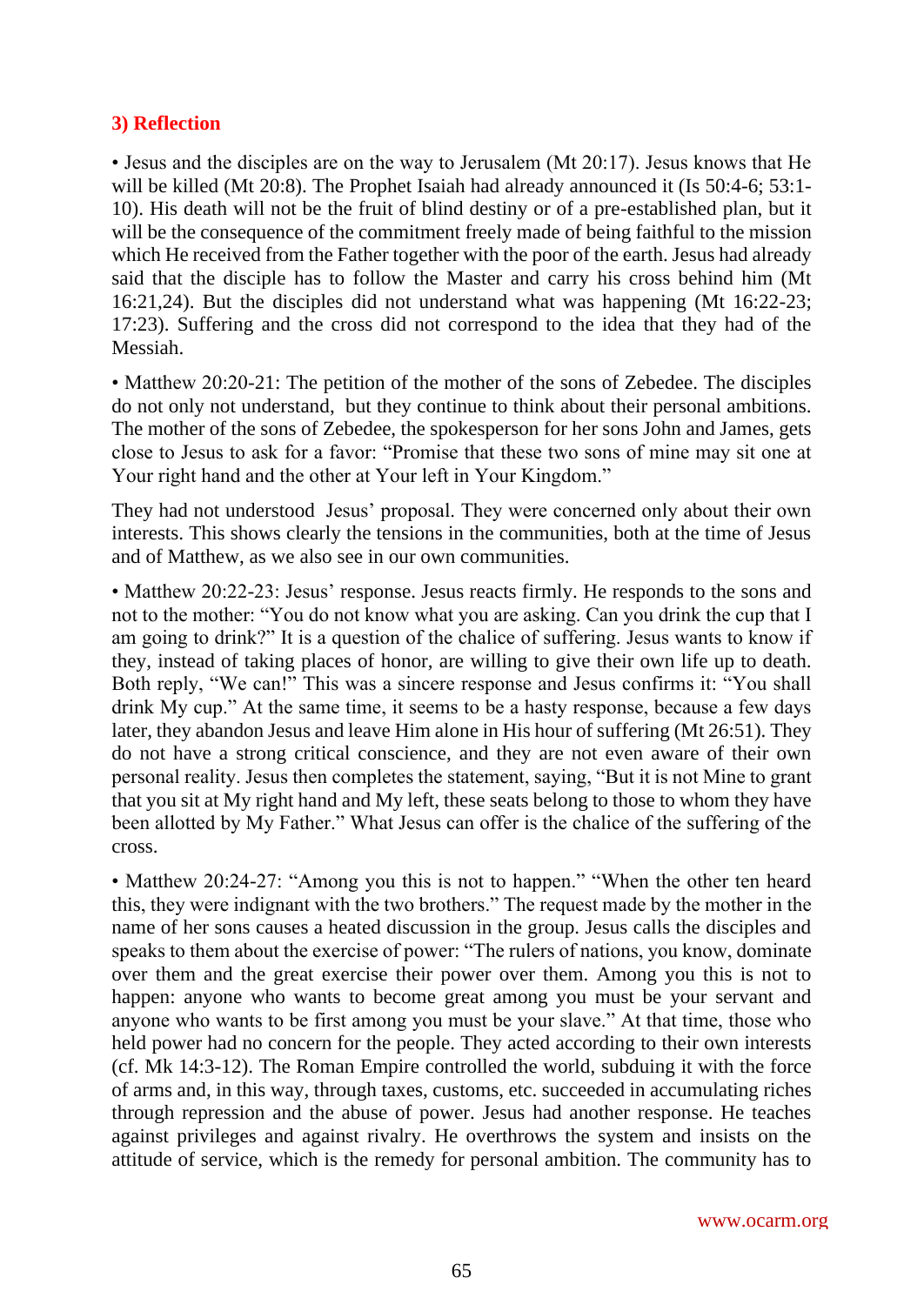prepare an alternative. When the Roman Empire disintegrates, victim of its own internal contradictions, the communities should be prepared to offer to the people an alternative model of living together.

• Matthew 20:28: The summary of the life of Jesus. Jesus defines His life and His mission: "The Son of Man came not to be served but to serve, and to give His life as a ransom for many." In this definition of self given by Jesus are implied three titles which define Him and which were for the first Christians the beginning of Christology: Son of Man, Servant of Yahweh and older brother (close relative). Jesus is the Messiah, Servant, announced by the prophet Isaiah (cf. Isa 42:1-9; 49:1-6; 50:4-9; 52:13-53). He learned from His mother, who said, "Behold the servant of the Lord!" (Lk 1:38). This was a totally new proposal for the society of that time.

## **4) Personal questions**

• James and John ask for favors. Jesus promises suffering. What do I seek in my relationship with God and what do I ask for in prayer? How do I accept the suffering that comes in my life and which is the opposite of what we ask in prayer?

• Jesus says, "May it not be like that among you!" Is our way of living in the Church and in the community in accord with Jesus' advice?

• "Whoever wishes to be great among you shall be your servant." In this world, as a boss, supervisor, department head, CEO, manager, or customer, how does "being great" differ from this? Is it possible to be great as Jesus asks and be great as the world understands it?

## **5) Concluding Prayer**

Then the nations kept saying, "What great deeds Yahweh has done for them!" Yes, Yahweh did great deeds for us, and we were overjoyed. (Ps 126:2-3)

# **Lectio Divina Sunday, July 26, 2020**

*Three parables of the Kingdom of God Discovering the signs of God in daily life Matthew 13:44-52*

## **1. Opening prayer**

Lord Jesus, send Your Spirit to help us read the Scriptures with the same mind that You read them to the disciples on the way to Emmaus. In the light of the Word, written in the Bible, You helped them to discover the presence of God in the disturbing events of Your sentence and death. Thus, the cross that seemed to be the end of all hope became for them the source of life and of resurrection.

Create silence in us so that we may listen to Your voice in Creation and in the Scriptures, in events and in people, above all in the poor and suffering. May Your word guide us so that we too, like the two disciples on the way to Emmaus, may experience the force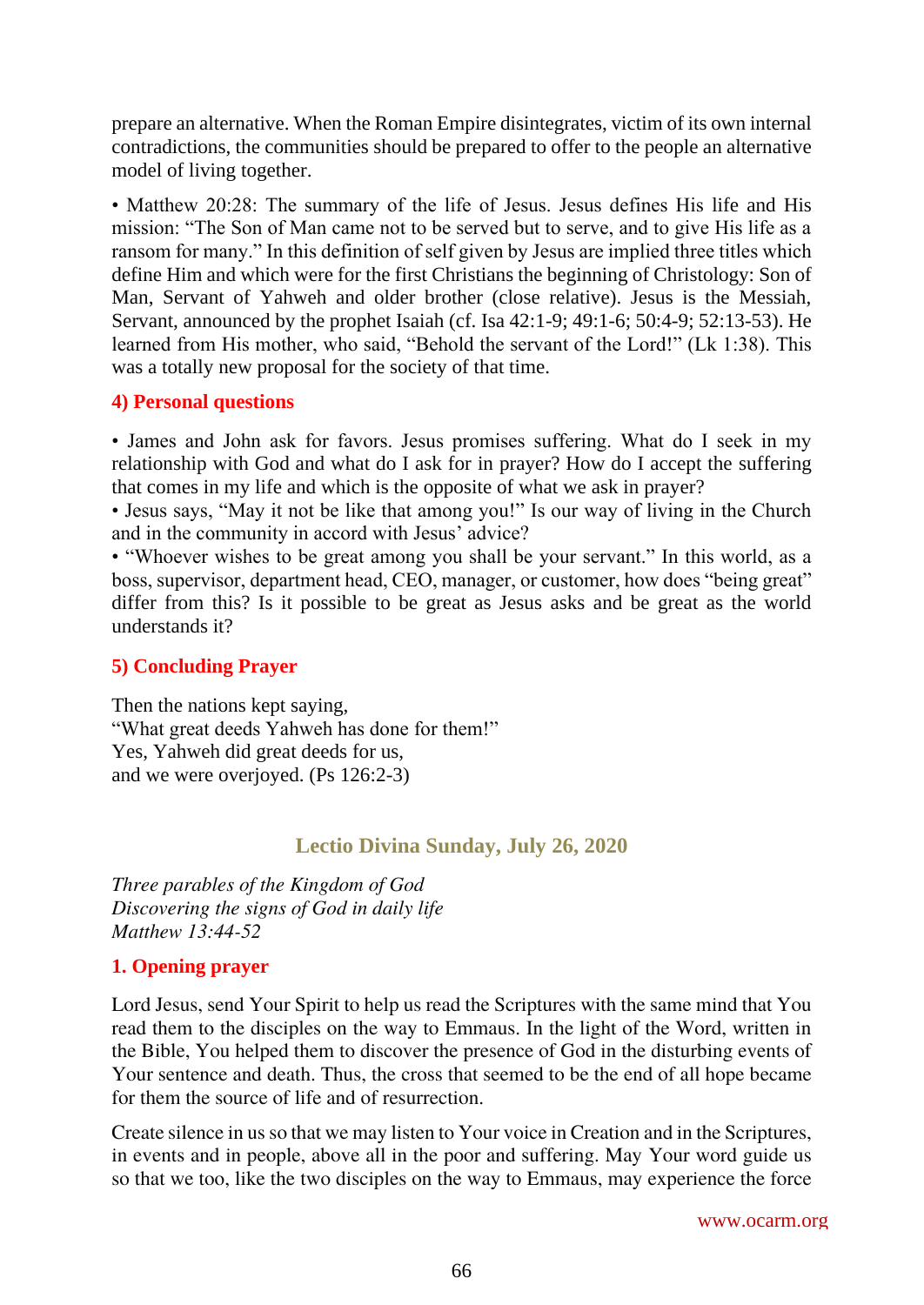of Your resurrection and witness to others that You are alive in our midst as source of fraternity, justice and peace. We ask this of You, Jesus, Son of Mary, who revealed the Father to us and sent us Your Spirit. Amen.

# **2. Reading**

## **a) A division of the text as an aid to the reading:**

Matthew 13:44: The parable of the hidden treasure Matthew 13:45-46: The parable of the merchant looking for precious pearls

Matthew 13:47-50: The parable of the dragnet cast into the sea

Matthew 13:51-52: A parable to conclude the discourse of the parables

## **b) A key to the reading:**

On this  $17<sup>th</sup>$  Sunday of Ordinary Time we meditate on the three parables that make up the final section of the Discourse of the Parables: the hidden treasure, the merchant of precious pearls and the dragnet cast into the sea. Jesus' parables help us adjust our sight to better see the presence of the Kingdom of God in the most ordinary things of life. As we read, it would be good to keep in mind the following: "What is for me a hidden treasure, a merchant of precious pearls or a dragnet cast into the sea? How does my experience help me understand the parables of the treasure, of the pearl and of the dragnet?"

## **c) The Text:**

44 'The kingdom of Heaven is like treasure hidden in a field which someone has found; he hides it again, goes off in his joy, sells everything he owns and buys the field. 45 'Again, the kingdom of Heaven is like a merchant looking for fine pearls; 46 when he finds one of great value he goes and sells everything he owns and buys it.

47 'Again, the kingdom of Heaven is like a dragnet that is cast in the sea and brings in a haul of all kinds of fish. 48 When it is full, the fishermen bring it ashore; then, sitting down, they collect the good ones in baskets and throw away those that are of no use. 49 This is how it will be at the end of time: the angels will appear and separate the wicked from the upright, 50 to throw them into the blazing furnace, where there will be weeping and grinding of teeth.

51 'Have you understood all these?' They said, 'Yes.' 52 And He said to them, 'Well then, every scribe who becomes a disciple of the kingdom of Heaven is like a householder who brings out from his storeroom new things as well as old.'

# **3. A moment of prayerful silence**

so that the Word of God may penetrate and enlighten our life.

# **4. Some questions**

to help us in our personal reflection.

a) What part of the text struck me most? Why?

b) In my experience of life, what do I understand by a hidden treasure, a merchant of precious pearls, or a dragnet cast into the sea?

c) How does this experience of mine help me understand the parables of the treasure,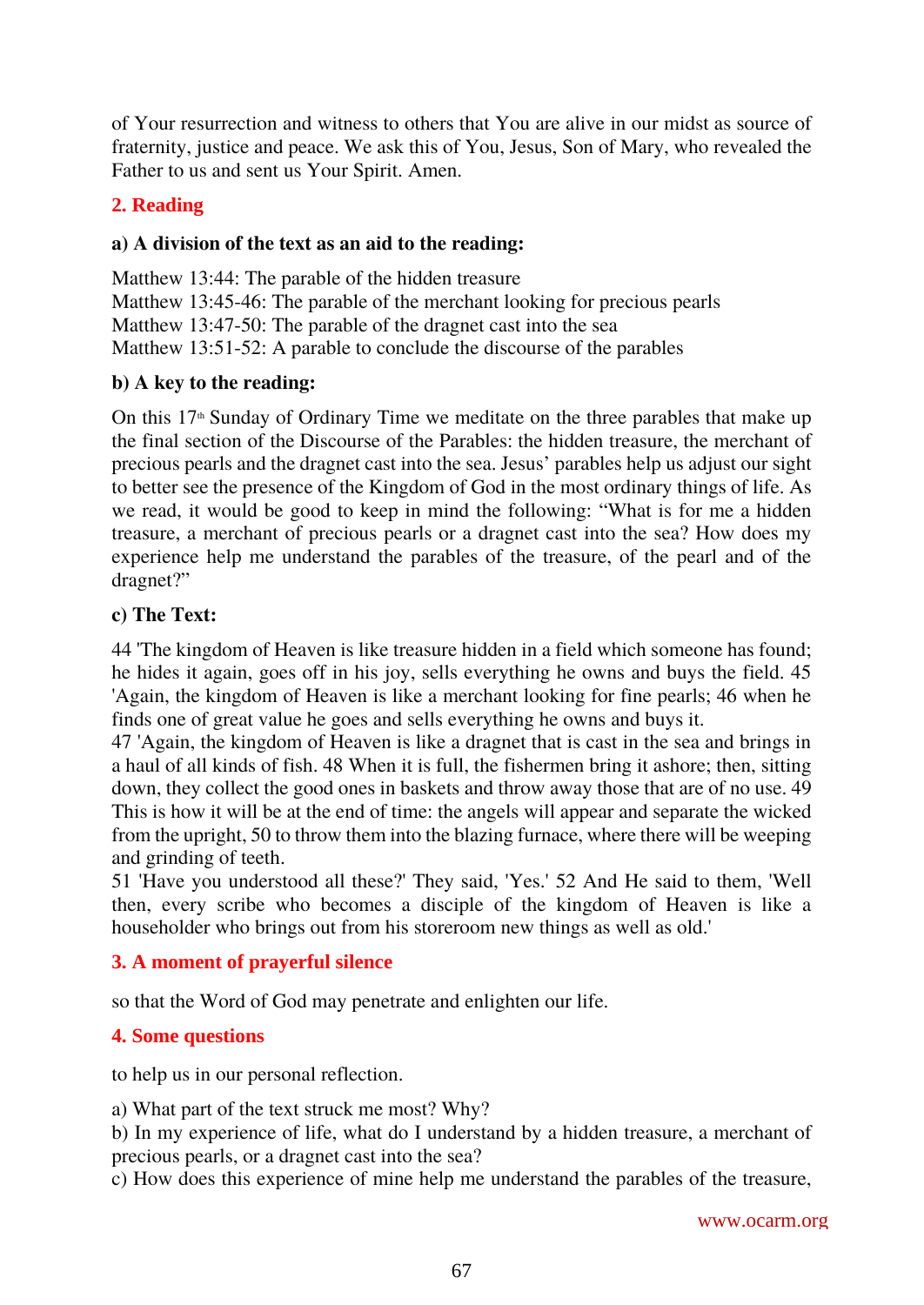the pearl and the dragnet?

d) What difference is there between the parable of the treasure and that of the pearl? e) What does the text say about the mission to be carried out as disciples of Christ?

## **5. For those who wish to go deeper into the theme**

#### **a) The context of the parables told by Jesus:**

The Gospels contain many parables of Jesus. Matthew even says, "All these things Jesus said to the crowd in parables and did not speak to them unless in parables" (Mt 13:34). This was a common method of teaching used in those days. It was in this way that Jesus made Himself understood by the people. In the parables, He starts from very ordinary things of life and uses them as terms of comparison to help people better understand the less known things of the Kingdom of God. In this Sunday's Gospel, Jesus starts with three well-known things in the lives of people: the treasure hidden in the field, the merchant who seeks pearls, and the dragnet that fishermen cast into the sea.

#### **b) A commentary on the text:**

Matthew 13:44: The parable of the hidden treasure

Here the term of comparison used to shed light on the things of the Kingdom of God is the treasure hidden in the field. No one knows that there is a treasure in that field. By chance, a man finds it. He did not know he was going to find it. He finds it and rejoices and gratefully welcomes the unexpected. The discovered treasure does not belong to him yet, it will be his if he succeeds in buying the field. Such were the laws in those days. So he goes, sells all he owns and buys that field. By buying the field he also acquires the treasure.

Jesus does not explain the parable. The same applies here as was said on previous occasions: "He who has ears to hear let him hear" (Mt 13:9, 43). Or: "The Kingdom of God is this. You have heard. Now try to understand!" If Jesus does not explain the parable, nor will I. This is the task for each one of us. But I would like to offer a suggestion beginning from what I have understood. The field is our life. In our lives there is no hidden treasure, no precious treasure, more precious than all else. Will anyone who comes across such a treasure give away everything that he or she owns in order to buy this treasure? Have you found it?

Matthew 13:45-46: The parable of the merchant of precious pearls

In the first parable, the term of comparison is "the treasure hidden in the field". In this parable, the accent is different. The term of comparison is not the precious pearl, but the activity, the effort of the merchant who seeks precious pearls. We all know that such pearls exist. What is important is not to know that they exist, but to seek them ceaselessly until we come across them.

Both parables have some common and some different elements. In both cases, it is about something precious: a treasure and a pearl. In both cases there is a finding of the object desired, and in both cases the person goes and sells all he owns so as to be able to buy the precious thing found. In the first parable, the finding is by chance. In the second, the finding is the result of the effort of seeking. Here we see two basic aspects of the Kingdom of God. The Kingdom exists, it is hidden in life, waiting for those who will find it. The Kingdom is the result of a seeking (obtaining). These are the two basic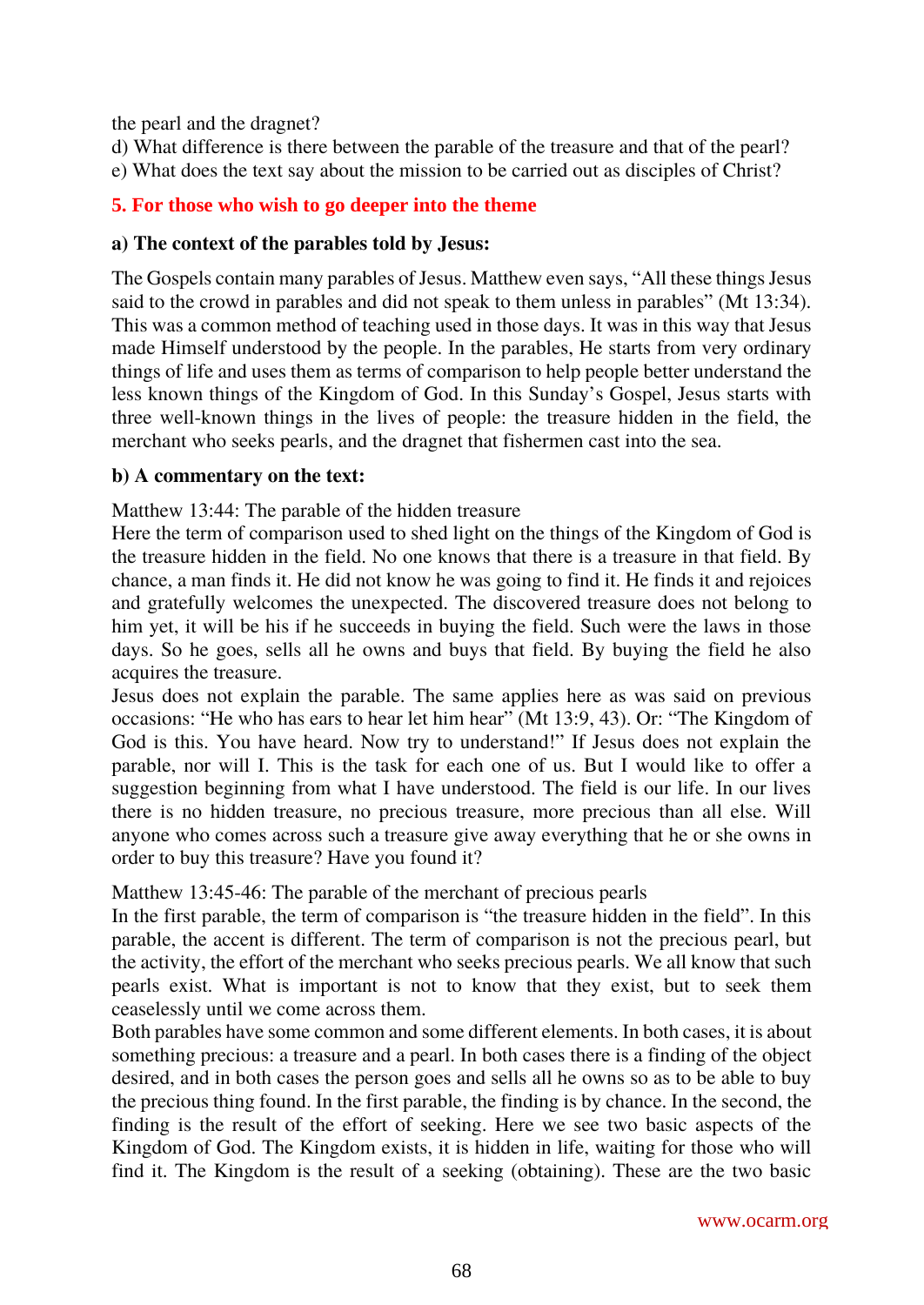dimensions of human life: gratitude of love that welcomes us and comes to meet us, and the faithful observance that brings us to meet the Other.

#### Matthew 13:47-50: The parable of the dragnet cast into the sea

Here the Kingdom is likened to a dragnet, not any kind of net, but a net cast into the sea and gathers fish of all kinds. It is something typical of the life of those who were listening, most of whom were fishermen who lived by fishing. This is an experience they are familiar with, the casting of the net that gathers all, some good and some less good. The fisherman cannot prevent the less good fish from entering the net, because he cannot control what happens in the deep waters of the sea where he drags his net. He will only know when he pulls up the net and sits with his mates to sort the fish out. Then they will separate what is worthwhile from what is worthless. Again, Jesus does not explain the parable. He just gives a hint: "This is how it will be at the end of time". Then the good will be separated from the evil.

#### Matthew 13:51-52: Conclusion of the discourse of parables

In Matthew's Gospel, the discourse of parables ends with a brief dialogue between Jesus and His listeners and that acts as a key to the reading of all the parables. Jesus asks, "Have you understood all these?" The people reply, "Yes!" Then Jesus concludes with these very beautiful words, "Well then, every scribe who becomes a disciple of the kingdom of Heaven is like a householder who brings out from his storeroom new things as well as old". These closing words are another parable. "The things new as well as old that the householder brings out from his storeroom" are the things of the life that Jesus has just suggested in the parables: seeds cast in the field (Mt 13:4-8), the mustard seed (Mt 13:31-32), the leaven (Mt 13:33), the treasure hidden in the field (Mt 13:44), the merchant of precious pearls (Mt 13: 45-46), the dragnet cast into the sea (Mt 13:47- 48). Each person's experience of these things is his or her treasure. It is in such experiences that each person finds the term of comparison that will permit him or her to understand the things of the Kingdom of God! Sometimes when the parables do not mean much to us and do not yield their message, the cause may not be a lack of study, but a lack of experience in life or a lack of depth in one's life. Those who live superficially without any depth of the experience of life, have no storeroom from which to bring out things new as well as old.

## **c) A deepening: The teaching of the parables**

The parables of Jesus are a pedagogical device that uses daily life to show us how the things of daily life speak to us of God. The parables make reality transparent and reveal the presence and action of God. They transform one's sight into a contemplative gaze. A parable is about the things of life and thus is an open teaching that involves us. We all have experience of the things of life. The teaching in parables begins with a person's experience of common things so as to be able to understand the Kingdom: seed, salt, light, sheep, flowers, woman, children, father, net, fish, treasure, pearl, etc.

Jesus did not usually explain His parables. Generally He ended with this exhortation: "He who has ears to hear let him hear!" (Mt 11:15; 13:9, 43), or, "That's it. You've heard! Now try to understand!" Jesus left His parables open ended; He did not finish them. This is a sign that Jesus believed in the ability of people to discover the meaning of the parable starting from their own experience of life. Occasionally, at the request of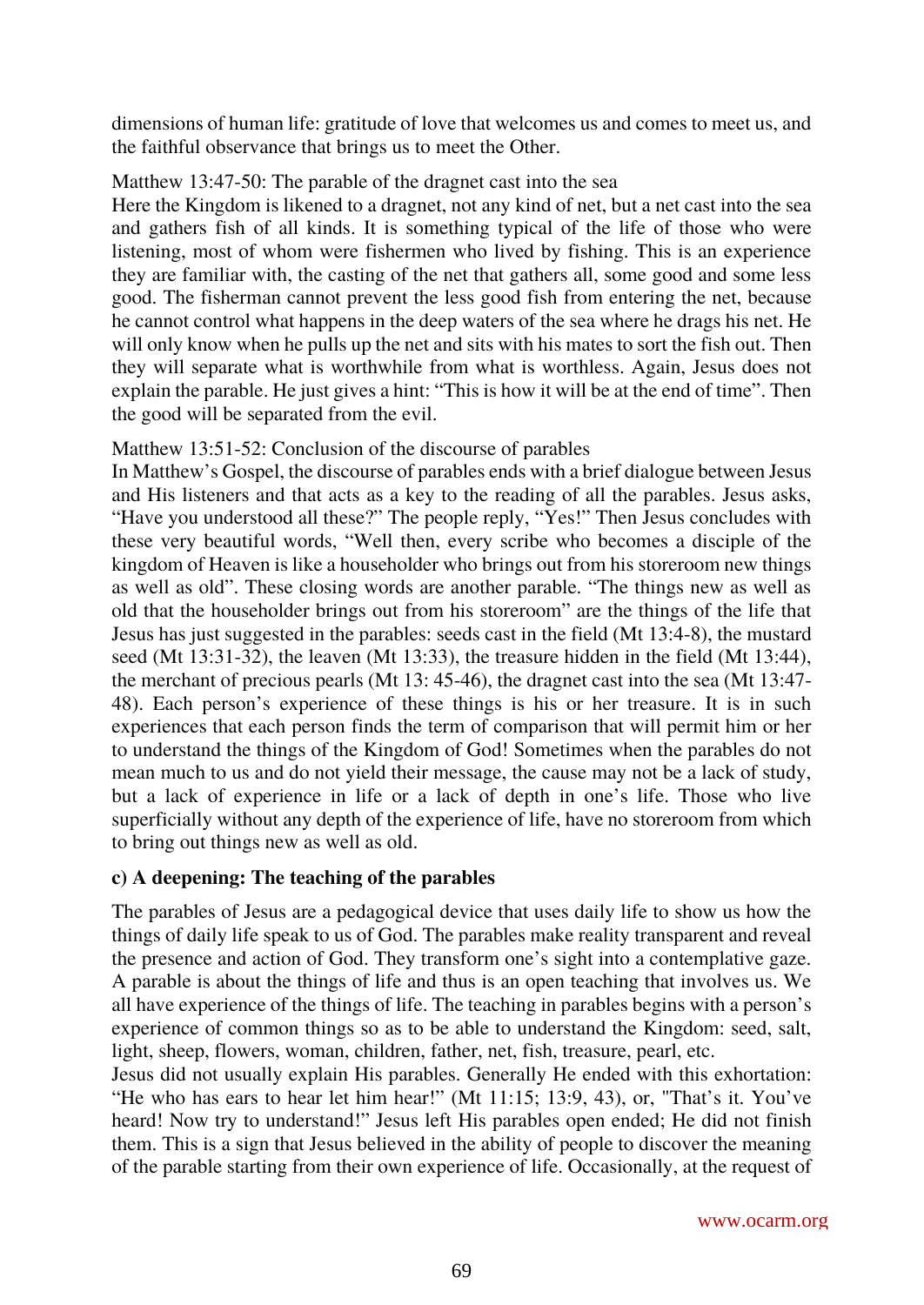His disciples, He would explain the meaning. (Mt 13:10, 36). For instance, verses 36- 43 explain the parable of the wheat and the weeds. It is also possible that these explanations are the reflection of the catechesis given to the communities of first Christians. The communities met and discussed the parables of Jesus, seeking to understand what Jesus meant to say. Thus, gradually, the teaching of Jesus started to be assimilated into the catechesis of the community and this then becomes an explanation of the parable.

## **6. Palm 19:7-14**

## **The Law of Yahweh is perfect**

The Law of Yahweh is perfect, refreshment to the soul; the decree of Yahweh is trustworthy, wisdom for the simple. The precepts of Yahweh are honest, joy for the heart; the commandment of Yahweh is pure, light for the eyes. The fear of Yahweh is pure, lasting forever; the judgements of Yahweh are true, upright, every one, more desirable than gold, even than the finest gold; His words are sweeter than honey, that drips from the comb.

Thus Your servant is formed by them; observing them brings great reward. But who can detect his own failings? Wash away my hidden faults. And from pride preserve Your servant, never let it be my master. So shall I be above reproach, free from grave sin.

May the words of my mouth always find favor, and the whispering of my heart, in Your presence, Yahweh, my rock, my redeemer.

## **7. Final Prayer**

Lord Jesus, we thank You for the word that has enabled us to understand better the will of the Father. May your Spirit enlighten our actions and grant us the strength to practice what Your Word has revealed to us. May we, like Mary, Your mother, not only listen to but also practice the Word. You who live and reign with the Father in the unity of the Holy Spirit forever and ever. Amen.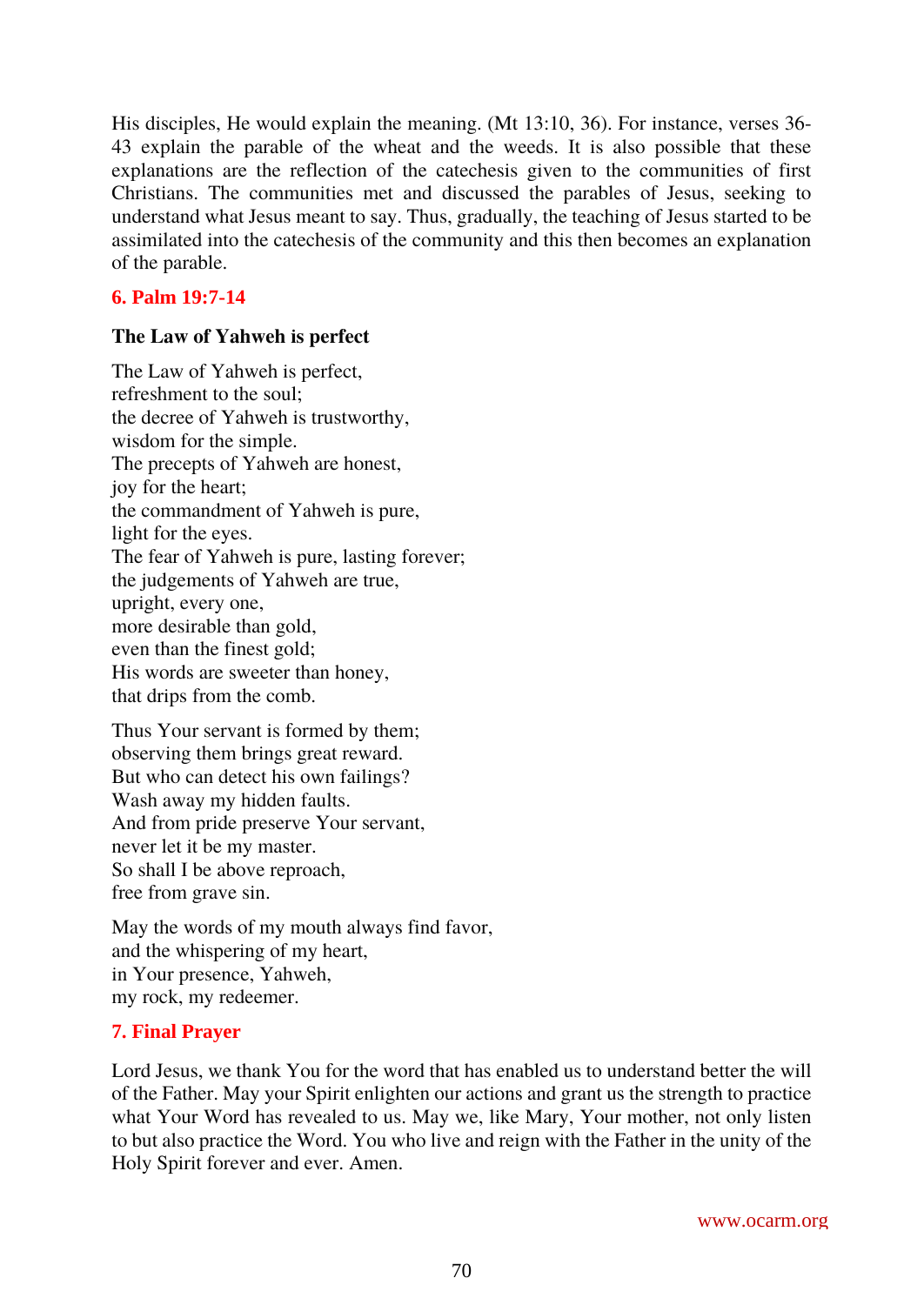# **Lectio Divina Monday, July 27, 2020**

#### *Ordinary Time*

#### **1) Opening prayer**

God our Father and protector, without You nothing is holy, nothing has value. Guide us to everlasting life by helping us to use wisely the blessings You have given to the world. We ask this through our Lord Jesus Christ, Your Son, who lives and reigns with You and the Holy Spirit, one God, for ever and ever. Amen.

#### **2) Gospel Reading - Matthew 13:31-35**

Jesus proposed a parable to the crowds. "The Kingdom of heaven is like a mustard seed that a person took and sowed in a field. It is the smallest of all the seeds, yet when fullgrown it is the largest of plants. It becomes a large bush, and the 'birds of the sky come and dwell in its branches.'" He spoke to them another parable. "The Kingdom of heaven is like yeast that a woman took and mixed with three measures of wheat flour until the whole batch was leavened." All these things Jesus spoke to the crowds in parables. He spoke to them only in parables, to fulfill what had been said through the prophet: I will open my mouth in parables, I will announce what has lain hidden from the foundation of the world.

#### **3) Reflection**

• We are meditating on the discourse on the Parables, which reveals, by means of comparisons, the mystery of the Kingdom of God present in the life of the people. Today's Gospel presents to us two brief parables: the mustard seed and the yeast. In these, Jesus tells two stories taken from daily life which will serve as terms of comparison to help the people discover the mystery of the Kingdom. When meditating on these two stories it is not necessary to try to discover what each element of the stories try to tell us about the Kingdom. First of all, one must look at the story itself as a whole and try to discover the central point around which the story was constructed. This central point will serve as a means of comparison for revealing the Kingdom of God. Let us try to discover the central point of the two parables.

• Matthew 13:31-32: The parable of the mustard seed. Jesus says, "The Kingdom of Heaven is like a mustard seed" and then He immediately tells the story: a mustard seed which is very small is cast into the ground. Despite being very small, it grows and becomes larger than other plants and attracts the birds which come and build their nests in it. Jesus does not explain the story. Here applies what He said on another occasion: "Anyone who has ears to hear, let him hear!" That is, "It is this. You have heard, so now try to understand!" It is up to us to discover what the story reveals to us about the Kingdom of God present in our life. Thus, by means of this story of the mustard seed,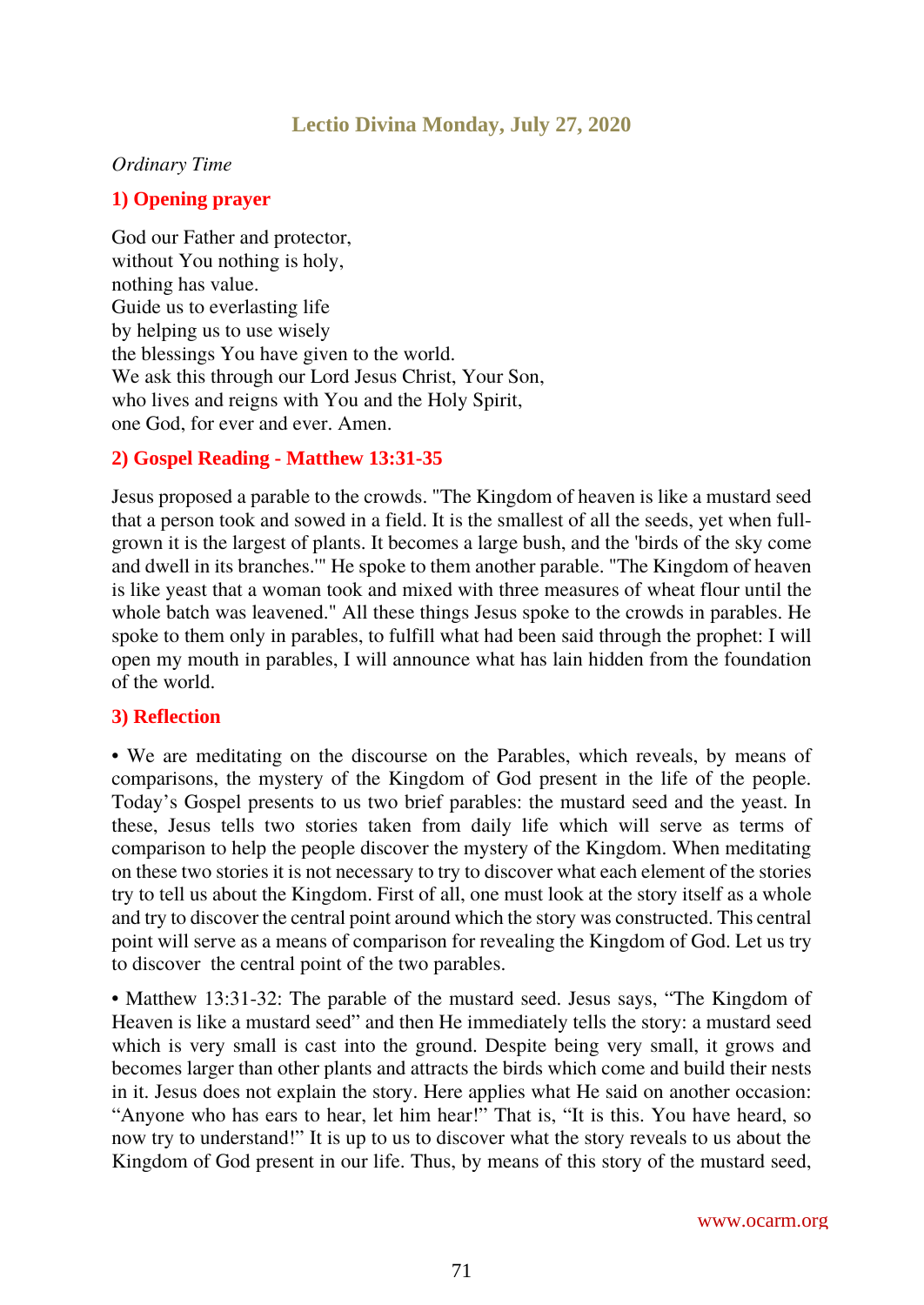Jesus urges us to think because each one of us understands something about the seed. Jesus expects that people, all of us, begin to share what each one has discovered. Now, I share three points that I have discovered on the Kingdom, beginning with this parable: (a) Jesus says, "The Kingdom of Heaven is like a mustard seed." The Kingdom is not something abstract, it is not an idea. It is a presence in our midst (Lk 17:21). What is this presence like? It is like the mustard seed: a very small presence, humble, which can hardly be seen. It is about Jesus, a poor carpenter, who goes through Galilee, speaking about the Kingdom to the people of the towns. The Kingdom of God does not follow the opinions of the great of the world. It has a different way of thinking and proceeding. (b) The prophecy evokes a prophecy of Ezekiel, in which it is said that God will take a small twig of the cedar and will plant it on the mountain of Israel. This small twig of cedar "will bring forth branches and will bear fruit and will become a magnificent cedar. Under it all the birds will live, every kind of birds will rest under it. All the trees of the forest will know that I am the Lord, who humiliated the tall tree and exalted the low one; I dry the green tree and make the dry tree come to life. I the Lord have spoken and I will do it" (Ezek 17:22-23). (c) The mustard seed, even if very small, grows and gives hope. Like the mustard seed, the Kingdom has an interior force and it grows. How does it grow? It grows through the preaching of Jesus and of the disciples in the towns of Galilee. It grows even today, through the witness of the community and becomes good news of God which radiates light and attracts people. The person who gets close to the community feels welcomed, accepted, at home, and builds in it her nest, her dwelling. Finally, the parable leaves a question in the air: who are the birds? The question will receive an answer later in the Gospel. The text suggests that it is a question of the pagans who will be able to enter the Kingdom (Mt 15:21-28).

• Matthew 13:33: The parable of the yeast. The story of the second parable is the following: A woman took a bit of yeast and mixed it with three measures of flour, until it is leavened all through. Once again, Jesus does not explain. He only says, "The Kingdom of Heaven is like the yeast..." As in the first parable, it is up to us to discover the significance which this has for us today. The following are some points which I have discovered and which have made me think: (a) What grows is not the yeast, but the dough. (b) It is a matter of something in a house, well known to a woman in her house. (c) The yeast is mixed up with the pure dough of flour and contains something living. (d) The objective is to have all the dough rise and grow through the beneficial action of the yeast, and not only one part. (e) The yeast is not an end in itself but serves to make the dough grow.

• Matthew 13:34-35: Why Jesus speaks in parables. Here, at the end of the discourse on the Parables, Matthew clarifies the reason which prompted Jesus to teach the people using the form of parables. He says that it was in order that the prophecy would be fulfilled which said, "I will open the mouth to use parables; I will proclaim things hidden since the creation of the world." In reality, the text that has been quoted is not of a prophet, but rather it is a Psalm (Ps 78:2). For the first Christians the whole of the Old Testament was a great prophecy which announced in a veiled way the coming of the Messiah and the fulfillment of the promises of God. In Mark 4:33-34, the reason which prompted Jesus to teach the people by means of parables was to adapt the message to the capacity of the people. With these examples taken from the life of the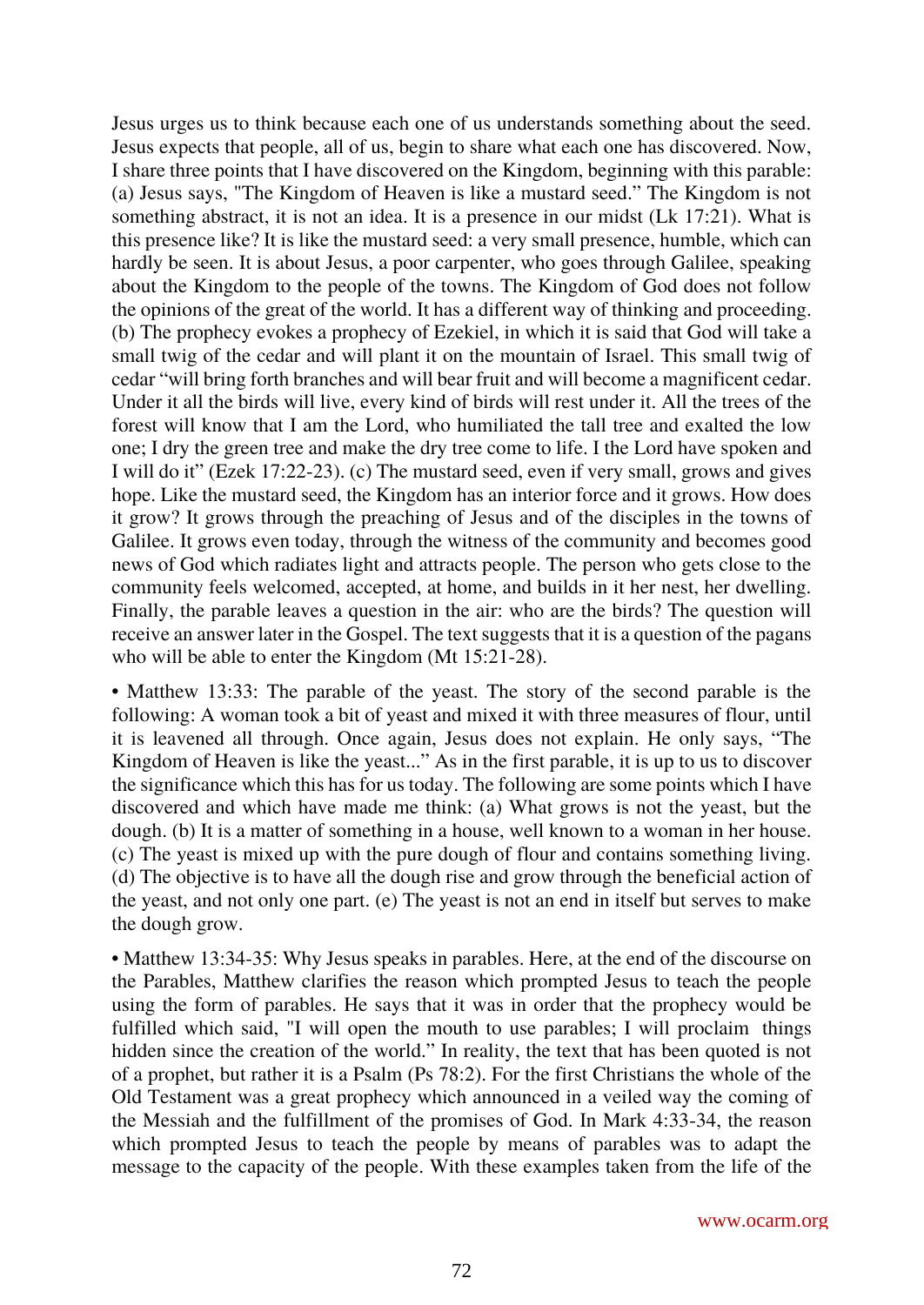people, Jesus helped the people to discover the things of God in everyday life. Life then became transparent. He made them perceive that what was extraordinary in God is hidden in the ordinary and common things of daily life. People understood the things of life. In the parables they received the key to open them and to find in them the signs of God. At the end of the discourse on the Parables, in Matthew 13:52, as we shall see later, another reason will be explained why Jesus chose to teach with parables.

#### **4) Personal questions**

• Which point of these two parables did you like best or which struck you more? Why?

• What is the seed that without your awareness has grown in you and in your community?

• What other symbolisms can you find for the seed, the bush, the birds, the bush's relationship with other plants, and the meanings for "dwell"? What insights does this lead you too?

• What other symbolisms can you find for yeast and flour? Is there significance to using "3 measures of flour" in the parable? What insights does this lead you too?

#### **5) Concluding Prayer**

I will sing of Your strength, in the morning acclaim Your faithful love; You have been a stronghold for me, a refuge when I was in trouble. (Ps 59:16)

### **Lectio Divina Tuesday, July 28, 2020**

#### *Ordinary Time*

#### **1) Opening prayer**

God our Father and protector, without You nothing is holy, nothing has value. Guide us to everlasting life by helping us to use wisely the blessings You have given to the world. We ask this through our Lord Jesus Christ, Your Son, who lives and reigns with You and the Holy Spirit, one God, for ever and ever. Amen.

### **2) Gospel Reading - Matthew 13:36-43**

Jesus dismissed the crowds and went into the house. His disciples approached him and said, "Explain to us the parable of the weeds in the field." He said in reply, "He who sows good seed is the Son of Man, the field is the world, the good seed the children of the Kingdom. The weeds are the children of the Evil One, and the enemy who sows them is the Devil. The harvest is the end of the age, and the harvesters are angels. Just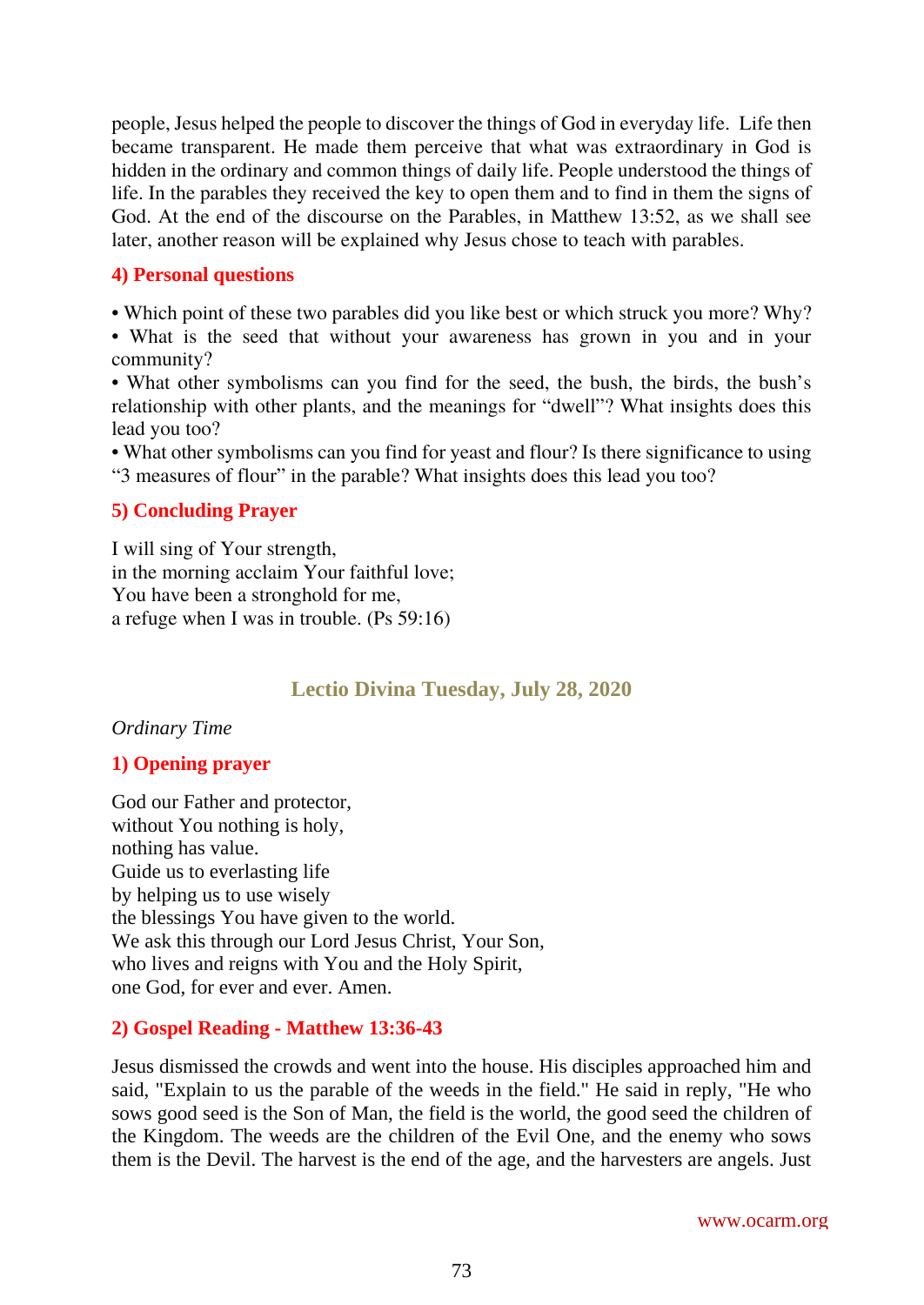as weeds are collected and burned up with fire, so will it be at the end of the age. The Son of Man will send his angels, and they will collect out of his Kingdom all who cause others to sin and all evildoers. They will throw them into the fiery furnace, where there will be wailing and grinding of teeth. Then the righteous will shine like the sun in the Kingdom of their Father. Whoever has ears ought to hear."

# **3) Reflection**

• The Gospel today presents Jesus' explanation, at the petition of the disciples, of the parable of the wheat grain and the darnel. Some experts think that this explanation, which Jesus gives to His disciples, is not Jesus' but the community's. This is possible and probable, because a parable, by its nature, requires the involvement and the participation of people in the discovery of its significance. Just as the plant is already contained within the seed, in the same way, certainly, the explanation of the community is in the parable. And it is precisely this objective that Jesus wanted and wants to attain with the parable. The meaning which we are discovering today in the parable which Jesus told two thousand years ago was already enclosed, or contained, in the story that Jesus told, just as the flower is already contained in its seed.

• Matthew 13:36: The request of the disciples to Jesus: the explanation of the parable of the wheat grain and the darnel. The disciples, in the house, speak and ask for an explanation of the parable of the wheat grain and the darnel. (Mt 13:24-30). It has been said many times that Jesus, in the house, continued to teach His disciples (Mk 7:17; 9:28,33; 10:10). At that time, there was no television, and people spent the long winter evenings together, speaking about the facts and events of life. On these occasions Jesus completed the teaching and the formation of His disciples.

• Matthew 13:38-39: The meaning of each one of the elements of the parable. Jesus responds taking again each one of these elements of the parable and giving them significance: the field is the world; the good seed are the members of the Kingdom; the darnel is the members of the adversary (the evil one); the enemy is the devil; the harvest is the end of time; the reapers are the angels. And now reread the parable (Mt 13:24-30) giving to each one of these six elements: field, good seed, darnel, enemy, harvest and reapers, the right significance. In this way the story assumes a completely new sense and it is possible to attain the objective that Jesus had in mind when He told the parable of the darnel and the good seed. Some think that this parable should be understood as an allegory and not as a parable properly so-called.

• Matthew 13:40-43: The application of the parable or of the allegory. With the information given by Jesus, you will better understand its application: Just as the darnel is gathered up and burnt in the fire, so it will be at the end of time. The Son of Man will send His angels and they will gather from His kingdom all causes of failing and all who do evil, and throw them into the blazing furnace where there will be weeping and grinding of teeth. Then the righteous will shine like the sun in the Kingdom of their Father."

The destiny of the darnel is the furnace. The destiny of the grain is to shine like the sun in the Kingdom of the Father. Behind these two images there is the experience of the people. After they have listened to Jesus and have accepted Him in their life, everything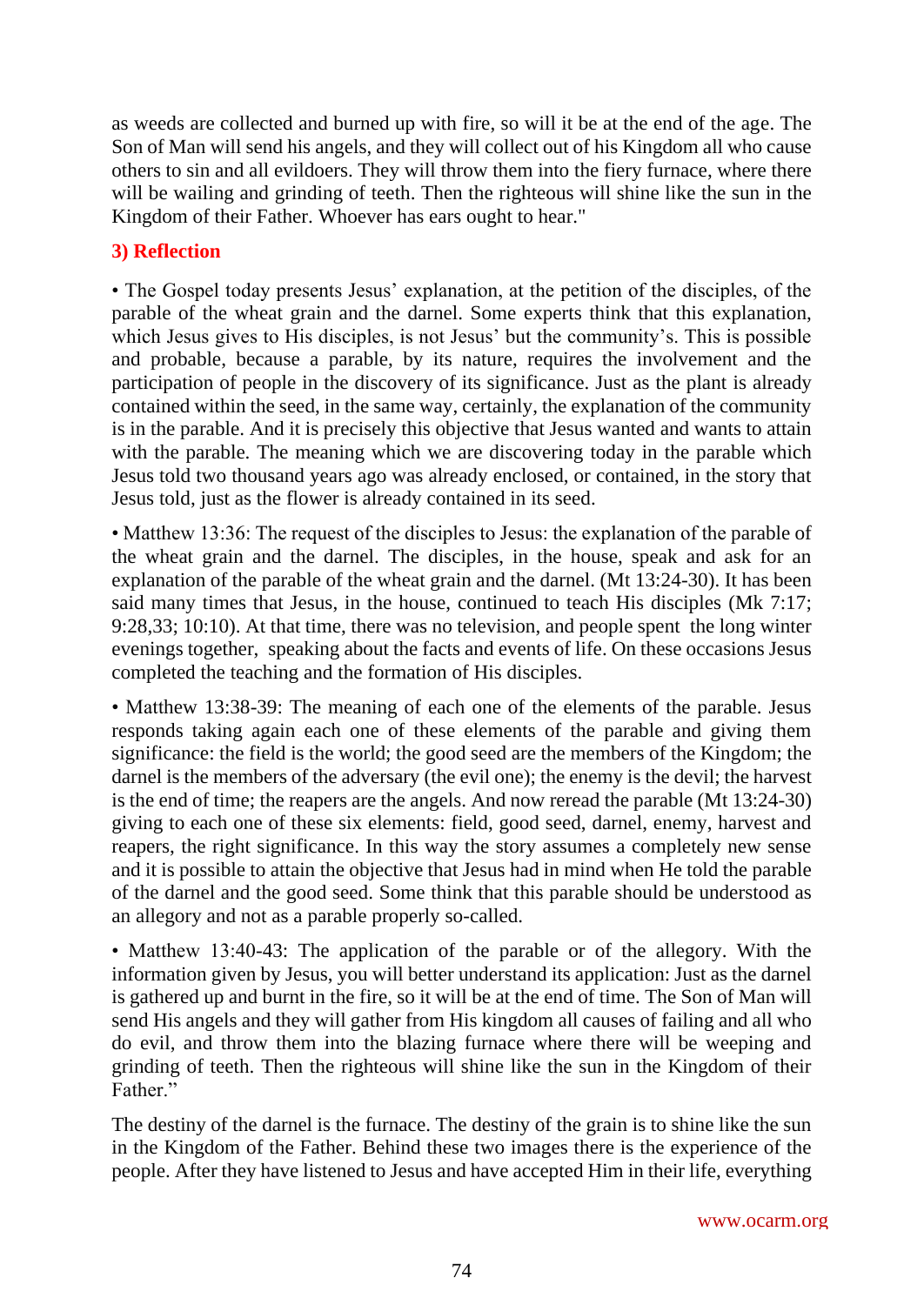has changed for them. This means that in Jesus what they expected has taken place: the fulfillment of the promises. Now life is divided into before and after having accepted Jesus in their lives. The new life has begun with the splendor of the sun. If they continued to live as before, they would be like the darnel in the furnace: life without meaning, which is good for nothing.

• Parable and Allegory. There is the parable. There is the allegory. There is the mixture of both which is the more common form. Generally, everything in the parable is a call. In the Gospel of today, we have the example of an allegory. An allegory is a story which a person tells, but when she is telling it, she does not think about the elements of the story, but about the theme which has to be clarified. In reading an allegory it is not necessary to look at the story as a whole, because in an allegory the story is not constructed around a central point which later serves as a comparison. Rather, each element has its own independent function, starting from the sense which it receives. It is a matter of discovering what each element of the two stories tries to tell us about the Kingdom, as the explanation which Jesus gave of the parable: field, good seed, darnel, enemy, harvest, reapers. Generally the parables are also allegories, and a mixture of both.

#### **4) Personal questions**

• In the field everything is mixed up: darnel and grain. In the field of my life, what prevails: darnel or grain?

• Notice that this parable includes "all who cause others to sin" as well as "all evildoers". We often just focus on our own sins. Do I focus on what effect I have on others and whether I cause others to sin by what I say or do? Will I think about that, now and during my self-examinations now?

• Have you tried to talk with other people to discover the meaning of some parable?

### **5) Concluding Prayer**

How blessed is he who has Jacob's God to help him. His hope is in Yahweh his God, who made heaven and earth, the sea and all that is in them. (Ps 146:5-6)

# **Lectio Divina Wednesday, July 29, 2020**

#### *Ordinary Time*

### **1) Opening prayer**

God our Father and protector, without You nothing is holy, nothing has value. Guide us to everlasting life by helping us to use wisely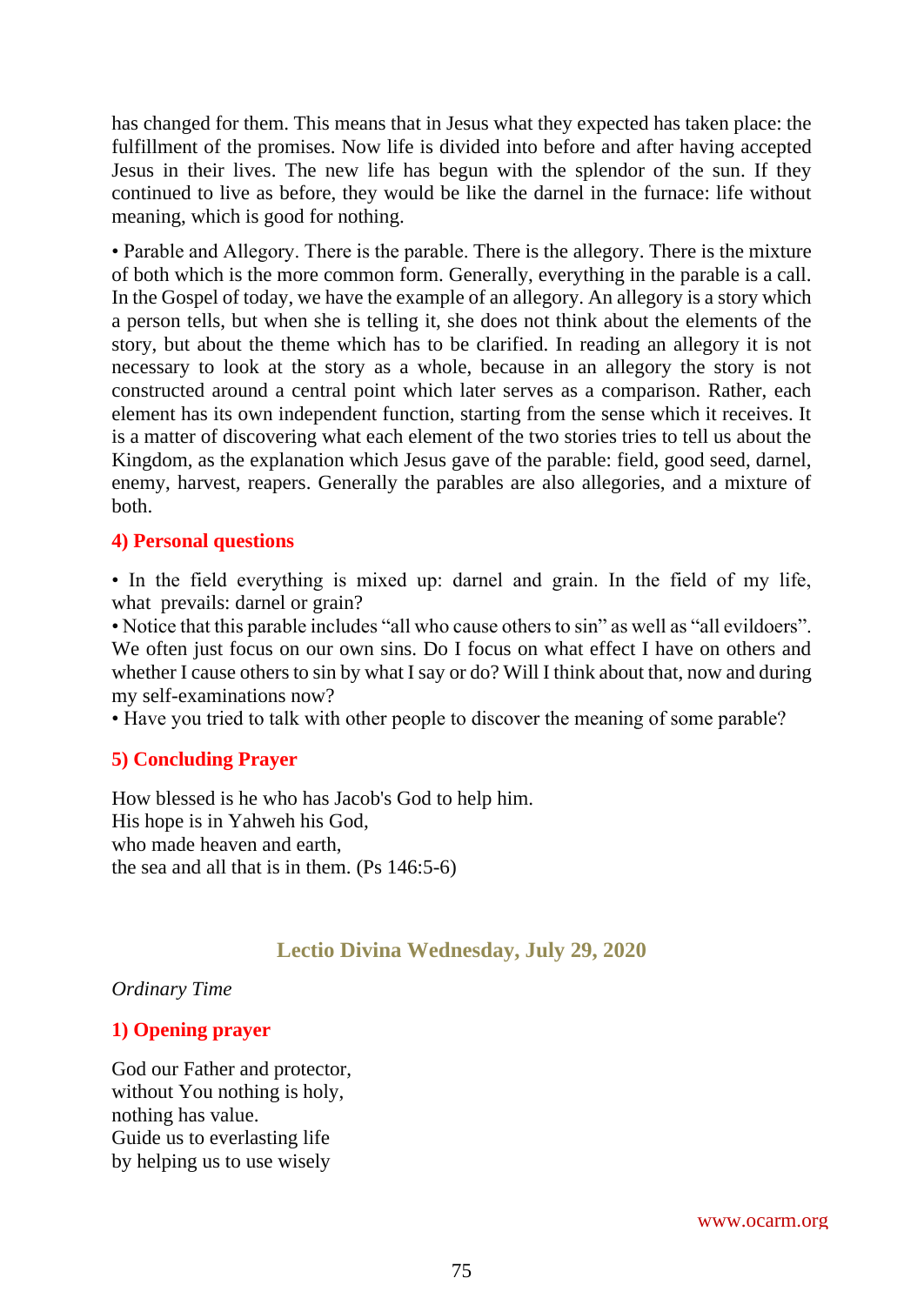the blessings You have given to the world. We ask this through our Lord Jesus Christ, Your Son, who lives and reigns with You and the Holy Spirit, one God, for ever and ever. Amen.

#### **2) Gospel Reading - Luke 10:38-42**

Jesus entered a village where a woman whose name was Martha welcomed him. She had a sister named Mary who sat beside the Lord at his feet listening to him speak. Martha, burdened with much serving, came to him and said, "Lord, do you not care that my sister has left me by myself to do the serving? Tell her to help me." The Lord said to her in reply, "Martha, Martha, you are anxious and worried about many things. There is need of only one thing. Mary has chosen the better part and it will not be taken from her."

#### **3) Reflection**

• The dynamics of the account. The condition of Jesus as an itinerant teacher offers Martha the possibility to receive Him in her house. This account presents the attitude of both sisters: Mary sitting down at Jesus' feet is all taken up listening to His Word; Martha, instead, is taken up completely by many services and she gets close to Jesus to protest about her sister's behavior. The dialogue between Jesus and Martha occupies a long space in the account (vv.40b-42): Martha begins with a rhetorical question, "Lord, do You not care that my sister is leaving me to do the serving all by myself?"; then she asks for the intervention of Jesus so that He can call the sister back to the domestic work which she has abandoned: "Tell her to help me". Jesus answers in an affectionate tone; this is the sense of the repetition of the name, "Martha, Martha": He reminds her that she is concerned about "many things", and in reality she needs "only one" and He concludes by recalling that the sister has chosen the best part, and it will not be taken away from her. Luke has built up this account on a contrast: the two different personalities of Martha and Mary; the first one is all taken up by "many things", the second one does not do even one, she is all taken up with listening to the Master. The purpose of this contrast is to underline the attitude of Mary who dedicates herself to listen fully and totally to the Master, thus becoming the model for every believer.

• The person of Martha. She is the one who takes the initiative to receive Jesus in her house. In dedicating herself to receive the Master she is full of anxiety for the multiplicity of things to be prepared and by the tension of seeing herself alone to do it all. She is taken up by so much work, she is anxious, and experiences a great tension. Therefore, Martha "goes to Jesus" and addresses to Him a legitimate question for help: why should she be left alone by the sister? Jesus answers seeing that she is only worried, she is divided in the heart between the desire of serving Jesus with a meal worthy of His person and the desire to dedicate herself to listen to Him. Jesus, therefore, does not disapprove of Martha's service, but only the anxiety with which she does it. Before, Jesus had explained in the parable of the sower that the seed that fell among the thorns recalls the situation of those who listen to the Word, but allow themselves to be taken up by other concerns (Lk 8:14). Therefore, Jesus does not disapprove of Martha's work, the value of acceptance and welcoming concerning His person, but He warns the woman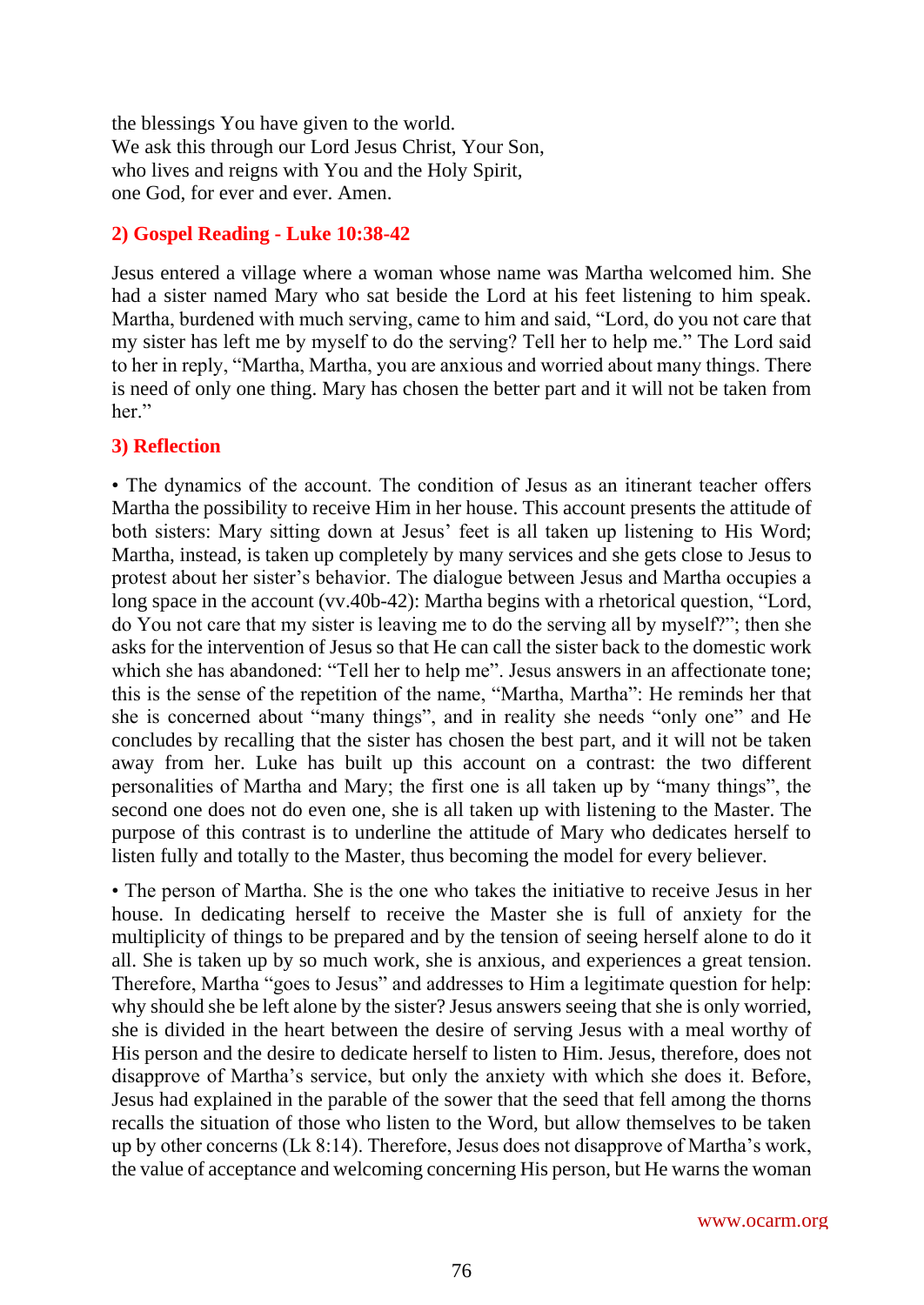about the dangers into which she may fall: anxiety and agitation. Jesus had already said something about these risks: "Seek first the Kingdom of Heaven, and everything else will be given to you as well" (Lk 12:31).

• The person of Mary. She is the one who accepts the Word: she is described with the imperfect form: "she was listening", a continuing action in listening to the Word of Jesus. Mary's attitude is in contrast with her sister's anxiety and tension. Jesus says that Mary has preferred "the best part" that corresponds to listening to His Word. From the Word of Jesus the reader learns that there are not two parts of which one is qualitatively better than the other, but there is only the good one: to accept His Word. This attitude does not endorse avoiding one's own tasks or daily responsibilities, but only the knowledge that listening to the Word precedes every service, every activity.

• Balance between action and contemplation. Luke is particularly attentive to link listening to the Word to relationship with the Lord. It is not a question of dividing the day in times dedicated to prayer and others to service, but attention to the Word precedes and accompanies the service. The desire to listen to God cannot be replaced by other activity: it is necessary to dedicate a certain time and place to seek the Lord. The commitment to cultivate listening to the Word comes from the attention to God: everything can contribute: the environment of the place, the time. However, the desire to encounter God should come from within one's own heart. There is no technical element which automatically leads one to encounter God. It is a problem of love: it is necessary to listen to Jesus, to be with Him, and then the gift is communicated, and falling in love begins. The balance between listening and service involves all believers, in family life as well as in professional and social life: What can we do so that baptized persons persevere and attain maturity of faith? We should train ourselves to listen to the Word of God. This is the most difficult but surest way to attain maturity of faith.

#### **4) Personal questions**

• Do I know how to create in my life situations the paths of listening? Do I limit myself only to listen to the Word of God in church, or rather, do I dedicate myself to personal and profound listening, looking for suitable times and places?

• Do you limit yourself to a private use of the Word or do you proclaim it in order to become light for others and not only a lamp which lights one's own private life?

• The Church has a long history in the Fathers and Doctors of the Church to help understand how to listen to the Word of God. Have you read and learned from this treasure of the Church to enable more profound listening?

### **5) Concluding Prayer**

Yahweh, who can find a home in Your tent, who can dwell on Your holy mountain? Whoever lives blamelessly, who acts uprightly, who speaks the truth from the heart. (Ps 15:1-2)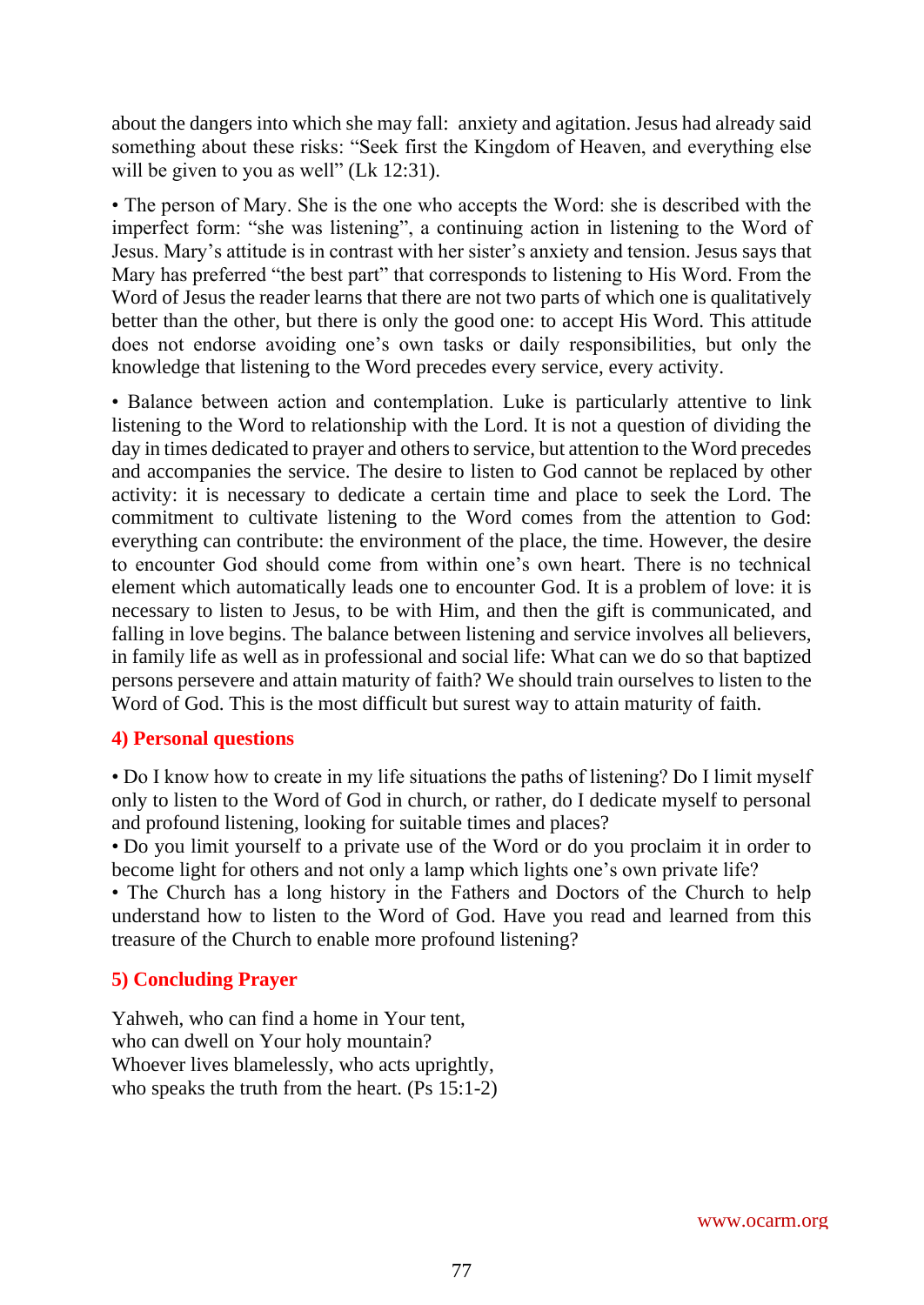# **Lectio Divina Thursday, July 30, 2020**

#### *Ordinary Time*

### **1) Opening prayer**

God our Father and protector, without You nothing is holy, nothing has value. Guide us to everlasting life by helping us to use wisely the blessings You have given to the world. We ask this through our Lord Jesus Christ, Your Son, who lives and reigns with You and the Holy Spirit, one God, for ever and ever. Amen.

### **2) Gospel Reading - Matthew 13:47-53**

Jesus said to the disciples: "The Kingdom of heaven is like a net thrown into the sea, which collects fish of every kind. When it is full they haul it ashore and sit down to put what is good into buckets. What is bad they throw away. Thus it will be at the end of the age. The angels will go out and separate the wicked from the righteous and throw them into the fiery furnace, where there will be wailing and grinding of teeth." "Do you understand all these things?" They answered, "Yes." And he replied, "Then every scribe who has been instructed in the Kingdom of heaven is like the head of a household who brings from his storeroom both the new and the old." When Jesus finished these parables, he went away from there.

### **3) Reflection**

• Today's Gospel presents the last parable of the discourse on the parables, the story of the net thrown into the sea. This parable is found only in the Gospel of Matthew without any parallel in the other three Gospels.

• Matthew 13:47-48: *The parable of the dragnet cast into the sea. The Kingdom of Heaven is like a net that is cast into the sea and brings in all kinds of fish. When it is*  full, the fishermen haul it ashore; then sitting down; they collect the good ones in *baskets and throw away those that are of no use."* This story is well known by the people of Galilee who live around the lake. This is their work. The story clearly shows the end of a day of work. The fishermen go fishing with only one purpose: to cast the net and to catch a great number of fish, to haul the net ashore and to choose the good fish to take home and to throw away those that are no good. Describe the satisfaction of the fishermen, at the end of a day, being very tired after having worked hard. This story must have brought a smile of satisfaction to the faces of the fishermen who listened to Jesus. The worst thing is to arrive at the shore at the end of the day without having caught anything (Jn 21:3).

• Matthew 13:49-50: *The application of the parable.* Jesus applies the parable, or better still, gives a suggestion in order that people can discuss and apply the parable to their life: *"This is how it will be at the end of time, the angels will appear and separate the*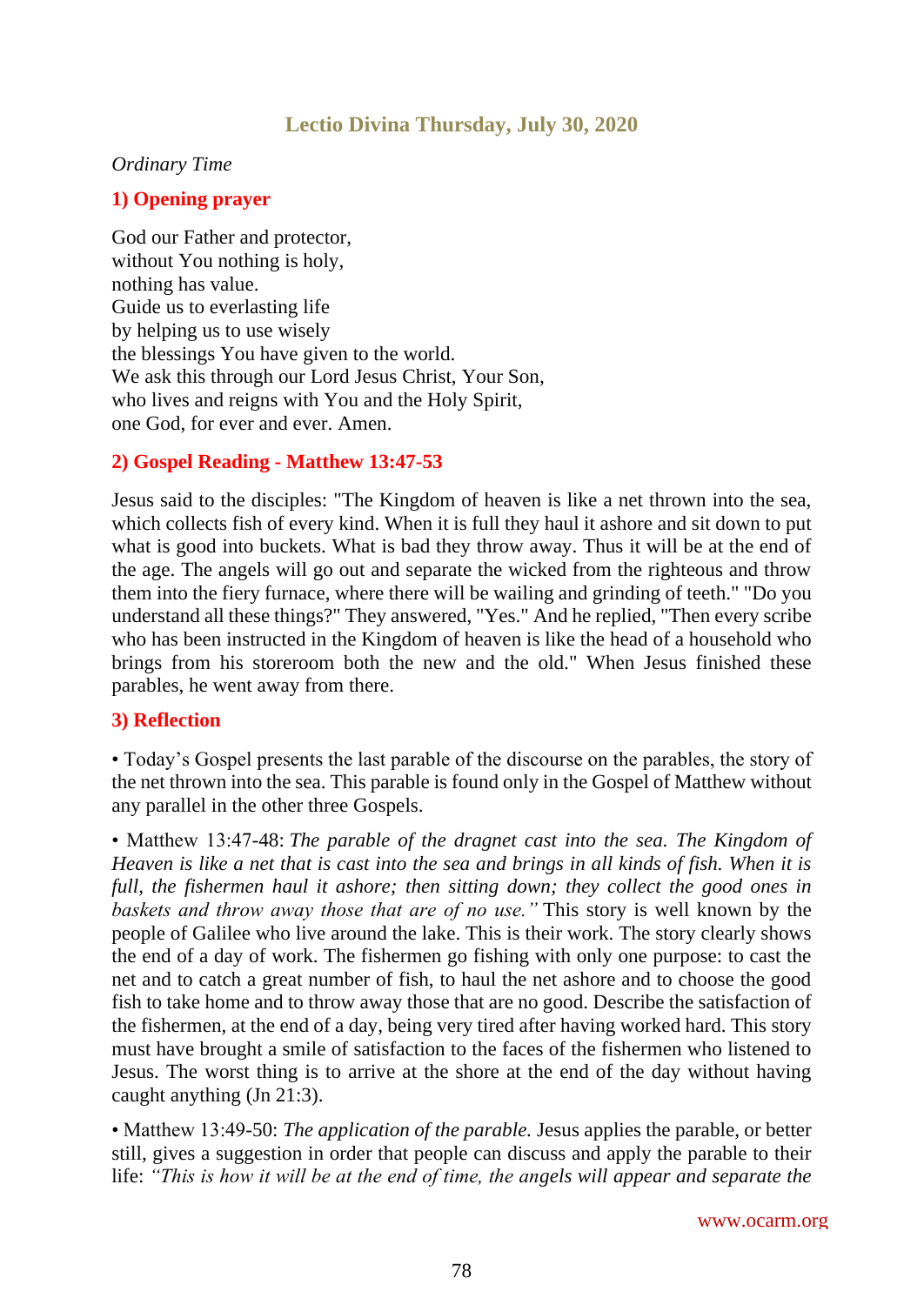*wicked from the righteous, to throw them into the blazing furnace where there will be weeping and grinding of teeth."* How are we to understand this blazing furnace? These are very strong images to describe the destiny of those who separate themselves from God or who do not want to know anything about God. In every city there is a place to throw away the garbage every day. There is a permanent furnace nourished every day by the daily garbage. The garbage place in Jerusalem was located in a valley called *Gehenna*, where, at the time of the kings, there was a furnace even to sacrifice to the false gods of Molok. For this reason, the furnace of *Gehenna* becomes the symbol of exclusion and of condemnation. God is not the one who excludes. God does not want the exclusion and the condemnation of anyone; He wants that all may have life and life in abundance. Each one of us excludes himself/herself.

• Matthew 13:51-53: *The end of the discourse on the Parables. At the end of the discourse on the parables, Jesus concludes with the following question: "Have you understood these things?"* They answered: *"Yes.".* And Jesus finishes the explanation with another comparison which describes the result He wants to achieve through the parables: "*Well, then every Scribe who becomes a disciple of the Kingdom of Heaven is like a householder who brings out from his storeroom new things as well as old." Two points to clarify:*

(a) Jesus compares the doctor of the law to the father in the family. What does the father of the family do? "*He brings out from his treasure new things and old things."* Education at home takes place through the transmission to the sons and daughters of what the parents have received and learned over time. It is the treasure of the family wisdom where the richness of faith is enclosed, the customs of life, and many other things that the children learn with time. Now Jesus wants that in the community, that the people who are responsible for the transmission of faith be as a father within the family. Just like the parents are responsible for the life of the family, in the same way, these people who are responsible for the teaching should understand the things of the Kingdom and transmit it to the brothers and sisters in the community.

(b) *Here there is the question of a doctor of the law who becomes a disciple of the Kingdom.* Therefore, there were doctors of the law who accepted Jesus, and saw in Him the one who revealed the Kingdom. Is this what happened to a doctor when he discovers the Messiah in Jesus, the Son of God? Everything he has studied to be able to be a doctor of the law continues to be valid, but it receives a deeper dimension and a broader purpose. A comparison can clarify what has just been said. In a group of friends one shows a photo, where one sees a man with a angry face, with his finger up, almost attacking the public. Everybody thinks that it is a question of an inflexible person, demanding, who does not allow for any intimacy. At that moment a young boy arrives, he sees the photo and exclaims, "He is my father!" The others look at him and comment, "A severe father, right?" He answers, "No! He is very affectionate. My father is a lawyer. That photo was taken in the tribunal, while he was denouncing the crime of a great landowner who wanted a poor family to abandon their home where they had lived for many years! My father won the case, and the poor family remained in the house!" All looked at him again and said, "What a pleasant person!" Almost like a miracle the photo lit up from within and assumed a different aspect. That very severe face acquired the features of great tenderness! The words of the son, the result of his experience of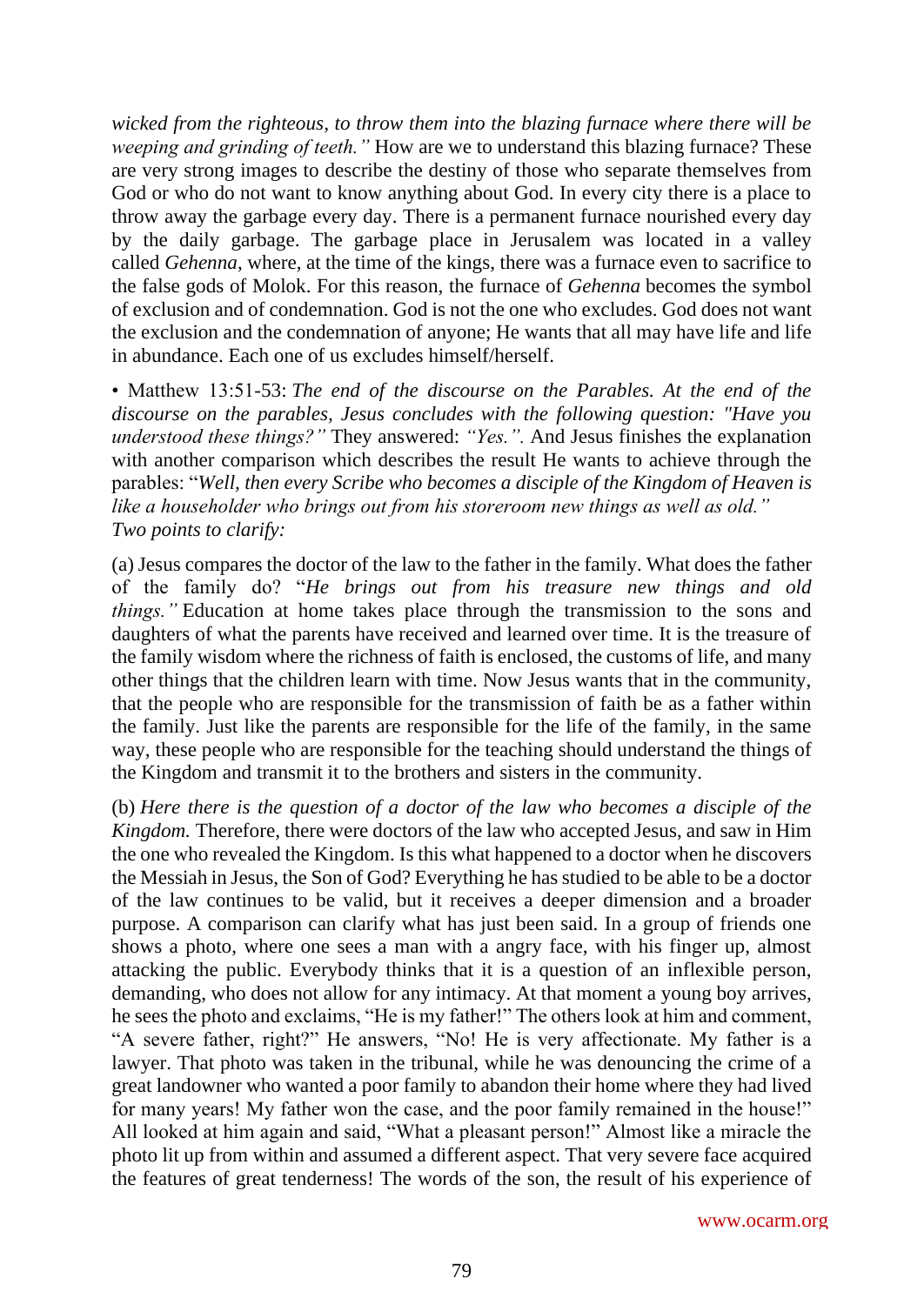being the son, changed everything, without changing anything! The words and the gestures of Jesus, result of His experience as a Son, without changing a letter or a comma, illuminated from within the wisdom accumulated by the doctor of the law. And thus, God, who seemed to be so far away and so severe, acquired the features of a good Father and of enormous tenderness!

## **4) Personal questions**

• Has the experience of Son entered in you and changed your perspective, making you discover the things of God in a different way?

• What has the discourse on the parables revealed to you about the Kingdom?

### **5) Concluding Prayer**

Praise Yahweh, my soul! I will praise Yahweh all my life, I will make music to my God as long as I live. (Ps 146:1-2)

# **Lectio Divina Friday, July 31, 2020**

## **1) Opening prayer**

God our Father and protector, without You nothing is holy, nothing has value. Guide us to everlasting life by helping us to use wisely the blessings You have given to the world. We ask this through our Lord Jesus Christ, Your Son, who lives and reigns with You and the Holy Spirit, one God, for ever and ever. Amen.

# **2) Gospel Reading - Matthew 13:54-58**

Jesus came to his native place and taught the people in their synagogue. They were astonished and said, "Where did this man get such wisdom and mighty deeds? Is he not the carpenter's son? Is not his mother named Mary and his brothers James, Joseph, Simon, and Judas? Are not his sisters all with us? Where did this man get all this?" And they took offense at him. But Jesus said to them, "A prophet is not without honor except in his native place and in his own house." And he did not work many mighty deeds there because of their lack of faith.

### **3) Reflection**

• The Gospel today tells us of Jesus' visit to Nazareth, His native community. Passing through Nazareth was painful for Jesus. What was His community at the beginning, now is no longer so. Something has changed. Where there is no faith, Jesus can work no miracles.

• Matthew 13: 53-57<sup>a</sup>: The reaction of the people of Nazareth before Jesus. It is always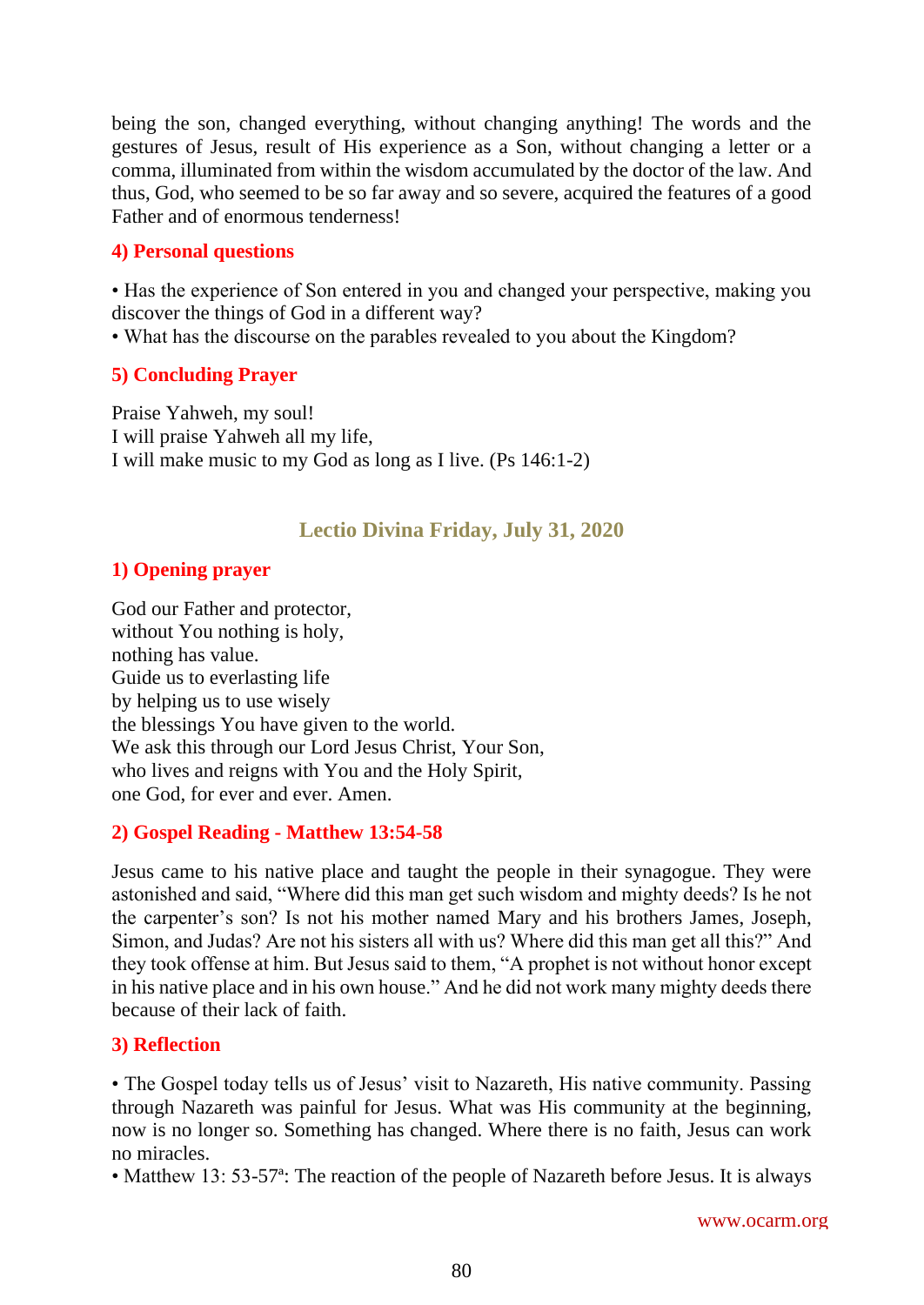good for people to go back to their land. After a long absence, Jesus also returns, as usual, on a Saturday, and He goes to the meeting of the community. Jesus was not the head of the group, but just the same, He speaks. This is a sign that people could participate and express their own opinion. People were astonished. They did not understand Jesus' attitude: "Where did the man get this wisdom and these miraculous powers?" Jesus, son of that place, whom they knew since He was a child, how is it that now He is so different? The people of Nazareth are scandalized and do not accept Him: "This is the carpenter's son, surely?" The people do not accept the mystery of God present in a common man, as they are, and as they had known Jesus. In order to speak about God He should be different. As one can see, not everything was positive. The people, who should have been the first ones to accept the Good News, are the first ones to refuse it. The conflict is not only with foreigners, but also with His relatives and with the people of Nazareth. They do not accept because they cannot understand the mystery which envelops Jesus: "Is not His mother, the woman called Mary, and His brothers James and Joseph and Simon and Jude, and His sisters too, are they not all here with us? So where did the man get it all?" They are not able to believe.

• Matthew 13:57b-58: Jesus' reaction before the attitude of the people of Nazareth. Jesus knows very well that "no one is a prophet in his own country." He says, "A prophet is despised only in his own country and in his own house." In fact, where there is neither acceptance nor faith, people can do nothing. Prejudice prevents it. Jesus Himself, even wanting, can do nothing. He was astonished at their lack of faith.

• The brothers and sisters of Jesus. The expression "brothers of Jesus" causes much division between Catholics and Protestants. Based on this and other texts, the Protestants say that Jesus had many brothers and sisters and that Mary had more children! Catholics say that Mary did not have any other children. What are we to think of this? Both positions, that of Catholics as well as that of Protestants, contain arguments taken from the Bible and from the tradition of their respective Churches. We should consider that in our communities today we also call each other "brother" and "sister", yet we don't share immediate parents. In that day, children didn't move far from their parents like they might do today, so many extended family relationships existed within the same community. For this reason, it is not helpful to discuss this question with arguments which are only intellectual, because it is a question of profound convictions, which have something to do with faith and with the sentiments of each one. An argument which is merely intellectual cannot change a conviction of the heart! It only irritates and repels! Even if I do not agree with the opinion of others, I have to respect it. In the second place, instead of talking about texts, all of us, Catholics and Protestants, should unite in order to fight for the defense of life, created by God, a life disfigured by poverty, injustice, lack of faith. We should recall some other sayings of Jesus: "I have come so that they may have life and life to the full" (Jn 10:10); "That all may be one, so that the world may believe that You, Father, have sent Me" (Jn 17:21); "Do not prevent them! Anyone who is not against us is for us" (Mk 10:39,40).

#### **4) Personal questions**

• In Jesus something changed in His relationship with the community of Nazareth. Since you began to participate in community, has anything changed in your relationship with your family? Why?